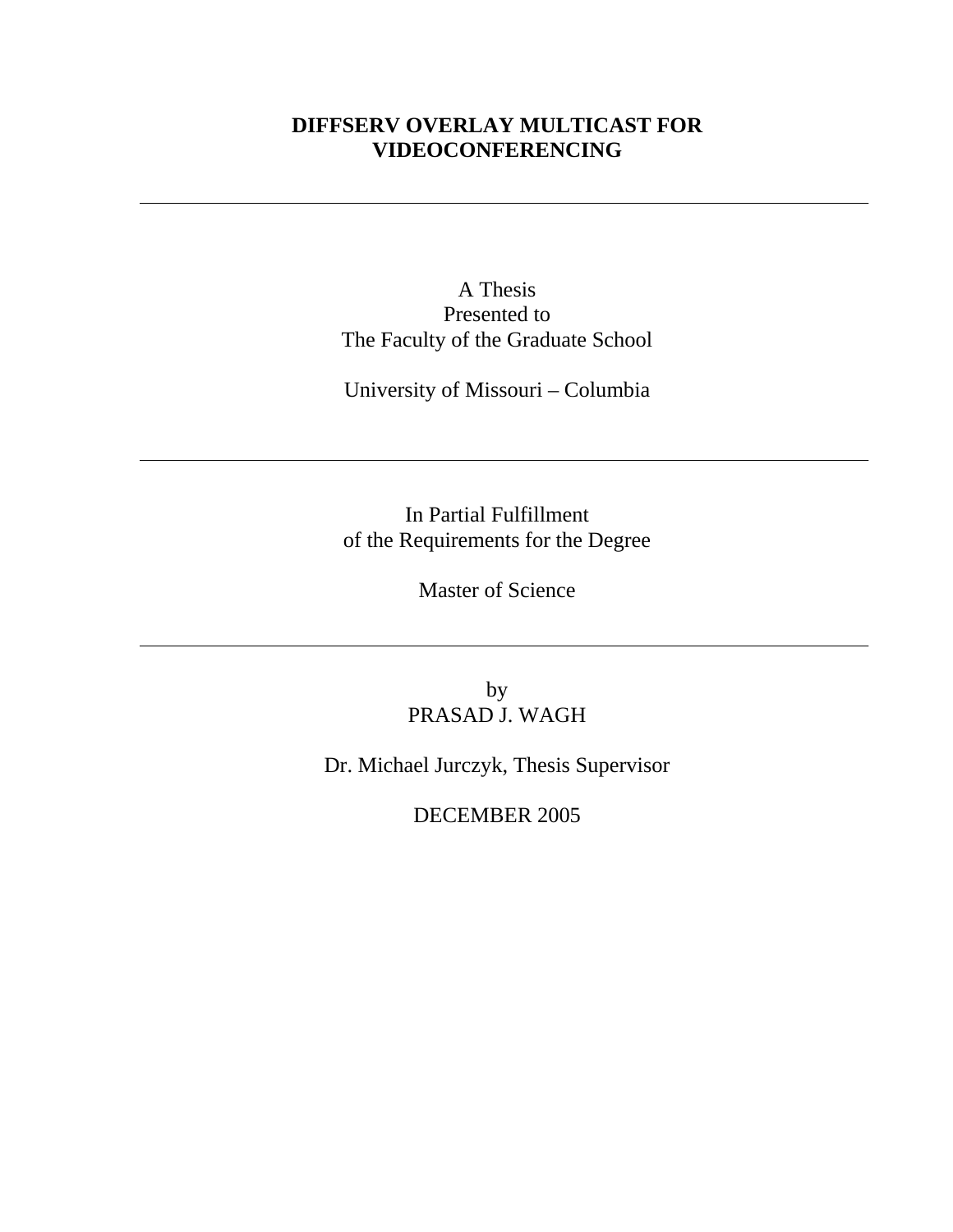The undersigned, appointed by the Dean of the Graduate School, have examined the dissertation titled:

## **DiffServ Overlay Multicast for Videoconferencing**

presented by

## Prasad J. Wagh

a candidate for the degree of Master of Science in Computer Science and hereby certify that in their opinion is worthy of acceptance.

Un Seed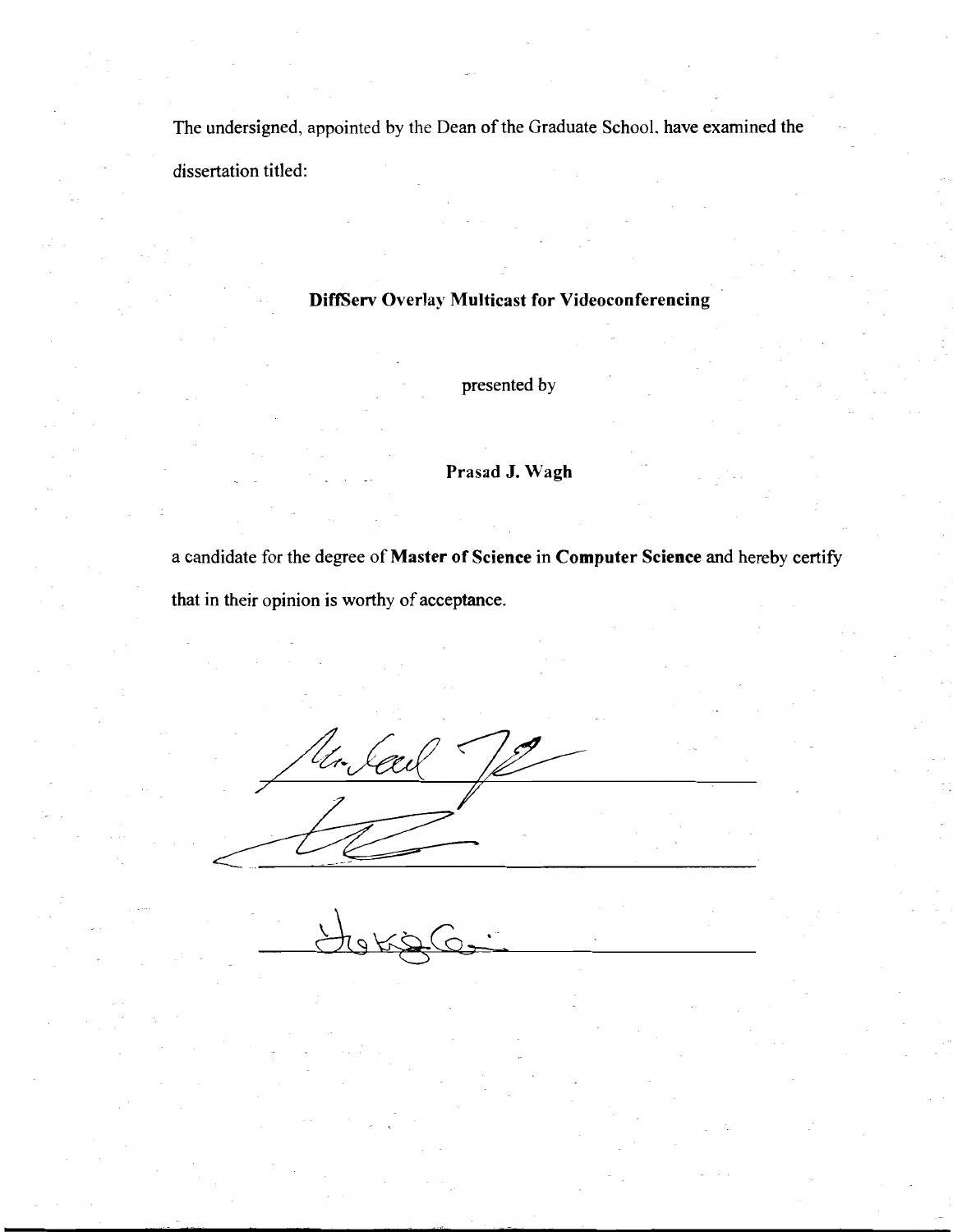# **ACKNOWLEDGEMENT**

I would like to express my sincerest gratitude to all who helped me successfully complete my Masters. I am grateful to my parents for their constant support and motivation and for instilling in me an ardent respect for higher education. My sister Pooja provided valuable advice and impetus and helped me make important career decisions. I would also like to take this opportunity to recognize my advisor, Dr. Jurczyk as the most important person in my career as a graduate student. He took valuable time out of his schedule each week to discuss my thesis and provided best possible direction and guidance I could have hoped for. He helped me push myself and an inch at a time towards improvement. Thanks to his relentless efforts I was able to express my thoughts and work as articulately as possible in this document. To Dr. Jurczyk and all others that were concerned, I express my sincerest appreciation and gratitude.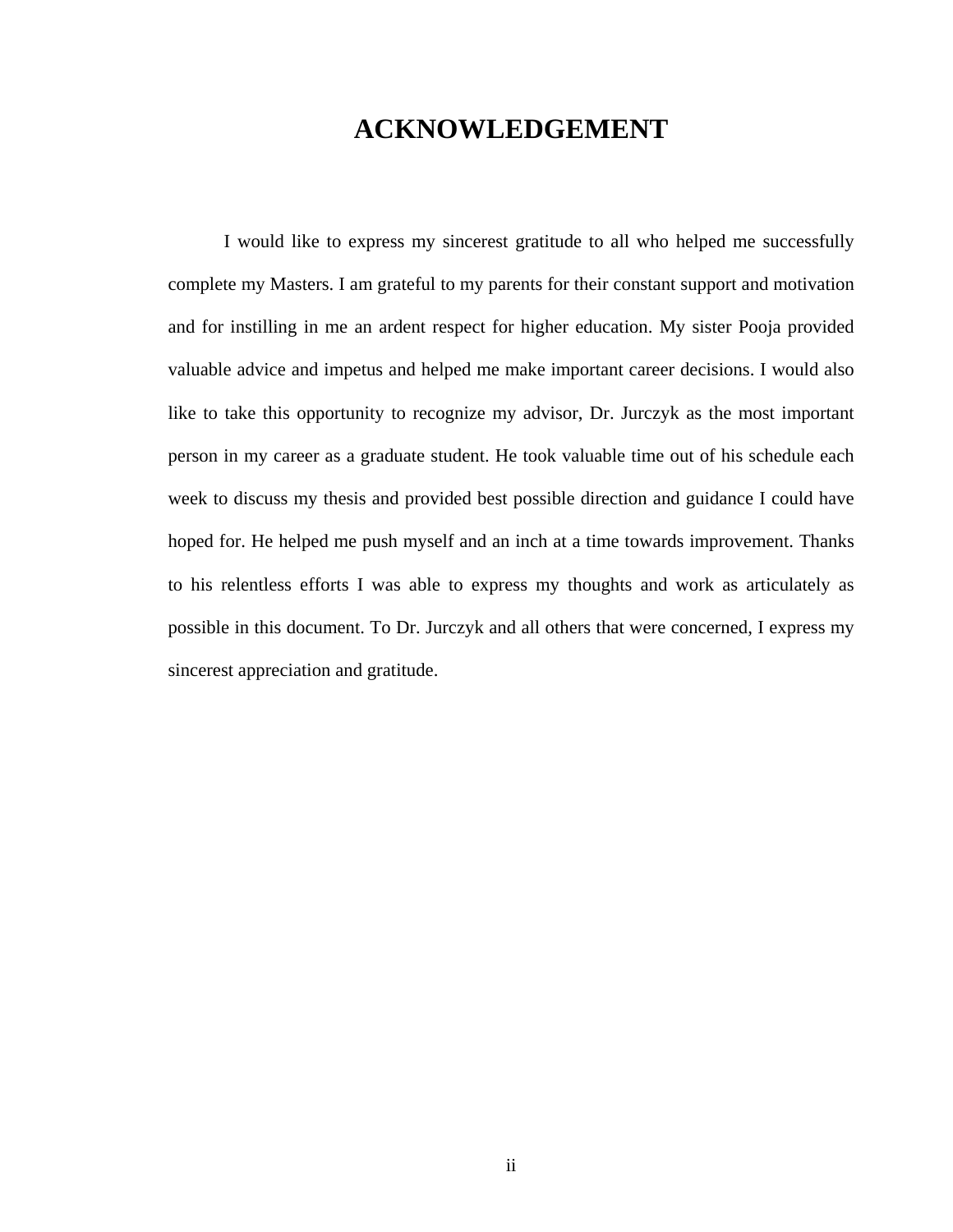# **TABLE OF CONTENTS**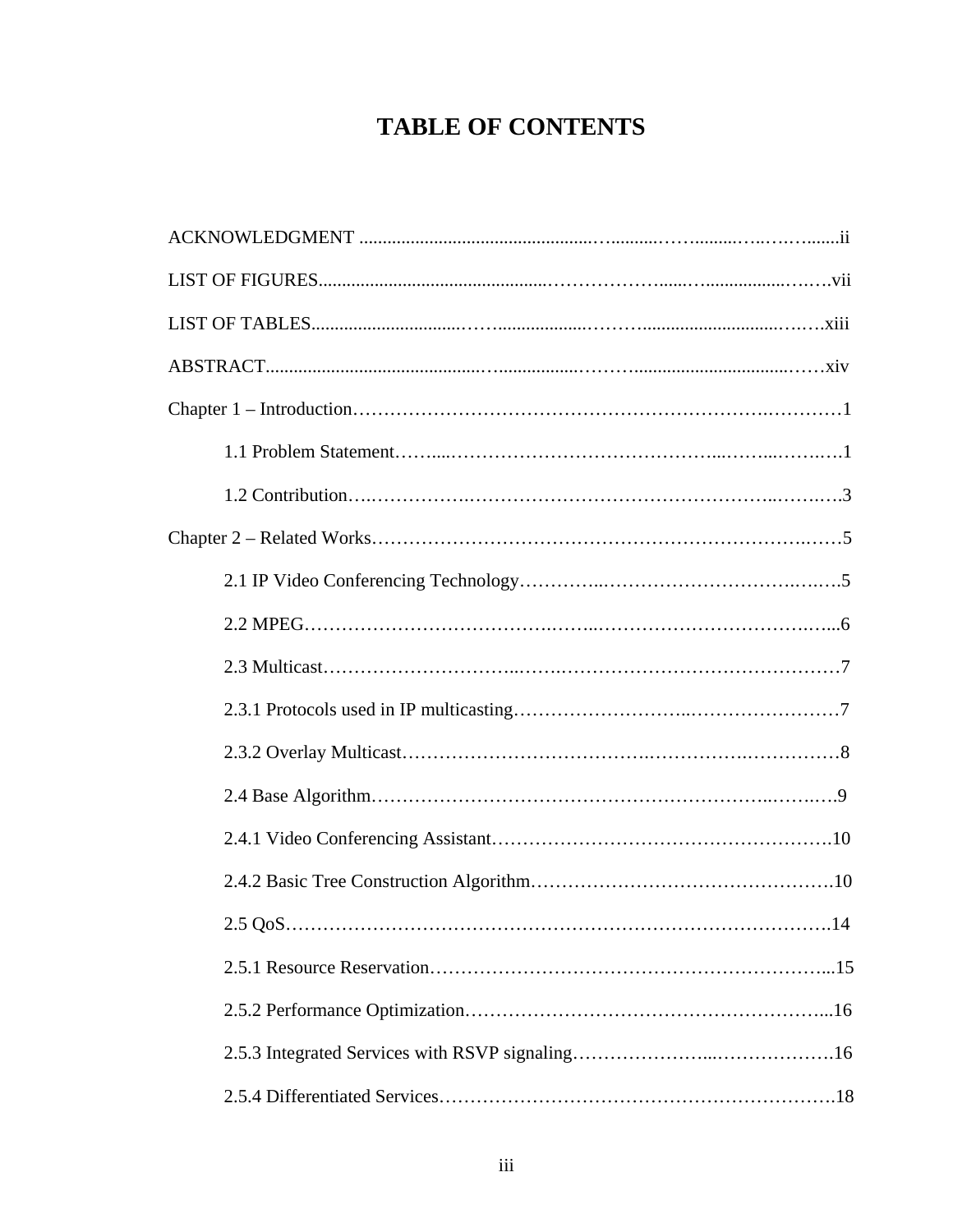| 3.2 Randomizing Selection of Configuration having same highest score48 |
|------------------------------------------------------------------------|
|                                                                        |
|                                                                        |
|                                                                        |
|                                                                        |
|                                                                        |
|                                                                        |
|                                                                        |
|                                                                        |
|                                                                        |
|                                                                        |
|                                                                        |
|                                                                        |
|                                                                        |
|                                                                        |
|                                                                        |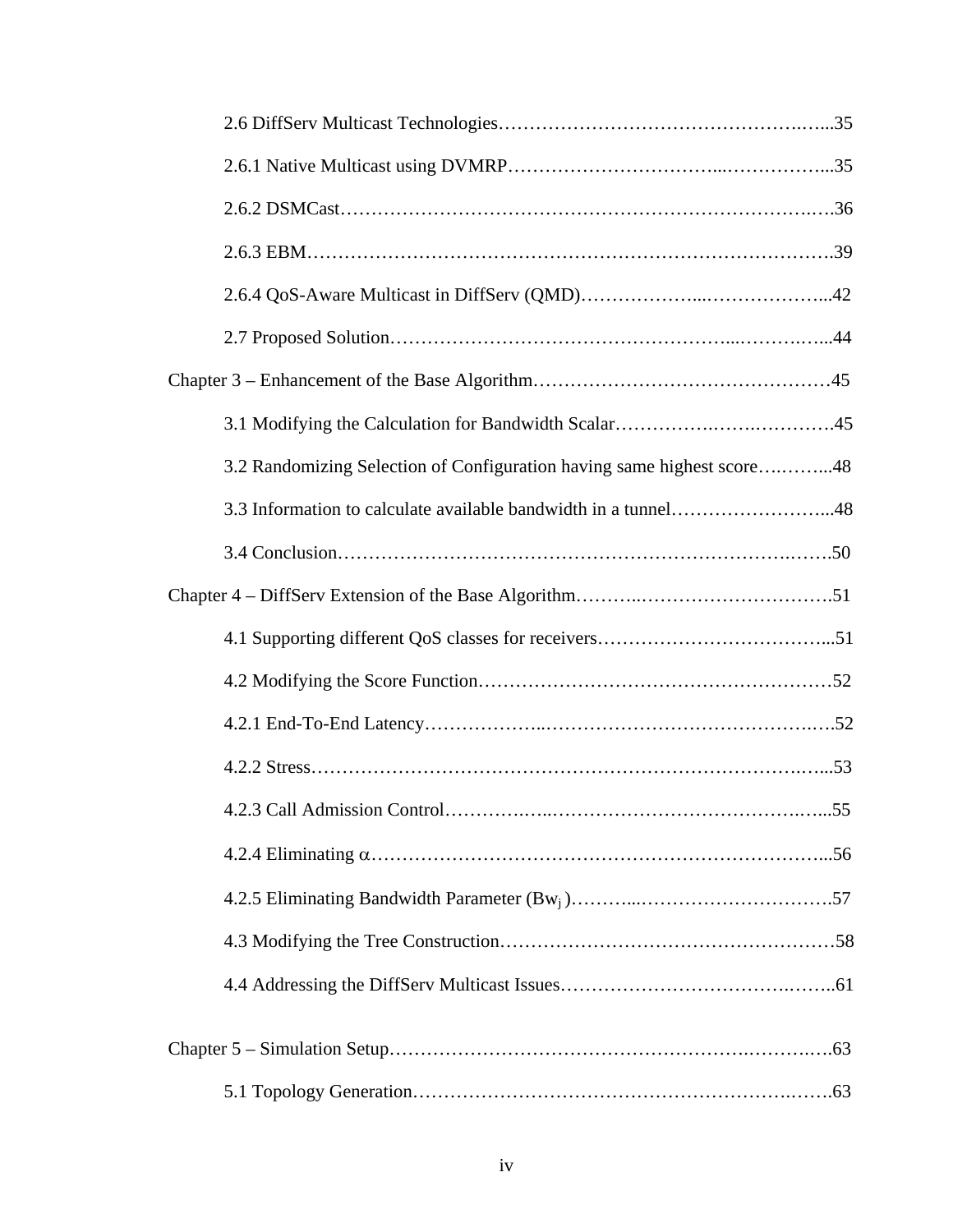| 6.1.2 Randomizing selection of Configurations having same highest score86 |
|---------------------------------------------------------------------------|
|                                                                           |
|                                                                           |
| 6.2 Summarizing the best choice of alpha for enhanced base algorithm106   |
| 6.3 Comparing with other DiffServ Multicast Technologies110               |
|                                                                           |
|                                                                           |
| 6.4.2 Minimum vs. Average Bandwidth in Score Function118                  |
| 6.5 Comparing with other DiffServ Multicast Technologies120               |
| 6.5.1 Single Source with destinations demanding EF class121               |
|                                                                           |
|                                                                           |
| 6.5.4 Multiple Sources with destinations demanding EF class125            |
| 6.5.5 Multiple Sources with destinations demanding AF class126            |
| 6.5.6 Multiple Sources with destinations demanding mix127                 |
|                                                                           |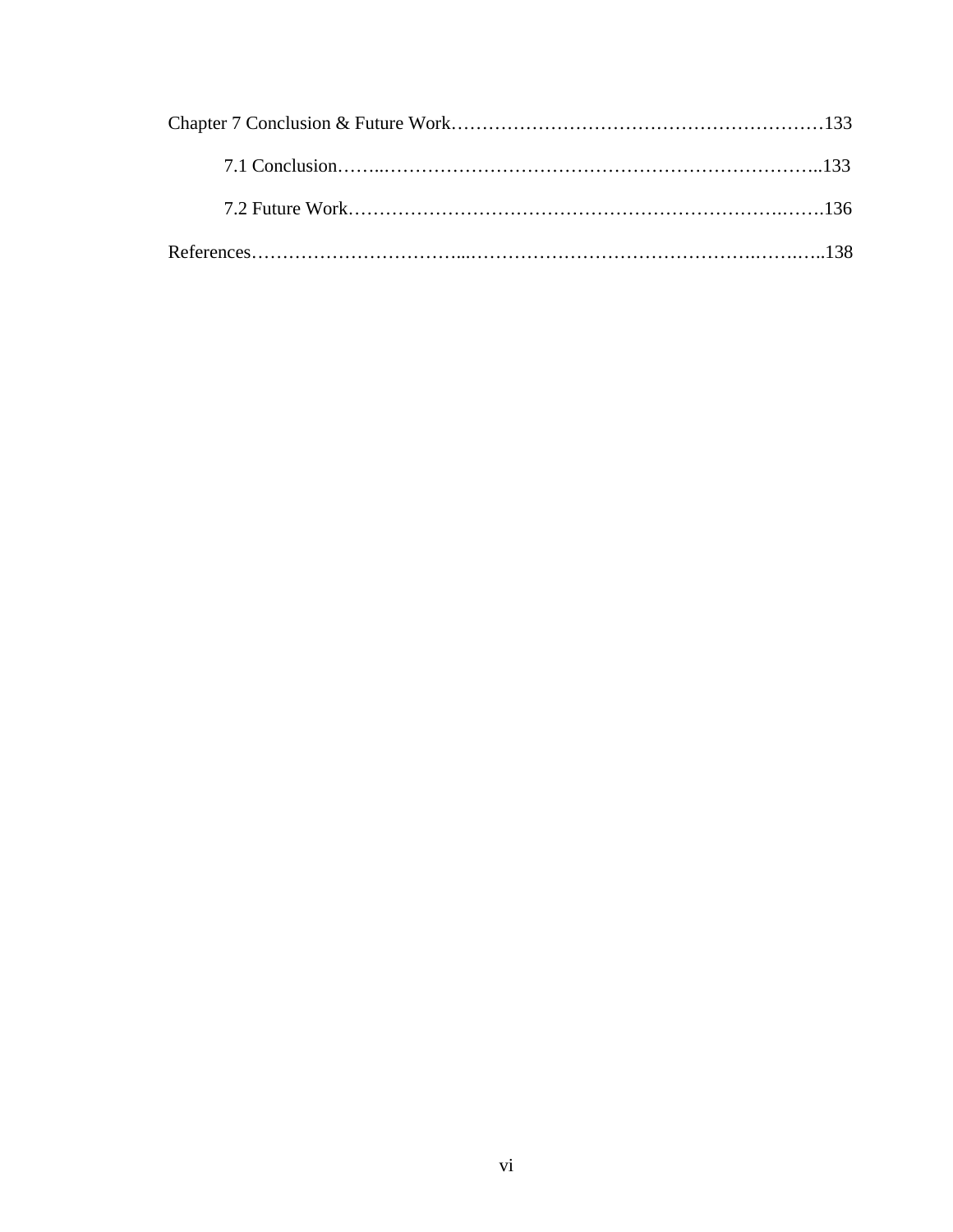# **LIST OF FIGURES**

| Figure 2: Possible configurations after adding node n to existing tree [Bro03]11         |
|------------------------------------------------------------------------------------------|
| Figure 3: Recursive pseudo code used for creating the tree configurations [Bro03]12      |
|                                                                                          |
|                                                                                          |
|                                                                                          |
|                                                                                          |
|                                                                                          |
|                                                                                          |
| Figure 10: Neglected Reservation Subtree problem case 1 [BeW04]33                        |
| Figure 11: Neglected Reservation Subtree problem case 2 [BeW04]34                        |
| Figure 12: Multicast Tree Configurations for analyzing the effect of negative Bandwidth  |
| Figure 13: Multicast Tree Configuration for analyzing the effect of information used to  |
| Figure 14: The possible options for adding new node N to an existing tree with different |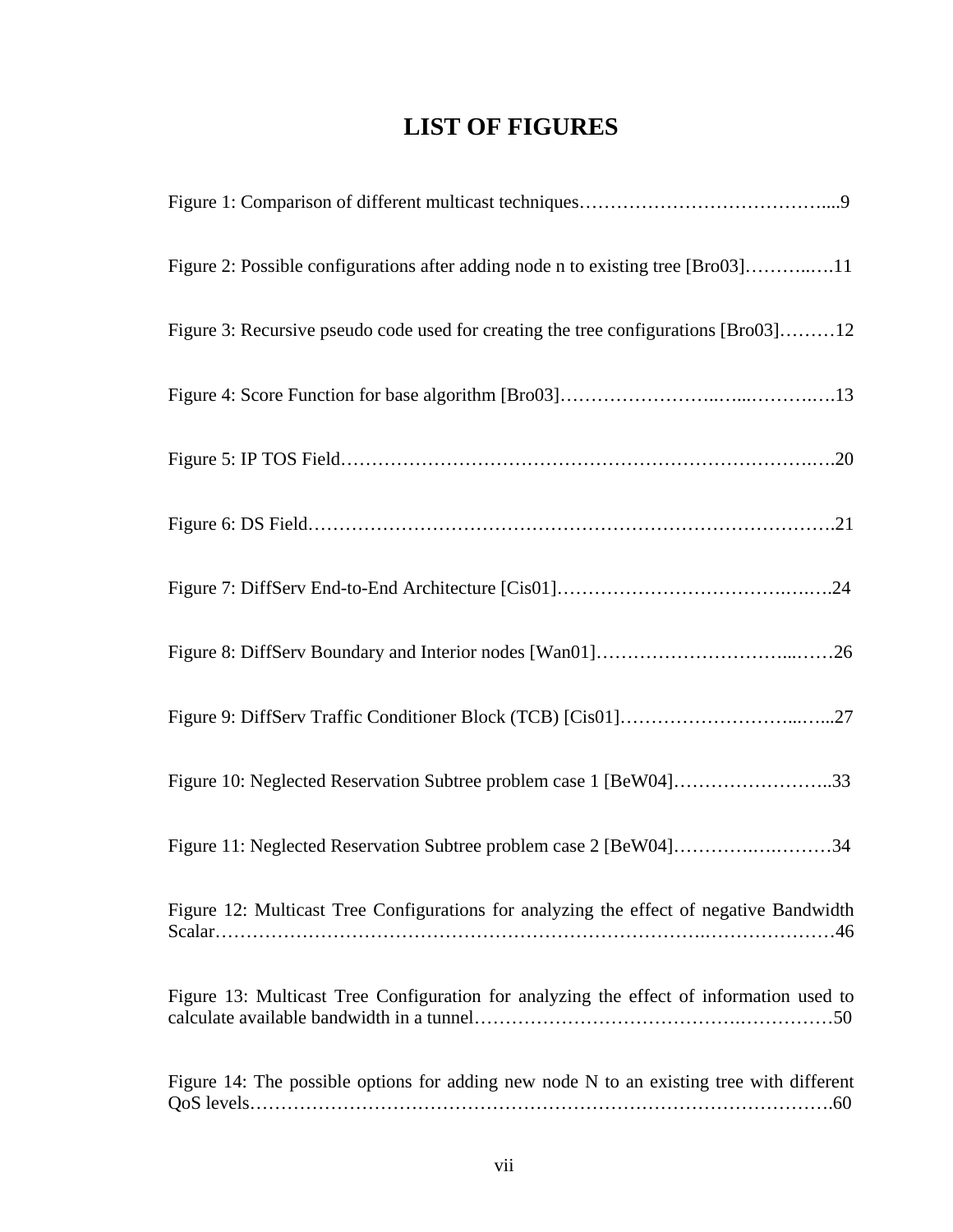Figure 15: Single video source sending an mpeg stream across a diffserv statewide network. The results depicted for original score function……………………..……….….75

Figure 16: Single video source sending an mpeg stream across a diffserv statewide network. The results depicted for modified score function………………………………………………………………76

Figure 17: Single video source sending an mpeg stream across a diffserv statewide network. The results depicted compare the total packet loss for original vs. modified score function………………………………………………………………………..….………..77

Figure 18: Multiple video sources sending an mpeg stream across a diffserv statewide network. The results depicted for original score function…………………………………78

Figure 19: Multiple video sources sending an mpeg stream across a diffserv statewide network. The results depicted for modified score function…………………………….….79

Figure 20: Multiple video sources sending an mpeg stream across a diffserv statewide network. The results depicted compare the total packet loss for original vs. modified score function……………...…………………………………………….……………………….80

Figure 21: Single video source sending an mpeg stream across a diffserv nationwide network. The results depicted for original score function………………………………………………………81

Figure 22: Single video source sending an mpeg stream across a diffserv nationwide network. The results depicted for modified score function……………………………..…82

Figure 23: Single video source sending an mpeg stream across a diffserv nationwide network. The results depicted compare the total packet loss for original vs. modified score function………………………………………………………………………….…………83

Figure 24: Multiple video sources sending an mpeg stream across a diffserv nationwide network. The results depicted for original score function…………….…………………...84

Figure 25: Multiple video sources sending an mpeg stream across a diffserv nationwide network. The results depicted for modified score function…………………………….….85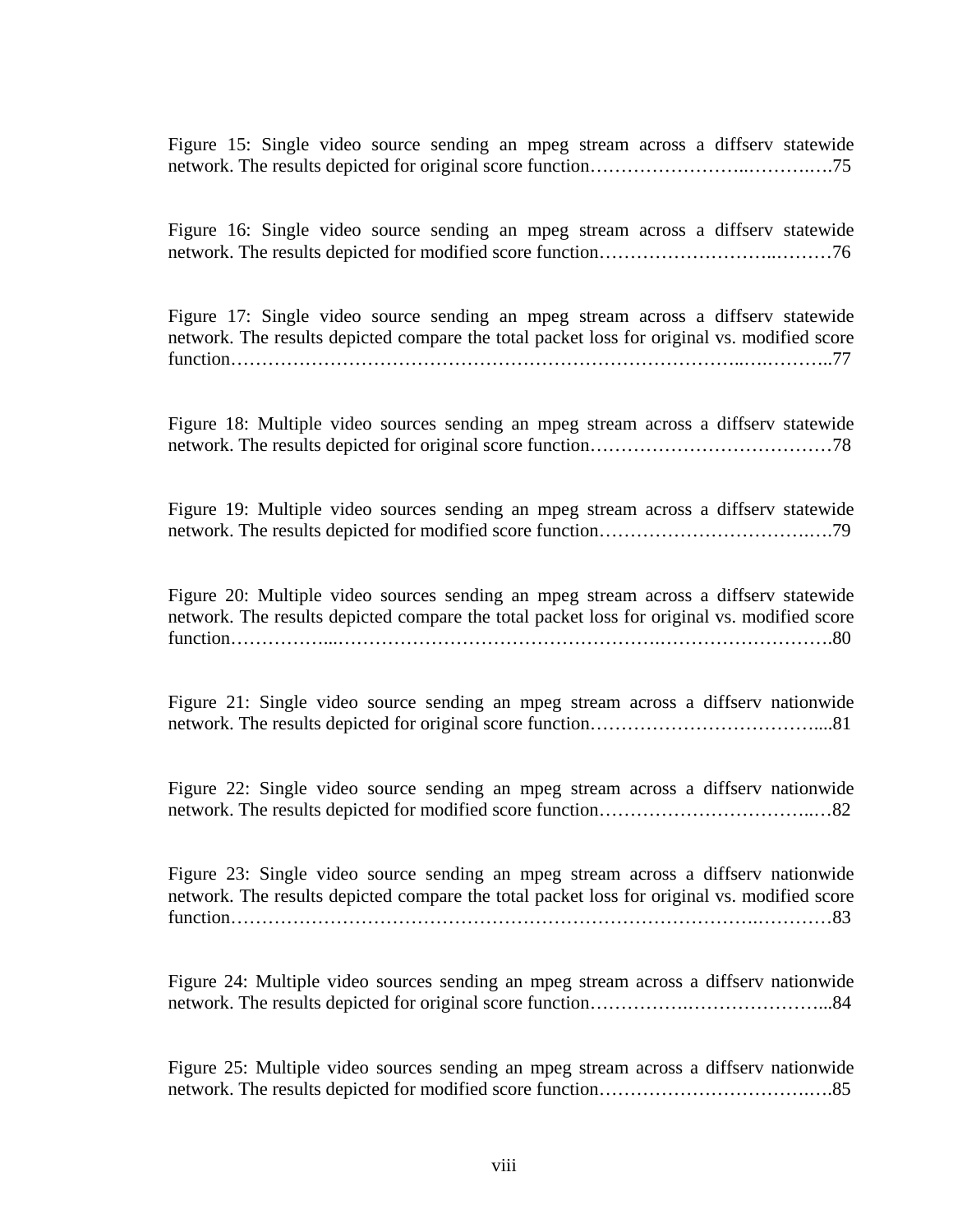Figure 26: Multiple video sources sending an mpeg stream across a diffserv nationwide network. The results depicted compare the total packet loss for original vs. modified score function………………………………………………………….…………………………86

Figure 27: Single video source sending an mpeg stream across a diffserv statewide network. The results depicted before randomizing the selection of configurations having same highest score…………………………………………………………….………...…87

Figure 28: Single video source sending an mpeg stream across a diffserv statewide network. The results depicted compare the total packet loss before and after randomizing the selection of configurations having same highest score…………………...……………88

Figure 29: Multiple video sources sending an mpeg stream across a diffserv statewide network. The results depicted before randomizing the selection of configurations having same highest score……………………………………………………………..…………..89

Figure 30: Multiple video sources sending an mpeg stream across a diffserv statewide network. The results depicted compare the total packet loss before and after randomizing the selection of configurations having same highest score…………………….…………..90

Figure 31: Single video source sending an mpeg stream across a diffserv nationwide network. The results depicted before randomizing the selection of configurations having same highest score……………………………………………………………….………...91

Figure 32: Single video source sending an mpeg stream across a diffserv nationwide network. The results depicted compare the total packet loss before and after randomizing the selection of configurations having same highest score………………………...………92

Figure 33: Multiple video sources sending an mpeg stream across a diffserv nationwide network. The results depict the total packet loss before randomizing the selection of configurations having same highest score…………………………………………...…….93

Figure 34: Multiple video sources sending an mpeg stream across a diffserv nationwide network. The results depicted compare the total packet loss before and after randomizing the configurations having same score………………………………………………...……94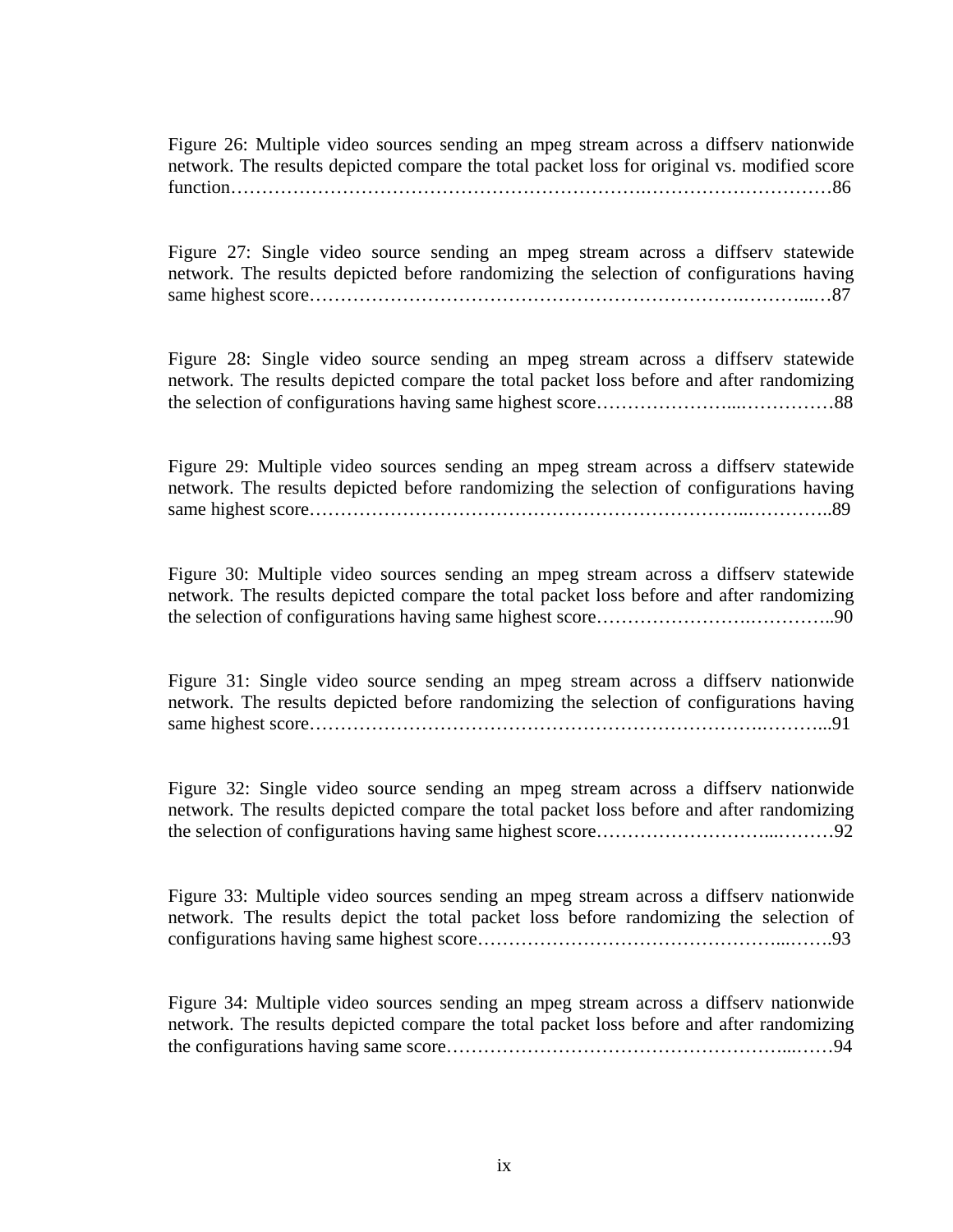Figure 35: Single video source sending an mpeg stream across a diffserv statewide network. The results depict the total packet loss using original link level information (video + bitrate)……………………………………………………………………….…………...96

Figure 36: Single video source sending an mpeg stream across a diffserv statewide network. The results depicted compare the total packet loss-using original vs. modified link level information……………………………………………………….…………………..97

Figure 37: Multiple video sources sending an mpeg stream across a diffserv statewide network. The results depict the total packet loss using original link level information (video + bitrate)……………………………………………………………………………………98

Figure 38: Multiple video sources sending an mpeg stream across a diffserv statewide network. The results depicted compare the total packet loss using the original vs. modified link level information………………………………………………………………………99

Figure 39: Single video source sending an mpeg stream across a diffserv nationwide network. The results depict the total packet loss using original link level information (Video + Bitrate)………………………………………………………………………….101

Figure 40: Single video source sending an mpeg stream across a diffserv nationwide network. The results depicted compare the total packet loss using original vs. modified link level information………………………………………………………………….………102

Figure 41: Multiple video sources sending an mpeg stream across a diffserv nationwide network. The results depict the total packet loss using original link level information (Video + Bitrate)……………………………………………………….…………………103

Figure 42: Multiple video sources sending an mpeg stream across a diffserv nationwide network. The results depicted compare the total packet loss-using original vs. modified link level information………………………………………………………………….………104

Figure 43: Single video source sending an mpeg stream across a diffserv statewide network. The results depicted for comparing total packet loss for different diffserv multicast technologies…………………………………………………………………….111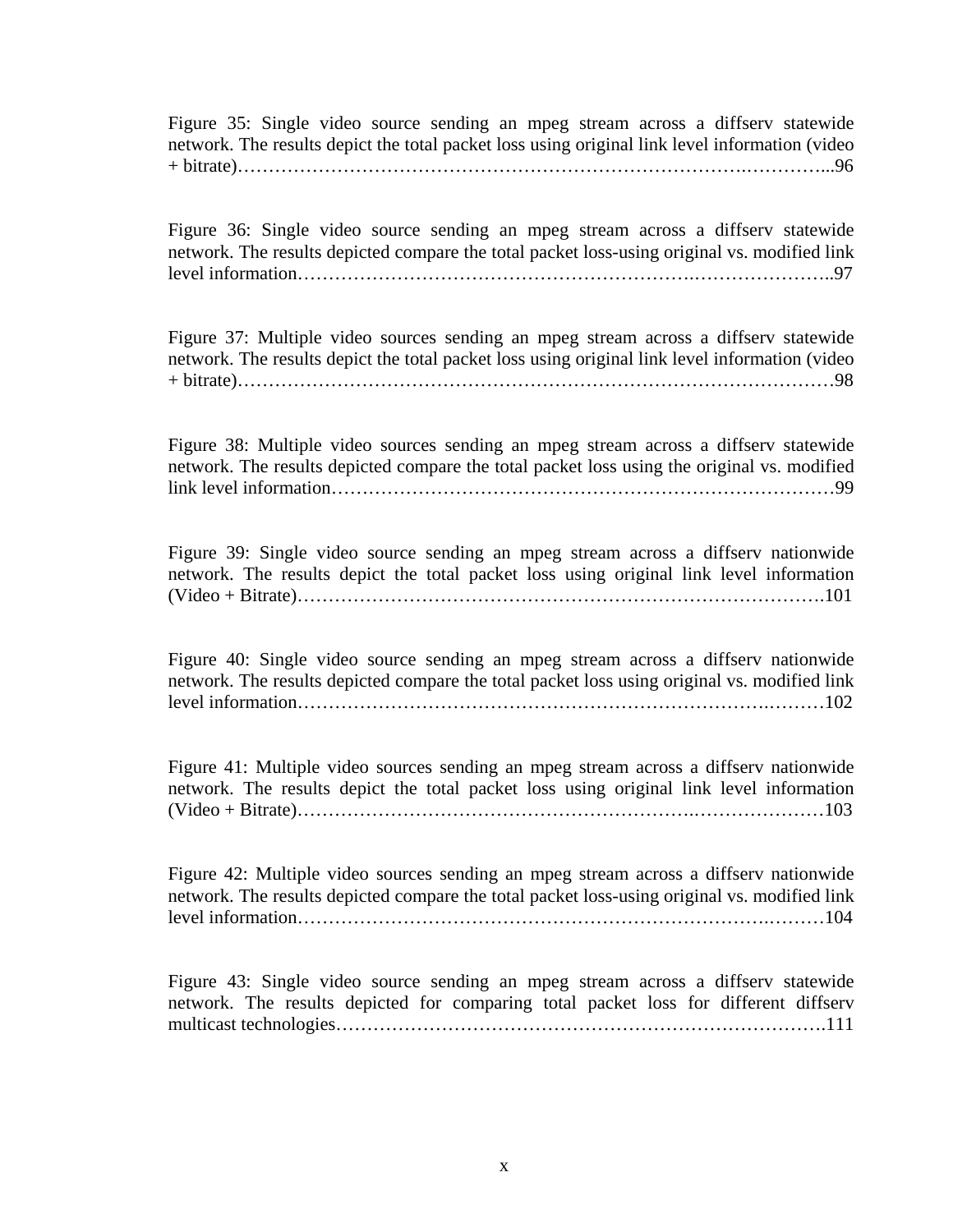Figure 44: Multiple video sources sending an mpeg stream across a diffserv statewide network. The results depicted for comparing total packet loss for different diffserv multicast technologies…………………………………………………………………….112

Figure 45: Single video source sending an mpeg stream across a diffserv nationwide network. The results depicted for comparing total packet loss for different diffserv multicast technologies……………………………………………………………………………………………113

Figure 46: Multiple video sources sending an mpeg stream across a diffserv nationwide network. The results depicted for comparing total packet loss for different diffserv multicast technologies………………………………………………………………………………114

Figure 47: Single video source sending an mpeg stream across a diffserv nationwide network. The results depicted compare the performance metrics with and without implementing CAC in the score function………………………………………………...117

Figure 48: Multiple video sources sending an mpeg stream across a diffserv nationwide network. The results depicted compare the performance metrics using average and minimum bandwidth for calculating the CAC in score function….……………………...119

Figure 49: Single video source sending an mpeg stream across a diffserv nationwide network with destinations demanding EF class. The results depicted compare the performance metrics for different DiffServ Multicast technologies……………………...121

Figure 50: Single video source sending an mpeg stream across a diffserv nationwide network with destinations demanding AF class. The results depicted compare the performance metrics for different DiffServ Multicast technologies……………………...122

Figure 51: Single video source sending an mpeg stream across a diffserv nationwide network with destinations demanding a mix of EF and AF classes. The results depicted compare the performance metrics for different Multicast technologies…………..……...124

Figure 52: Multiple video sources sending an mpeg stream across a diffserv nationwide network with destinations demanding EF class. The results depicted compare the performance metrics for different DiffServ Multicast technologies……………………...125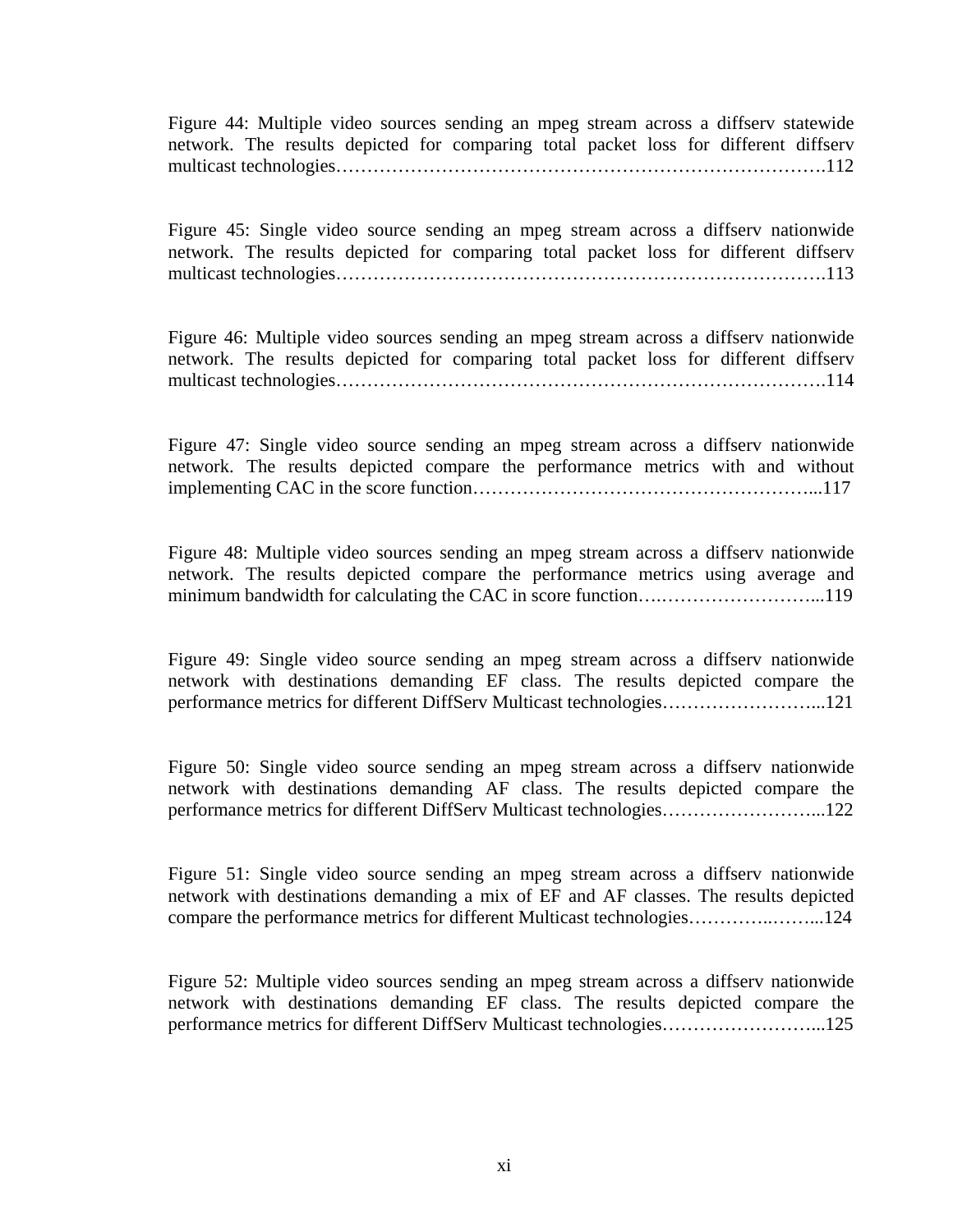Figure 53: Multiple video sources sending an mpeg stream across a diffserv nationwide network with destinations demanding AF class. The results depicted compare the performance metrics for different DiffServ Multicast technologies………...……………126

Figure 54: Multiple video sources sending an mpeg stream across a diffserv nationwide network with destinations demanding a mix of EF and AF classes. The results depicted compare the performance metrics for different Multicast technologies…….……………128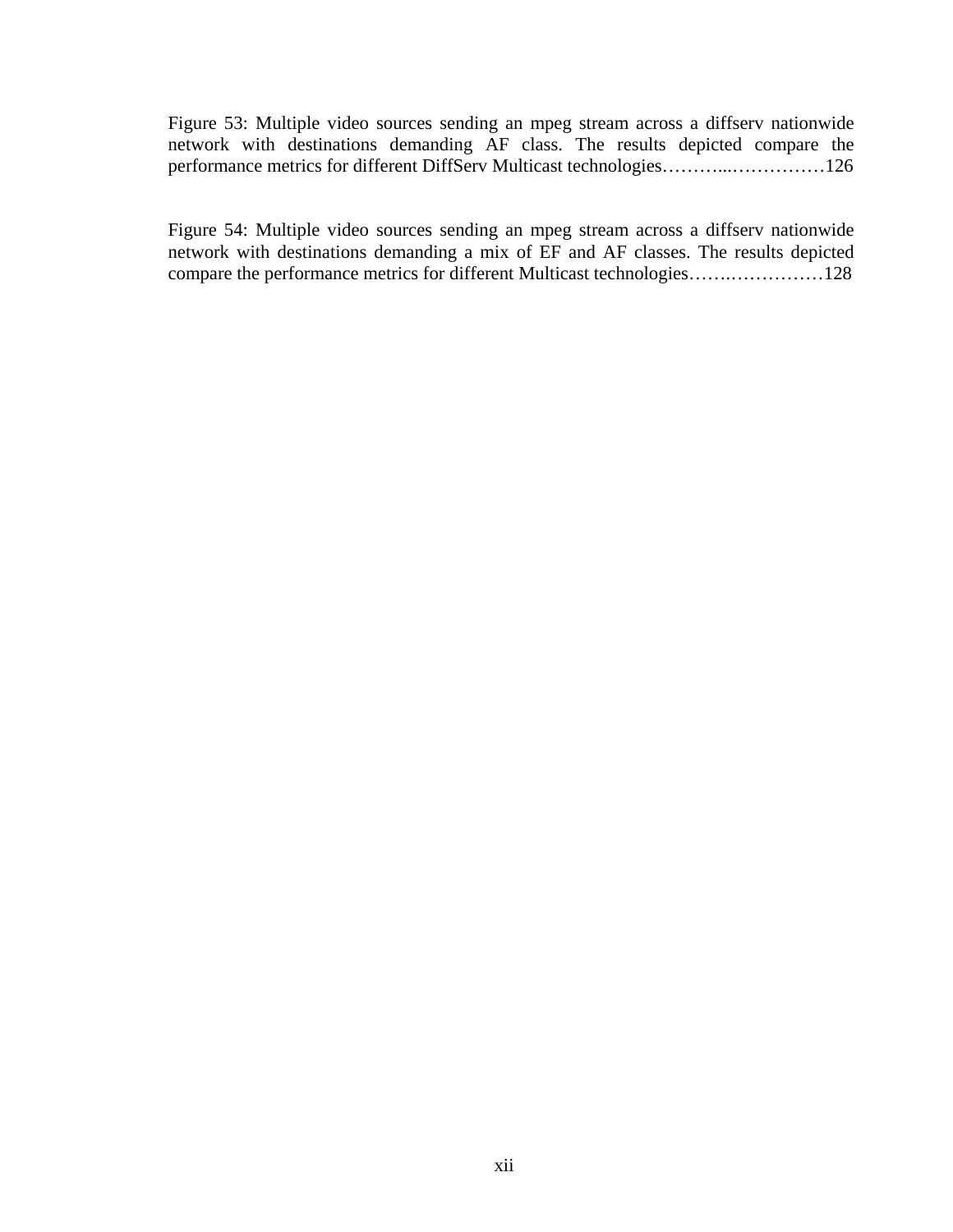# **LIST OF TABLES**

| Table 3: Number of traces for generation of cross traffic for different scenarios for       |
|---------------------------------------------------------------------------------------------|
| Table 4: Number of traces for generation of cross traffic for different scenarios for       |
| Table 5: Overall performance in terms of packet loss for different networks105              |
|                                                                                             |
| Table 7: Scaling Factor for determining cost of reserving bandwidth in the diffserv network |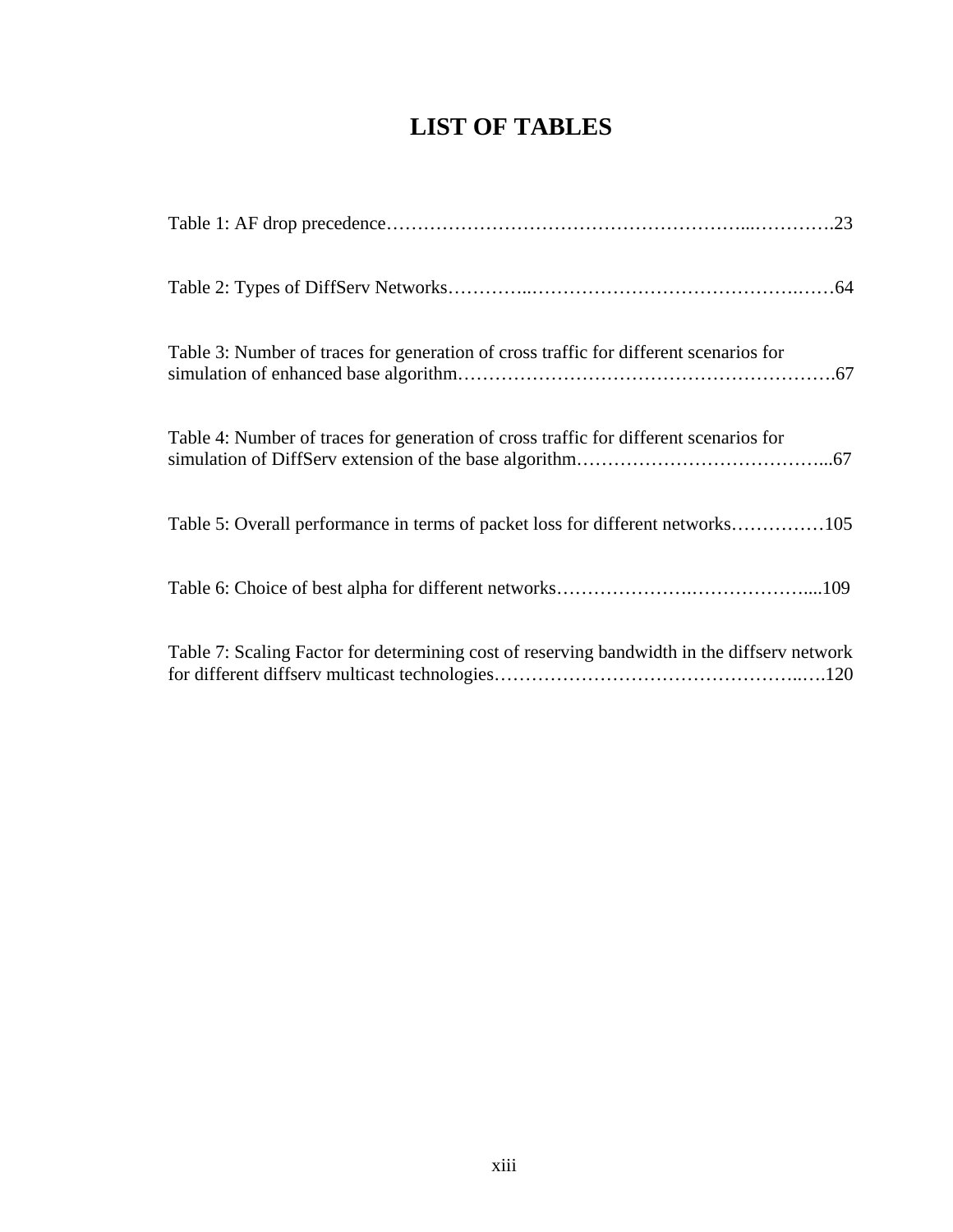# DiffServ Overlay Multicast for Videoconferencing Prasad J. Wagh

Dr. Michael Jurczyk, Thesis Supervisor

## **ABSTRACT**

 This dissertation proposes a multicast overlay framework to support videoconferencing in differentiated services network. Internet started as an experimental network for researchers and primarily was used as a medium for applications like file transfer and email. Over the years there has been tremendous growth in technology and it has given rise to new applications. Some of the modern real-time applications like videoconferencing involve group communication and require certain guarantees in terms of available network bandwidth and end-to-end latency. Two different technologies Differentiated Services (DiffServ) and IP Multicast have been proposed. DiffServ provides service differentiation in the network while IP Multicast preserves network bandwidth for group communications. The integration of the two technologies is however a nontrivial task for the contrasting nature of the two technologies.

In this dissertation a framework for implementing videoconference in a DiffServ network (DiffServ Overlay Multicast) is proposed. DiffServ Overlay Multicast uses an overlay multicast algorithm for calculating the multicast tree for distributing the video in a DiffServ network. By moving tree construction, packet replication and network monitoring to the edge routers, a stateless core is maintained. This dissertation also addresses all the issues concerning the integration of DiffServ and IP Multicast. In addition the issue of traffic engineering and load balancing in the network to improve the quality of videoconference is also addressed.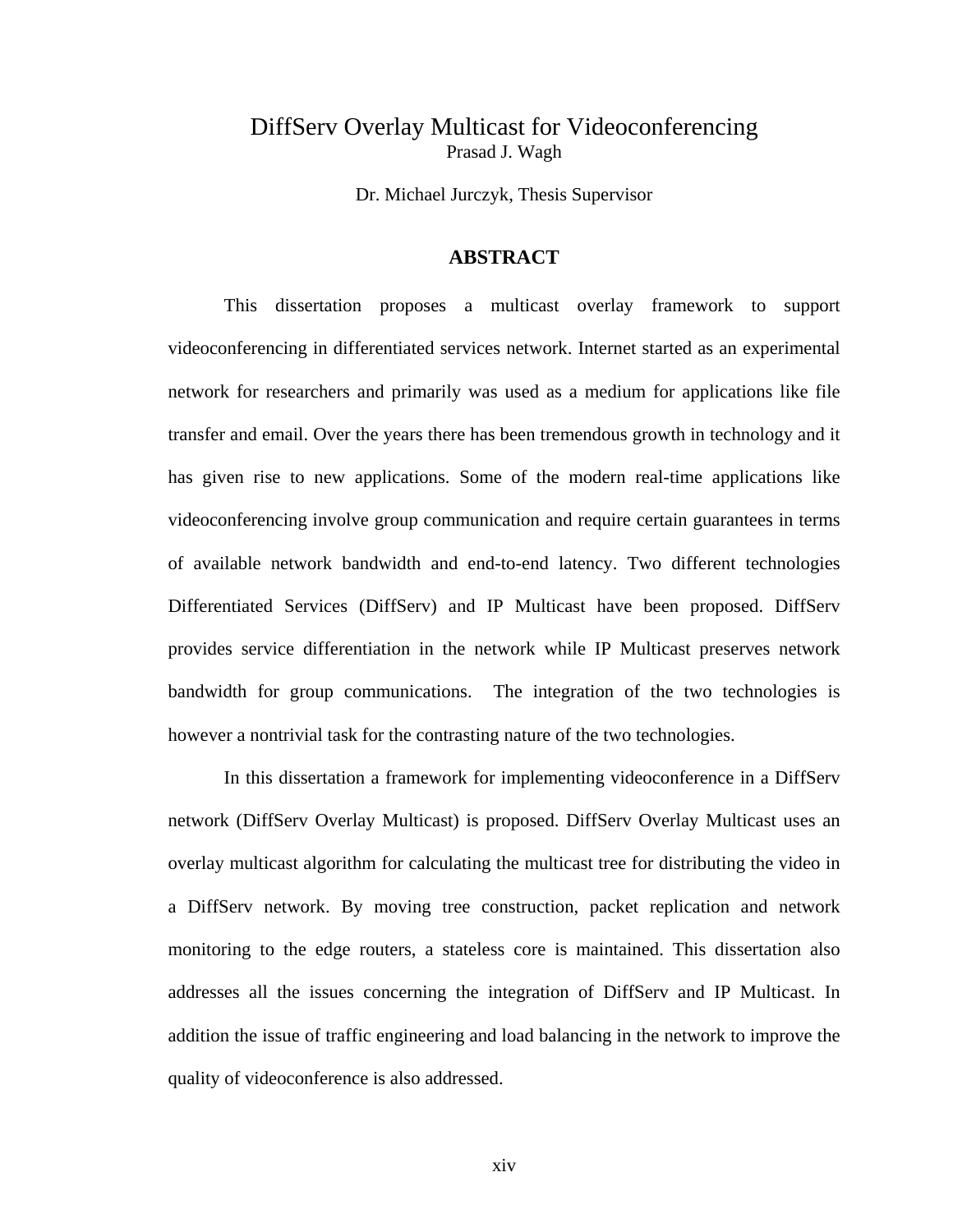# Chapter 1 - Introduction

## 1.1 Problem Statement

Internet started as a small experimental network called ARPANET funded by Defense Advanced Research Projects Agency (DARPA). The network was mainly used for research and supported early applications like email and file transfer (ftp) which did not have any bounds on network bandwidth or delay. Over the years Internet has become a strong medium for widespread communication and as advancements are made in technology every year, new applications emerge that have diverse requirements. The current Internet model, which provides best effort service, is inadequate for supporting modern applications. The emerging continuous media Real Time applications like video conferencing demands more stringent requirements than traditional TCP-based applications like the ftp. Three key problems can be identified while implementing a videoconference over the current Internet.

The first problem for implementing a videoconference is that a video stream requires certain minimum amount of network bandwidth and the video packets must reach the destination within a certain amount of time to maintain the video quality. In other words video streams require certain guarantees in terms of bandwidth and latency in order to maintain end-to-end video quality. On the other hand an ftp application can tolerate delay and resending of lost packets without degrading its performance. Hence depending upon the requirements of an application special treatment should be provided. But the current Internet model treats all the packets the same way and hence offers only a single level of service called the best effort service. An alternative solution to this problem is to provide service differentiation in the network and treat packets from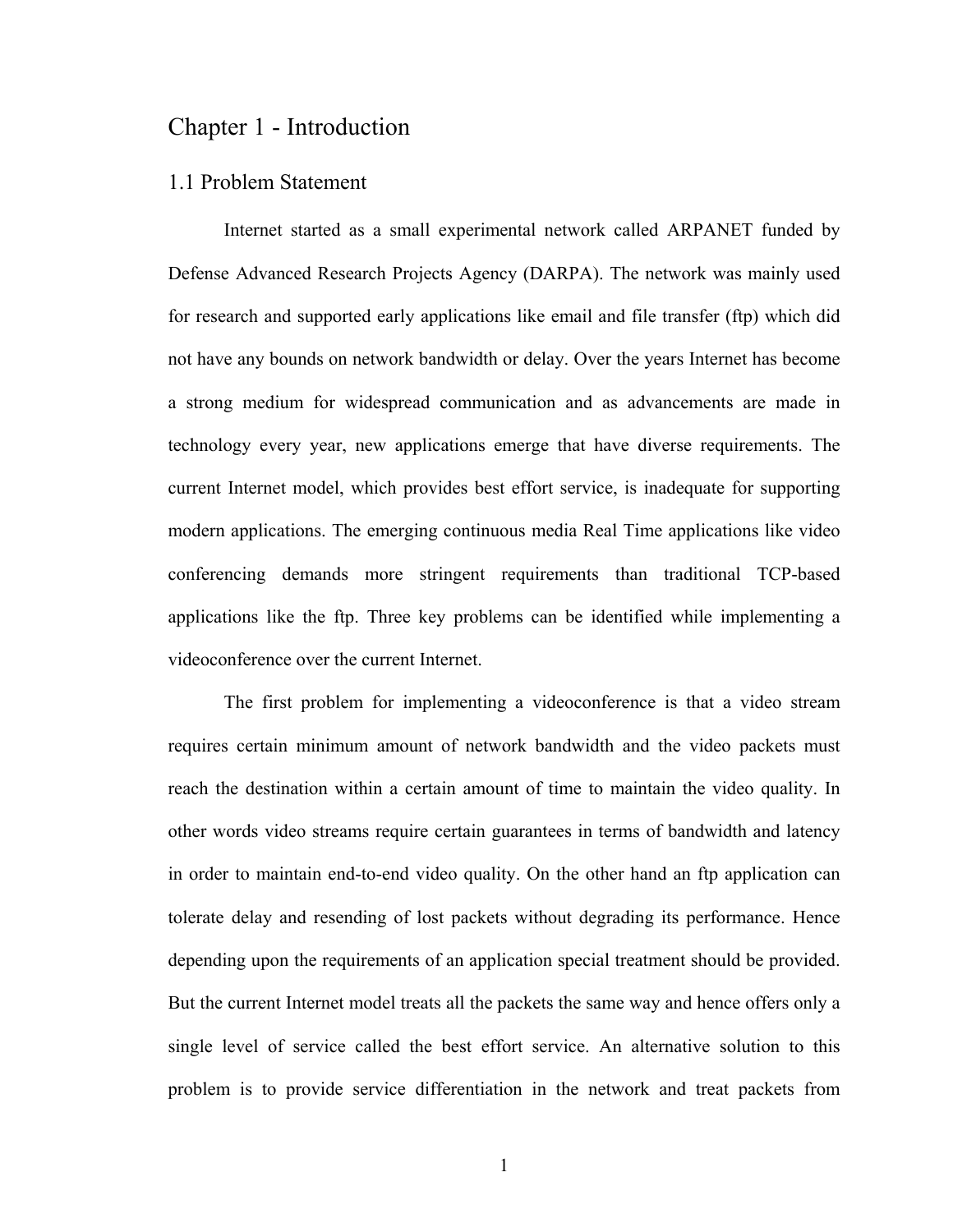different applications differently depending upon their requirements in other words provide Quality of Service (QoS). The Internet Engineering Task Force (IETF) has proposed Differentiated Services Architecture to provide service differentiation in the network.

The second problem is that in a videoconference there are many senders and receivers involved. It is practically impossible to send individual video streams from a single sender to all the receivers. Hence the obvious solution to this problem is to use IP multicast in which a sender sends out a single video stream, which can be replicated in the network to reach all receivers.

The third problem is that there is no traffic engineering in the current Internet. In normal IP networks, shortest path algorithms are used to forward traffic from source to destination. This may cause congestion on some links while leaving some other links in the network under-utilized. Shortest path between the source and the destination may not always be the best path in terms of available link bandwidth. Shortest paths often might be congested while there might be alternate paths between the source and the destination that are underutilized. The solution to this problem is to implement traffic engineering in the network. The purpose of traffic engineering is to optimize network resources and performance. Traffic engineering is important for providing QoS in the Internet because Diffserv essentially provides differentiated performance degradation for different classes of traffic during network congestion. Hence in case of network congestion the performance of low priority classes is highly degraded. But if alternate routes are provided the traffic can be distributed to reduce performance degradation. Traffic engineering is also needed to prevent concentration of high priority traffic. If there is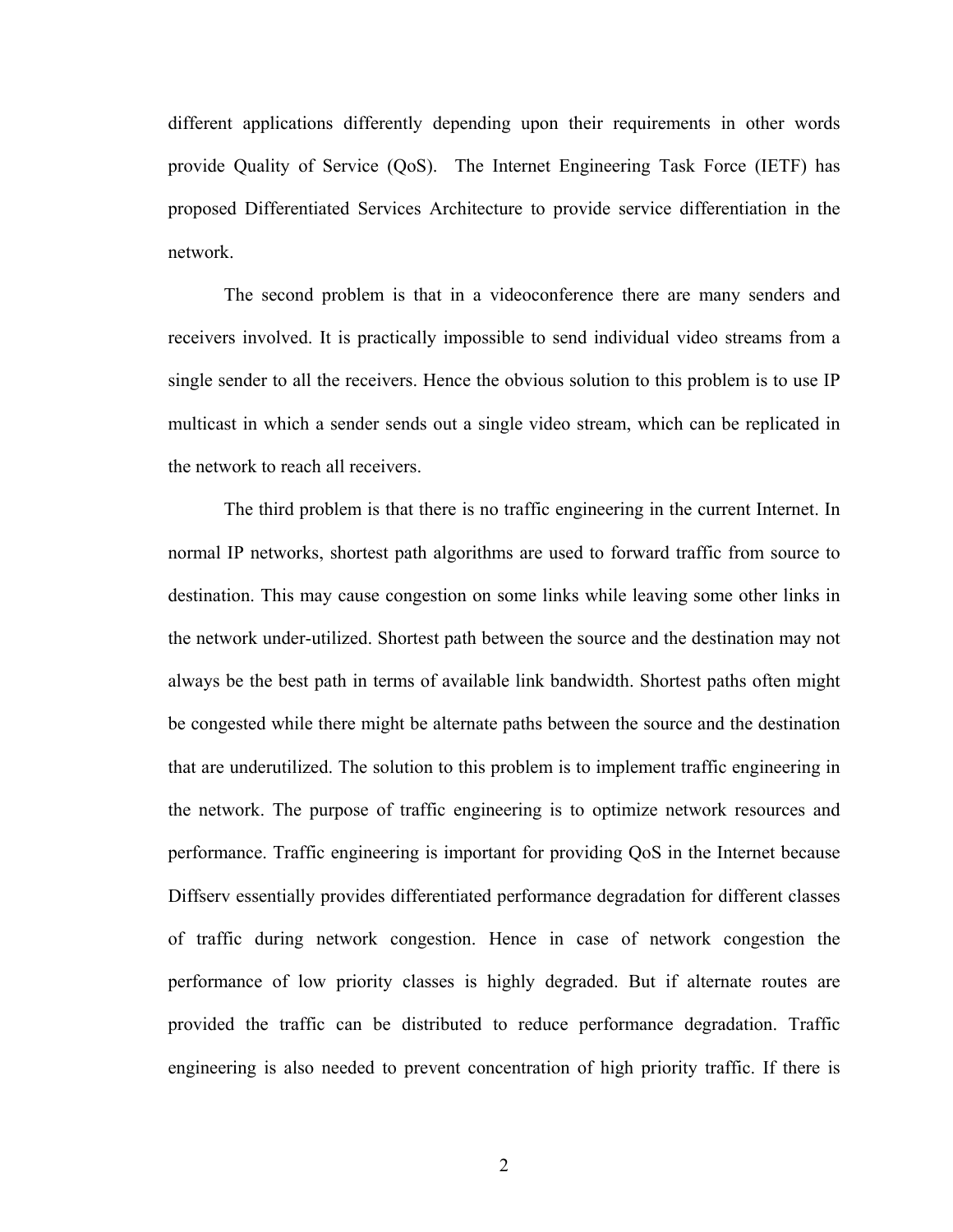concentration of high priority traffic, when there is network congestion, and a new DiffServ connection is requested along the congested path, the connection will be rejected for lack of network resources. Hence to optimize the performance of a DiffServ network traffic engineering must be implemented. One approach to implement traffic engineering would be to develop intelligent routing algorithms that are able to sense network congestion and provide alternate routes for forwarding traffic.

To overcome the problems associated with implementing videoconference in the current Internet, it is necessary to implement IP Multicast in a DiffServ domain. However the integration of the two technologies is a non-trivial task and is associated with different problems, which are discussed, in the next chapter.

## 1.2 Contribution

This thesis proposes a framework (Diffserv Overlay Multicast) to implement videoconferencing in a DiffServ domain. The idea is to construct an overlay multicast tree for distributing video to the different receivers. Diffserv Overlay Multicast uses an overlay multicast algorithm for calculating the multicast tree for distributing the video in a DiffServ network. The overlay tree consists of IP tunnels connecting different edge routers. Packet replication is allowed only on the edge routers. The core routers do not replicate any packets. By moving tree construction, packet replication and network monitoring to the edge routers, a stateless core is maintained which abides by the rules defined in the DiffServ Architecture. This dissertation addresses the problems associated with implementing videoconference in the current Internet. In addition all the issues concerning the integration of DiffServ and IP Multicast are also addressed.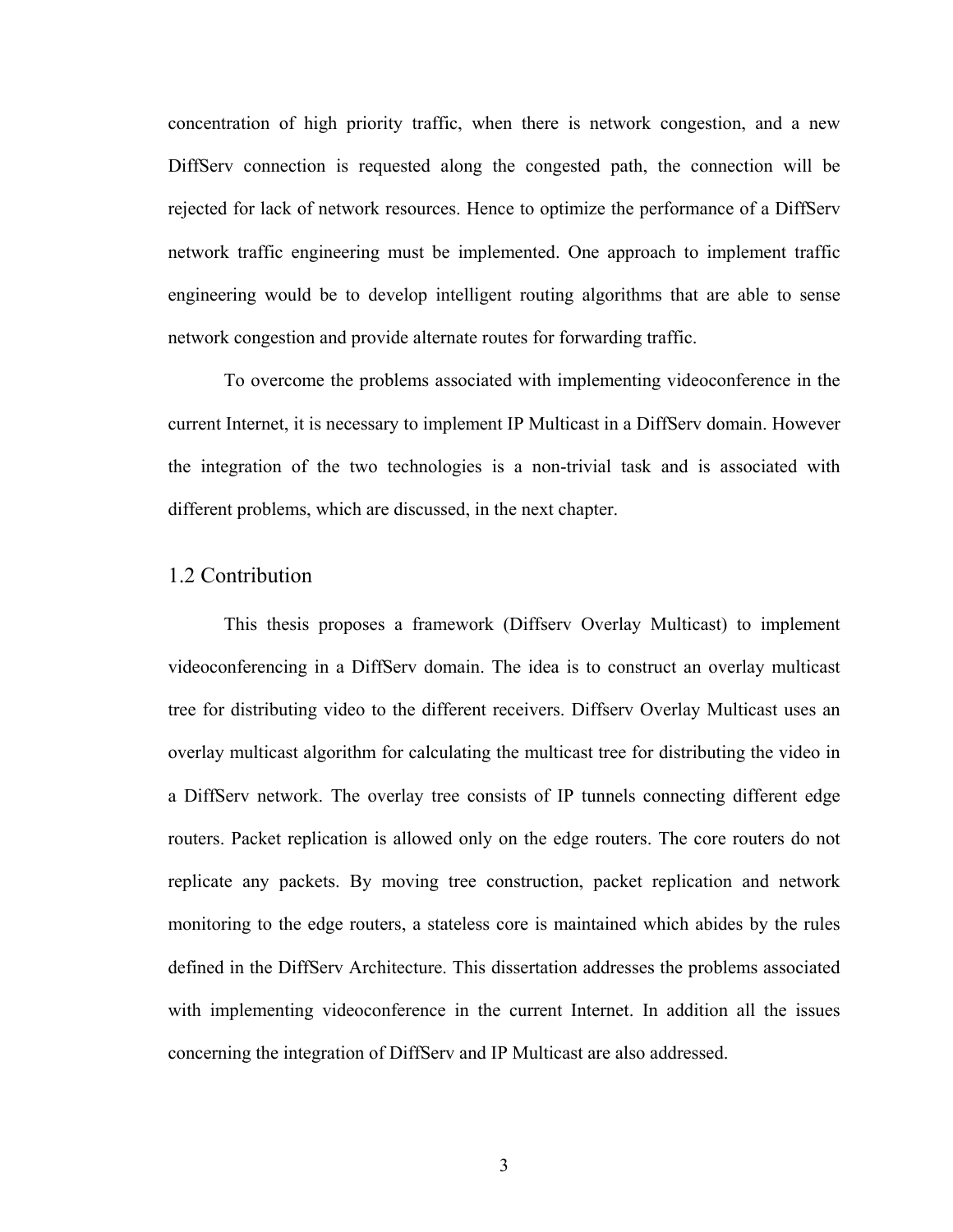The work is divided into two areas. First the thesis suggests enhancements for the base overlay algorithm in order to improve the quality of video. The enhancements to the algorithm show a sizable improvement in terms of reducing the total packet loss during the videoconference.

Next the thesis proposes an extension of the enhanced base algorithm to support videoconferencing in a DiffServ domain. The performance of DiffServ Overlay Multicast is studied with extensive simulation results. In addition the thesis also compares the performance of DiffServ Overlay Multicast with existing DiffServ Multicast Algorithms.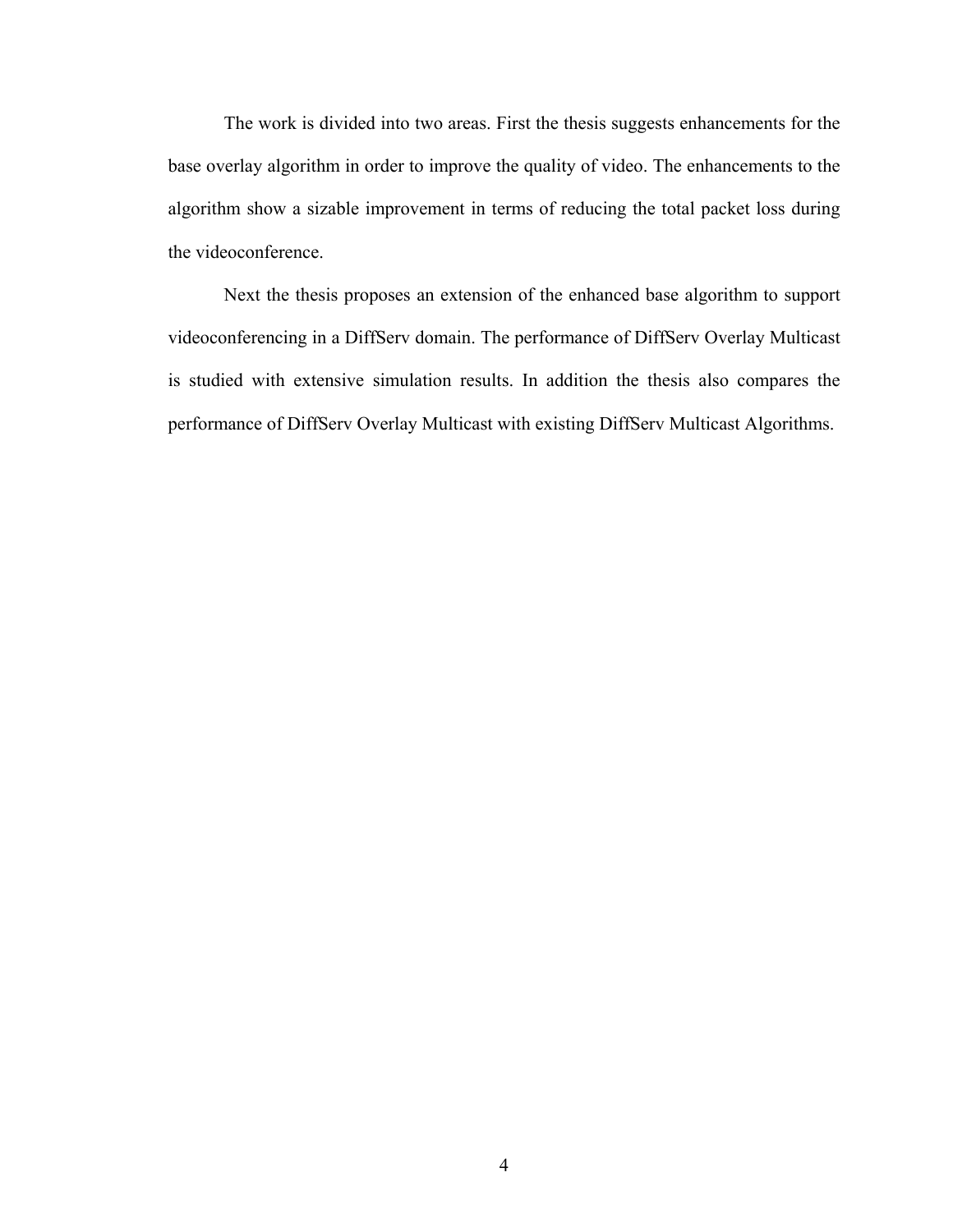# Chapter 2 – Related Works

# 2.1 IP Video Conferencing Technology

 A basic IP videoconference setup involves two or more people located in different physical locations trying to converse with each other over the Internet. The idea is to use a video camera for recording the audio and video, connect it to a computer and then transmit the video over the Internet to different people. If the videoconference is used for medical purposes where a team of doctors located at different locations is trying to perform a surgery then the quality of the videoconference must be very high. In a DiffServ network for a videoconference of such importance, video packets can be transmitted using high priority class. If the videoconference is for personal reasons like talking to friends and family, then the video quality can be compromised to some extent.

 To implement a good quality videoconferencing system over the Internet, four basic building blocks need to be considered. First, in order to send high quality video to the destination, there must be efficient video compression technique to minimize delay and bandwidth usage. Second, multicast technology must be implemented for the efficient distribution of video to all the recipients. Third, a routing algorithm to create efficient multicast tree to connect all the recipients involved in the videoconference minimizing end-to-end delay and packet loss. And at last, QoS support must be deployed in the Internet. The building blocks are further discussed in detail in the following sections.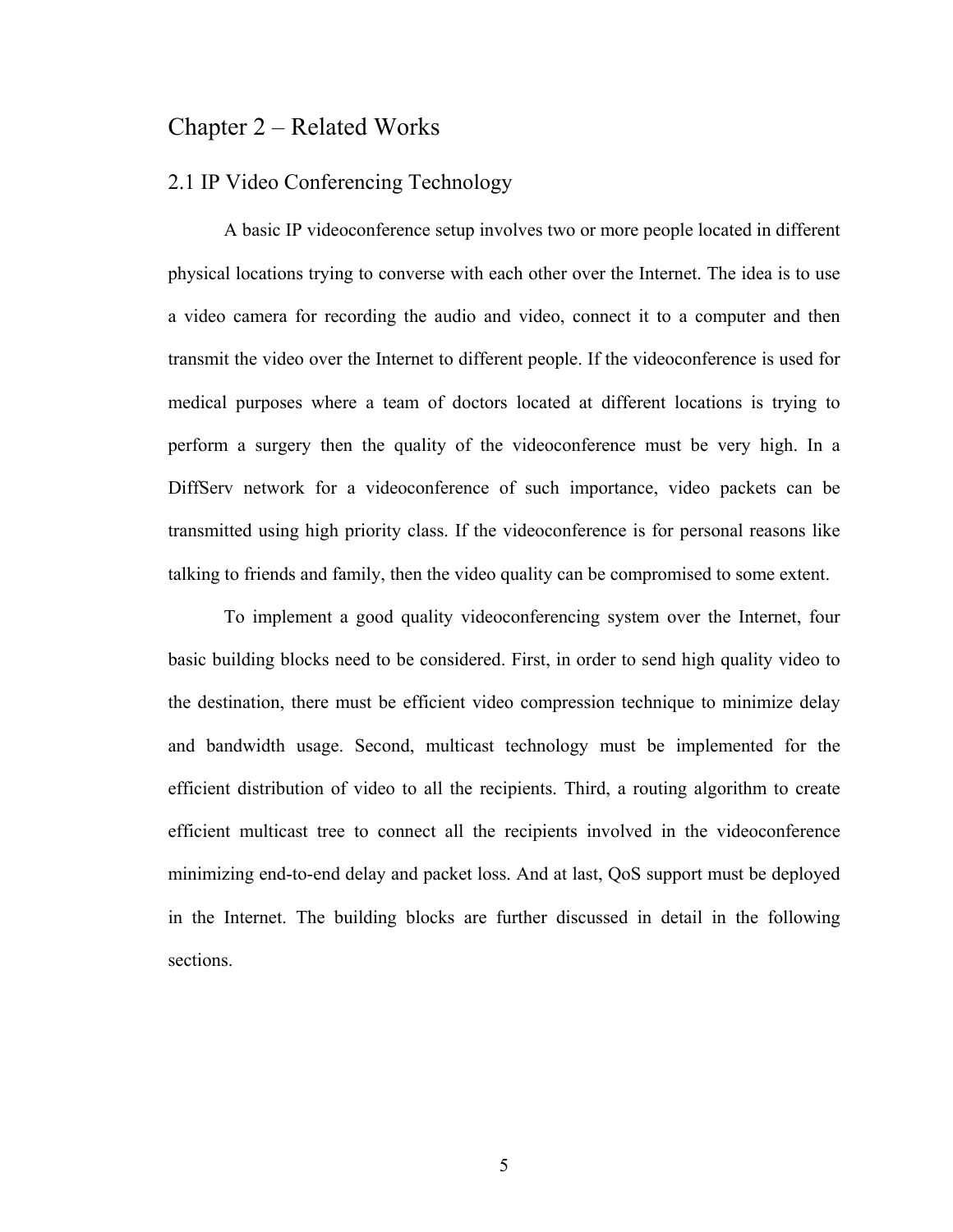#### 2.2 MPEG

MPEG stands for Motion Pictures Expert Group. MPEG is one of the standards for encoding and decoding audio and video for compression and is used in our videoconferencing system. A video stream consists of different frames. Each video frame slightly differs from the next consecutive frame. MPEG technology compresses the video by encoding only the changes between the two consecutive frames.

The MPEG encoding consists of three frames

- 1. Intra frames Intra frames of I-frames contain information about the current frame.
- 2. Predicted frames Predicted frames or P-frames use information from previous Iframe or P-frames.
- 3. Bi-directional frames Bi-directional frames or B-frames are similar to P-frames. The only difference is they use information from previous as well as future frames.

Each frame has a typical duration of 33 ms. In order to reduce the encoding and decoding time, only I frames and P frames are sent when MPEG streams are used in videoconferencing.  $I_1$   $P_1$   $P_2$   $P_3$   $I_2$ .... represents a typical order in which frames are sent during videoconferencing. MPEG typically requires up to 70 milliseconds to encode and decode a single frame. At the same time video packets must be able to reach the destination within 150 milliseconds, which is actually the threshold at which human senses can detect a delay between the signal and the response. Thus a video packet can stay in the network for a maximum of 80 milliseconds. If the video packet does not reach the destination within 80 milliseconds then the packet is dropped.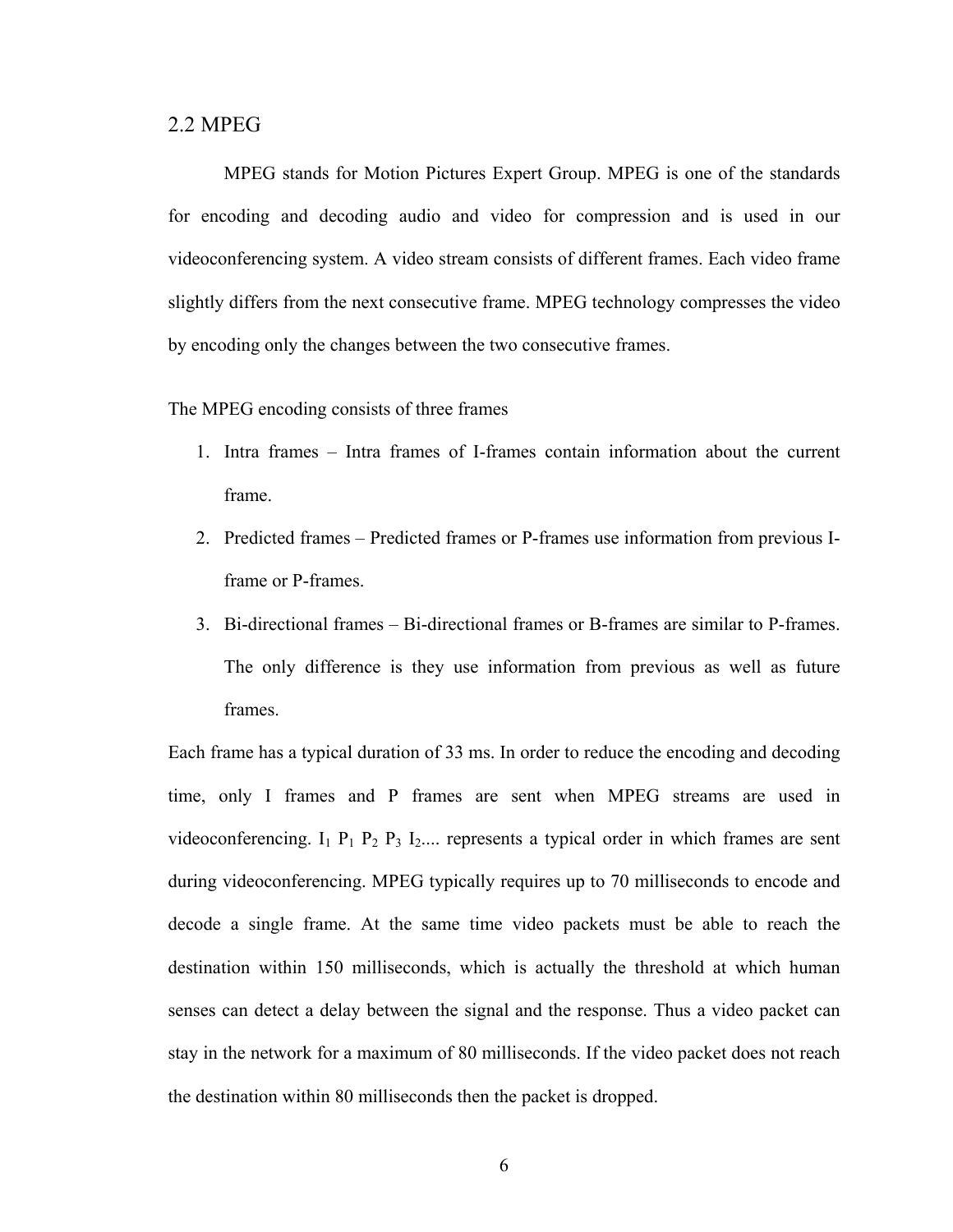Though mpeg requires significant time to encode and decode, it has several advantages over other video compression techniques. Mpeg only encodes the differences between consecutive frames and it works well for a videoconference. This is because in a videoconference there is a very high possibility that the background remains same during successive frames. Since not much is changed the video stream will be highly compressed and easier to transmit over the network.

#### 2.3 Multicast

Original idea of Internet was to provide point-to-point data transfer. There would be one source and one destination for an application. Modern applications like videoconferencing require group communication in addition to QoS support. A typical videoconference may have a source sending data to many destinations. IP Multicast is a technology by which we can transfer IP packets from a single source to many destinations. In a multicast session we have group of nodes. Each multicast group has a unique address that specifies a group of hosts, which wish to send and receive messages to and from the group.

#### 2.3.1 Protocols used in IP multicasting

We need two different protocols for effective IP multicasting-

1. First one for group management- Used by hosts to join or leave the multicast group IGMP (Internet Group Management Protocol) [Dee89] is used for this purpose.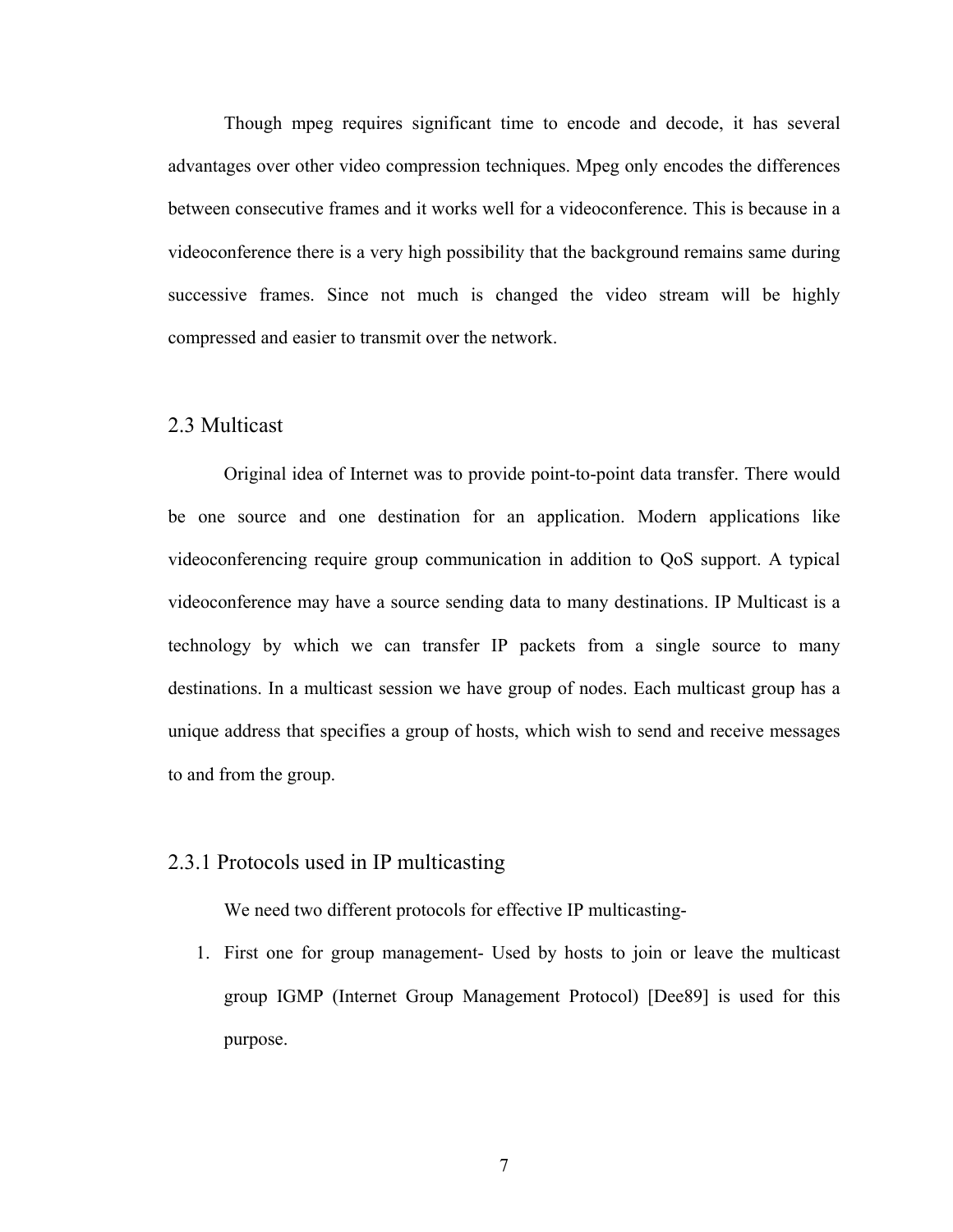2. Second for constructing distribution trees- Used for routing the multicast packets to the correct destinations. There are several existing multicast routing protocols such as DVMRP (Distance Vector Multicast Routing Protocols) [WaP88] and MOSPF (Multicast Open Shortest Path First) [Moy94].

IP multicast allows replication of packets in the core. Hence it is able to create a multicast tree to connect all recipients with the fewest number of hops. But it also comes with potential problems in terms of scalability. Since it allows replication of packets in the core, all the core routers need to store multicast routing information.

#### 2.3.2 Overlay Multicast

 Since the deployment of IP multicast hasn't proved to be a scalable solution, an alternative solution, which is termed as overlay multicasting or end system multicasting, has received a lot of attention. The overlay multicasting approach assumes no multicasting support in the network layer, and constructs a multicast delivery tree in the application layer. An overlay network is a virtual network of nodes and logical links that is built on top of an existing network. The basic idea of overlay multicast is to replicate packets only at the edge routers. The overlay multicast tree consists of IP tunnels connecting edge routers in the network. Since edge routers only perform replication, core routers are kept stateless, as they do not have to maintain multicast routing information. To implement videoconference in a DiffServ domain, overlay multicast would be preferred over IP multicast. A comparison of IP multicast, multiple unicast and overlay multicast is illustrated in Figure. 1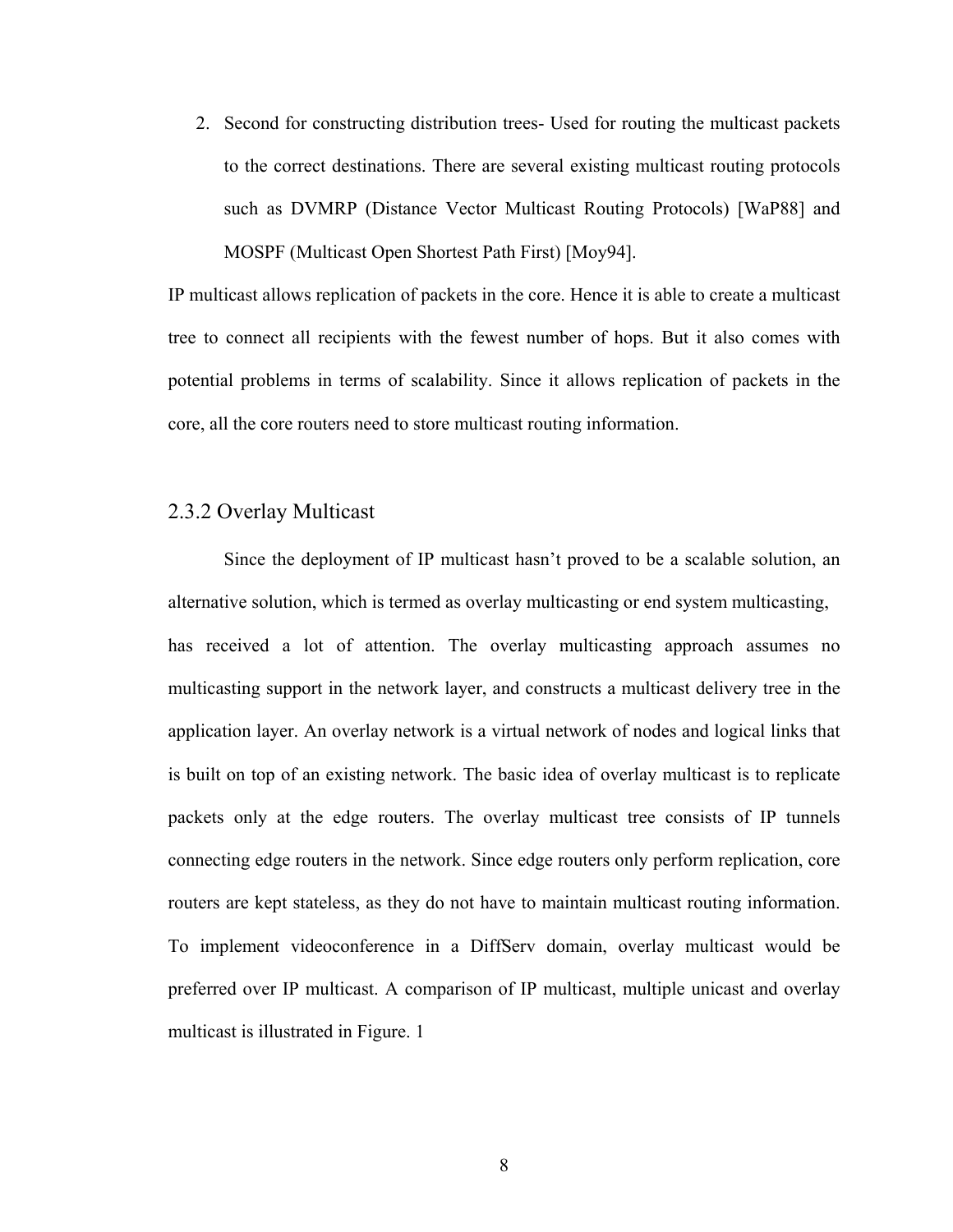

**Figure 1: Comparison of different multicast techniques** 

## 2.4 Base Algorithm

DiffServ Overlay Multicast uses a modified version of the edge router multicast algorithm [BrJ03] as the tree construction algorithm. The edge router multicast algorithm is further referred as the base algorithm in this thesis. The base algorithm uses the concept of overlay multicast. In the overlay multicast edge routers instead of the end nodes control the algorithm. The edge routers are not only responsible for packet replication, but also for initiating and determining the best overlay tree when one of the end systems on their connected LAN becomes a sender. The edge routers are also responsible for transmitting all of the information that they have to the machine setting up the overlay tree. Since these edge routers are constantly running, they can constantly be monitoring the network, thereby evaluating the latency and bandwidths to other edge routers in the network. This information is used by the edge router to construct efficient multicast tree. Apart from edge routers that monitor the network and perform packet replication, there is a centrally dedicated node known as Videoconference Assistant (VA) that is responsible for setting up the videoconference and a Tree Construction Algorithm that generates the multicast tree.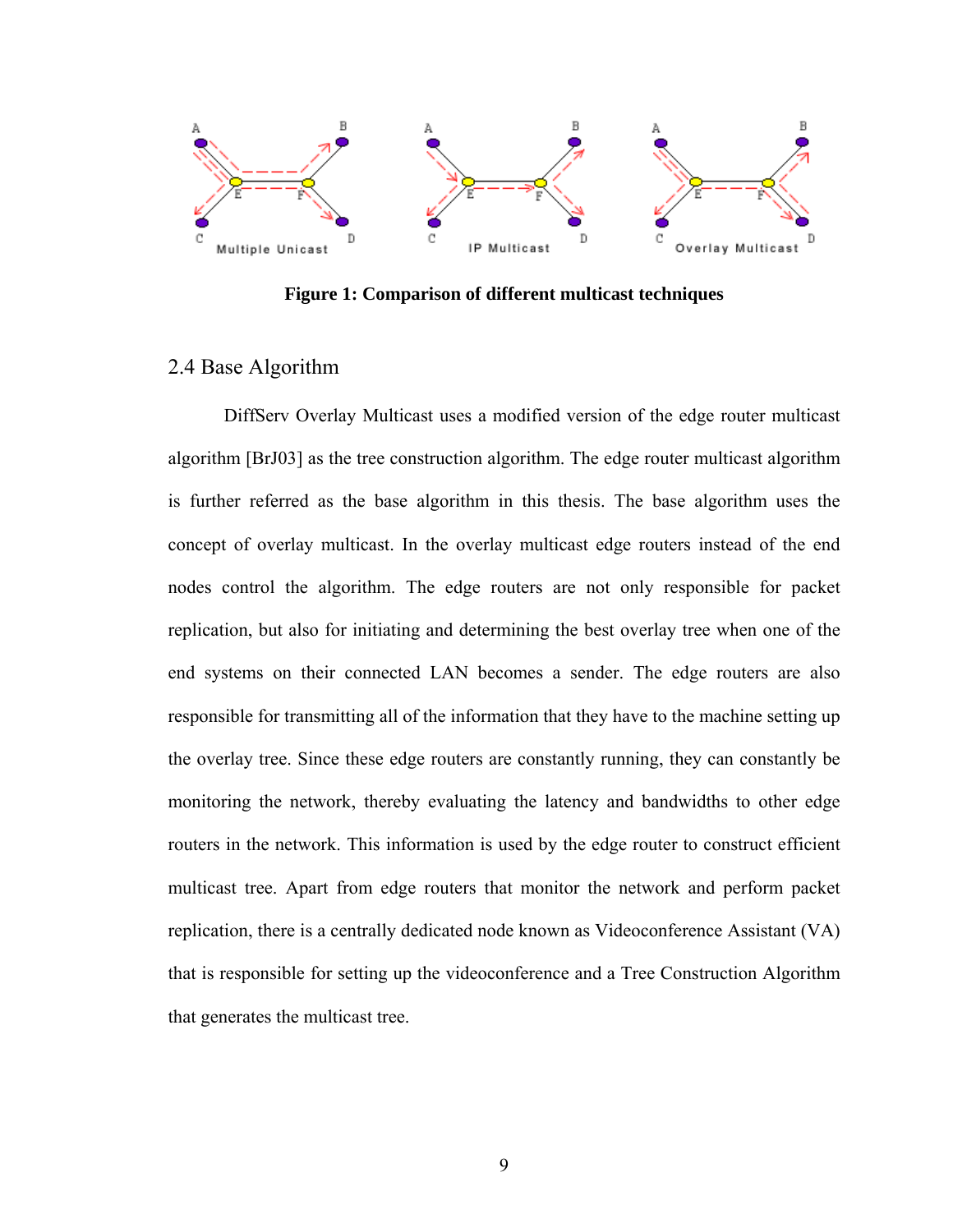#### 2.4.1 Video Conferencing Assistant

 In order to organize and manage the videoconference there must exist a central entity in the network. This entity is known as video conferencing assistance (VA). The job of the VA is to start the videoconference and also manage the join and leave of different participants during the videoconference. The participants who wish to join the videoconference must know the address of the VA. The participant who wishes to join the videoconference sends a request to the VA who in turn adds the participant to the list of participants. When the VA starts the videoconference it adds the source first and then adds one destination and the list is passed to the algorithm to construct the multicast tree. The tree construction algorithm is described in detail in section 2.4.2. The VA is also responsible for performing administrative duties. It is responsible for determining the number of participants who can act as senders and can limit the number of senders in the videoconference. The VA is also responsible for setting up security mechanisms for the videoconference. The VA monitors the information sent by the participants and determines the video quality. If the video quality deteriorates beyond a particular threshold, the VA can issue commands to the sender to reduce the bit rate, video size, or frame rate of the sending video in an attempt to increase the overall video quality.

## 2.4.2 Basic Tree Construction Algorithm

In a videoconference there might be one or more senders and many receivers. When a new receiver edge node (*n*) wants to join the multicast group, it first contacts the VA to get a list of senders. Then it contacts each source edge node (*s*) and sends latencies and bandwidths from *n* to all other existing nodes in the multicast tree. Source (*s*) then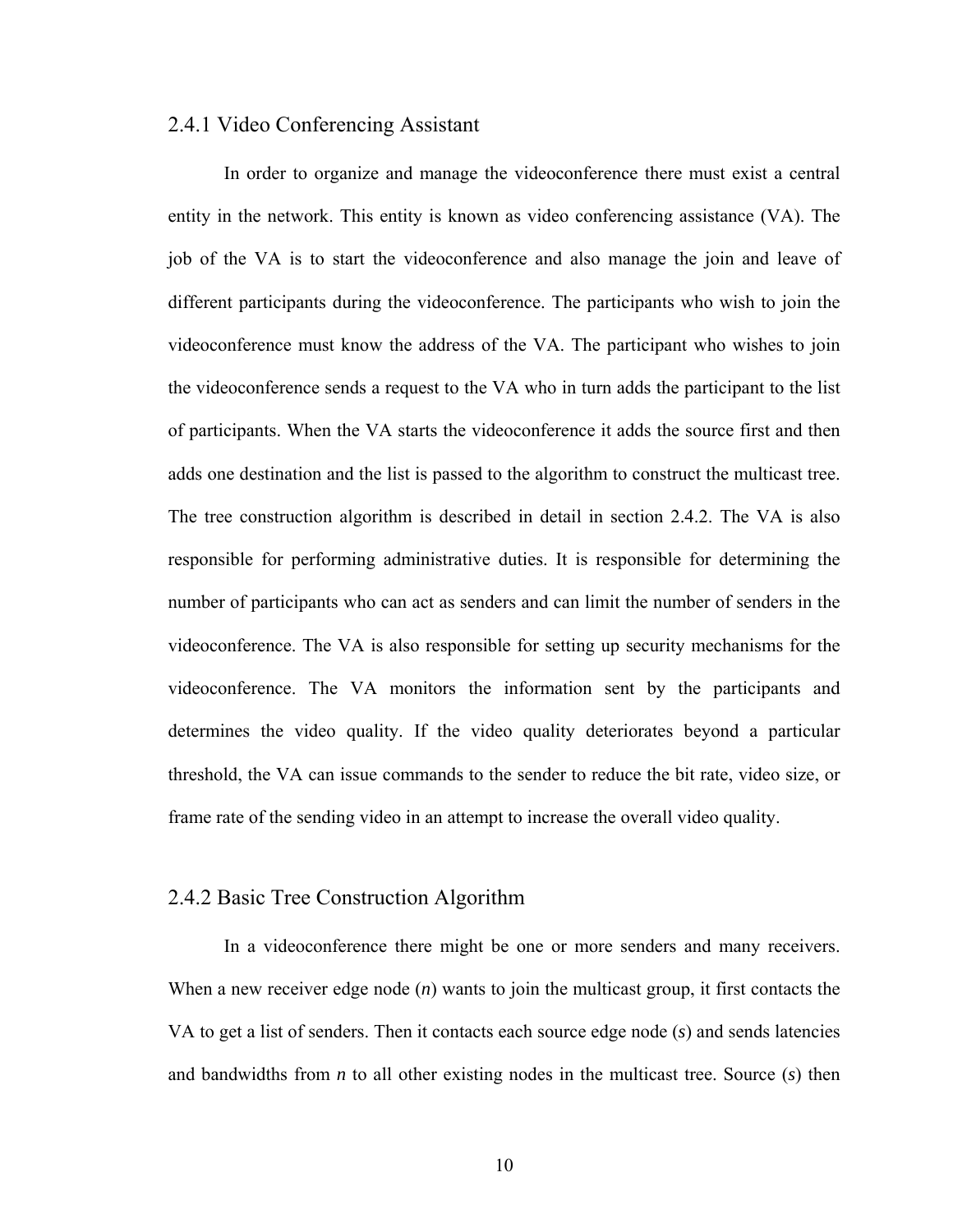decides where to place the new node (*n*) in the multicast distribution tree. The new node can be placed at many places in the distribution tree and hence we have many configurations. Figure 2 shows the different configurations that are generated after adding new node *n* to the existing tree. The new node can be added as a direct child of the source (a), grandchild of the source (b) or can replace an existing child (c) as shown in Figure 2.



**Figure 2: Possible configurations after adding node n to existing tree [Bro03]** 

Each time a node is added various tree configurations are generated. Each configuration is assigned a score using a score function. The configuration with the highest score is selected as the best configuration. This best configuration is then used as a starting point to add the next node. Thus this process is done recursively till all the participating nodes are covered and a final multicast tree joining all the nodes is created. Figure 3 shows the recursive pseudo code used for creating the tree configurations.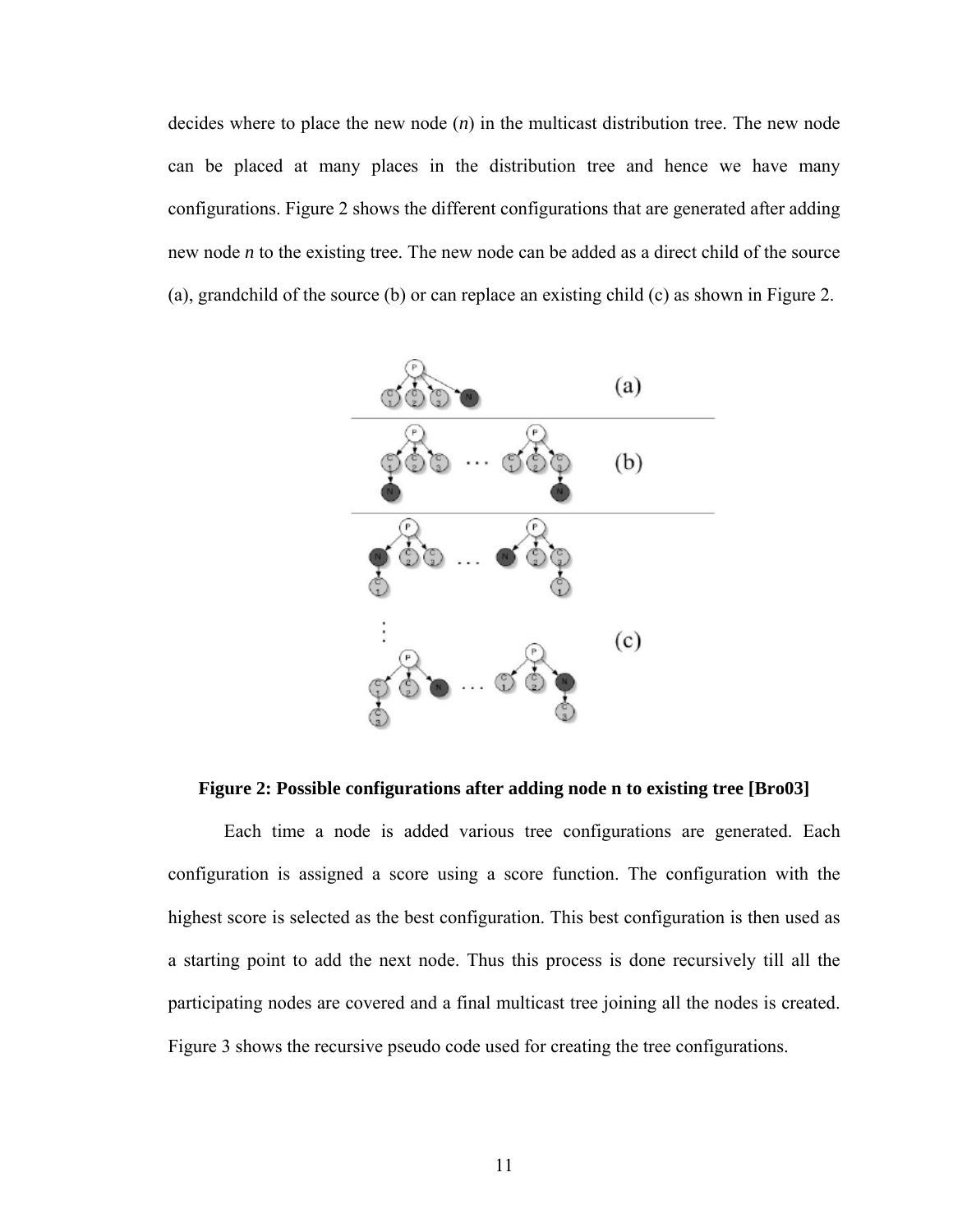```
FindBestConfiguration(sourceID, joinID){
  /* First generate all the configurations */
  ConfigList =GenerateConfigurations(sourceID, joinID);
  /* Assign a score to each configuration */ForEach config in ConfigList{
    CalculateScore(config);
  ł
  /* Find and return the Configuration
     with the highest score */
  BestConfig = FindConfigWithHighestScore();
\}GenerateConfigurations (parentID, joinID) {
  /* Add a configuration where joinID is
     a direct child of parentID */
  joinID.parent=parentID;
  ConfigList=AddCurrentTreeConfiguration();
  If (parentID has no children other than joinID)
    return ConfigList;
  /* All other configurations will be created via the
     following recursive calls */
  ForEach childID of parentID {
    GenerateConfigurations(childID, joinID);
  \mathcal{F}ForEach childID of parentID {
    Switch(childID, joinID);
    ForEach childID of parentID{
      GenerateConfigurations(childID, joinID);
    Switch(childID, joinID);
  ł
  return ConfigList;
/* Note that Switch(childID, joinID) makes childID's parent
point to joinID, and the handle used to keep track of the
joining node now keeps track of childID, making childID
play the role of a newly joining node */
```
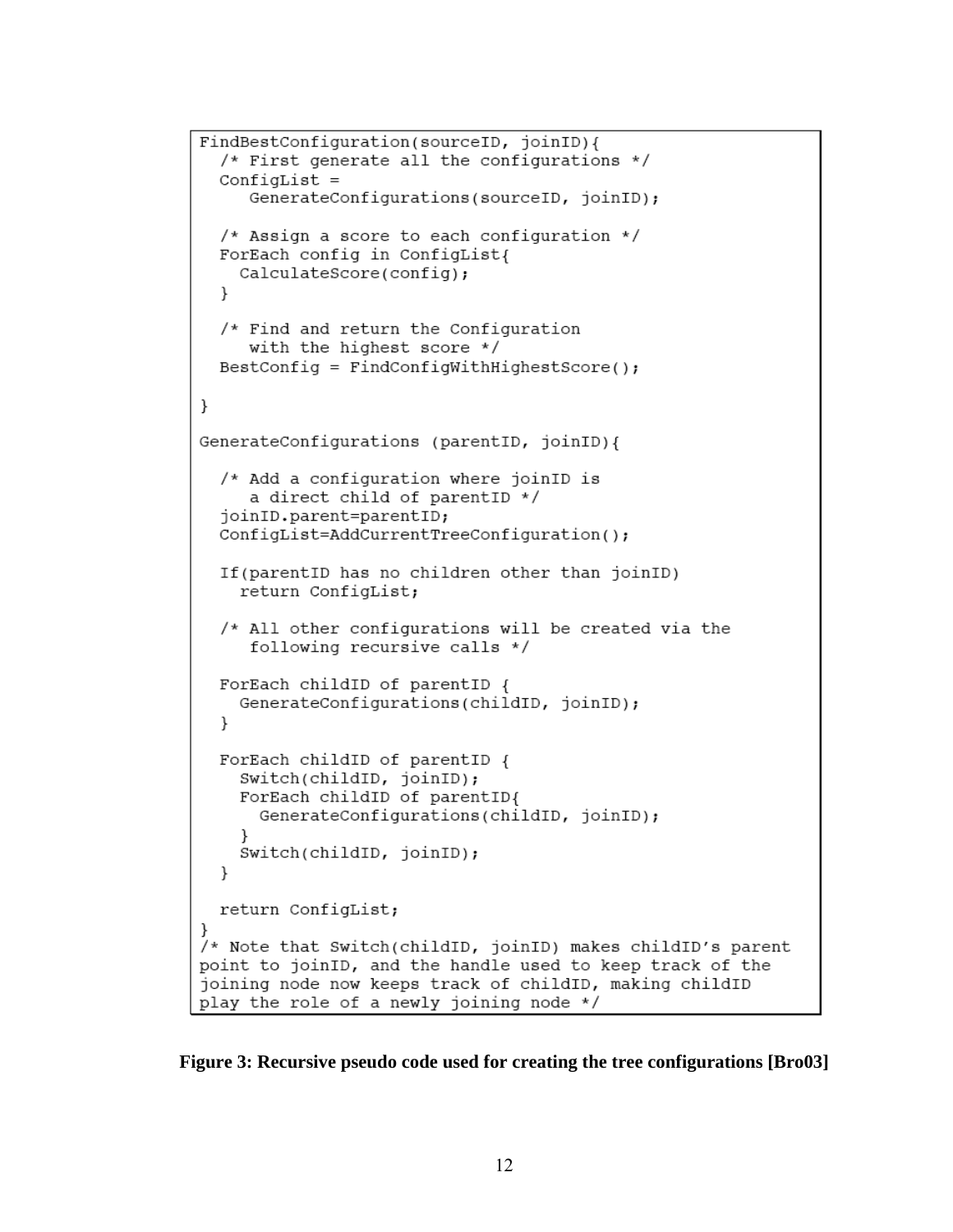To evaluate the generated tree configurations, each configuration is assigned a score. The score is calculated taking into account available bandwidths and latencies on the path to all the destinations. The configuration with the highest score is selected as the multicast tree. The score is calculated using the score function as shown in Figure 4.

$$
Score_j = \alpha * Bw_j + (1 - \alpha) * \frac{1}{Lat_j}; 0 \le \alpha \le 1
$$
  
\n
$$
Bw_j = \frac{AvgBw_j}{\sum_{k=1}^{NumConfigs} AvgBw_k}; Lat_j = \frac{MaxLat_j}{\sum_{k=1}^{NumConfigs} MaxLat_k}
$$
  
\n
$$
\frac{\sum_{k=1}^{NumConfigs}}{NumConfigs} \frac{MaxLat_k}{NumConfigs}
$$

**Figure 4: Score Function for base algorithm [Bro03]** 

 Here *BWj* is the scaled bandwidth number for the configuration *j. BWj* is calculated by taking the average available bandwidth from the source to each of the nodes being used by the configuration *j* and dividing it by bandwidth scalar. *AvgBWj* is the average of available bandwidth from source to all destinations in configuration *j*. Similarly, *LAT*j is calculated by determining the maximum latency (from the source to all the destinations) of the current configuration *j* dividing by the average maximum latency of all the possible configurations. The configuration with the highest score is selected as the multicast tree.

 The base algorithm is further modified and enhanced to support videoconferencing in DiffServ networks. The enhancements are discussed in detail in further chapters.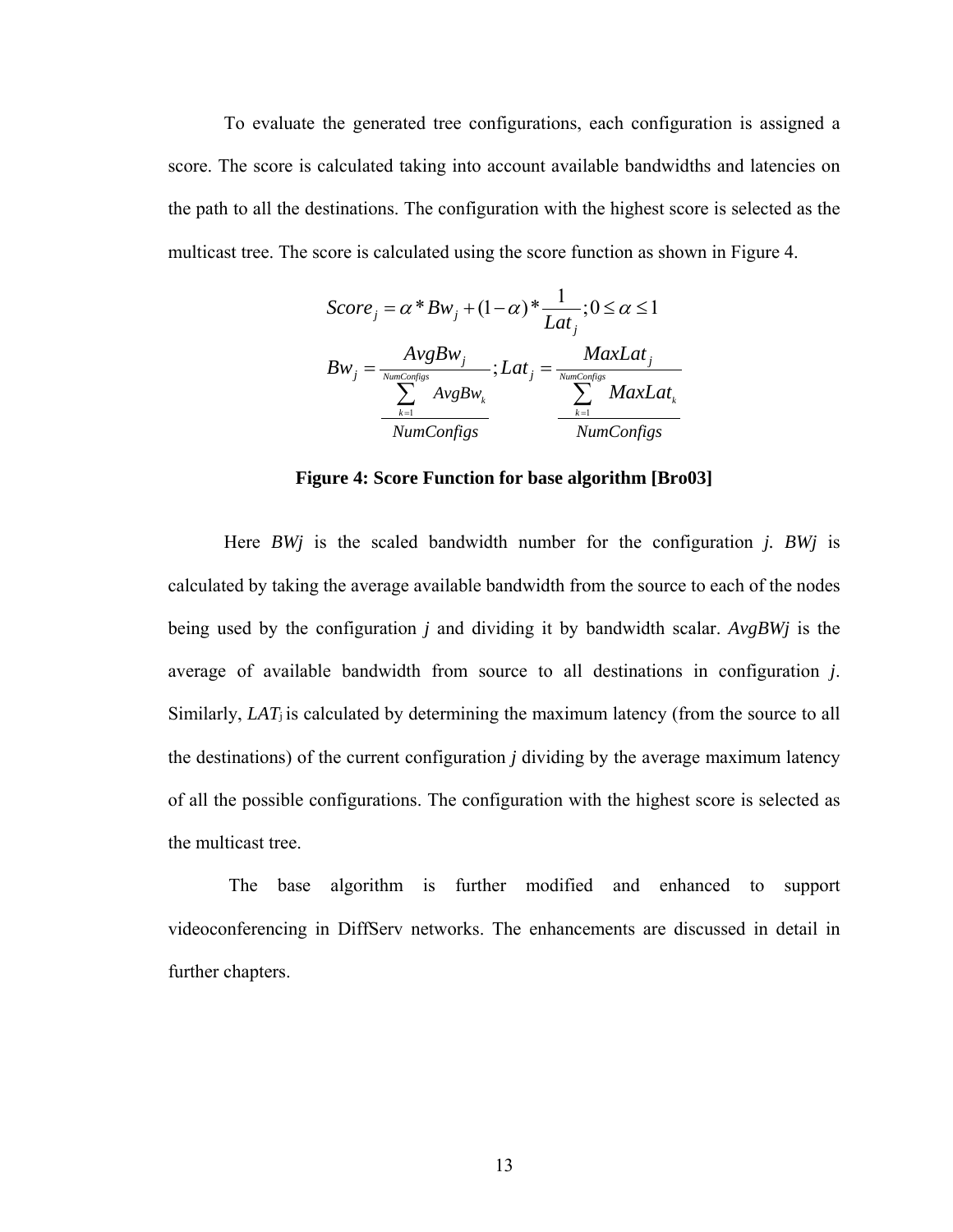## 2.5 QoS

The last piece for implementing good quality video conferencing system is providing QoS support. QoS [FeH98][Wan01] refers to network performance measures such as service availability, delay, delay-variation (jitter), throughput, and packet loss rate as seen by users and applications. While many data oriented applications can live with the current best-effort Internet (with no QoS guarantees other than reliable delivery), audio and video generally require QoS guarantees. There must be upper bounds on the delay to ensure real-time delivery of the packets and packet loss and corruption must be bounded to ensure good quality. Some classes of applications require further assurances from the network, such as bounds on jitter (variability in delay between two back to back packets). QoS can be seen as a means for reserving and allocating existing bandwidth. Thus, to the user, a computer network with QoS functionality is equivalent to the telephone system. When the user wants to make a call he initiates the connection by dialing the number. Then, assuming that the call goes through, the user is assured a clear channel on to communicate. Alternatively, at call setup time, the user may instead get a busy signal and be denied the privilege of connecting at the desired level of QoS. With IP QoS, service providers can achieve greater profitability through more business and more efficient use of bandwidth, enhanced service differentiation and better-than-best-effort service. This service model is different from the "best-effort" service model of the current Internet. In today's Internet, each network element (router) along an IP packet's path makes nothing more than a good effort to forward the packet towards its destination. It works on the principle of First Come First Serve (FCFS). If a queue is overloaded, packets are dropped with little or no distinction between unimportant traffic and urgent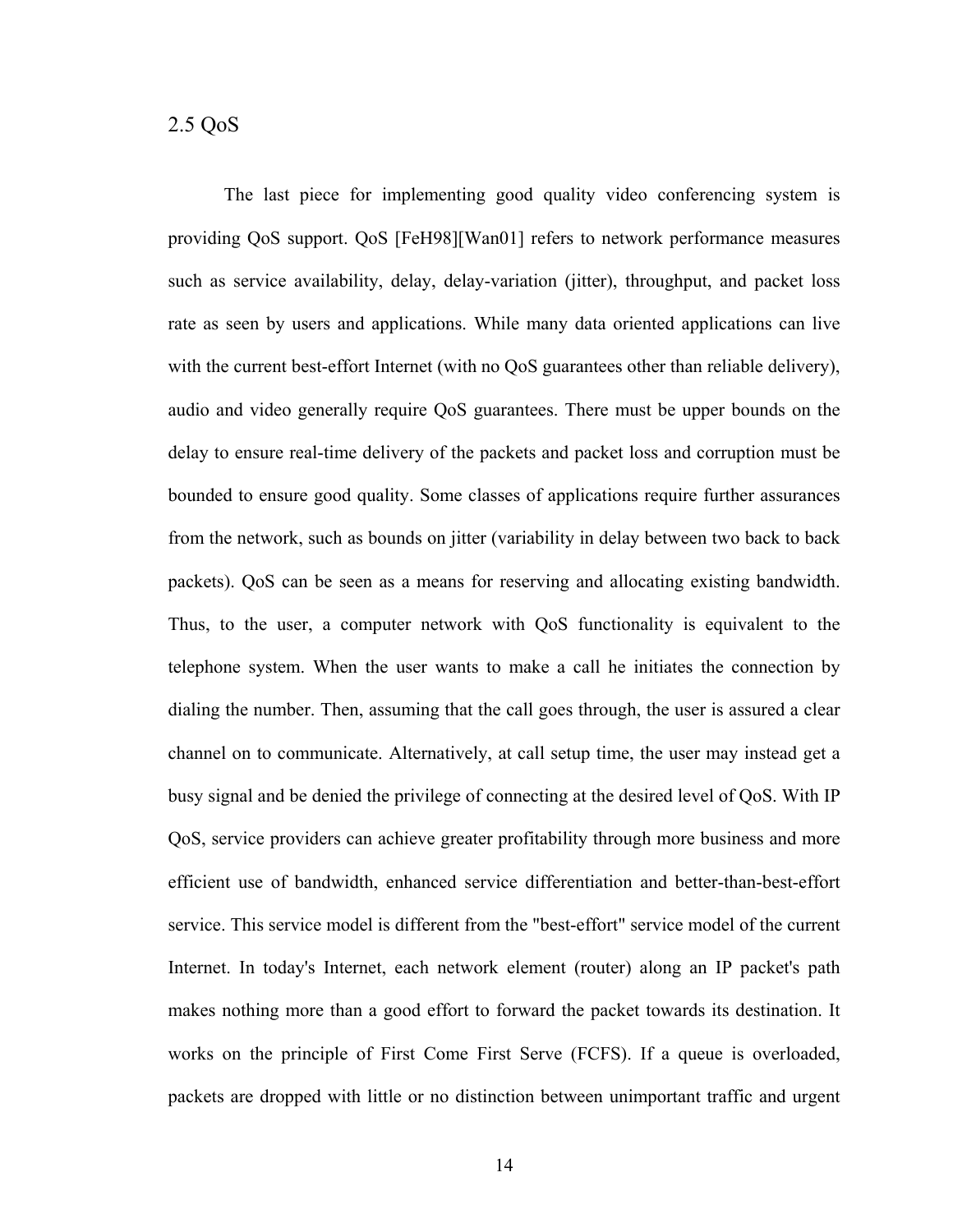traffic like video. The primary Internet transport protocols (like TCP) have been very carefully designed to support a service model, where connections are essentially never denied and every connection's performance simply degrades as the network load increases. Basically there are two key QoS issues in the Internet: 1) Resource Reservation and 2) Performance Optimization.

#### 2.5.1 Resource Reservation

The current Internet is based on TCP protocol. Applications sense congestion in the network and reduce their transmission rate and thereby reducing packet loss. This works well if all the applications are TCP based and they comply with the rules. But malicious users may try to gain more bandwidth by modifying the TCP stack leading to congestion in the network. Plus not to mention there are UDP based applications that do not back off even in congestion. Thus packets in the network are delayed or dropped whenever there is congestion and thereby reducing the performance of real-time applications. Hence resource allocation (allocating bandwidth and buffer space) is required for important real time applications to be supported in the Internet. The Internet community has done a lot of active research in this field in the past decade. IETF has introduced two main architectures for resource allocation, the Integrated Services (IntServ) [BrC94] that uses Resource Reservation Protocol (RSVP) [BrZ97] and the Differentiated Services (DiffServ) [Ber98] [BlB98]. Between the two main approaches, the DiffServ scheme provides a less complex and scalable solution. While the IntServ maintains per-flow states in each node, the DiffServ only discriminates among packets in different classes and not individual flows.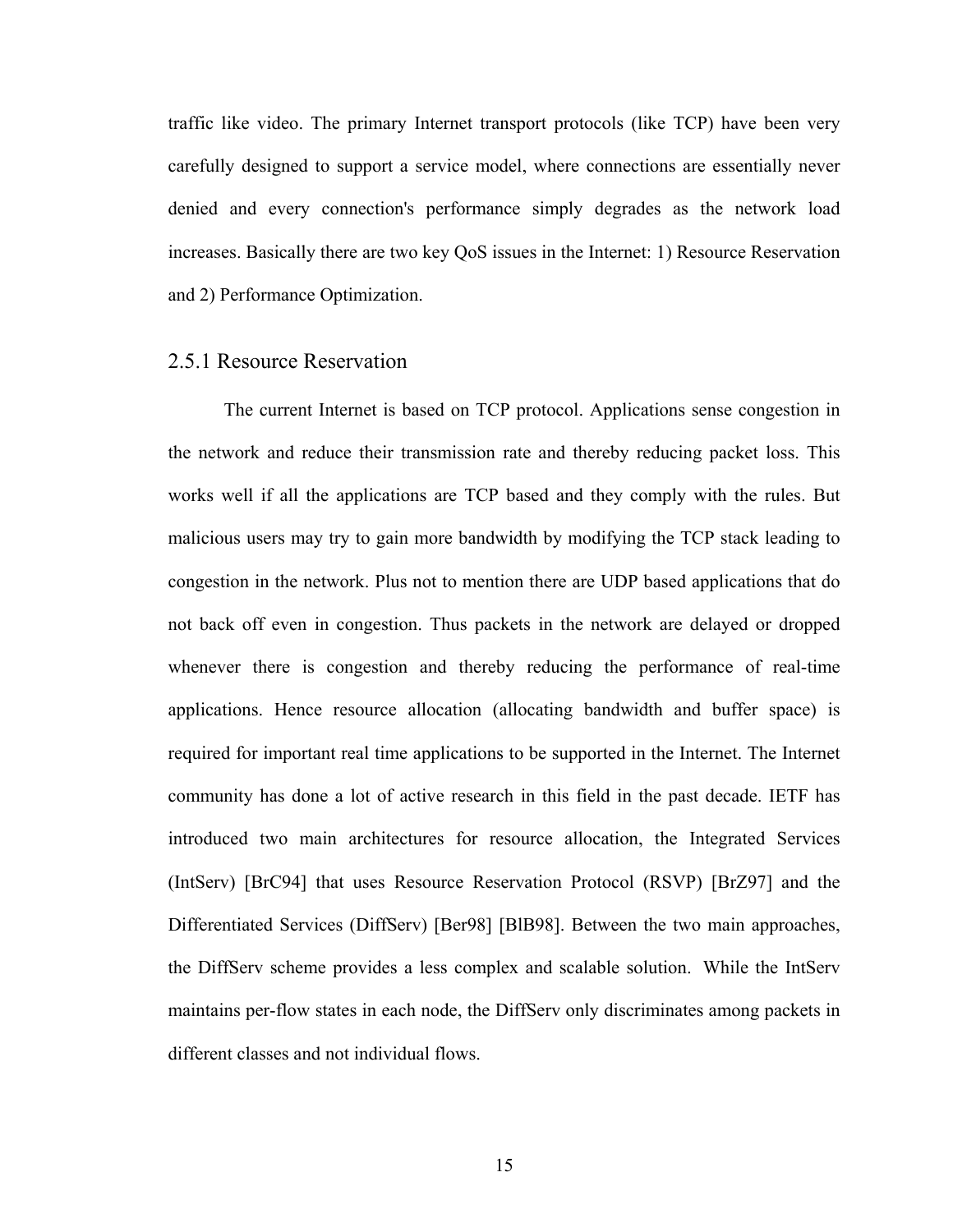#### 2.5.2 Performance Optimization

Once the architecture for allocating resources in the network is fixed, the next issue is performance optimization. For allocating resources for a particular application we need to find paths in the network that will satisfy the requirements such as available bandwidth. The current Internet uses routing protocols that select shortest path to the destination. Shortest path might not always be the best path as it might be congested and not always have the resources we need for the application. In such cases if the resources cannot be allocated then the connection will be rejected. On the other hand there might be alternate paths to the destination that might have the resources but are neglected by the shortest path algorithm. Hence we need routing algorithms that calculate the paths taking into account the available link bandwidth and latencies.

## 2.5.3 Integrated Services with RSVP signaling

The first architecture to provide QoS in the Internet was the Integrated Services (IntServ) architecture [BrC94]. IntServ assumes that resources are reserved for every flow requiring QoS at every router hop in the path between source and destination, using end-to-end signaling and must maintain a per flow soft state at every router in the network. A fundamental component of this architecture is the setup or signaling protocol, which conveys the application's resource requirements into the network. The most important and well known of the IP signaling protocols is the Resource Reservation Protocol (RSVP) [BrZ97]. The objective of the IntServ architecture is to facilitate the transmission of both Best-effort and Real-time traffic over the IP networks.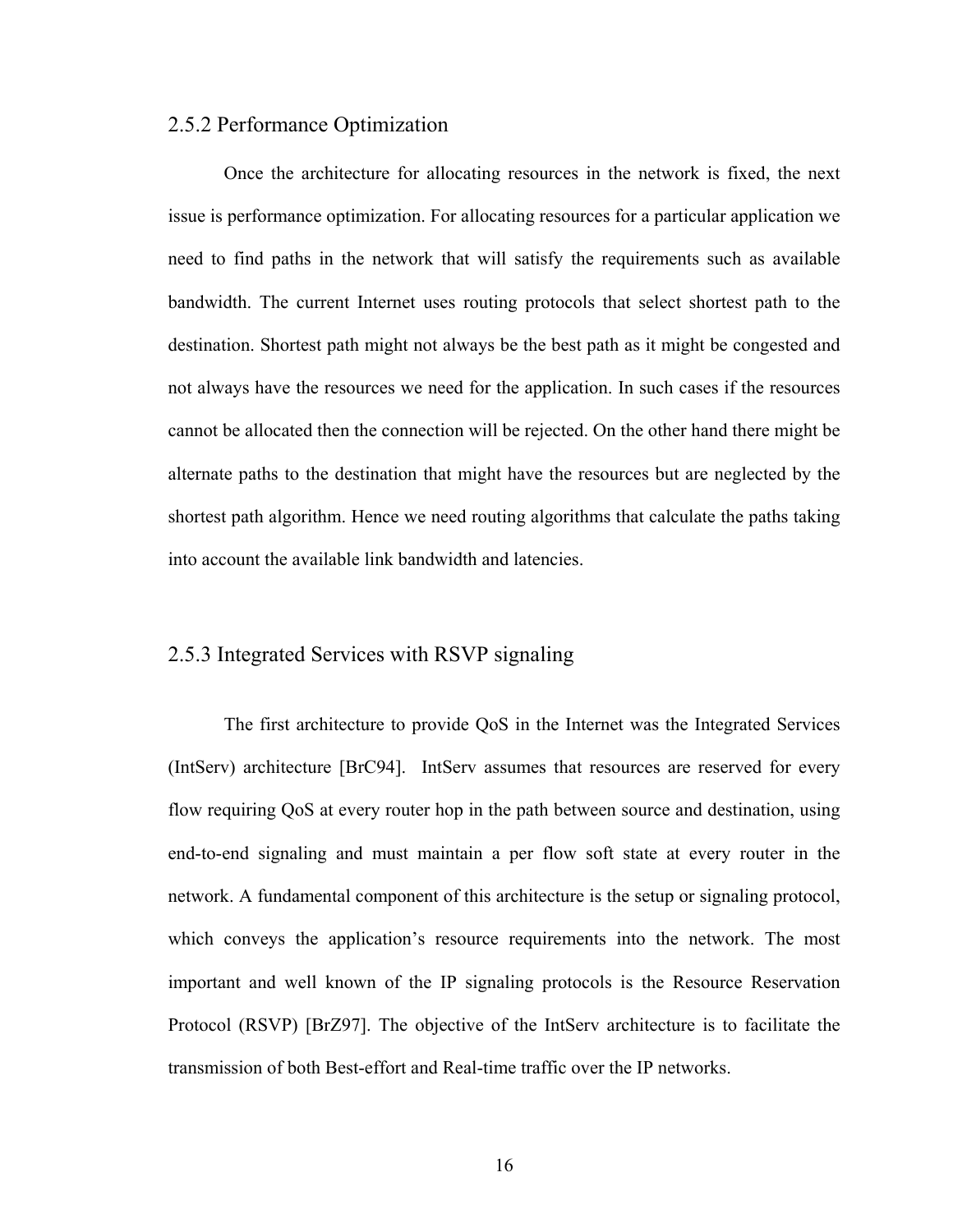#### **Drawbacks of the IntServ model**

- 1. Every device along a packet's path, including the end systems like servers and PCs, need to be fully aware of RSVP and capable of signaling the required QoS. Every router must perform the tasks of packet classification, scheduling and admission control. This makes the routers more complex.
- 2. Reservations in each device along the path are "soft," which means they need to be refreshed periodically, thereby adding to the traffic on the network and increasing the chance that the reservation may time out if refresh packets are lost. Though some mechanisms alleviate this problem, it adds to the complexity of the RSVP solution.
- 3. Maintaining soft-states in each router, combined with admission control at each hop adds to the complexity of each network node along the path, along with increased memory requirements, to support large number of reservations.
- 4. Since state information for each reservation needs to be maintained at every router along the path, scalability with hundreds of thousands of flows through a network core becomes an issue.

Since per-flow QoS is difficult to achieve end-to-end in a network without adding significant complexity, cost, and introducing scalability issues, it naturally leads one to think about classifying flows into aggregates (classes), and providing appropriate QoS for the aggregates. For example, all TCP flows could be grouped as a single class, and bandwidth allocated for the class, rather than for the individual flows. In addition to classifying traffic, signaling and state maintenance requirements on core network nodes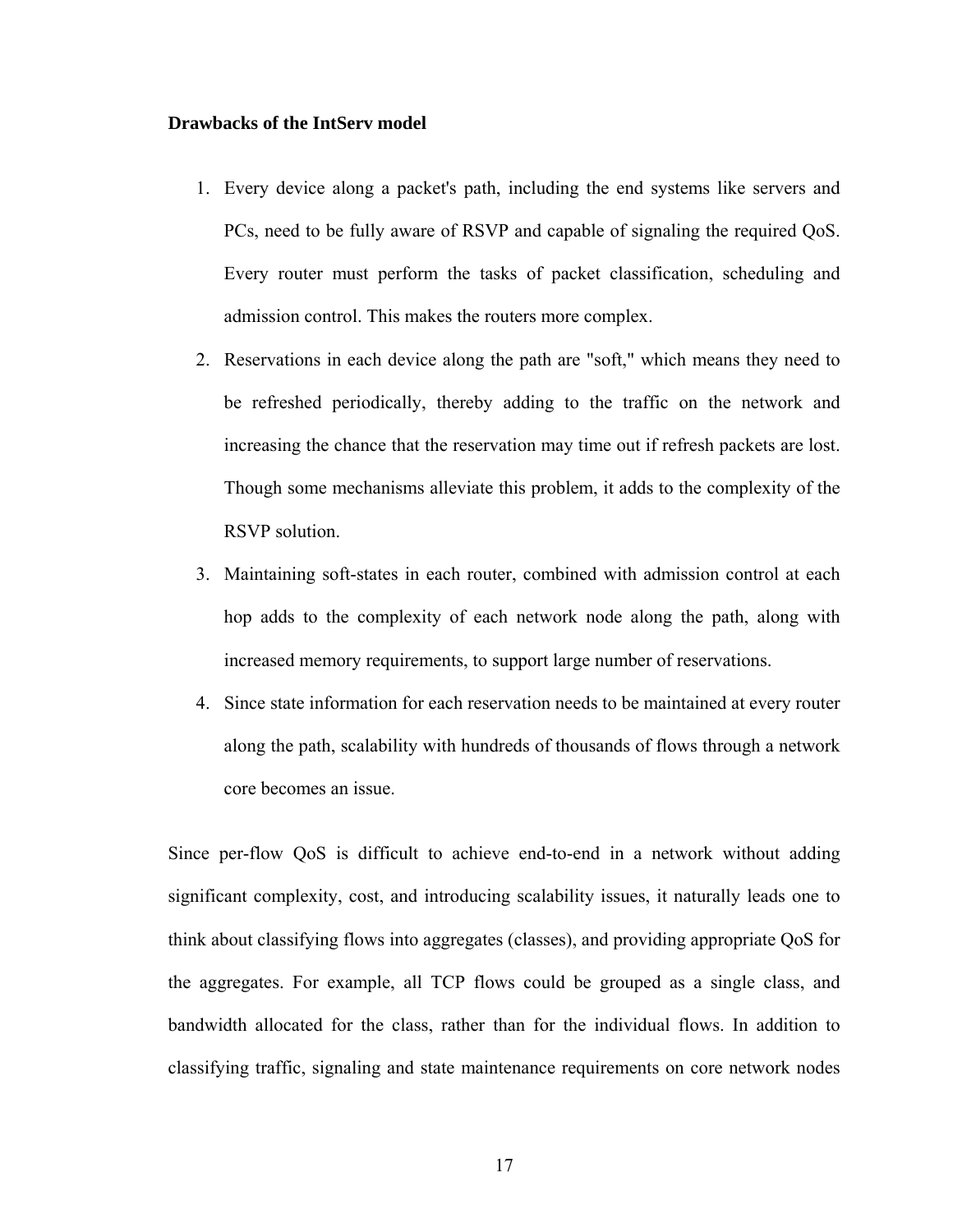should be minimized. This idea led to the existence of Differentiated Services (DiffServ) Architecture.

#### 2.5.4 Differentiated Services

The scalability problems of IntServ and the need to find solutions to IP QoS quicker than a strict end-to-end solution have driven the Internet research community to look for simpler solutions. During 1997, several proposals with similar characteristics emerged as Internet Drafts, and in the December 1998 Differentiated Services (DiffServ) Architecture [Ber98] [BlB98] was proposed.

#### **DiffServ Basics**

The Best Effort model and the IntServ represent two extremes in terms of resource allocation. The Best Effort model works on per-packet basis whereas the IntServ deals with the individual flows. The DiffServ approach lies in between these two extremes and offers a simple solution from the viewpoint of implementation. The DiffServ model divides the traffic into a small number of classes called forwarding classes. The type of forwarding class to which a packet belongs to is carried in the IP packet header. For a particular class the forwarding treatment in terms of drop priority and bandwidth allocation is fixed and defined. In DiffServ network, the nodes at the boundaries (Edge Routers) and those inside the network (Core Routers) perform different operations. When the traffic arrives at the boundary, the edge router performs two basic tasks: packet classification and traffic conditioning. They include mapping the packets to different forwarding classes, checking whether the traffic flows meet the service requirements and dropping non-conformant packets. Within the interior of the network,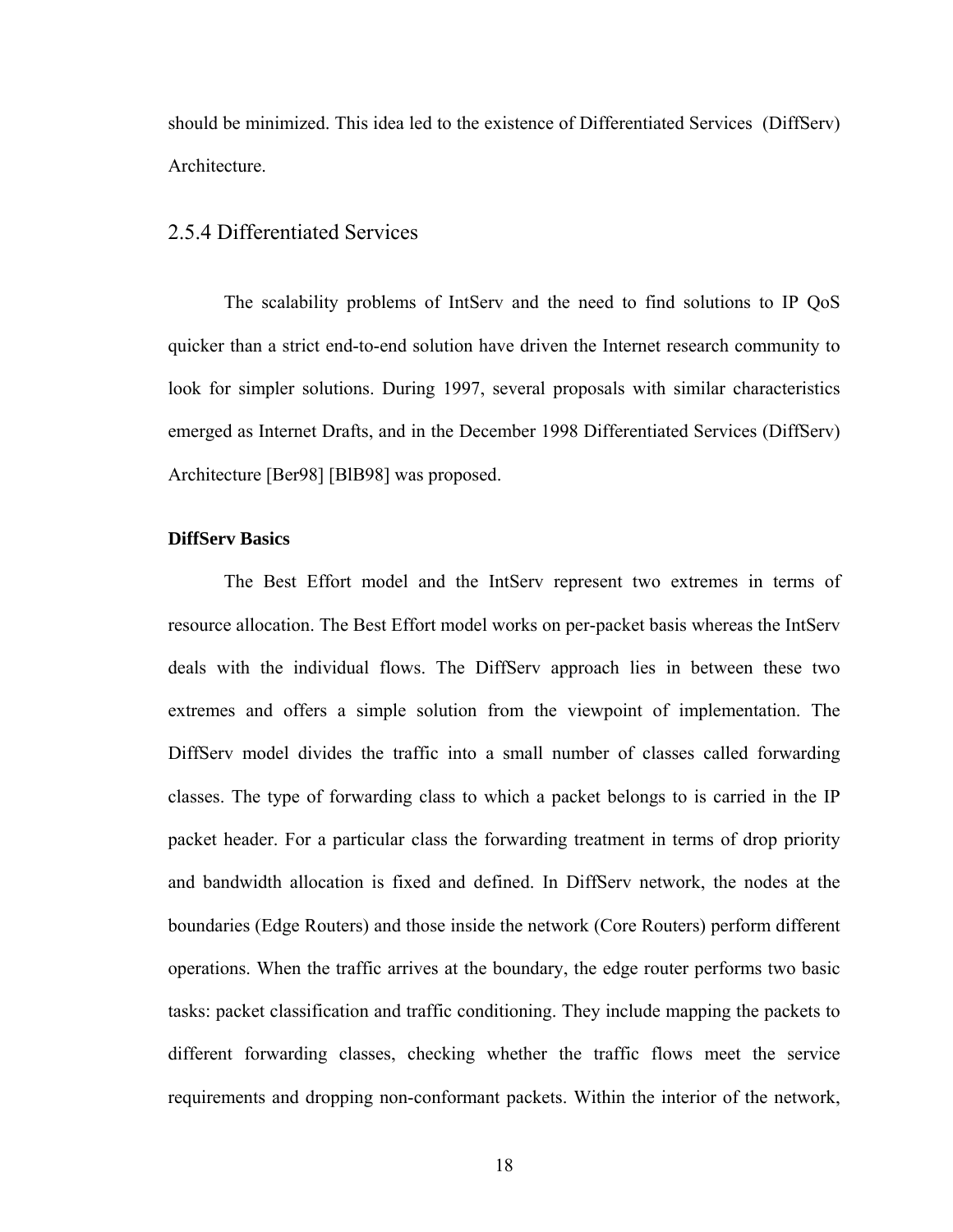the packets are forwarded based solely on forwarding classes in the IP packet header by the core routers.

Resource allocation to aggregated traffic flows rather than individual flows: In DiffServ, the resources are allocated to the individual traffic classes that represent the aggregated traffic. DiffServ creates different levels of service and resource assurance but not absolute bandwidth guarantees or delay bounds for the individual flows.

#### **Per-Hop Behaviors (PHBs)**

In DiffServ, the Forwarding Treatments at a single node are described by the term PHB. In DiffServ context, Forwarding Treatment refers to the mechanism or the algorithm, which is implemented at a router or a node to forward the packets. Each PHB is represented by a 6-bit value called a Differentiated Services Code Point (DSCP). All the packets with the same DSCP are referred to as Behavior Aggregate (BA) and they receive the same forwarding treatment. The PHBs are used to allocate resources to different behavior aggregates. Different behavior aggregates compete for the resources at the node. A set of PHBs may form a PHB group. A PHB group must be defined meaningfully as a group that shares a common constraint. A PHB group may describe resource allocation in relative terms among themselves in terms of bandwidth allocation and drop priority. For example, a PHB group may be defined as a set of drop priorities for each PHB in the group. PHBs are implemented by the means of buffer management and packet scheduling.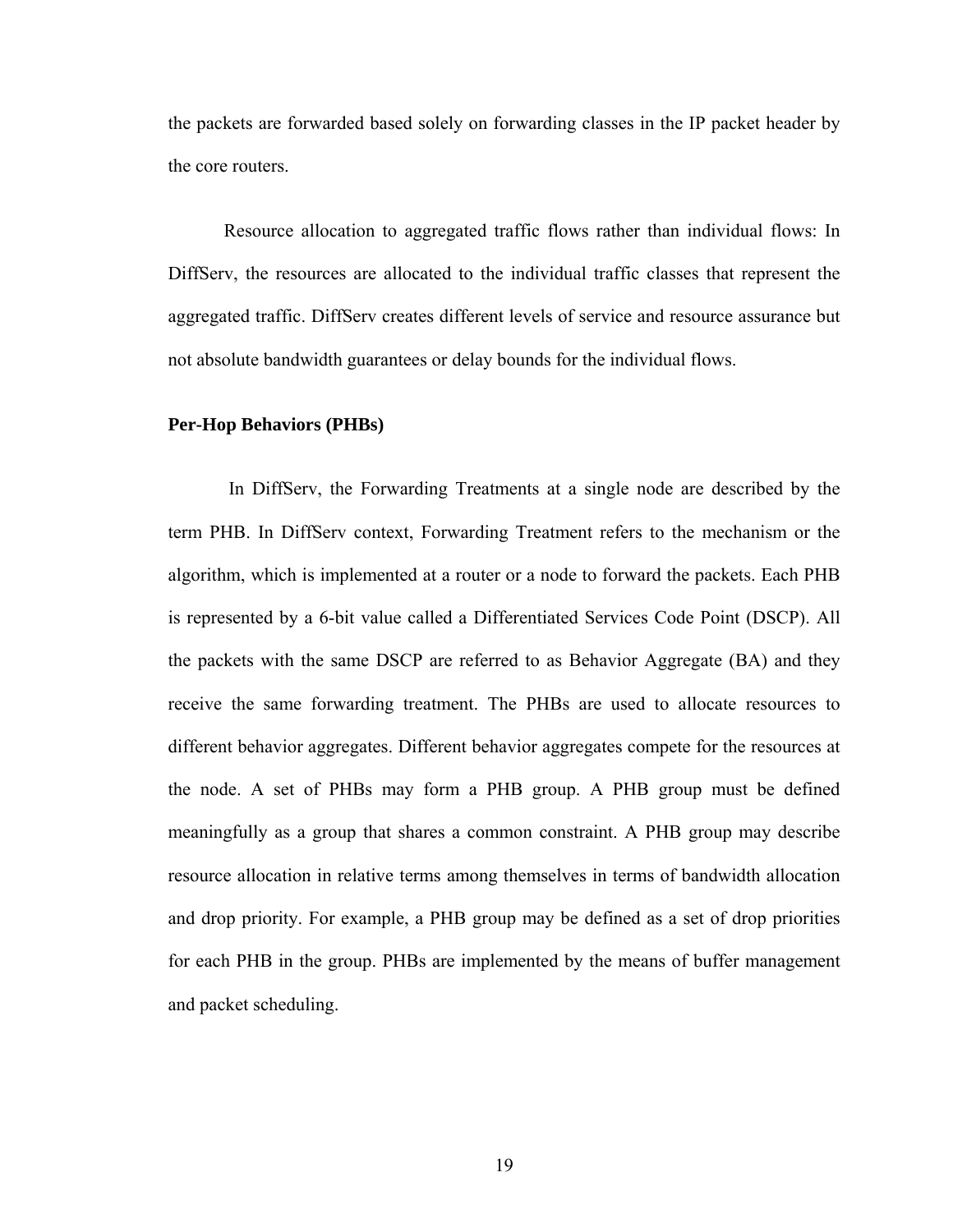**Services:** A Service is defined as the overall performance that a customer's traffic receives within a DS domain or end to end. Creating a service requires that many components work together: mapping of traffic to specific PHBs, traffic conditioning at the boundary nodes, network provisioning and PHB based forwarding in the interior of the network. In DiffServ architecture the services are defined in terms of Service Level Agreement (SLA) between the customer and the service provider. A SLA provides the details of the services to be provided to the customer.

#### **Differentiated Services Code Point**

The current IP packet header includes an 8- bit field called IP TOS field as shown in Figure 5. It is composed of a 3-bit precedence bits, 3-bit type of service (TOS), and 2 unused bits that must be zero. The precedence bits represent the priorities for the traffic, whereas the TOS bits indicate the preference for throughput, delay and loss.

| Precedence |  |  |  |  |  |  |
|------------|--|--|--|--|--|--|
|------------|--|--|--|--|--|--|

#### **Figure 5: IP TOS Field**

The DiffServ standard redefines the existing IP TOS field to indicate forwarding behaviors. The replacement field called the DS field supersedes the existing definitions of the TOS octet and also the Ipv6 traffic class octet. The first 6 bits of the DS field are used as a Differentiated Services Code Point (DSCP) to encode the PHB for a packet at each DS node. This is shown in the Figure 6 below. The remaining 2 bits are currently unused (CU).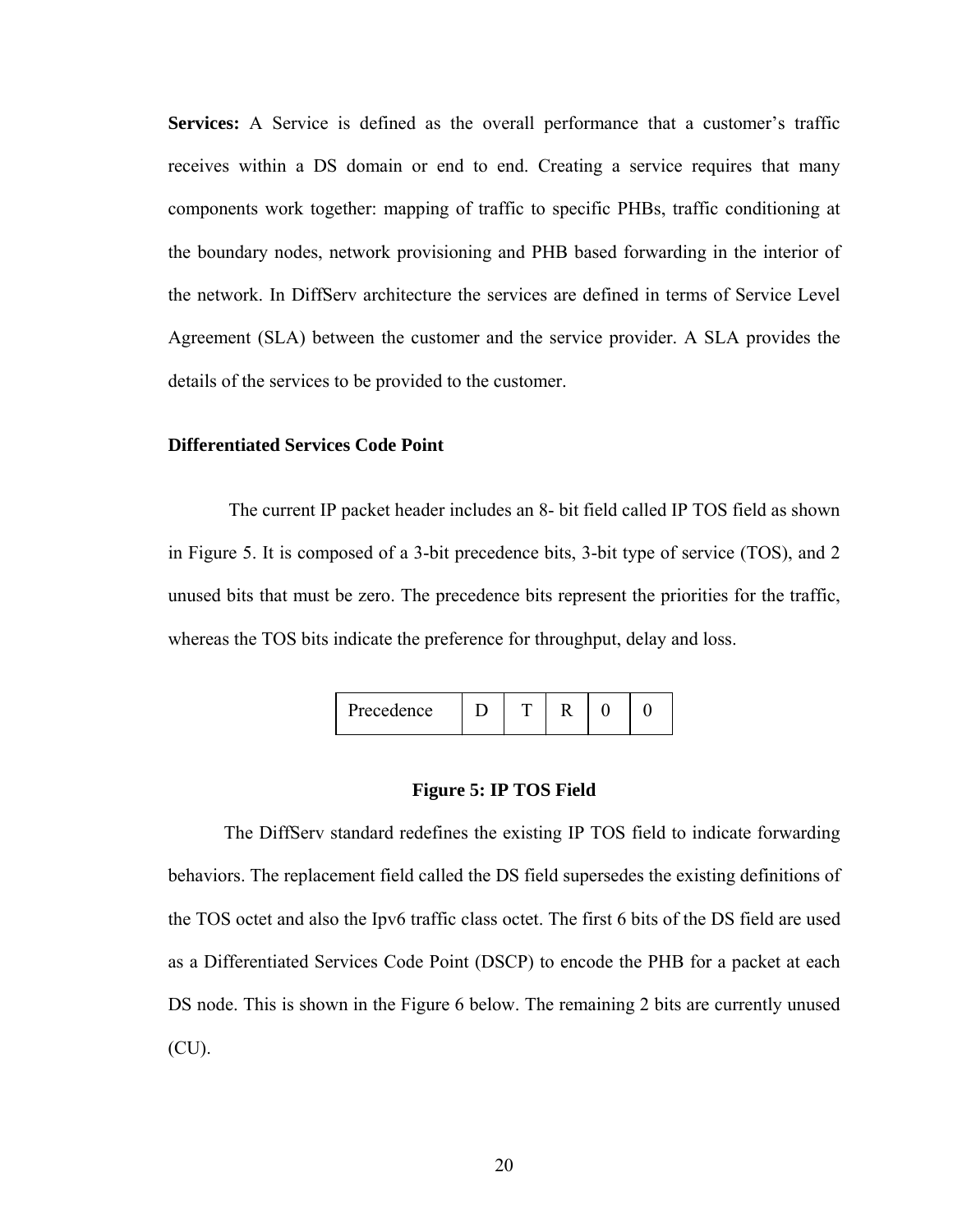| <b>DCCD</b><br>$\sim$ |  |
|-----------------------|--|
|                       |  |

#### **Figure 6: DS Field**

#### **Types of PHBs available to construct a DiffServ-enabled network**

#### **The Default PHB (DE)**:

The default PHB essentially specifies that a packet marked with a DSCP value (recommended) of `000000' gets the traditional best effort service from a DS-compliant node (a network node that complies to all the core DiffServ requirements). Also, if a packet arrives at a DS-compliant node and its DSCP value is not mapped to any of the other PHBs, it will get mapped to the default PHB.

#### **Expedited Forwarding (EF) PHB [JaN99]:**

Just as RSVP, via the IntServ model, provides for a guaranteed bandwidth service, the EF PHB is the key ingredient in DiffServ for providing a low-loss, lowlatency, low-jitter, and assured bandwidth service. Applications such as voice over IP (VoIP) and video conferencing require such a robust network-treatment. EF can be implemented using priority queuing, along with rate limiting on the class. Although EF PHB when implemented in a DiffServ network provides a premium service, it should be specifically targeted toward the most critical applications, since if congestion exists, it is not possible to treat all or most traffic as high priority. EF PHB is especially suitable for applications (like Video Conferencing) that require very low packet loss, guaranteed bandwidth, low delay, and low jitter. The delay and delay variation occur due to the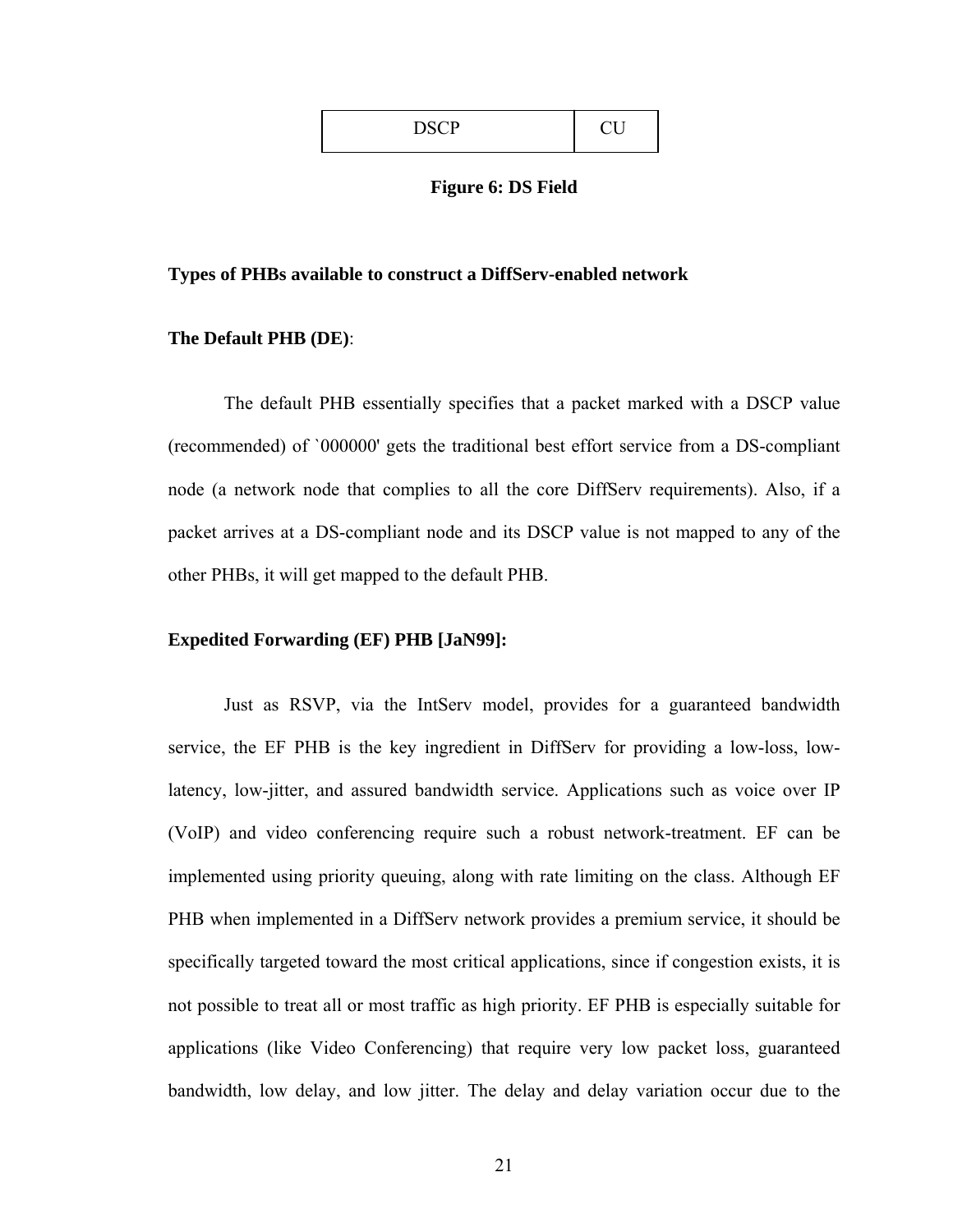congestion or basically traffic queues in the network. This increase in the traffic queue occurs when the departure rate is slower than the arrival rate in the same node. Hence a type of service that ensures no queues for some aggregate should be such that, at every core node, the aggregate's maximum arrival rate is less than it's minimum departure rate. Now EF sets up the nodes in such a way that the aggregate has a minimum departure rate, which is independent of the intensity of the other traffic at the node. Also the traffic conditioners at the network boundary execute the policing and shaping so that the arrival rate at any node is always less than the configured minimum departure rate.

**Implementation:** EF PHB can be implemented in several ways. A simple priority queue with a token bucket will give the desired result, provided that there is no higher priority queue that would make the packets be preempted for more than a packet time at the configured rate. Token bucket is to limit the amount of EF traffic so that the other traffic will not be starved by bursts of EF traffic. Another way to implement EF is to use Weighted Fair Queuing (WFQ) and configure the weights in such a way that EF traffic has highest priority. An important thing for the EF PHB is the DSCP for this behavior. The DSCP is 101110, which is recommended for EF PHB. If packets are marked for EF PHB then their DSCP can be marked again at a DS domain boundary only if the new DSCP satisfies the EF PHB. Also the packets that are marked with for EF PHBs should not be changed to any other type of PHB by a DS domain.

#### **Assured Forwarding (AF***xy***) PHB [HeB99]:**

The rough equivalent of the IntServ Controlled Load Service is the Assured Forwarding PHB. It defines a method by which Behavior Aggregates can be given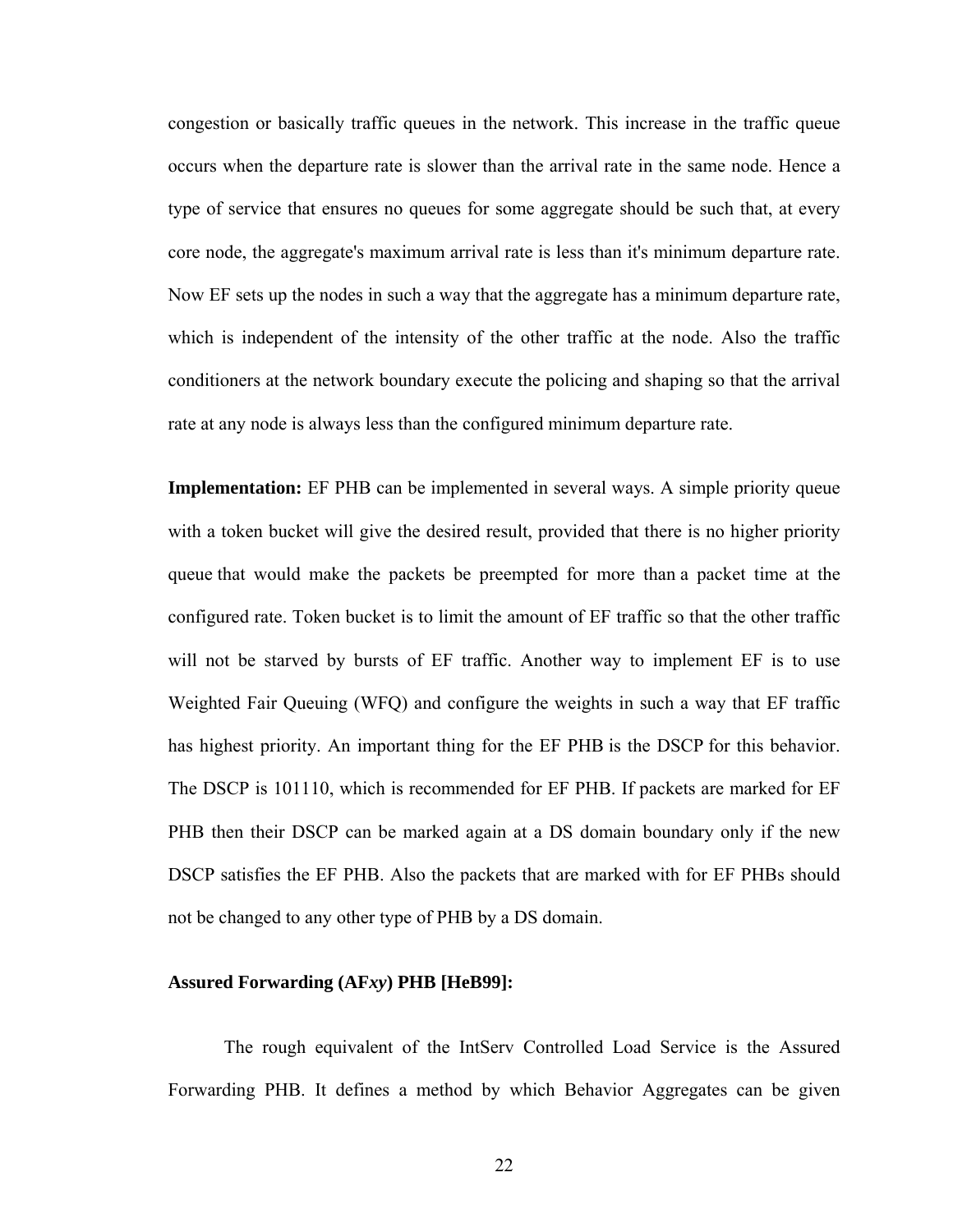different forwarding assurances. For example, traffic can be divided into different AF Classes.

The AF*xy* PHB defines four AF*x* classes; namely, AF*1*, AF*2*, AF*3* and AF*4*. Each class is assigned a certain amount of buffer space and interface bandwidth, dependent on the Service Level Agreement with the Service Provider policy. Within each AF*x* class, it is possible to specify three-drop precedence values. Thus, if there is congestion in a DSnode on a specific link, and packets of a particular AF*x* class (say AF*1*) need to be dropped, packets in AF*xy* will be dropped such that the  $dp(AF_1) \leq dp(AF_2) \leq dp(AF_3)$ , where *dp*(AF*xy*) is the probability that packets of the AF*xy* class will be dropped. Thus, the subscript "*y*" in AF*xy* denotes the drop precedence within an AF*x* class. Thus, packets in AF*13* will get dropped before packets in AF*12*, before packets in AF*11*.

Table 1 shows the DSCP values for each class, and drop precedence. And AF*x* class can be denoted by the DSCP where '*xyz*' is 001 / 010 / 011 / 100, and '*ab*' represents the drop precedence bits where '*ab*' is 01/10/11.

|                             | <b>Class 1</b> | Class 2 | Class 3 | Class 4 |
|-----------------------------|----------------|---------|---------|---------|
| <b>Low Drop Precedence</b>  | 001010         | 010010  | 011010  | 100010  |
| Medium Drop Precedence      | 001100         | 010100  | 011100  | 100100  |
| <b>High Drop Precedence</b> | 001110         | 010110  | 011110  | 100110  |

**Table 1- AF drop precedence**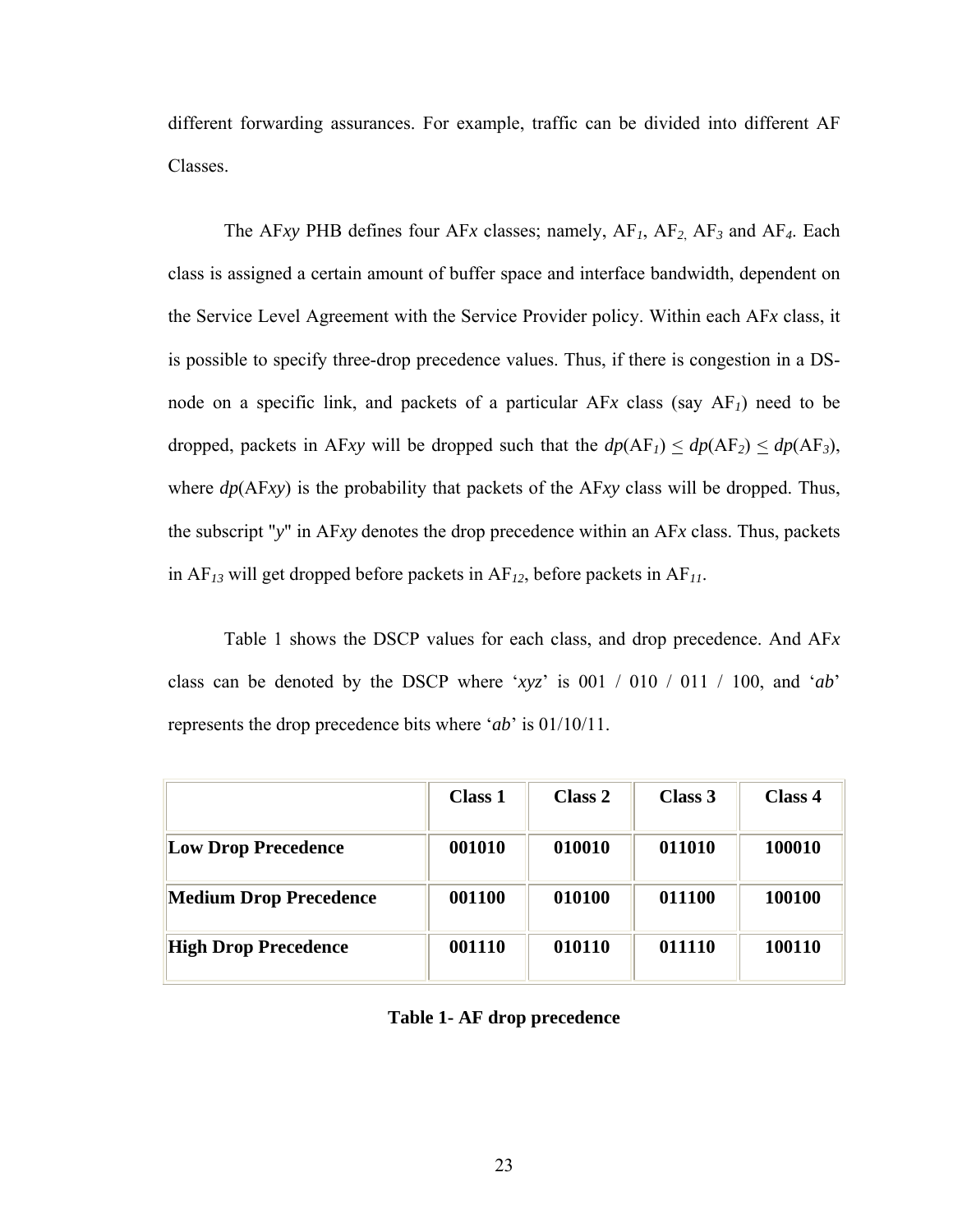**Implementation:** An AF implementation must detect and respond to long-term congestion in terms of minimizing it for each class as well as detecting and responding to it also. RED i.e. Random Early Detection [BrC98] is one such method. This method keeps a check on the buffer in which a certain threshold value is given. If the queue size increases beyond the threshold value then the RED algorithm discards the incoming packets with a probability *p*.

## **DiffServ Architecture**

Figure 7 gives a pictorial overview of DiffServ end-to-end architecture as mentioned in [Cis01].



**Figure 7: DiffServ End-to-End Architecture [Cis01]**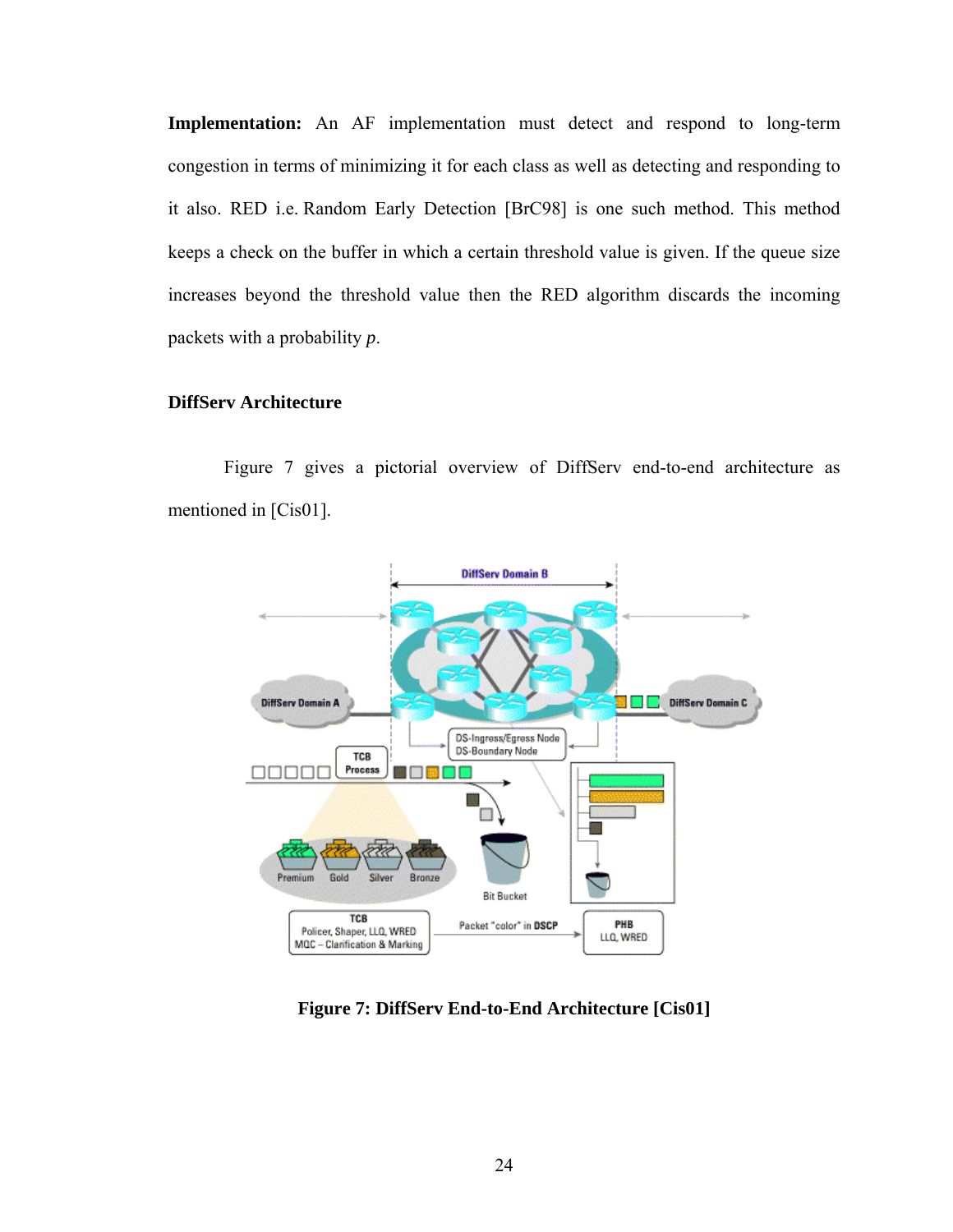For true QoS, the entire IP path that a packet travels must be DiffServ enabled. An example service policy might be that EF gets 10 percent, Gold 40 percent, Silver 30 percent, Bronze 10 percent, and Best Effort traffic (default class/PHB) the remaining 10 percent of the bandwidth. Gold, Silver, and Bronze could be mapped to AF classes AF*1*, AF*2* and AF*3* for example.

## **DiffServ Domain**

A DiffServ-Domain itself is made up of DiffServ Ingress nodes, Core nodes, and Egress nodes as shown in Figure 8. Further, an Ingress or Egress node might be a DiffServ Boundary Node, connecting two DiffServ Domains together.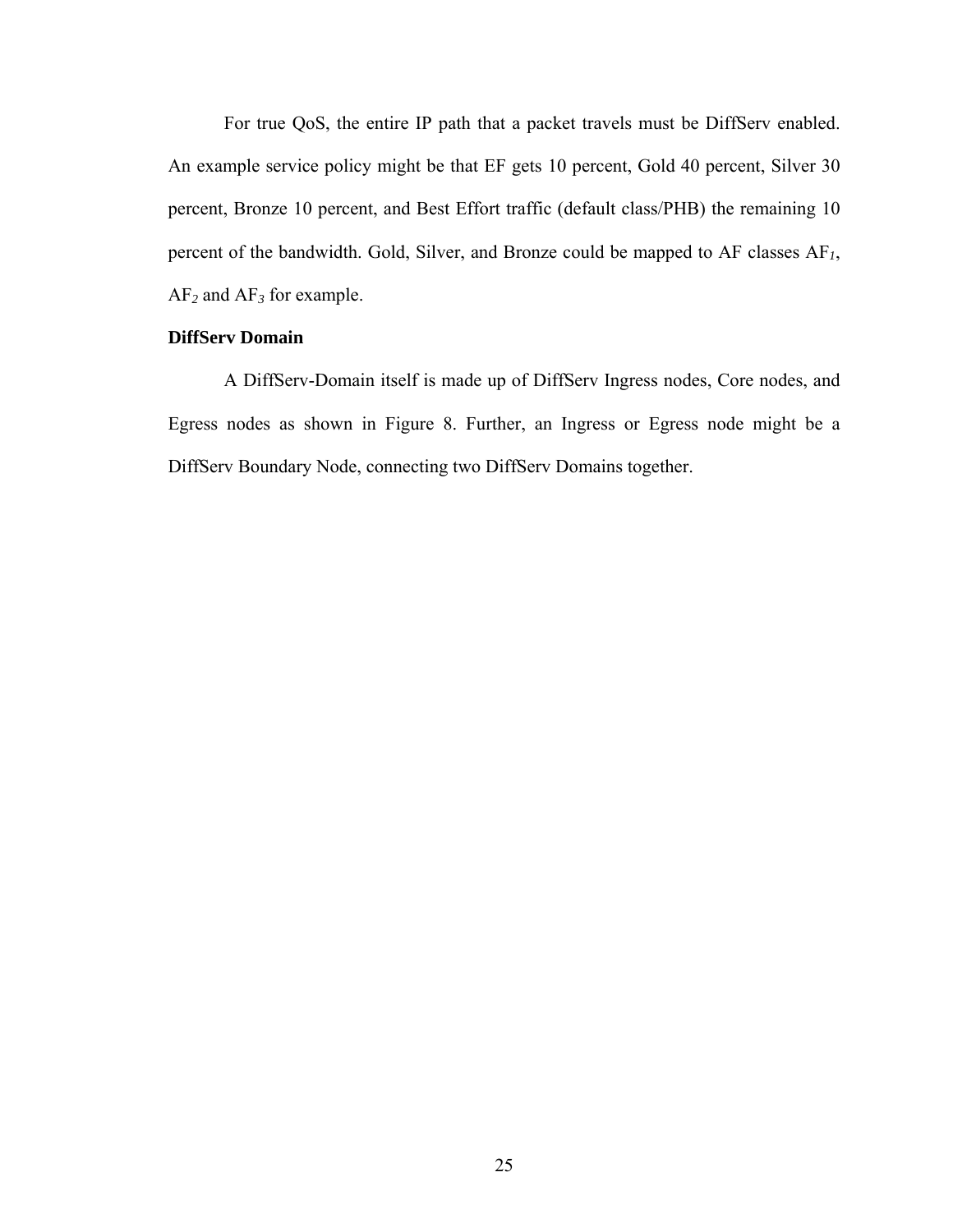

**Figure 8: DiffServ Boundary and Interior nodes [Wan01]**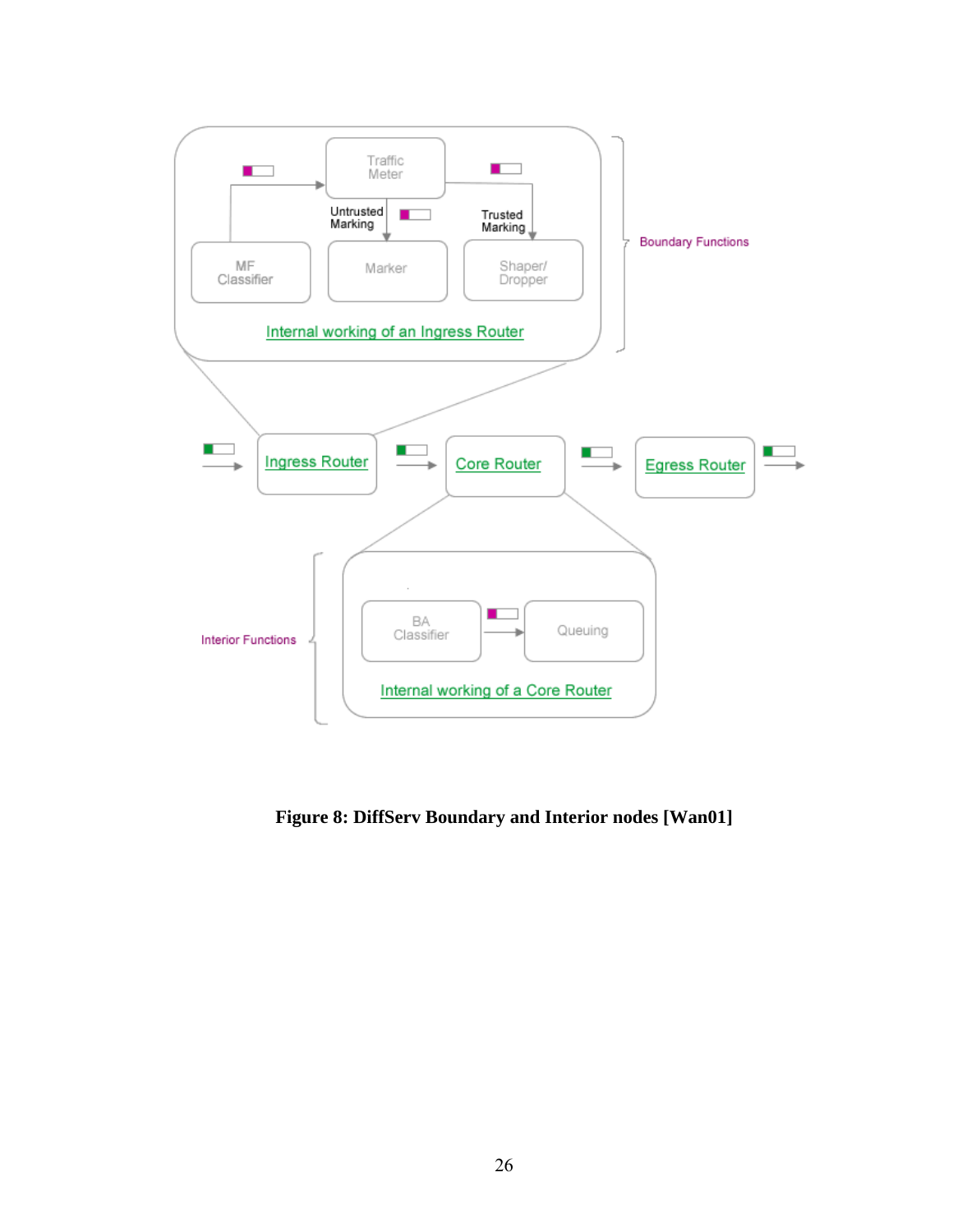## **Boundary Nodes**

In a DiffServ domain, the boundary nodes (Ingress Routers) are responsible for mapping packets to one of the forwarding classes supported in the network and they must ensure that the traffic conforms to the SLA for the specific customer. Once the packets pass the boundary nodes into the interior of the network then the resource allocation is done solely on the basis of forwarding classes. These functions, which the boundary nodes perform, are known as traffic classification and conditioning. The traffic classification module contains the classifier and a marker as shown in Figure 9.

#### **Traffic Classification and conditioning:**



**Figure 9: DiffServ Traffic Conditioner Block (TCB) [Cis01]** 

**Classifier:** A classifier divides the incoming packet stream into multiple groups based on predefined rules. There are two basic types of classifiers: Behavior Aggregate (BA) or the Multi-field (MF). A BA classifier selects the packets based solely on the DSCP values in the packet header. BA classifiers are used when the DSCP has been set before the packet reaches the classifiers (generally used in Core routers). The MF classifier uses a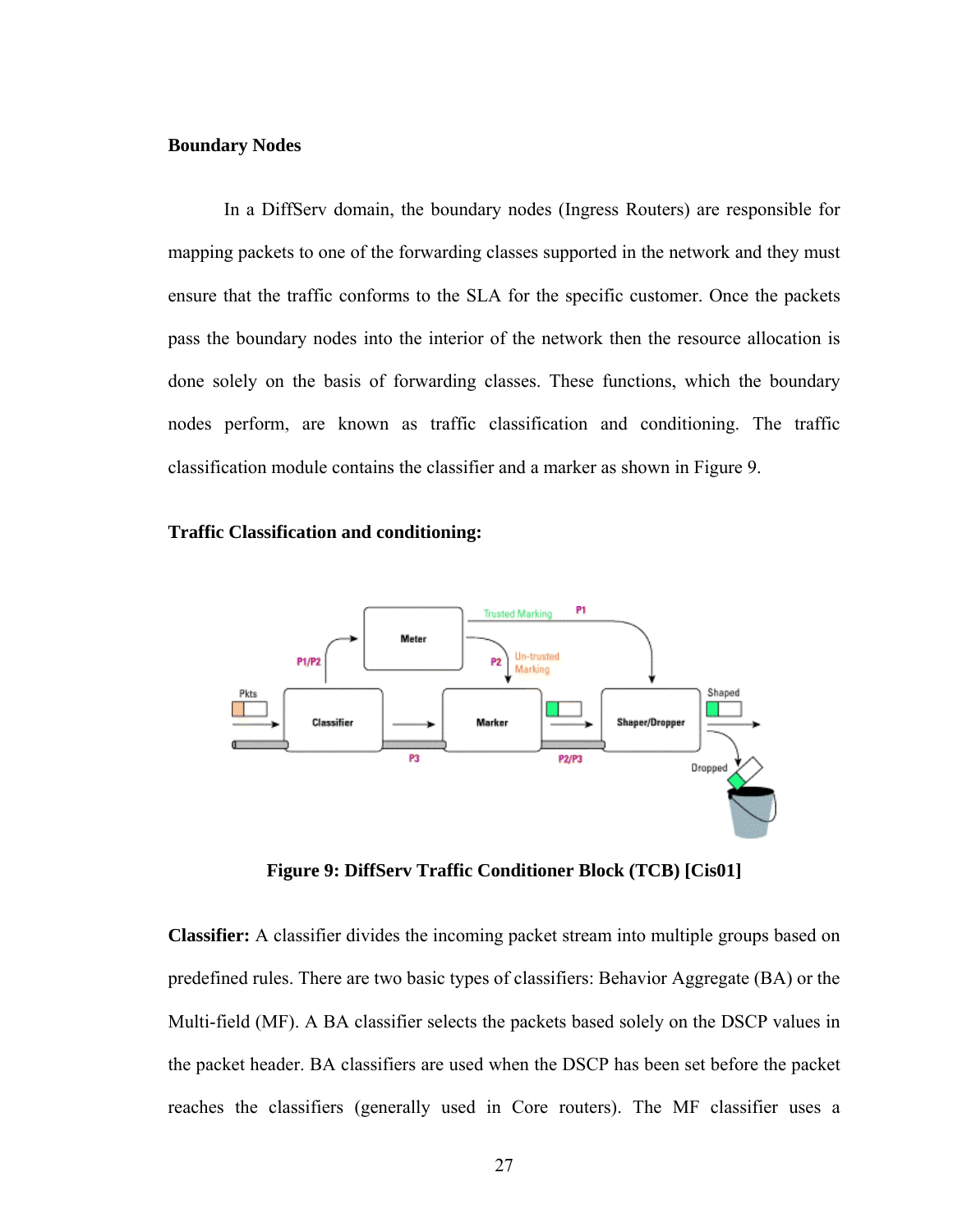combination of one or more fields of the five tuple (source address, destination address, source port, destination port and the protocol ID) in the packet header for the classification. It can be used for more complicated resource allocation policies from the customers (generally used in Boundary routers).

**Marker:** Markers set the DS field of a packet to a particular DSCP.

**Traffic Conditioner:** Traffic conditioners perform traffic policing functions to enforce the Traffic Conditioning Agreement (TCA) between the customers and the service providers. A traffic conditioner consists of four basic elements.

**Meter:** For each forwarding class a meter measures the traffic flow from a customer against its own traffic profile. The in-profile packets are allowed to enter the network, while out of profile packets are further conditioned based on the TCAs. Since traffic profiles are typically described in terms of token bucket parameters, most meters are implemented as token buckets. The Meter then passes results to Re-marker and shaper/dropper to trigger action for in/out-of-profile packets.

**Re-Marker:** When a traffic stream passes a meter and the meter decides that the traffic is non-conformant, these packets may be re-marked with a special DSCP to indicate their nonconformance. These packets must be dropped if the network faces congestion. Thus when a packet stream violates traffic profiles, they may be re-marked to a different DSCP. When a packet remarked with DSCP receives worse forwarding treatment than from the previous DSCP, this is referred to as PHB demotion. If the new DSCP represents a better forwarding treatment than previous one, it is referred as PHB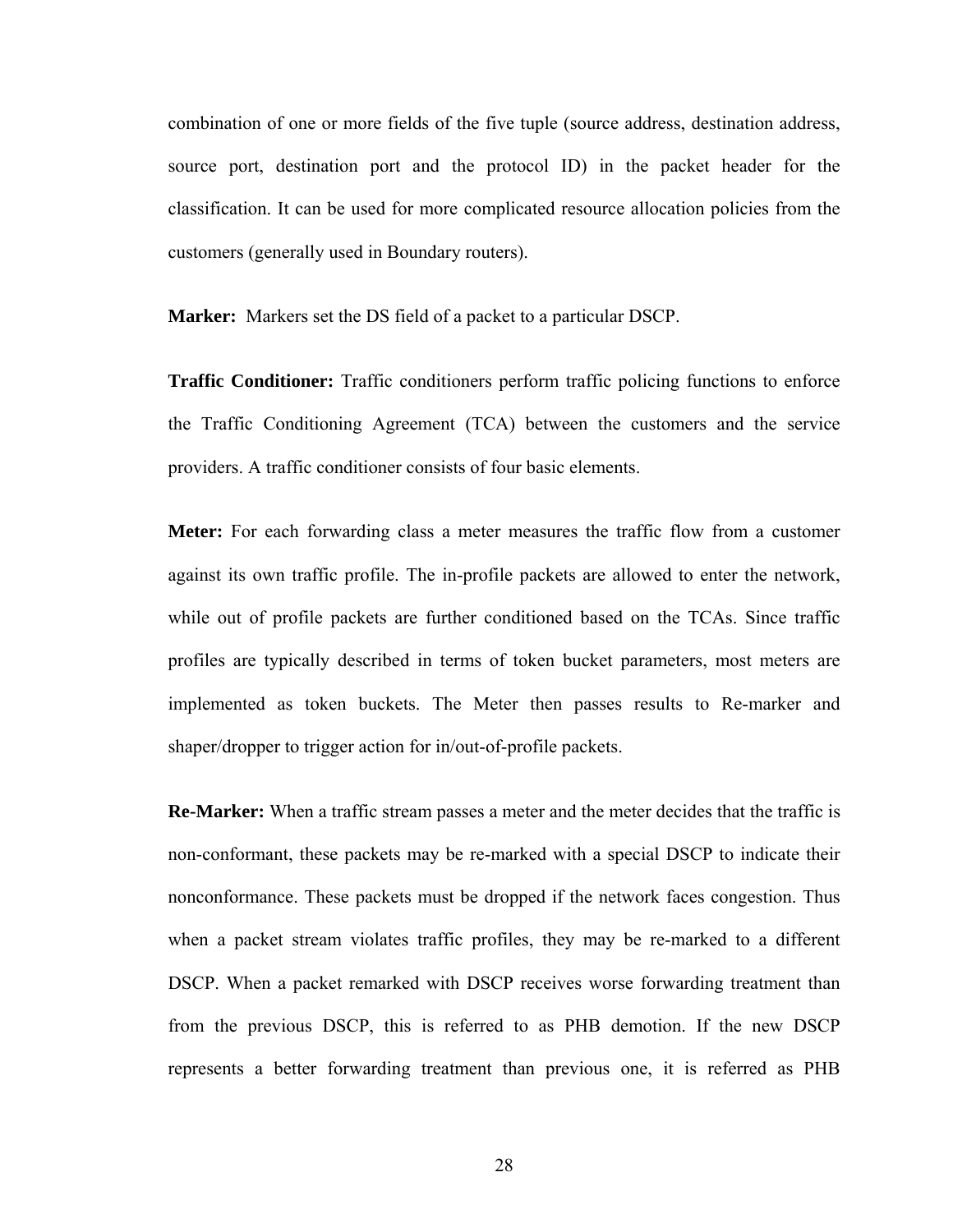promotion. The boundary nodes demote out of profile packets to a DSCP with worse forwarding treatment.

**Shaper:** Shapers delay the non-conformant packets in order to bring them to be compliant with the traffic profile. The shaper prevents the packet from entering the network until the stream conforms to the traffic conditions. Thus shaper is a stronger form of policing than marking.

**Dropper:** Dropping is another action applied to the out of profile packets. Compared to shaping which needs a buffer to store the packets dropping is much easier to implement. Since the shaper has a finite-size buffer, it also drops the packets when the buffer overflows.

**Core nodes:** The core Routers provide PHB based on the DSCP bits contained in the DSfield of the incoming packets. These routers examine the code points in the packet header and determine how the packet should be treated. A BA classifier is used to select the packets based solely on the DSCP values in the packet header. These routers typically employ a queue management and scheduling scheme to provide proper forwarding treatment to the packets.

## **Bandwidth Broker**

The bandwidth broker (BB) is a centrally dedicated node in the DiffServ network. It has the knowledge of the entire diffserv topology. The bandwidth broker has knowledge of how much EF traffic is going over each link in the diffserv network. In

29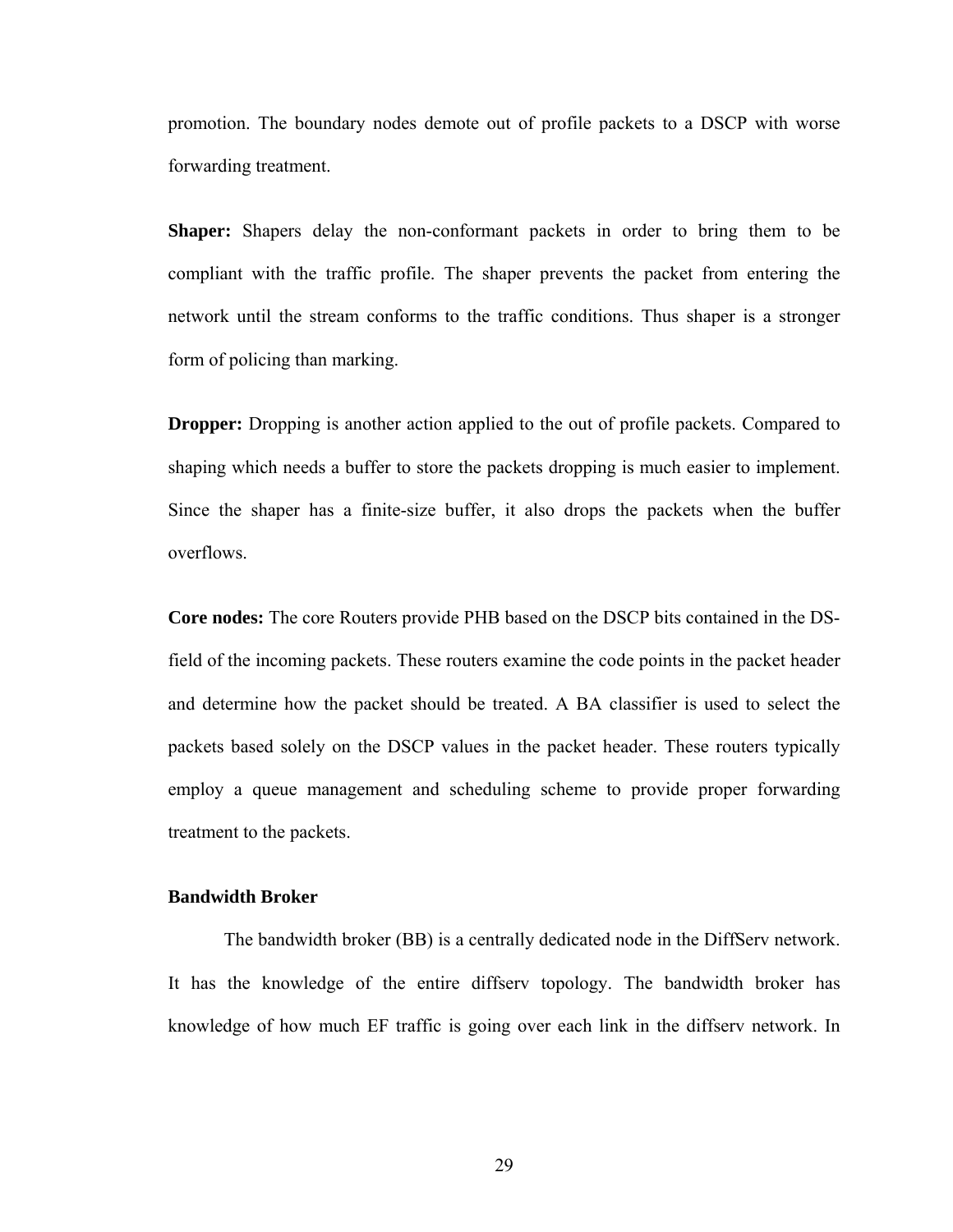order to reserve resources, the bandwidth broker can be contacted to get information about available bandwidth for EF class.

#### **Call Admission Control (CAC)**

 CAC is implemented at the edge of the DiffServ network. When a request for setting up an EF class connection arrives at the edge of the DiffServ domain, the edge router implements CAC. Routing Algorithm checks to see if it can find a valid path with available bandwidth to support the connection. If a valid path is found the connection is accepted else it is rejected and the source initiating the connection is notified.

#### **DiffServ – A Scalable Solution**

DiffServ is preferred over IntServ and is suggested to be a scalable scheme for providing QoS in an IP network. Some of the advantages of DiffServ over IntServ are:

- 1. The amount of state information that core routers need to maintain is proportional to the number of traffic classes, not the number of application flows. Hence the solution is scalable.
- 2. DiffServ Edge routers perform packet classification, policing, marking and shaping. Hence all the complexity is pushed to the edge of the network.
- 3. Core routers only need to classify packets based on their DSCPs (BA classification) and perform queuing. Thus high-speed core routers are kept simple.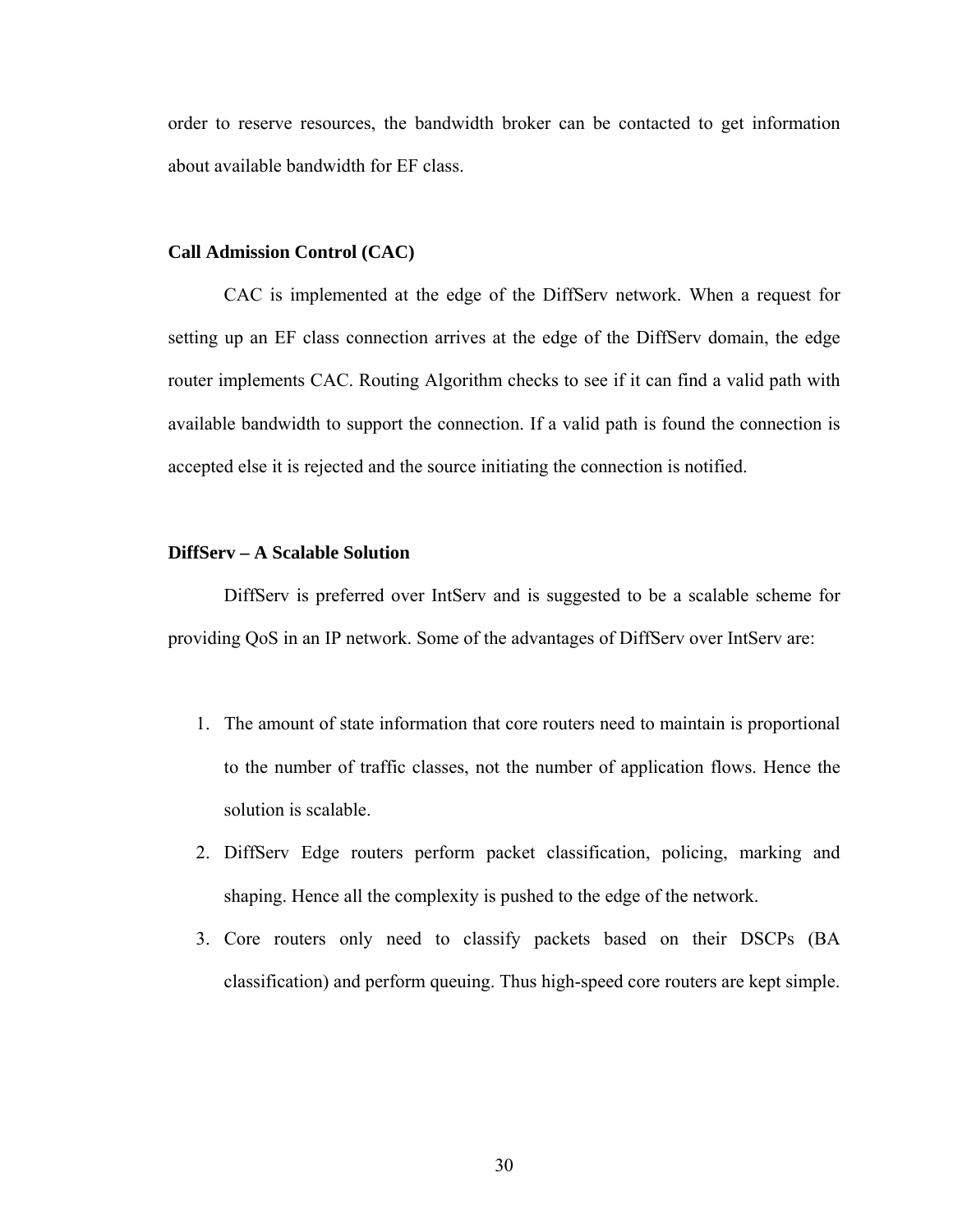At the edge of the network, link speed is usually low. Therefore the edge routers can spend more time on complex classification, policing, marking and shaping. At the core of the network, link speed is high. The core routers must be kept simple in order to be able to forward packets quickly. Due to all these reasons DiffServ is preferred over IntServ as the resource allocation architecture for providing QoS.

## **DiffServ IP Multicast**

We need to implement IP multicast in DiffServ networks for QoS support. The basic concepts of DiffServ can be applied to multicast service where traffic can be forwarded from ingress to many egress routers. However since DiffServ requires core routers to be simple, this makes it difficult to use existing IP multicast directly in a DiffServ domain. Hence certain modifications are required because of the problems of integrating diffserv and IP Multicast technologies [BeW04].

#### **Problems**

1) Complexity in the Core: In traditional IP multicast, each router maintains multicast routing tables. When a multicast packet arrives at a router, the router checks entries inside the routing table and replicates the packet onto the links based on the entries. This means each router in the network has to store multicast routing information. But this contradicts the DiffServ principles where DiffServ core routers do not maintain any state and are simple.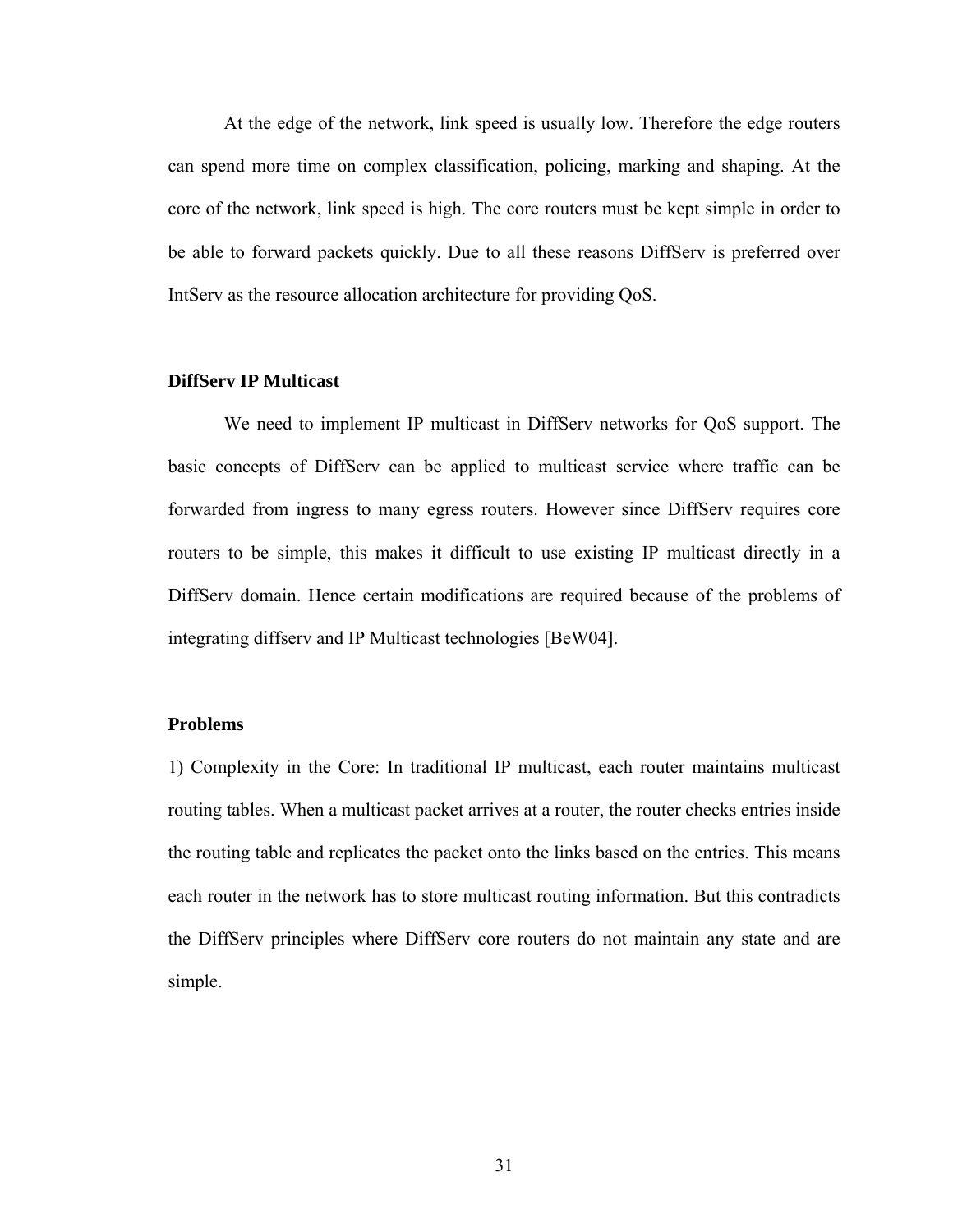2) Resource Reservation Problems: In order to provide the QoS we need to reserve the resources. For IP multicast there are many receivers. Hence the resources have to be reserved between the sender and all the receivers. But providing resources is difficult as the receivers can join and leave the group dynamically leading to dynamic resource consumption. If this fact is not considered then it can lead to Neglected Reservation Sub Tree (NRS) problem as explained in [BeW04]. Resources must be reserved before they can be used. But in IP multicast, group membership is very dynamic and hence we cannot use the sender initiated resource reservation. When a new member is added dynamically, it can affect the other existing traffic if the resources are not reserved for the new member. When a new receiver is added to the multicast group, the corresponding multicast routing protocols construct the multicast tree taking into account the new member. Thus if a DiffServ core node wants to replicate the packets in order to send them to the new receiver then it will simply copy the DSCP value into the replicated packet and send it. The DiffServ core node has no idea if any resources are reserved for the new member. If not reserved then it will affect the QoS levels of the other receivers on that link. This negative effect on the other receivers is known as NRS problem.

NRS problem can occur in two cases:

Case 1:

Here the branching point of the new sub tree and the previous multicast tree is the egress router as shown in Figure 10. The additional multicast flow increases the used resources for the EF group aggregate and will be greater than the reserved amount. The policing component of the egress router discards the excess EF packets till the traffic

32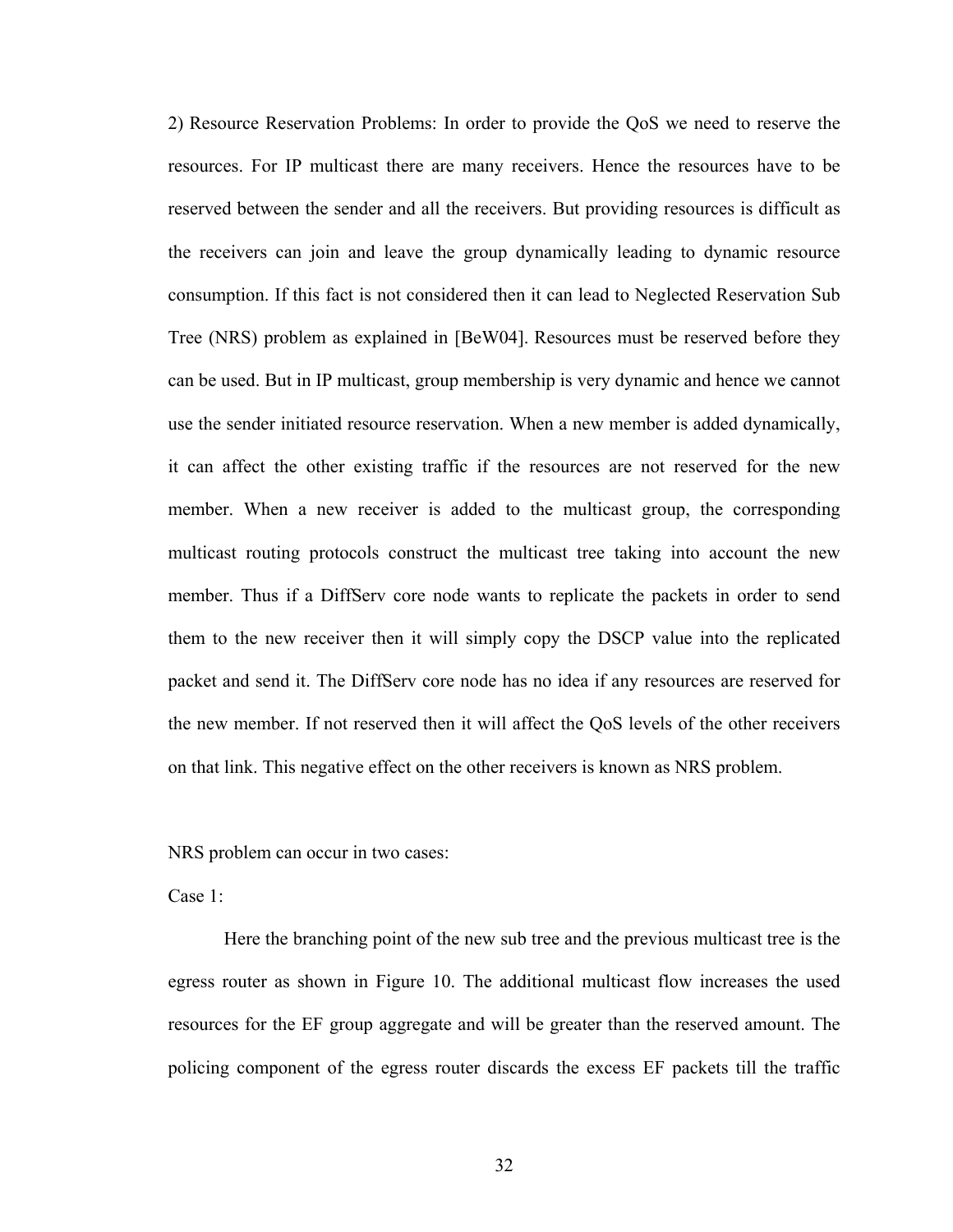conforms to the contract. But the router doesn't have per flow state and hence it starts dropping packets belonging to the EF group at random. This may drop packets of the other flows belonging to the EF group and hence they may not receive guaranteed service.



**Figure 10: Neglected Reservation Subtree problem case 1 [BeW04]**

 Assume after addition of the new multicast flow we have 70 % EF on the link. This will be throttled to 40 %. Hence the excess 30 % will be dropped at random. However the AF and the BE flows will not be affected.

Case 2:

In this case the branching point between the previous multicast tree and the new sub tree is a core router as shown in Figure 11. Core routers do not implement metering and policing. They simply check the DSCP bits and provide appropriate forwarding treatment for the packet. Hence the core routers won't recognize excess amount of traffic.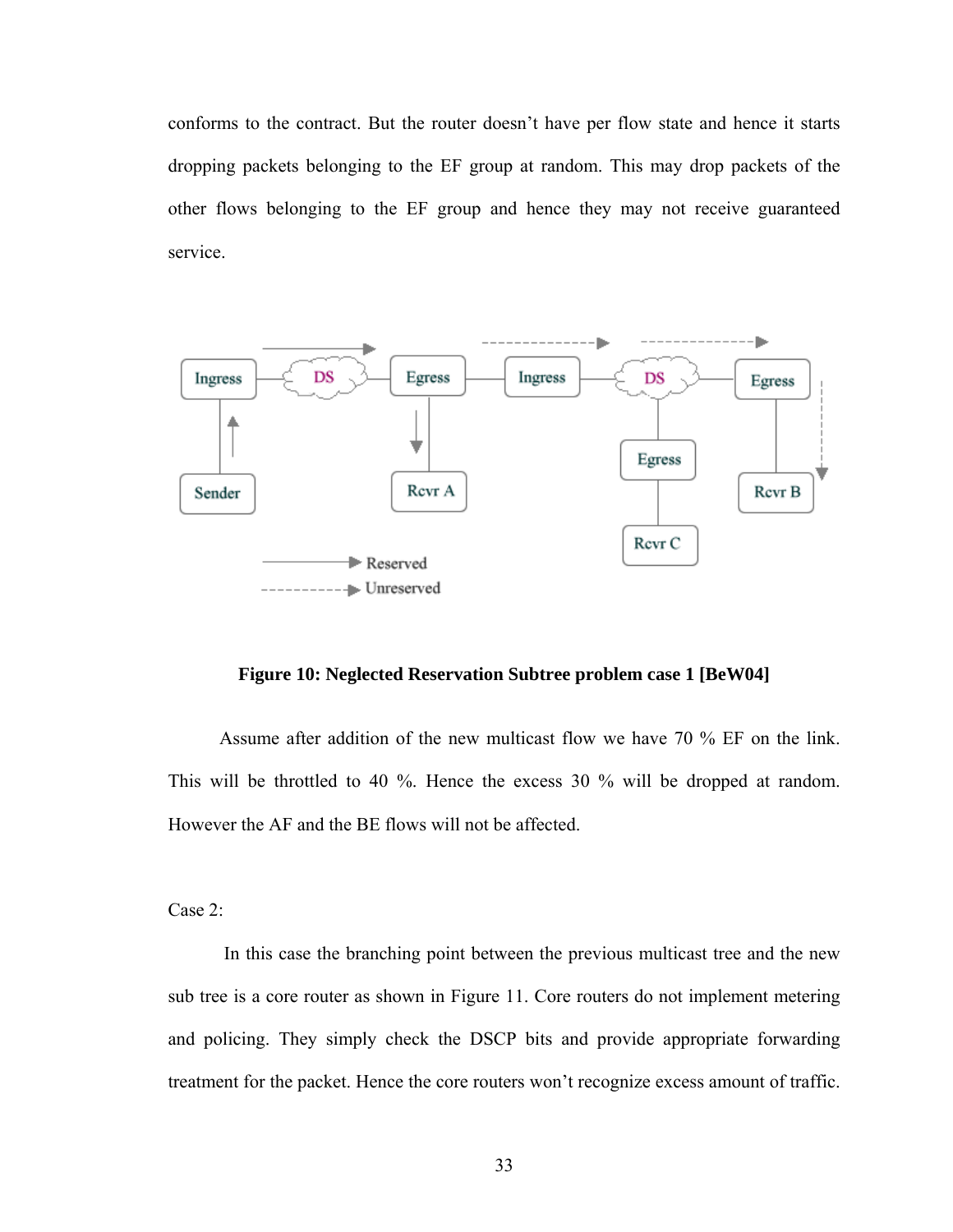Hence for the new multicast flow, which is EF type, it will simply provide the resources. In doing so it will steal resources from lower priority aggregates like AF and BE.



**Figure 11: Neglected Reservation Subtree problem case 2 [BeW04]** 

Thus in this case if we have excess 30% EF, then it will steal 30% from AF, which will steal 20% from BE. Hence there will be no packet loss for EF but there will be 10% packet loss for AF and complete packet loss for BE.

3) Dynamics of arbitrary sender change: DiffServ is unidirectional by definition hence we consider DiffServ multicast as unidirectional point to multipoint communication. But for video conferencing we need multipoint-to-multipoint communication service. Hence every sender must have its own multicast tree and resources have to be reserved along that tree if simultaneous sending is required with better service. If this is not implemented it results in NRS problem.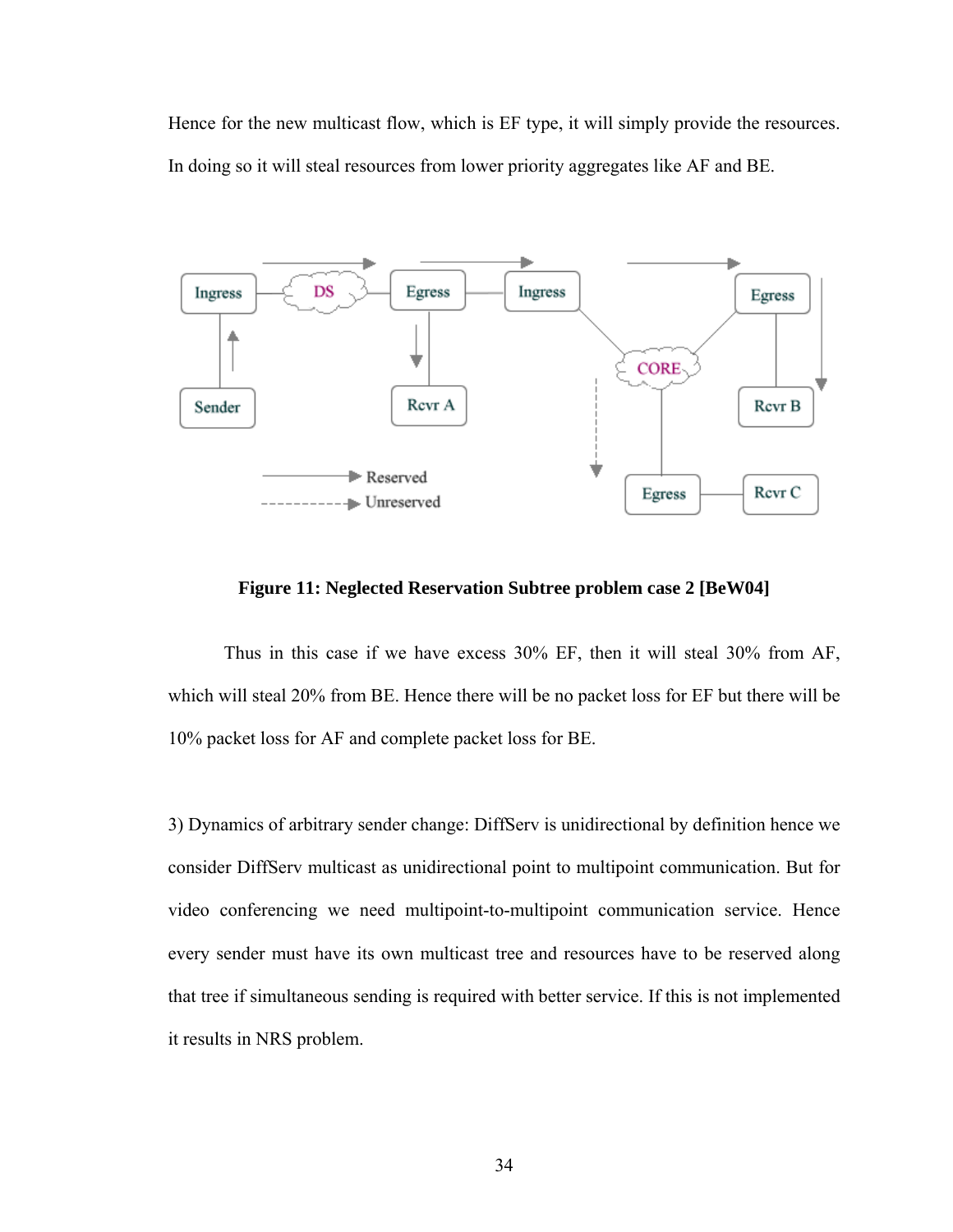4) Heterogeneous Multicast Groups: Heterogeneous multicast groups contain one or more receivers requesting different classes of service. A receiver requesting different level of QoS can be grafted at any point of the existing multicast tree. Therefore even interior nodes may have to replicate packets using the different service. Consequently, in order to accomplish this, interior nodes have to change the code point value during packet replication. But this contradicts DiffServ architecture of maintaining simple core routers. An alternate solution would be to use separate multicast trees for receivers requesting different QoS levels. But this solution puts more burden on the network bandwidth.

## 2.6 DiffServ Multicast Technologies

A relatively small amount of research is going on in the field of DiffServ Multicast. Some of the existing schemes are summarized below. The authors of [BeW04] have outlined the problems of multicasting in DiffServ domain. The existing schemes are the Native Multicast using DVMRP [WaP88], DSMCast [StM01] [Str01], EBM [StB03] and QDM [LiM02].

## 2.6.1 Native Multicast using DVMRP

 Native multicast is used in the current Internet for providing multicast support. Native multicast uses Distance Vector Multicast Routing Protocol (DVMRP) [WaP88] in order to generate the multicast tree. When new receiver wants to join the multicast, the algorithm comes up with the shortest path in terms of hop distance to connect the new receiver to the already existing multicast tree.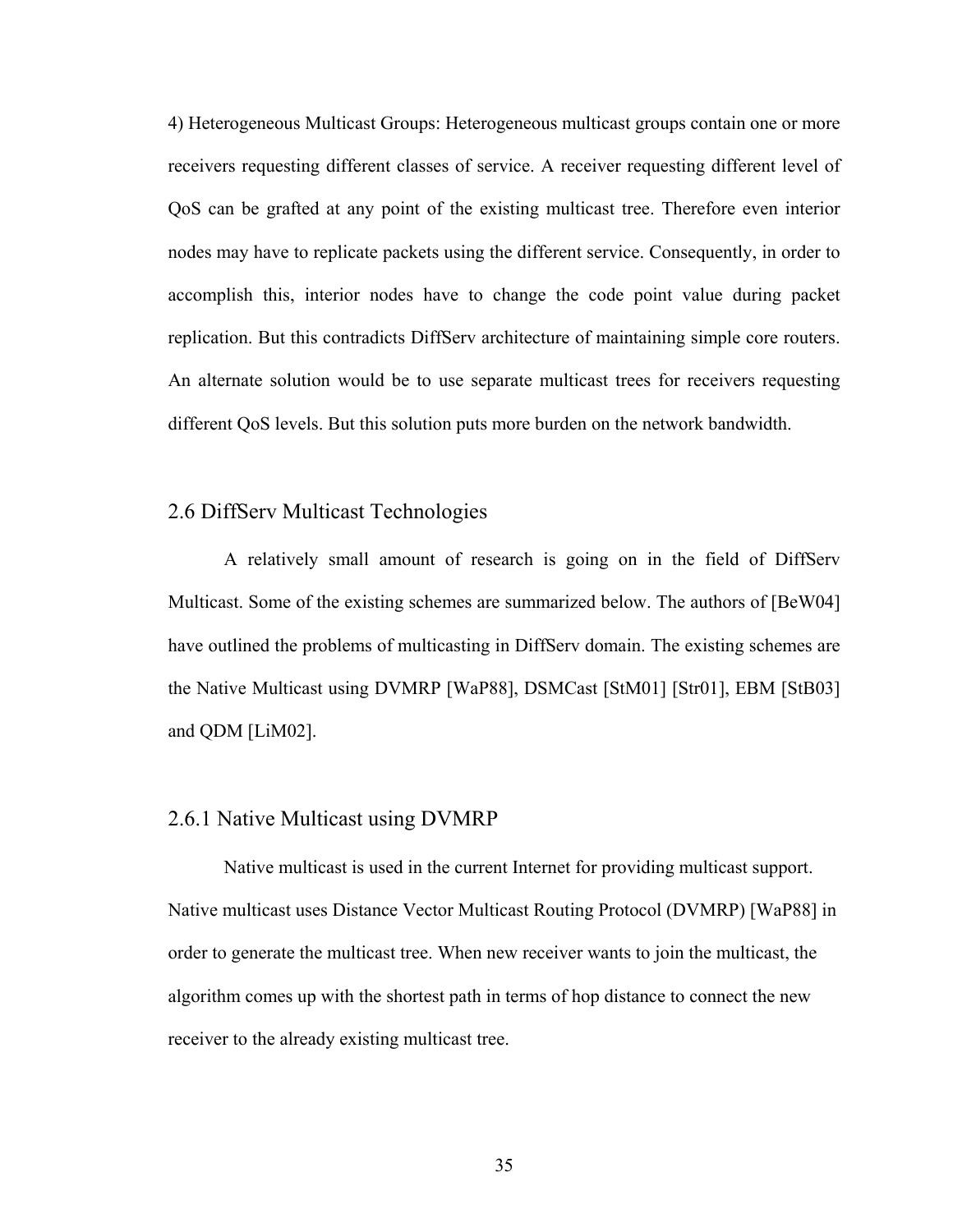#### **Merits:**

 Since native multicast generates multicast tree using shortest path approach, the Cost of reserving bandwidth in a DiffServ network for the tree would be minimum. Also the end-to-end packet delay from source to destination would be less than that required for an overlay multicast tree to connect the same nodes.

#### **Weakness:**

 The major weakness of implementing native multicast in a DiffServ network is the scalability. Since native multicast allows packet replication in the core, the core routers need to store multicast routing information. This is against the principles of a DiffServ network, which state that the core routers need to be stateless. Thus native multicast, though it can prove to minimize the cost and end-end delay, is not scalable option for creating multicast trees in a DiffServ network.

## 2.6.2 DSMCast

**Idea:** In DSMCast [StM01] each edge router has the complete knowledge of the entire topology of the DiffServ domain. DSMCast header is added at the edge of the DiffServ domain at the ingress router. As the ingress router knows the entire topology it can appropriately construct the multicast tree based on the topology and egress nodes that require data for multicast group. All requests by egress routers to leave/join the group must be made to ingress router, as it is responsible for creating the multicast tree. When the core router receives the multicast packet, it checks the header to determine which interface the packet should be replicated upon. Once replicated the packet will be treated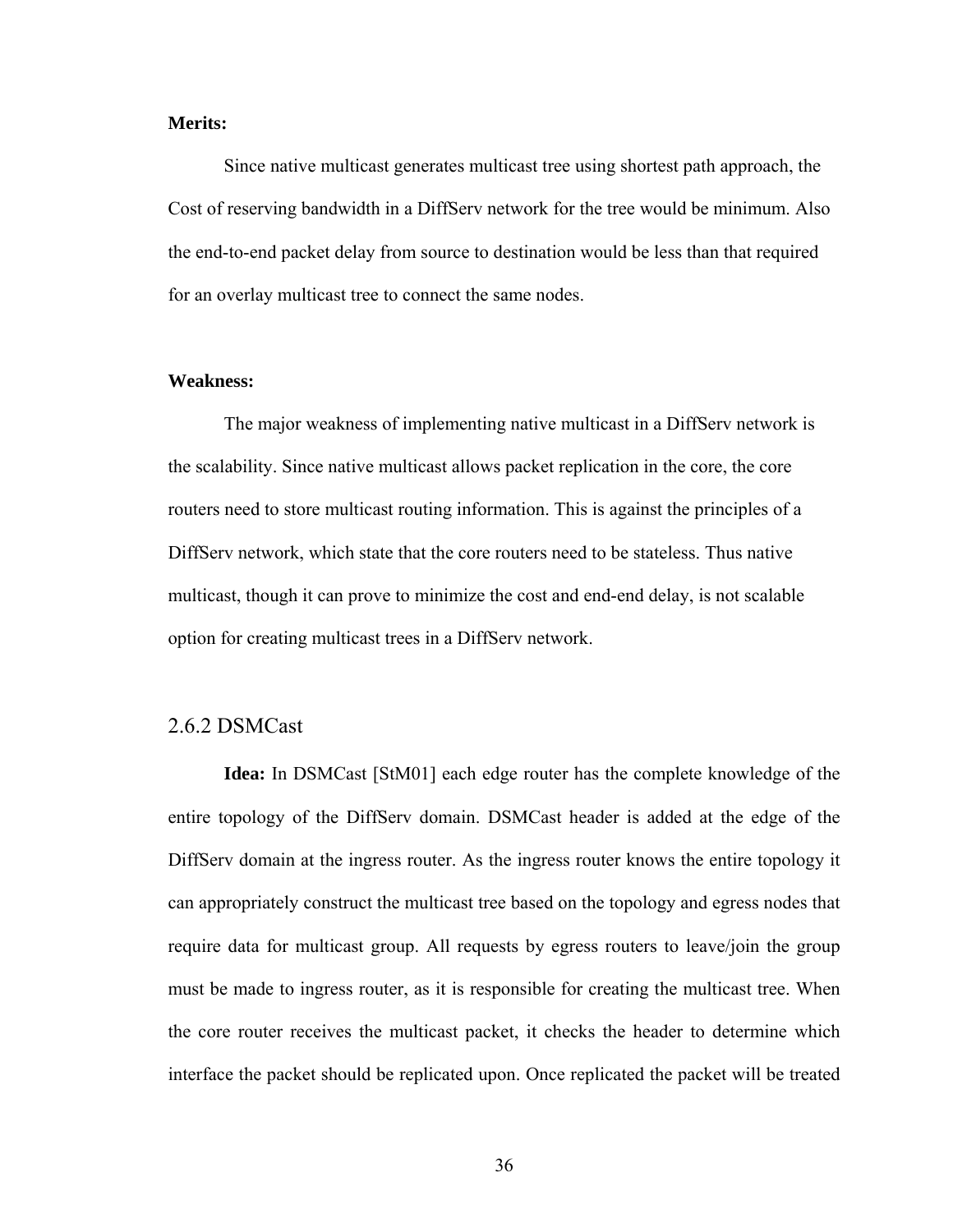as an ordinary unicast packet according to its DSCP. Core routers only have the computation of locating branching information in the DSMCast header and replicate the packet on appropriate branches.

In traditional IP multicast the routing table lookup cost increases with additional per group information whereas the lookup cost of DSMCast header depends only on the number of nodes in multicast tree in given domain.

## **Merits:**

1) Stateless Core: Complexity of the core is shifted to the edge of the network. Edge router performs the task of calculating the multicast tree. Multicast routing information is inserted in the packet header. Core routers do not have to maintain multicast routing states. Hence core routers are stateless complying with the DiffServ architecture.

2) Resource management: Edge router (ingress) is responsible for constructing the multicast tree. The edge router is able to easily monitor the resources being consumed by the multicast tree. Hence the edge router can check and reserve resources before joining a new receiver to the existing multicast tree. Hence this solves the neglected reservation subtree (NRS) problem.

3) Heterogeneous QoS support: DSMCast supports heterogeneous QoS extension in the packet header. Thus a single multicast tree can be used rather than requiring separate trees for each level of QoS. The encapsulation can allow the PHB (Per-Hop Behavior) to change as the multicast packet crosses the domain to support heterogeneous QoS in a single multicast tree.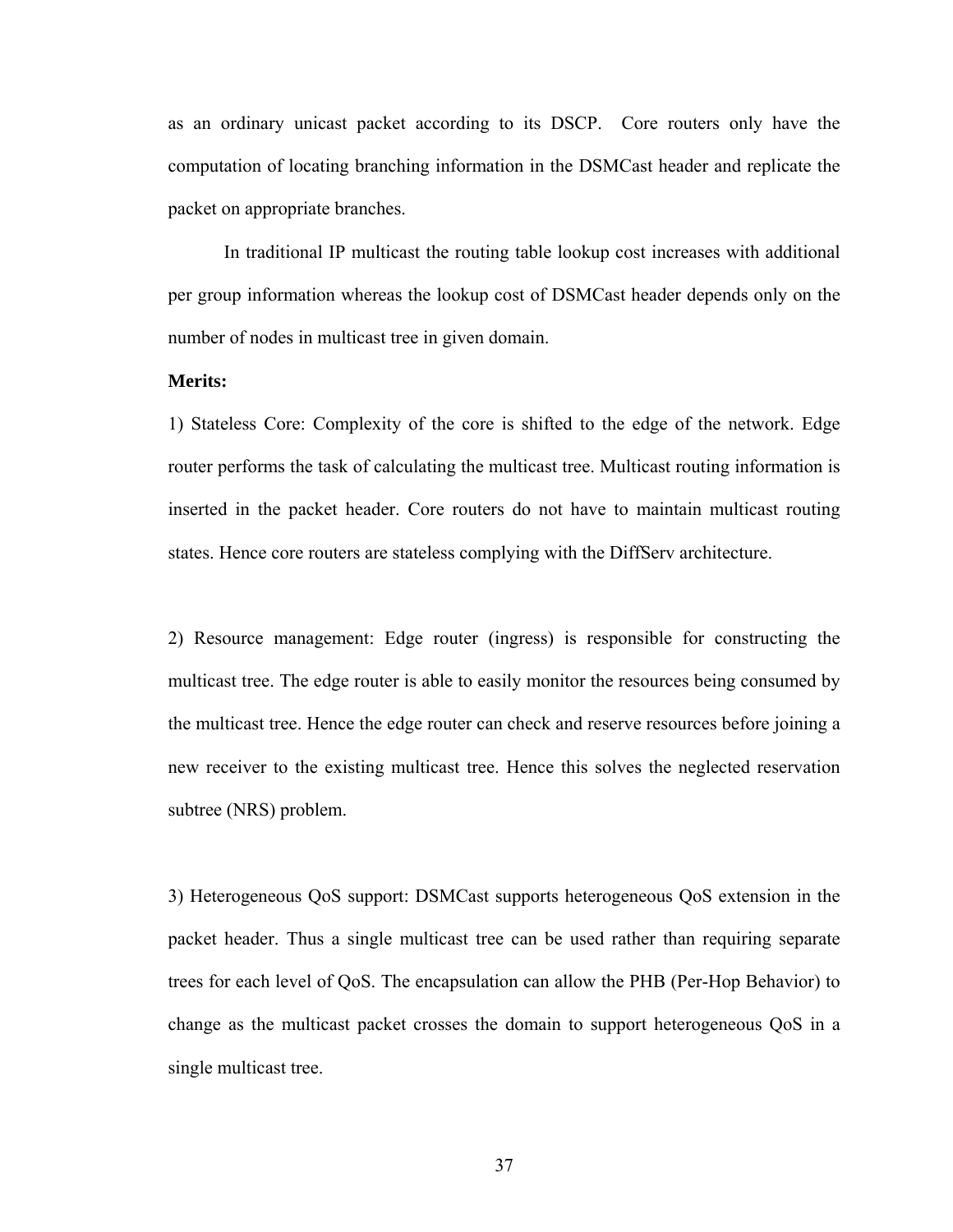Thus the primary strength of this architecture is that it addresses all the problems of IP Multicasting in DiffServ domain. However, DSMCast does have some key weaknesses.

#### **Weaknesses:**

1) Overhead: The main idea of DSMCast is to embed the multicast routing information in the packet header. Hence every multicast packet introduces the extra overhead in terms of multicast routing information. To transmit every multicast packet extra network bandwidth will be consumed. Thus DSMCast achieves stateless core in the network at the price of network overhead.

2) Hardware Processing: Since the multicast routing information is in the packet header, to decode the information each DiffServ core router will have to be upgraded with extra hardware for processing the header information. Though with the advancement in technology hardware processing can be made fast, a small amount of delay will be introduced at each router from the multicast source to the destination.

3) The author does not explicitly mention the tree construction algorithm used in DSMCast [StM01]. The author mentions that the tree construction algorithm can be optimized for QoS by using shortest path tree as specified in [AdN02]. But in a network shortest path might not always be the best path. Shortest path between a source and a destination may be overloaded. On the other hand an alternate path might take more number of hops to reach the destination but might have available bandwidth and might satisfy end-to-end latency for the application. Hence we need a tree construction

38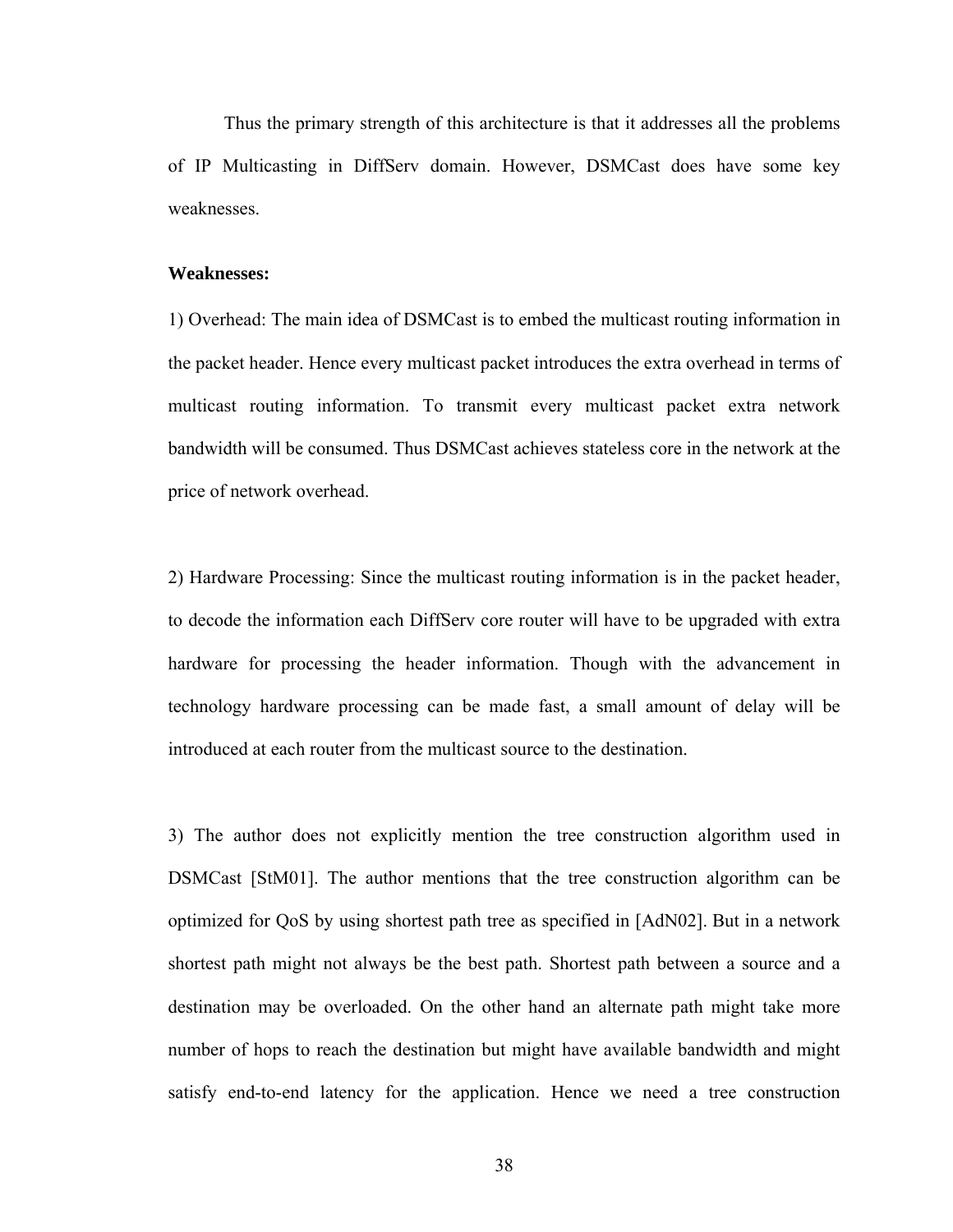algorithm that takes into account the link latencies and available bandwidths while calculating the multicast tree.

#### 2.6.3 EBM

**Idea:** EBM [StB03] reduces DiffServ Multicast problem by employing an edge based approach that relies on standard IP routing and tunneling. EBM architecture incorporates the use of Multicast Broker (MB) for group management and Edge Cluster Tree (ECT) Algorithm for tree construction.

#### **Principles of EBM:**

- 1. Stateless Core: Core routers are multicast unaware and do not maintain any multicast routing state information.
- 2. Tunneling: Packets are tunneled from edge to edge routers.
- 3. Edge Replication: Packets may be replicated only at edge routers.
- 4. Multicast Broker: MB manages egress join/leave requests and multicast trees for the given DS domain. MB also manages QoS interactions for multicasting (Resource Reservations).

Edge routers must provide two functions

- 1. Packet replication/ tunneling
- 2. Join/leave forwarding

For packet replication/tunneling edge router must be able to recognize the packet and replicate/tunnel the packet into the domain. Edge routers store multicast state information to replicate/tunnel packets. For join/leave forwarding MB plays an important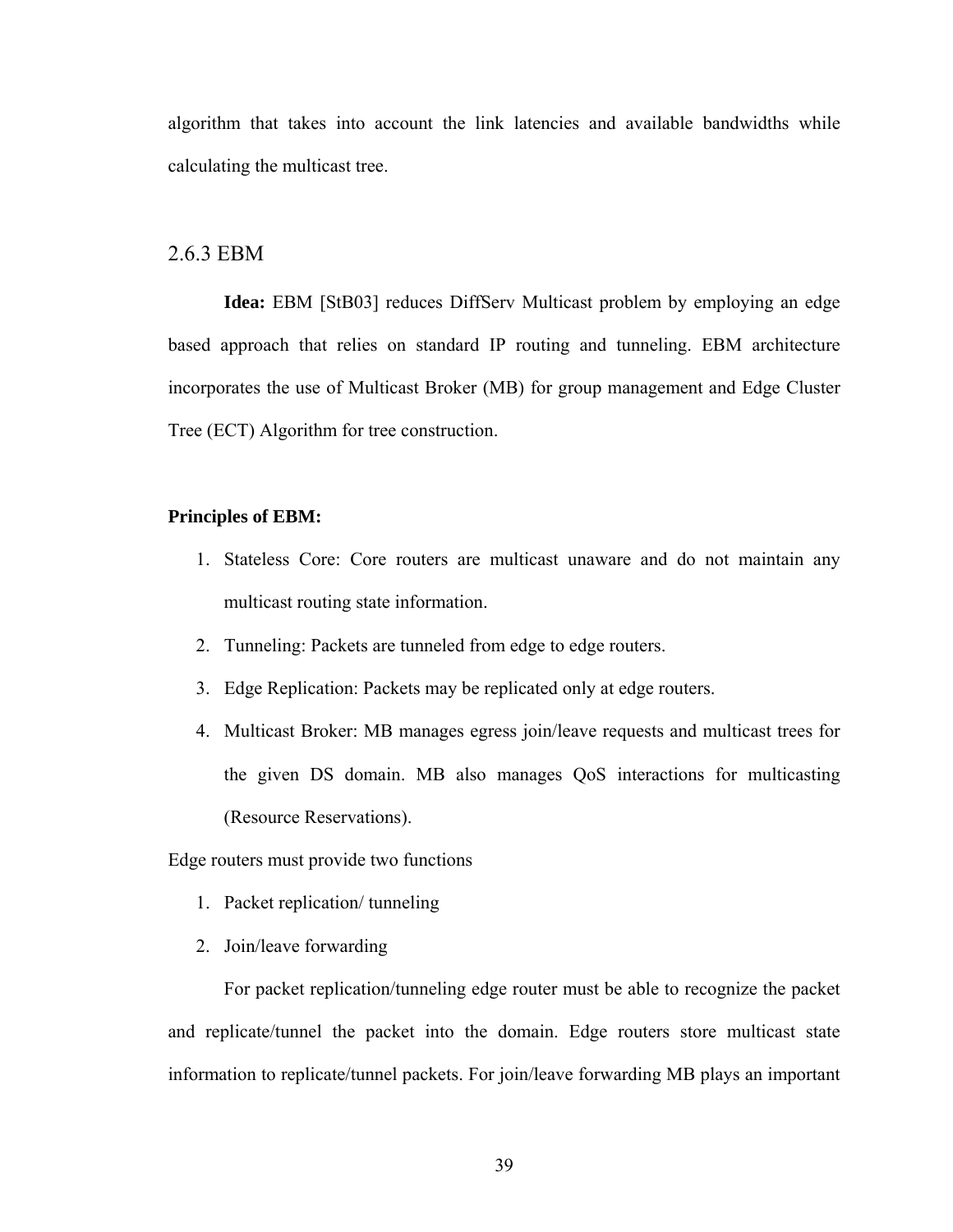role. Any join/leave request to an incoming edge router must be tunneled to the MB along with the information about QoS requested (PHB) and the address of the egress router requesting multicast service. The MB then processes the join/leave request and updates appropriate edge routers with the new tree information. Thus the edge router need not be concerned with the specifics of the multicast routing, only appropriate mechanisms for packet tunneling, replication and forwarding to MB.

#### **Edge Cluster Algorithm (ECT):**

Idea: To cluster similar QoS class egress points together in an effort to balance cost of the tree versus additional hops required for edge based branching. ECT Algorithm can be summarized in two phases:

#### **Cluster Construction:**

Rules:

- 1. A cluster is constructed centered on each egress point of the multicast group.
- 2. A cluster consists of all the other egress points within *H* hops of an edge router  $(E_X)$ , whose PHBs can be satisfied by the PHB used for packets sent to  $E_X$ .

#### **Cluster Linkage:**

Rules:

- 1. Clusters are linked via tunnels to connect the multicast distribution tree.
- 2. Algorithm proceeds by selecting best cluster according to the metric. The metric  $M(E_X)$  for evaluating a cluster centered at node  $E_X$  is defined as: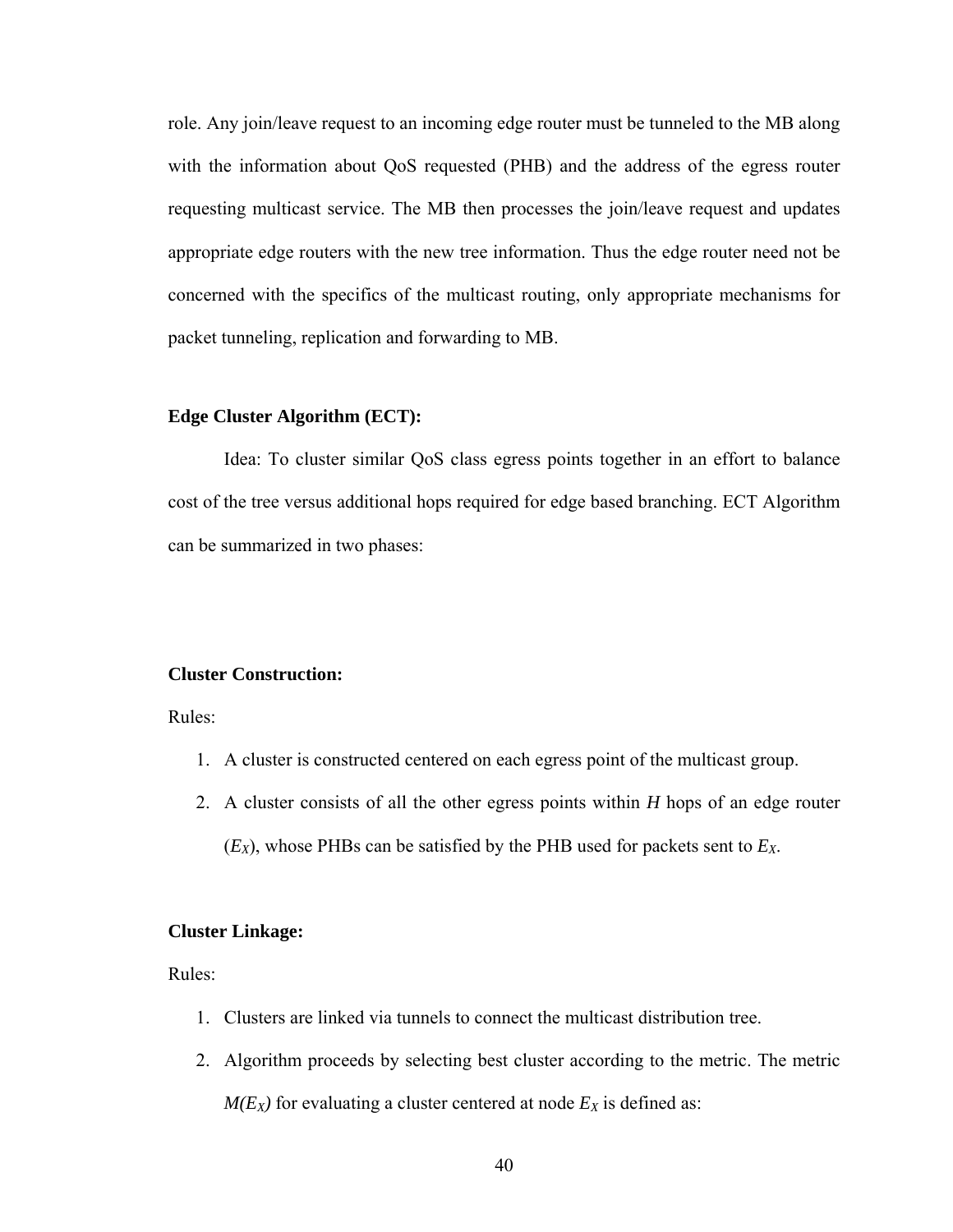$$
M(E_X) = \frac{D(I_G, E_X) + \sum_{i=0}^{|C_X|} D(E_X, C_{X,i})}{|C_X|}
$$

where  $D(x, y)$  is the number of hops between x and y,  $I_G$  is the ingress router for the group (single source),  $/C_X /$  is the number of nodes within *H* hops that are satisfied by  $E_X$ 's PHB, and  $C_{X,i}$  is the *i*<sup>th</sup> node in the cluster centered around  $E_X$ . A lower value of  $M(E_X)$  denotes that the average cost of servicing the nodes in a cluster is lower as well.

- 3. Once a cluster is selected, all of the nodes inside the cluster are removed from consideration as members of other clusters.
- 4. Additional constraint may be imposed, cluster depth *D*, such that a cluster may not be more than *D* tunnels away from the ingress point.

#### **Merits**

1) Stateless Core: EBM uses the edge-based approach in which the replication is carried out at edge routers only. Complexity of the core is thus shifted to the edge of the network. Edge routers maintain multicast routing information and perform replication/tunneling. Core routers do not have to maintain multicast routing states. Hence core routers are stateless complying with the DiffServ architecture.

2) Resource management: EBM uses the concept of multicast broker (MB) for constructing the multicast tree. MB manages egress join/leave requests and multicast trees for the given DS domain. The MB is able to easily monitor the resources being consumed by the multicast tree. Hence the MB can check and reserve resources before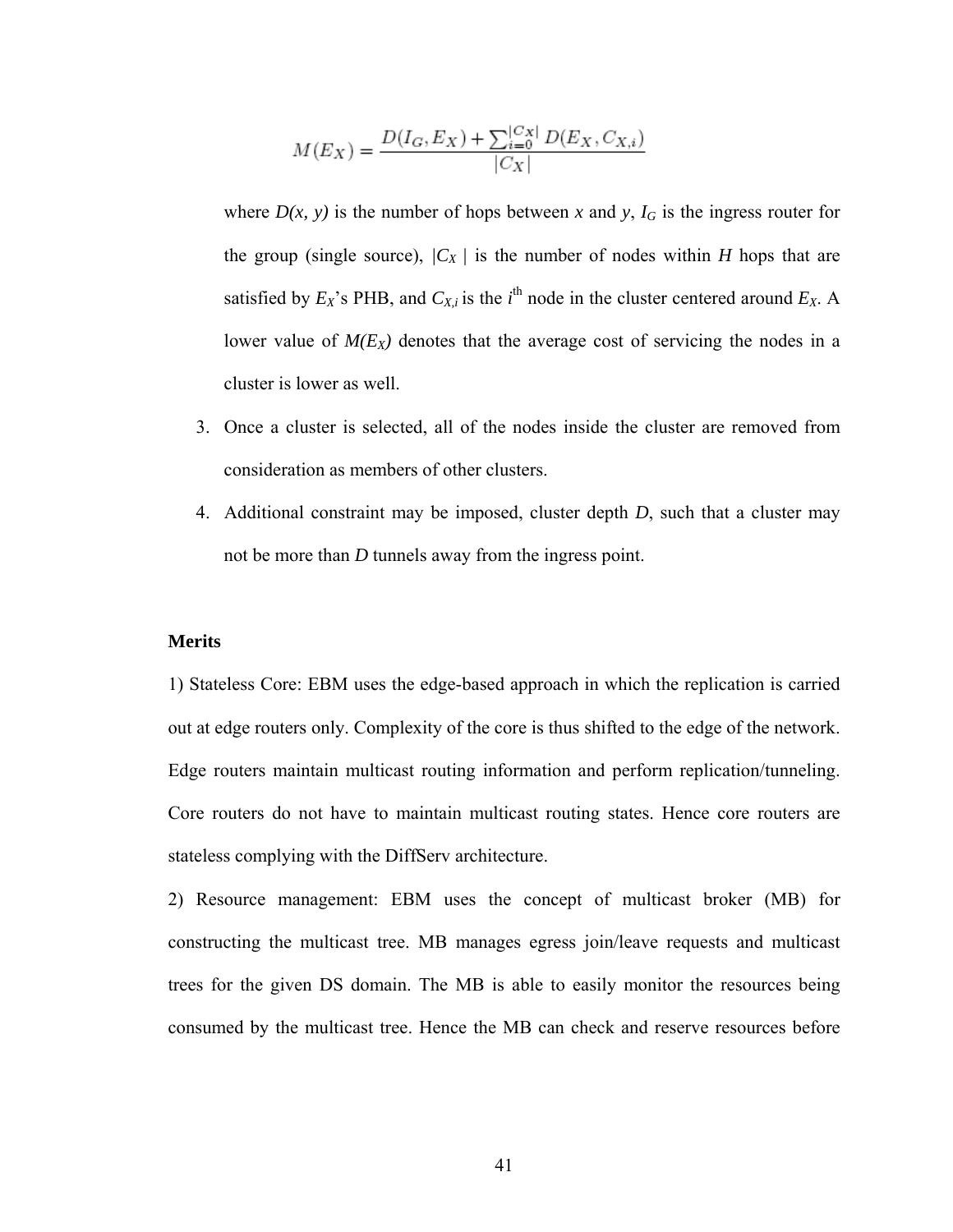joining a new receiver to the existing multicast tree. Hence this solves the neglected reservation subtree (NRS) problem.

3) Heterogeneous QoS support: EBM uses ECT as the tree construction algorithm. Egress points are clustered together in an effort to balance cost of the tree versus additional hops required for edge based branching. Thus a single multicast tree can be used rather than requiring separate trees for each level of QoS. ECT can allow the PHB (Per-Hop Behavior) to change as the multicast packet crosses the domain to support heterogeneous QoS in a single multicast tree.

Thus the primary strength of this approach is that it addresses all the problems of IP Multicasting in DiffServ domain. However, EBM does have some key weaknesses.

#### **Weaknesses**

Two variations of tree construction algorithm are defined in EBM [StB03]. In the first scheme a new receiver is grafted to the nearest edge node in the existing multicast tree. The next scheme uses ECT algorithm to form the multicast tree. But both the algorithms make no attempt to check link latencies and available bandwidths while constructing the multicast trees. Hence the multicast tree formed might not be optimized for available bandwidth or end-to-end latency.

## 2.6.4 QoS-Aware Multicast in DiffServ (QMD)

**Idea:** QMD [LiM02] constructs a scalable QoS satisfied multicast tree within one DiffServ domain that can connect all the edge routers (sender and receivers). Incorporates three types of nodes: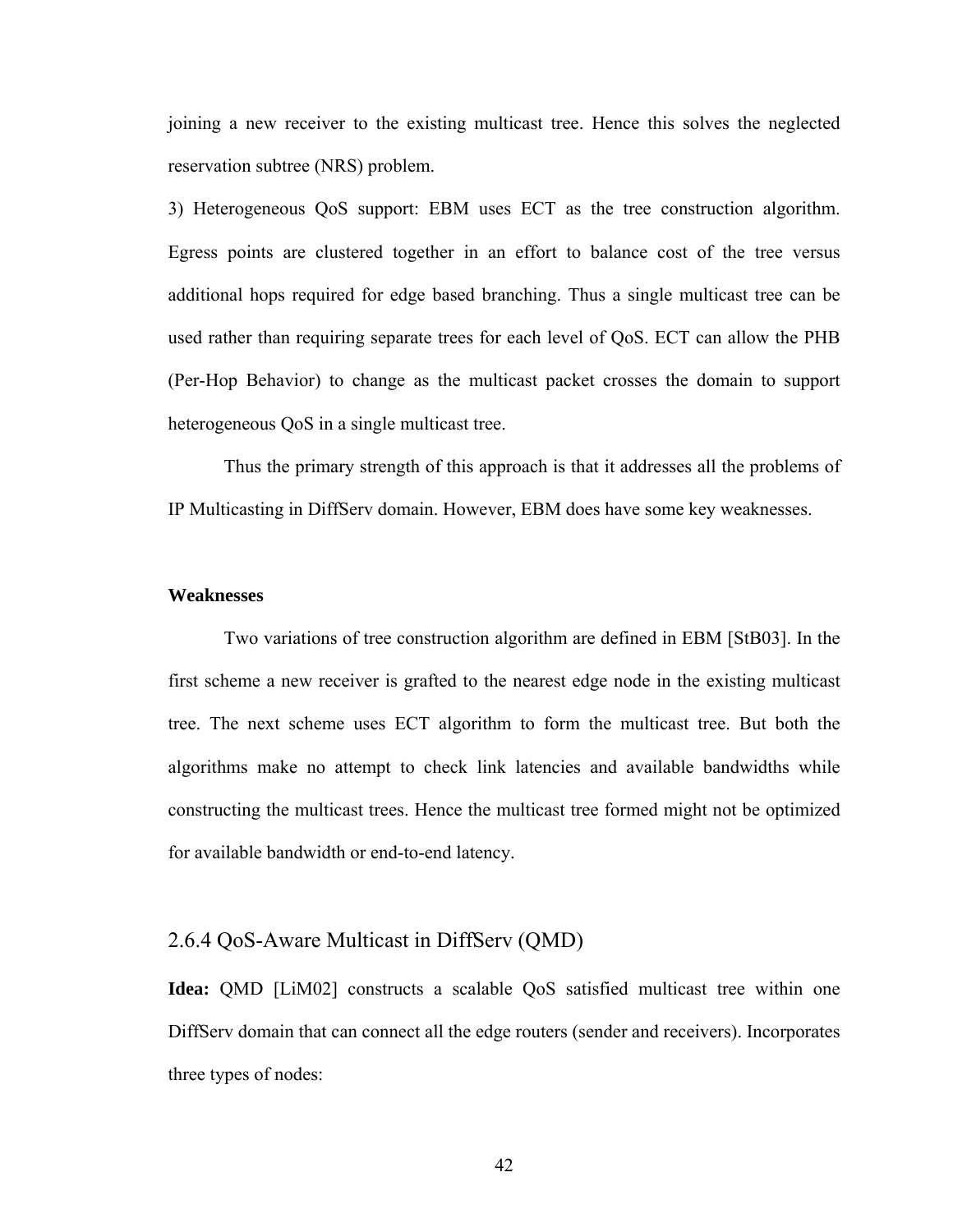- 1. Edge routers/nodes Process the control messages (join/leave) and maintain control state information.
- 2. Core routers Stateless DiffServ core routers, which perform forwarding based on DSCP.
- 3. Key routes/nodes They are upgraded core routers, which have the functionality of storing multicast routing information to replicate and forward packets. They store forwarding state information.

#### **Merits**

1) Stateless Core: In QDM the routing and the control messages are migrated from the core to the edge routers. Edge routers process the control messages and perform routing decisions and resource reservations. Hence there is less burden on core routers complying with the DiffServ architecture.

2) Resource management: In QDM, the edge router (ingress) is responsible for constructing the multicast tree. The edge router is able to easily monitor the resources being consumed by the multicast tree. Hence it can check and reserve resources before joining a new receiver to the existing multicast tree. Hence this solves the neglected reservation subtree (NRS) problem.

#### **Weaknesses**

1) QDM uses the concept of key nodes. Key nodes are upgraded core routers, which have the functionality of storing multicast routing information to replicate and forward packets. The authors suggest the use of a revised version of DIJKSTRA algorithm (QMD-DIJKSTRA) to minimize the number of key nodes while connecting a new member to the existing multicast tree. Although the number of key nodes can be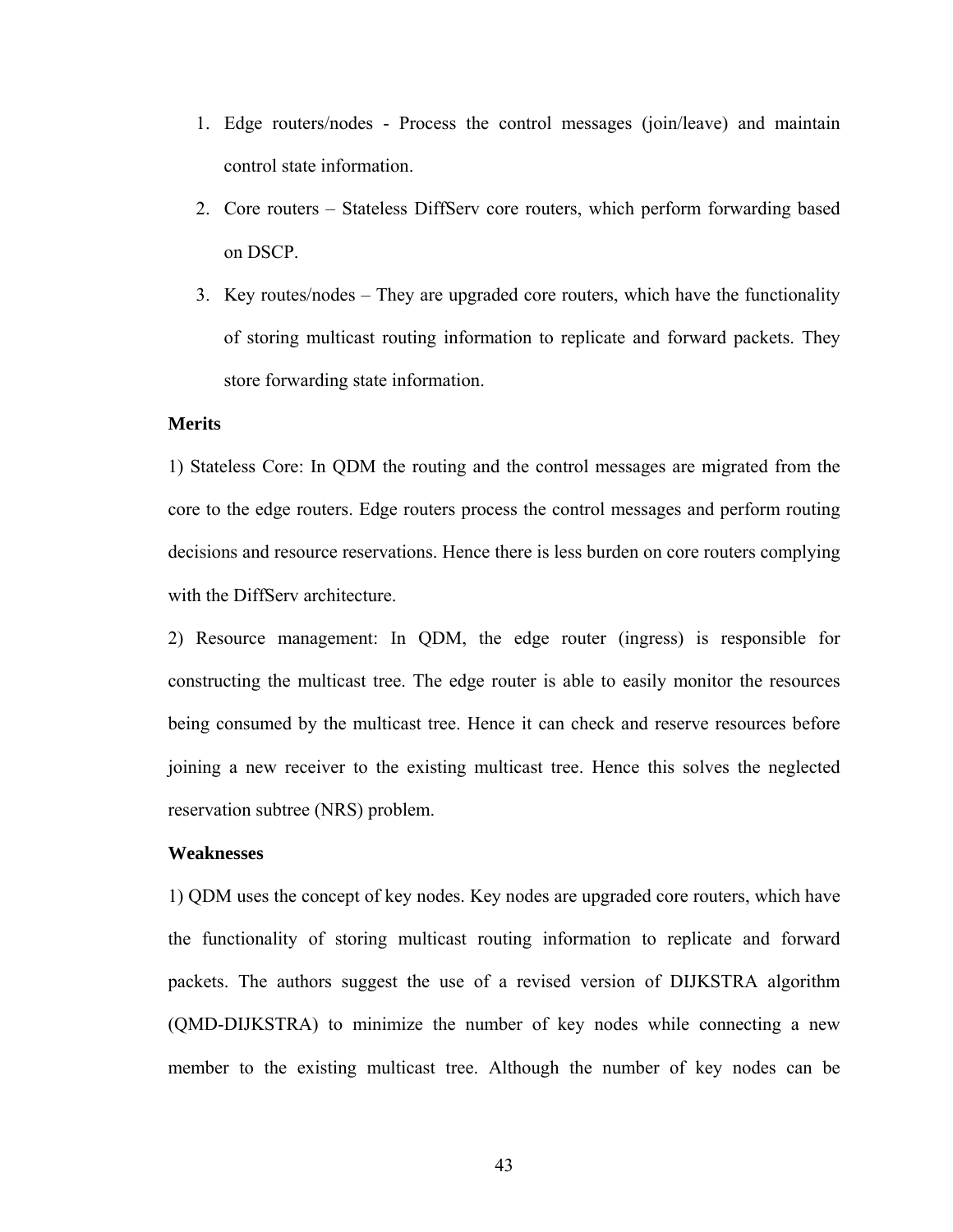minimized using this approach, it does not completely eliminate the multicast state information from the core. Secondly the position of key nodes for one multicast tree might be different for other multicast tree. Hence to implement this scheme all the core routers will need to support the functionality of storing multicast routing information to replicate and forward packets.

2) This work does not address the issue of providing heterogeneous QoS

## 2.7 Proposed Solution

Although the existing solutions [StM01], [Str01] and [StB03] do provide a framework for solving the problems associated with multicasting in DiffServ domains, none of them address the issue of traffic engineering and load balancing in the network. This thesis proposes, "DiffServ Overlay Multicast", architecture for providing multicasting in a DiffServ domain. The architecture addresses all the problems associated with DiffServ Multicast and also provides a multicast routing algorithm that supports traffic engineering. The architecture uses the base overlay multicast algorithm as described in section 2.4. Before using the base algorithm certain enhancements are done to the algorithm to improve performance of the video during a videoconference. Chapter three provides insight to the enhancements. Chapter four describes DiffServ Overlay Multicast in detail. Chapter 5 and 6 provide details of the simulation setup and the results.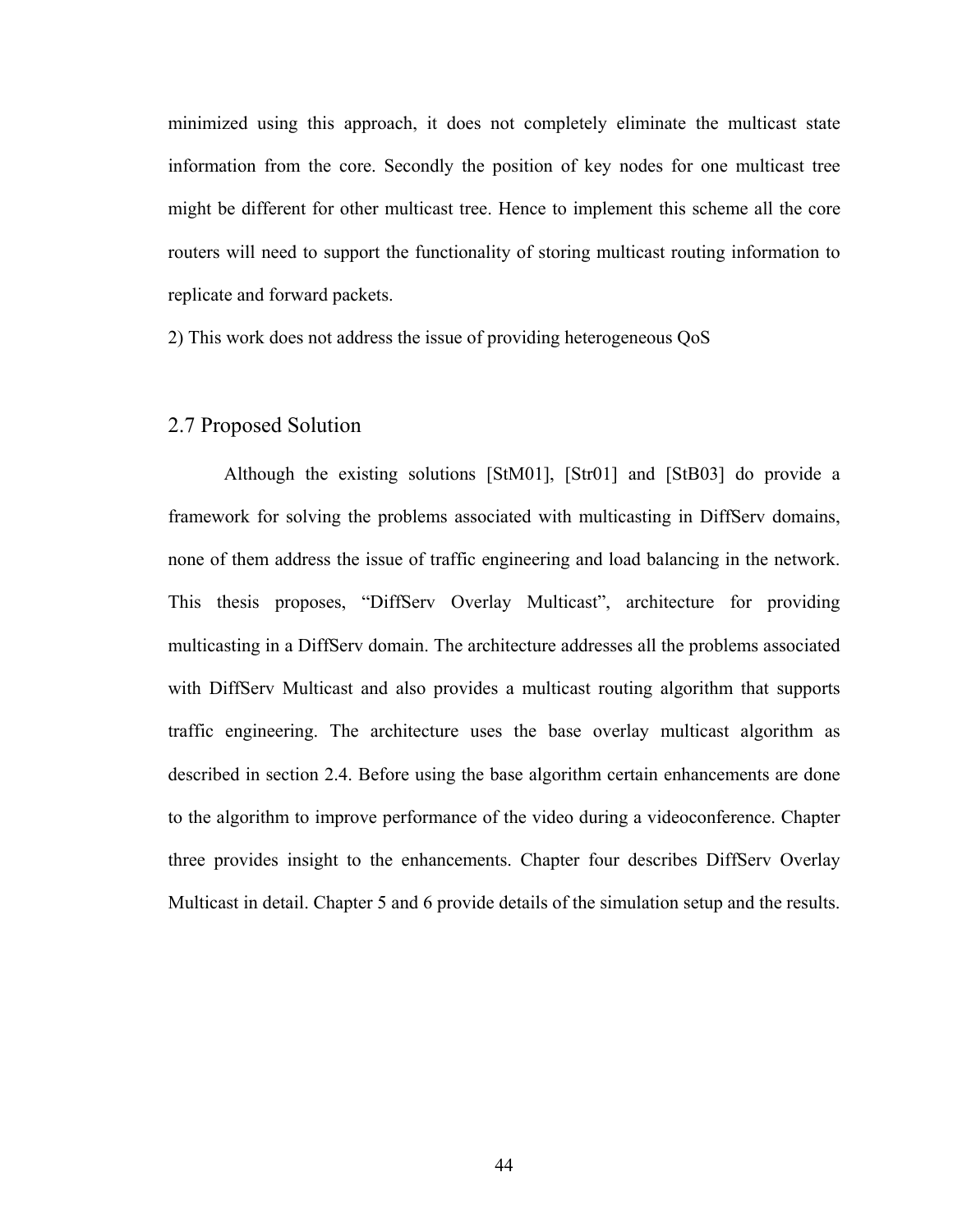# Chapter 3 – Enhancement of the Base Algorithm

 The base overlay algorithm [BrJ03] as described in section 2.4 can be applied for video conferencing in a diffserv domain. For the algorithm to be applied in a diffserv domain certain modifications are required to be done. Certain modifications are also done to make the algorithm more enhanced in order to create efficient multicast trees and improve the overall video quality. These modifications can be listed in the following three stages:

- 1. Modifying the calculation for Bandwidth Scalar.
- 2. Randomizing selection of configurations having same highest score.
- 3. Information to calculate available bandwidth in tunnels.

## 3.1 Modifying the Calculation for Bandwidth Scalar

The score function as described in [BrJ03] is given as follows:

$$
Score_j = \alpha * Bw_j + (1 - \alpha) * \frac{1}{Lat_j}; 0 \le \alpha \le 1
$$
  
\n
$$
Bw_j = \frac{AvgBw_j}{\sum_{k=1}^{NumConfigs} AvgBw_k}; Lat_j = \frac{MaxLat_j}{\sum_{k=1}^{NumConfigs} MaxLat_k}
$$
  
\n
$$
\frac{\sum_{k=1}^{NumConfigs}}{NumConfigs} \frac{MaxLat_k}{NumConfigs}
$$

 Here *BWj* is the scaled bandwidth number for the configuration *j. BWj* is calculated by taking the average available bandwidth from the source to each of the nodes being used by the configuration *j* and dividing it by bandwidth scalar. *AvgBWj* is the average of available bandwidth from source to all destinations in configuration *j*. The available bandwidth to each destination is the minimum bandwidth available on path from source to each destination. It is calculated as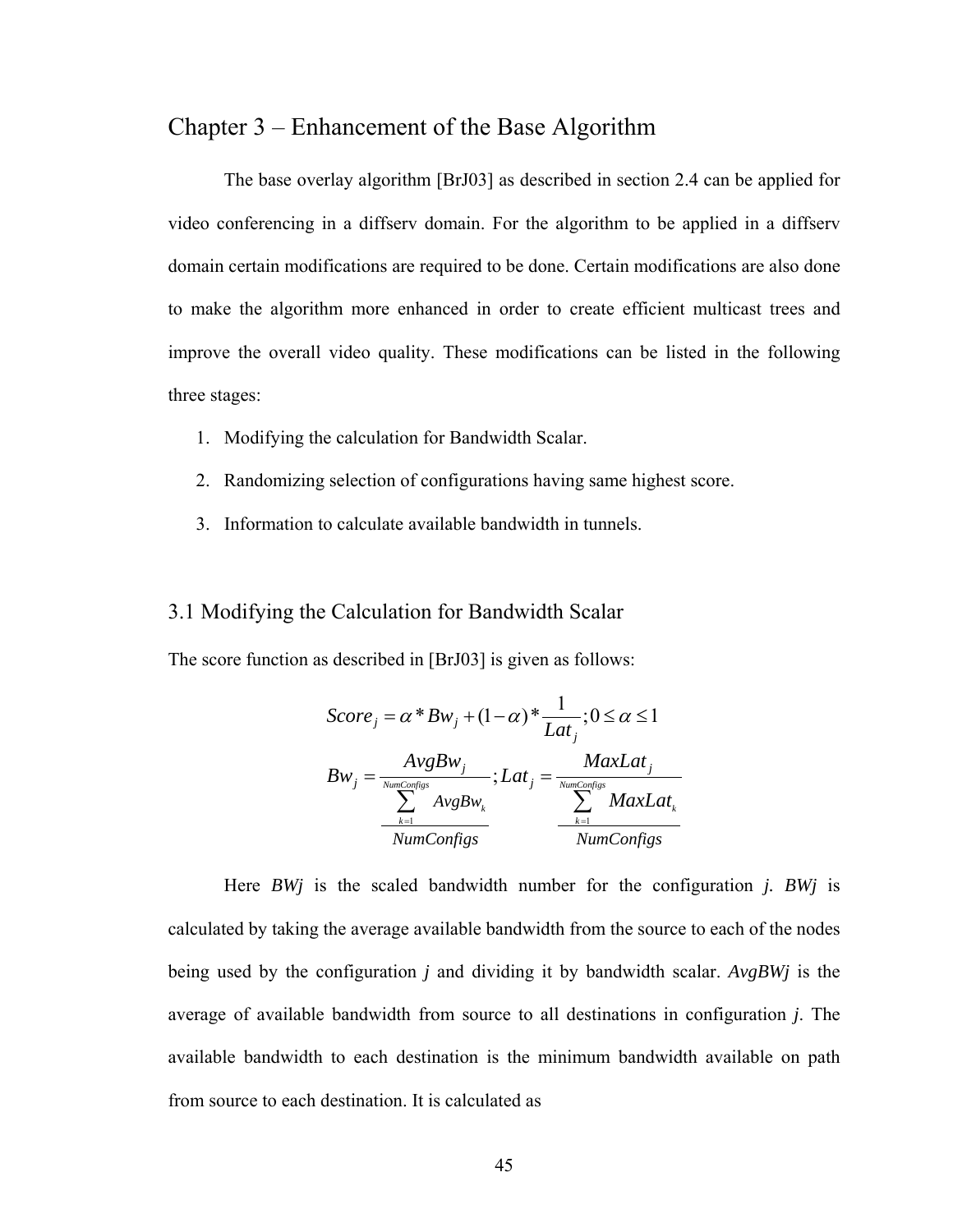Available Bandwidth = Original Link Bandwidth – [Bandwidth of Video + Cross Traffic]

 The bandwidth scalar is the average of average available bandwidths of all the configurations. This works fine as long as the links are not congested due to added video traffic. If one or more links of a tree configuration are congested due to added video traffic, the average available bandwidth becomes negative for the configuration. If more number of tree configurations have negative average available bandwidths, then there is a high possibility of bandwidth scalar becoming negative. This would mean that the score of a particular configuration would increase as the average available bandwidth lowers. So a tree configuration with a lower available bandwidth would be selected and this would increase the packet loss. An example to explain the above concept is given below. Consider the two tree configurations as show in Figure 12.



**Figure 12: Multicast Tree Configurations for analyzing the effect of negative Bandwidth Scalar**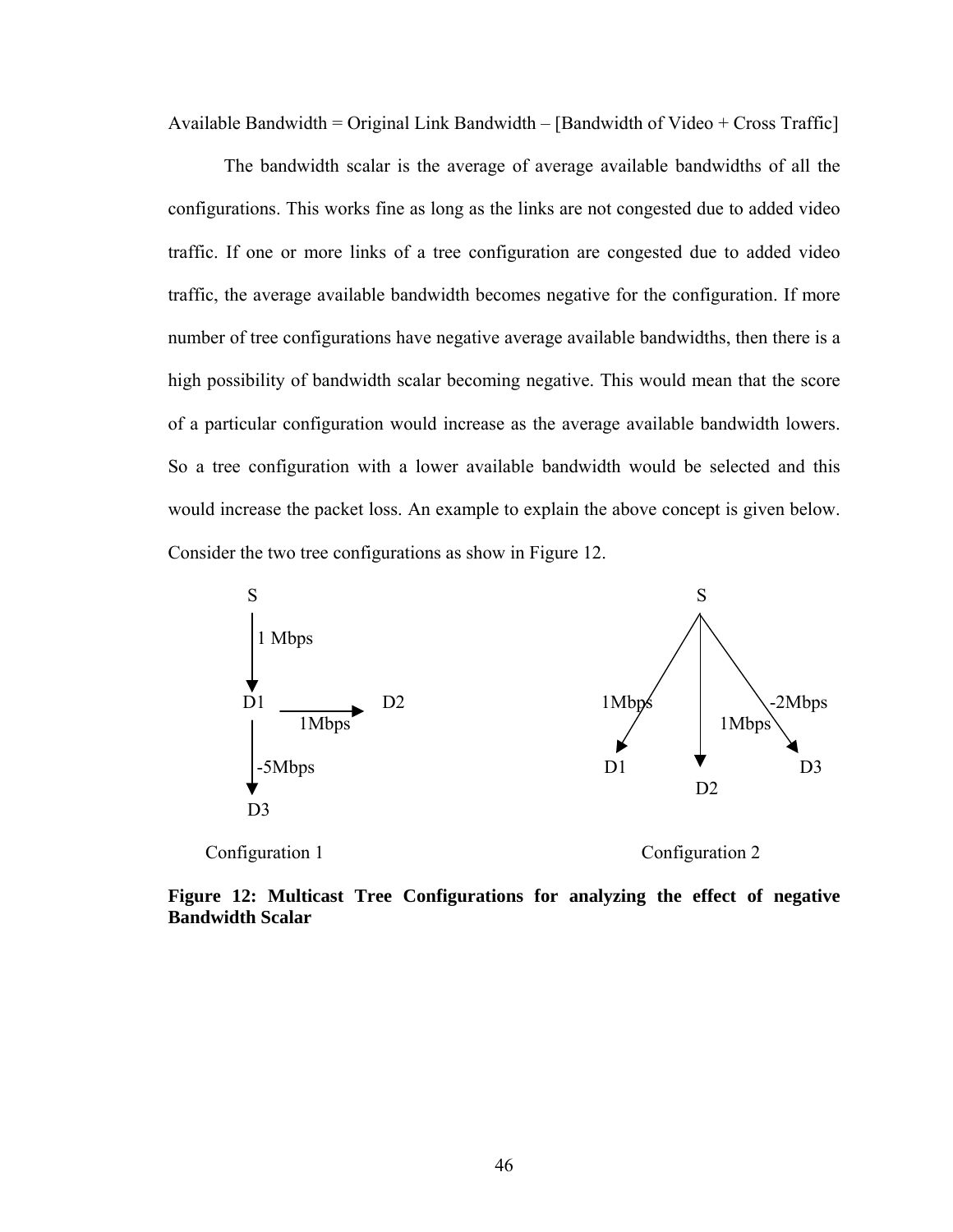For Configuration 1:

Average Available bandwidth  $(AvgBW_1) = (1 + 1 - 5) / 3 = -1$ Mbps For Configuration 2: Average Available bandwidth  $(AvgBW_2) = (1 + 1 - 2) / 3 = 0$ Mbps Bandwidth Scalar =  $(AvgBW_1 + AvgBW_2)/2 = -0.5$  Mbps So if we go with only bandwidth ( $\alpha = 1$ ), then the respective scores will be Configuration 1: Score =  $-1$  /  $-0.5 = 2$ Configuration 2: Score =  $0/-0.5 = 0$ 

Hence even though the available bandwidth for configuration 1 is less, configuration 1 will be selected over configuration 2 resulting in higher packet loss. Hence the calculation for bandwidth scalar was modified. While calculating the bandwidth scalar, the absolute value of average available bandwidth for each configuration is used. The modified score function is

$$
Score_j = \alpha * Bw_j + (1 - \alpha) * \frac{1}{Lat_j}; 0 \le \alpha \le 1
$$
  
\n
$$
Bw_j = \frac{AvgBw_j}{\sum_{k=1}^{NumConfigs} |AvgBw_k|}; Lat_j = \frac{MaxLat_j}{\sum_{k=1}^{NumConfigs} MaxLat_k};
$$
  
\n
$$
\frac{NumConfigs}{NumConfigs}
$$

For the above example the results would be:

For Configuration 1:

Average Available bandwidth  $(AvgBW_1) = (1 + 1 - 5)/3 = -1$ Mbps

For Configuration 2:

Average Available bandwidth  $(AvgBW_2) = (1 + 1 - 2)/3 = 0$ Mbps

Bandwidth Scalar =  $(|AvgBW_1| + |AvgBW_2|)/2 = 0.5$  Mbps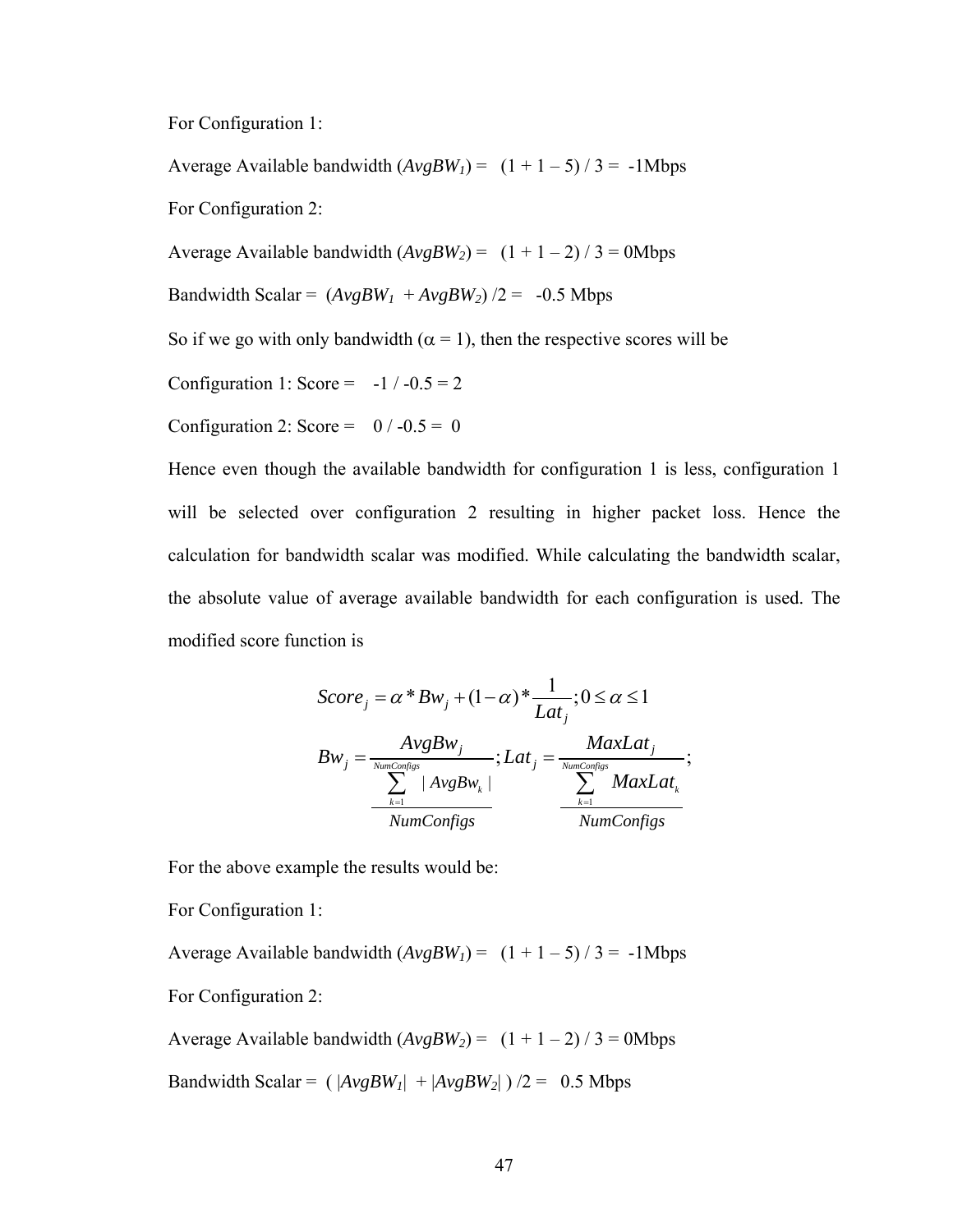So if we go with only bandwidth ( $\alpha = 1$ ), then the respective scores will be Configuration 1: Score =  $-1/0.5 = -2$ Configuration 2: Score =  $0 / 0.5 = 0$ Hence configuration 2 will be selected.

# 3.2 Randomizing Selection of Configuration having same highest score

 The base overlay algorithm described in [BrJ03], always chooses the first tree configuration with the highest score. So if there are say four different tree configurations with same highest score then the first will be selected. Tree configurations are generated in a certain order. First tree configurations are generated with the destination being added as a direct child of the source. So the initial trees that are generated are less in height. For such trees with less height there is higher packet loss due to congestion. It has been observed that packet loss due to congestion is the highest for a star topology. If we randomize the tree configurations with same score, there is less probability that trees less in height will be selected.

## 3.3 Information to calculate available bandwidth in a tunnel

 The average bandwidth for this configuration is calculated in the following way: Average Bandwidth = [*Cost (D1)* + *Cost (D2)*] / 2

*Cost (i)* = the minimum available bandwidth on any link in the tunnel between *S* and *i.*  And this minimum available bandwidth is calculated as Total Link Bandwidth – Bandwidth consumed due to video – Bandwidth consumed due to cross traffic on the link.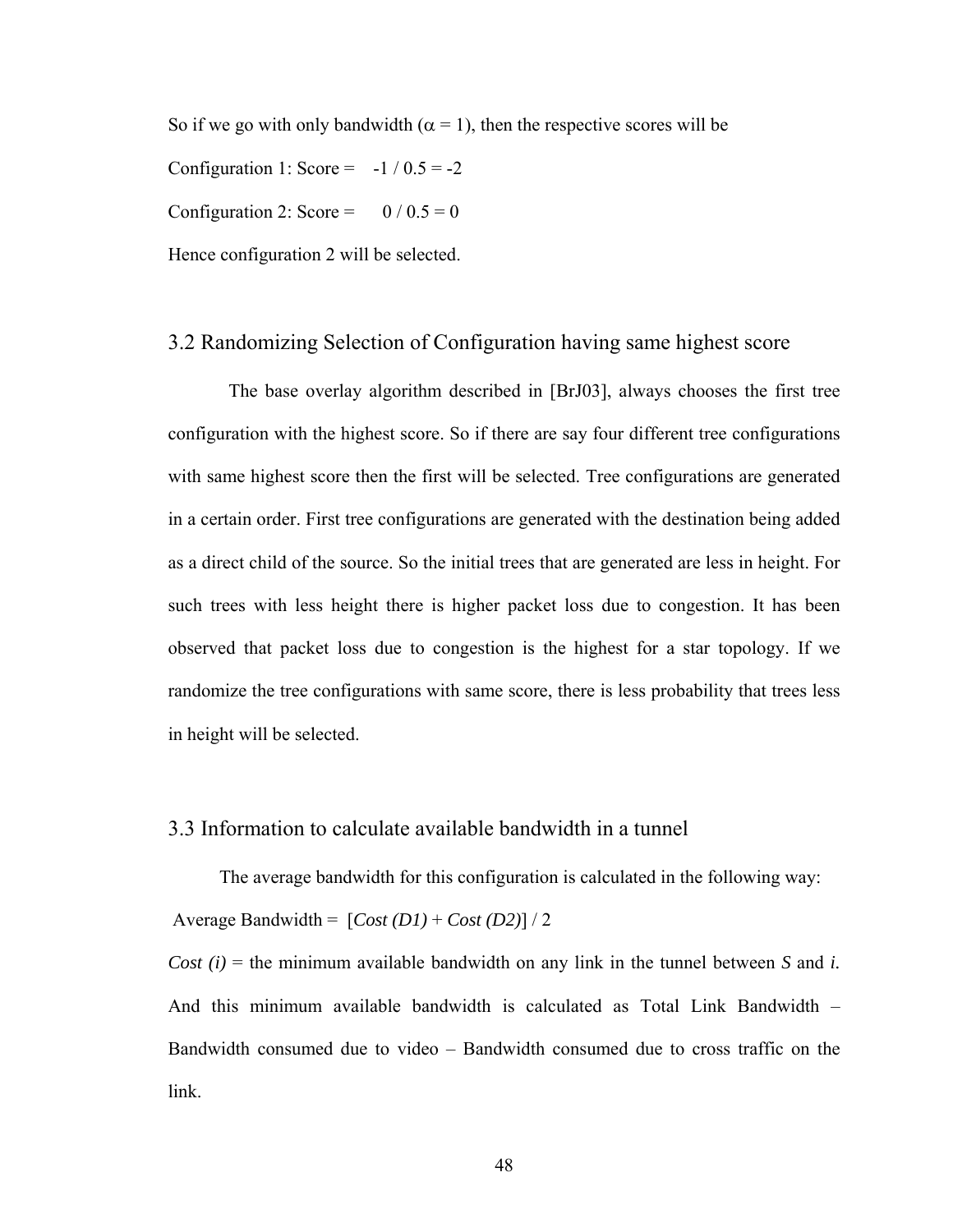To calculate the bandwidth consumed on a link due to video we need the information about the exact number of video packets going over the link or in other words the stress of the link. Hence we need to store the link level information. This would put more burden on the edge routers in a diffserv network. The other way is to calculate the minimum available bandwidth by just neglecting the link level details. This would mean that the algorithm has no idea about how many video packets go over a particular link in a tunnel. It would just take into account that the stress on all the links in a tunnel would be 1. But this would mean that the algorithm might not be able to differentiate between trees on the basis of available bandwidth to the link level and so might end up selecting trees with less available bandwidth that would then result in a slightly higher packet loss. But neglecting link level information while calculating available bandwidth puts less burden on edge routers and hence reduces the complexity and time for calculating the best multicast tree. So it's a trade off between improving the quality of the video versus reducing the time and complexity of the algorithm.

For example, consider a tree configuration with source *S* sending packets to *D1* and *D2* and *N* is just a core node as shown in the Figure 13. For simplicity assume that there is no cross traffic. For the tree configuration shown, we assume bandwidth on all the links is 10Mbps. *S* sends a video of 1Mbps to *D1* and *D2*. If we use the link level information, then stress on link *S* to *N* will be 2Mbps as 2 video packets are being sent. So the average available bandwidth for the tree configuration will be 8 Mbps. But if we neglect the link level information, then the stress on the link from *S* to *N* will be 1Mbps. Hence the average available bandwidth for the tree configuration will be 9 Mbps that is not accurate.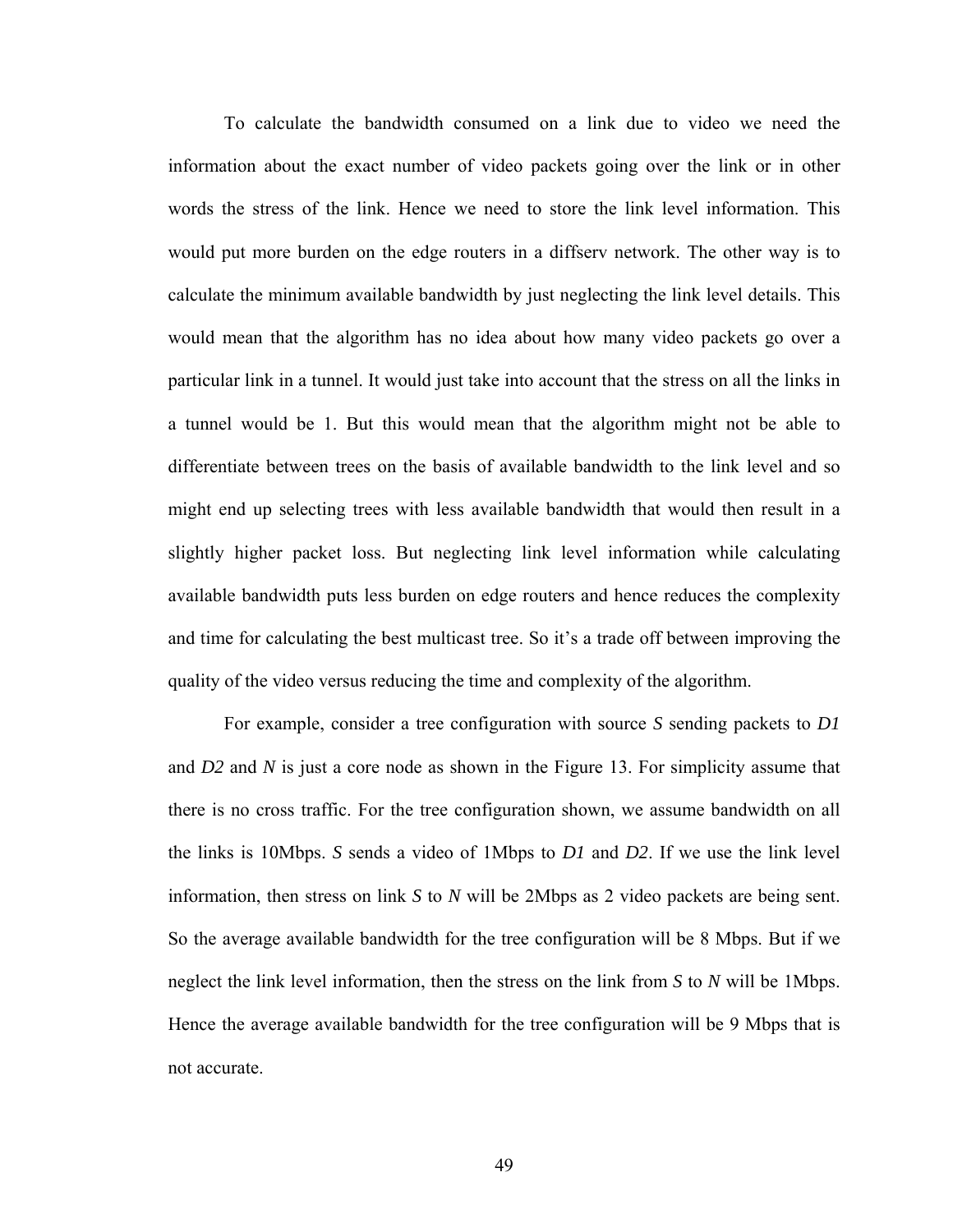

**Figure 13: Multicast Tree Configuration for analyzing the effect of information used to calculate available bandwidth in a tunnel.** 

3.4 Conclusion

After all the enhancements were made to the base overlay algorithm, simulations were run and the results were compared to analyze the behavior of the algorithm, both before and after all the modifications. The results are documented in Chapter 6. The results clearly show an improvement over the base overlay algorithm in terms of reduction of total packet loss.

This refined base algorithm is further used for building DiffServ Overlay Multicast. The next chapter describes in detail the different building blocks of the DiffServ Overlay Multicast.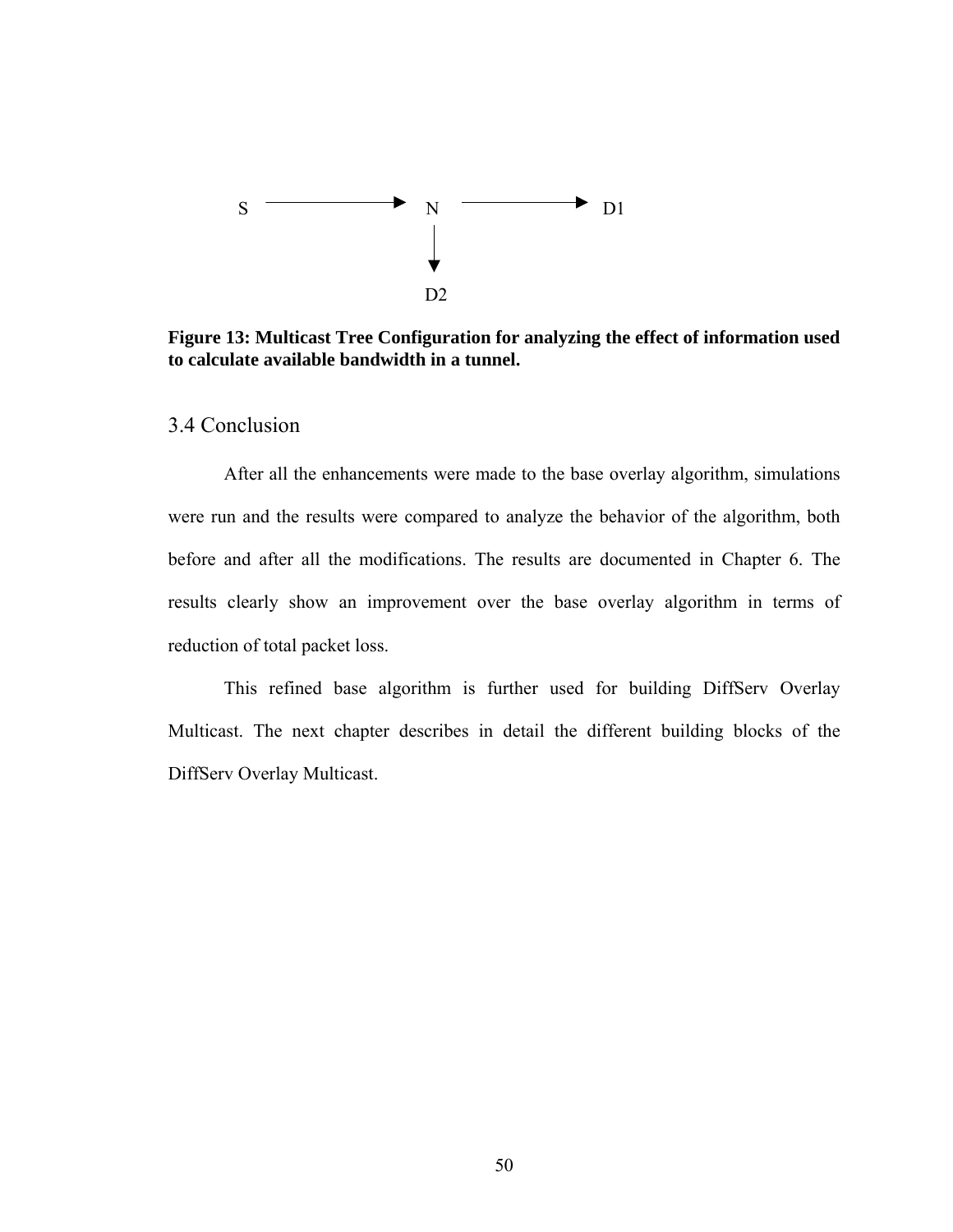# Chapter 4 – DiffServ Extension of the Base Algorithm

DiffServ Overlay Multicast proposes a solution that relies on only edge routers for replication of packets in the network. DiffServ Overlay Multicast uses the concept of overlay tree where packets are tunneled between edge nodes. Packet replication takes place only at the edge nodes thus eliminating the state information from the core of the network. The distribution tree is constructed using an enhanced version of the base overlay multicast algorithm as described in Chapter 3, which addresses the issue of traffic engineering. DiffServ Overlay Multicast also addresses all three of the conflicts between DiffServ and multicasting. The DiffServ Overlay Multicast architecture trades the penalty of additional bandwidth consumption in order to remove the hardware requirement of DSMCast.

## 4.1 Supporting different QoS classes for receivers

The enhanced base overlay multicast algorithm can be applied in a DiffServ domain to construct multicast trees where all the receivers demand Best Effort Service. It has to be modified further to support different receivers demanding different QoS classes for the same multicast group. There are two classes of QoS traffic, Expedited Forwarding (EF) and Assured Forwarding (AF), apart from the Best Effort traffic (BE). Although EF class when implemented in a DiffServ network provides a premium service, it should be specifically targeted toward the most critical applications, since if congestion exists, it is not possible to treat all or most traffic as high priority. Since EF is the high priority traffic the EF traffic should be restricted to less than 100% of the link bandwidth so that the lower priority traffic isn't suppressed completely. For EF class it is necessary to have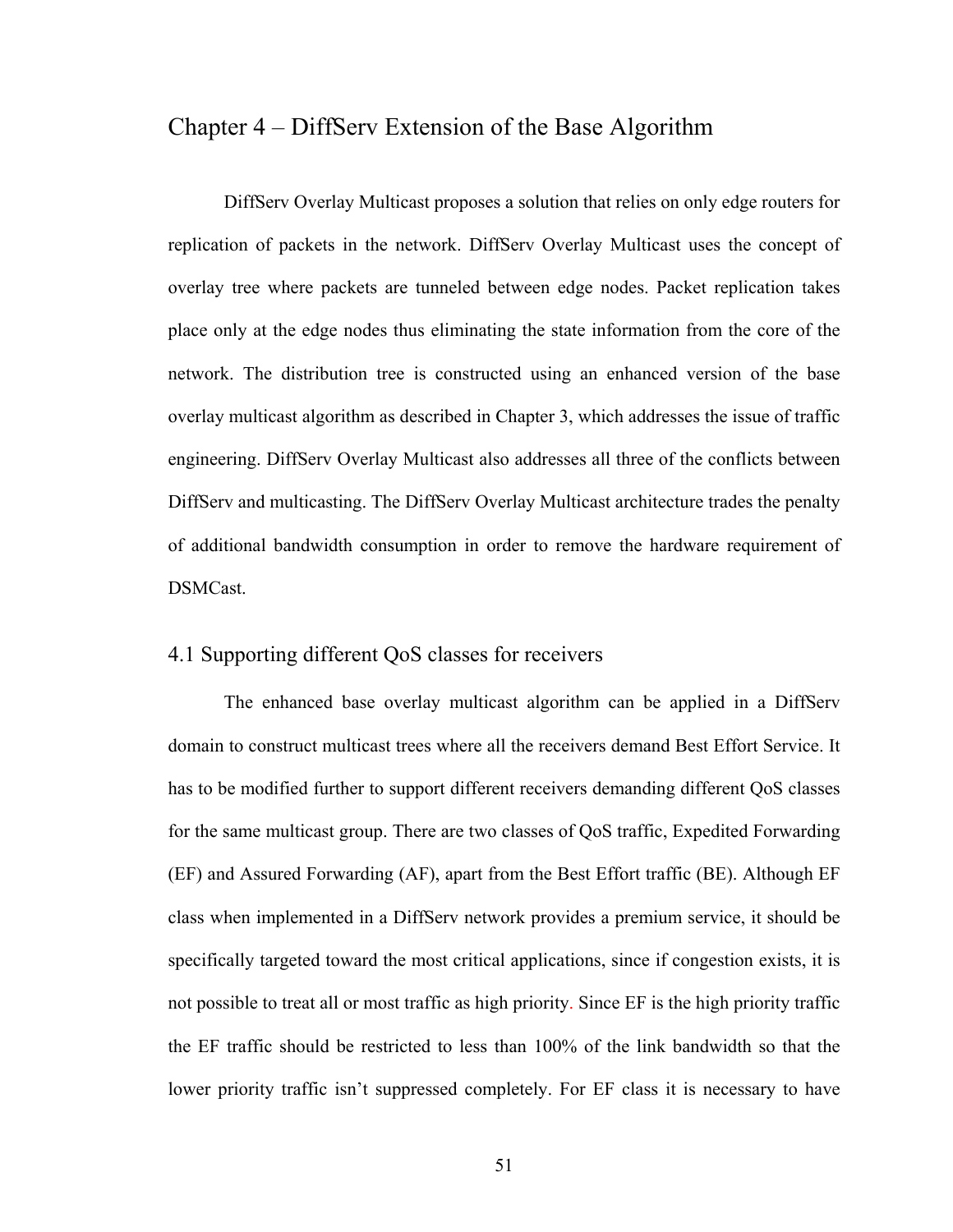absolute guarantees in terms of bandwidth and latency. Hence it is necessary to reserve resources in the network. In order to support different QoS classes certain modifications to the enhanced base overlay algorithm are required. First the score function is modified to support QoS. Second the tree construction is modified to take into account the different QoS classes. The remaining part of this chapter discusses these modifications in detail.

# 4.2 Modifying the Score Function

The score function for single traffic class (Best Effort) is given as follows:

$$
Score_{j} = \alpha * Bw_{j} + (1 - \alpha) * \frac{1}{Lat_{j}}; 0 \le \alpha \le 1
$$
\n
$$
Bw_{j} = \frac{AvgBw_{j}}{\sum_{k=1}^{NumConfigs} |AvgBw_{k}|} ; Lat_{j} = \frac{MaxLat_{j}}{\sum_{k=1}^{NumConfigs} MaxLat_{k}};.....(a)
$$
\n
$$
\frac{\sum_{k=1}^{NumConfigs} |AvgBw_{k}|}{NumConfigs}
$$

The score function is modified for AF and EF traffic classes. The modifications are shown below in four stages.

#### 4.2.1 End-To-End Latency

 End to end latency is the amount of time required for a video packet to travel from source to each destination. This includes the sum of the link propagation delays and the queuing delays on all the links from source to destination. The original score function as stated above uses maximum end to end latency in the score calculation. Recall that MPEG typically requires up to 70 milliseconds to encode and decode a single frame. Also the threshold at which human senses can detect a delay between the signal and the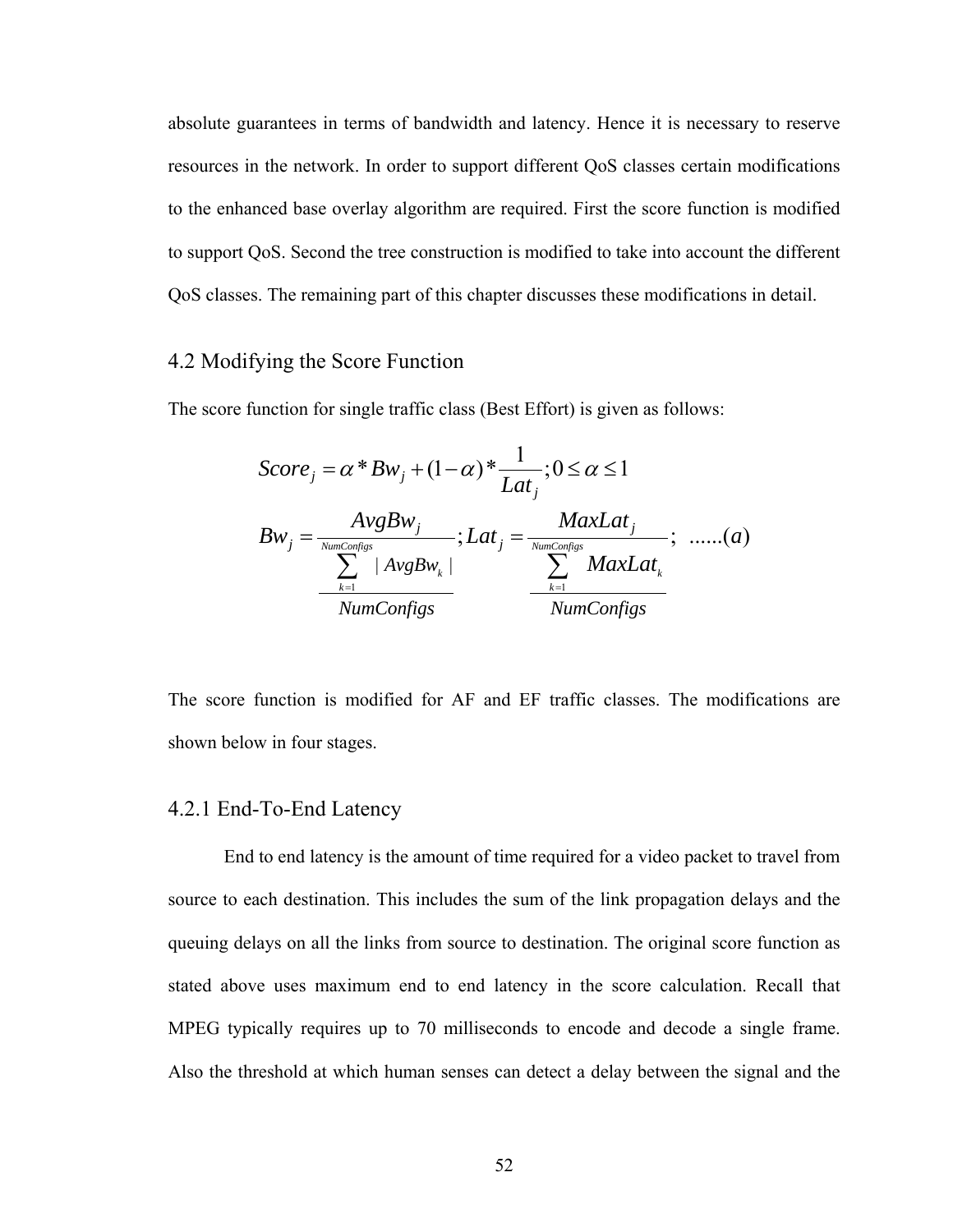response is 150 milliseconds. Thus a video packet can stay in the network for a maximum of 80 milliseconds to ensure video quality. If the video packet does not reach the destination within 80 milliseconds then the packet is dropped. Since Call Admission control is implemented for EF traffic, there will be no queuing delay for EF traffic. Thus the end-to-end latency is just the total propagation delay on the links. The maximum end-to-end propagation delay even for a nationwide network is around 40 milliseconds. And as there is no queuing delay for EF traffic the end-to-end latency is also around 40 milliseconds. As long as end-to-end latency is less than 80 milliseconds it does not affect the performance of the video. Hence the latency part of the score function can be eliminated for EF traffic.

## 4.2.2 Stress

Diffserv overlay multicast distributes the video by setting up overlay tunnels between the edge nodes. Now for the EF and AF class, bandwidth has to be reserved for each overlay tunnel in the multicast tree. For each overlay tunnel the bandwidth has to be reserved between each hop from source to destination of the overlay tunnel. Thus the bandwidth required to be reserved per tunnel in the multicast tree is equal to the bandwidth consumed by the video and can be assumed to be the stress on the tunnel. The stress for *i th* tunnel can be calculated as

## $\textit{Stress}_i = \textit{Number of hops in a tunnel}_i * \textit{Bandwidth of Video}$

The total bandwidth required to be reserved for the whole multicast tree is equal to the sum of stress on all the tunnels in the multicast tree and can be calculated as

$$
Total required Bandwidth = \sum_{i=1}^{n} Stress_{i}
$$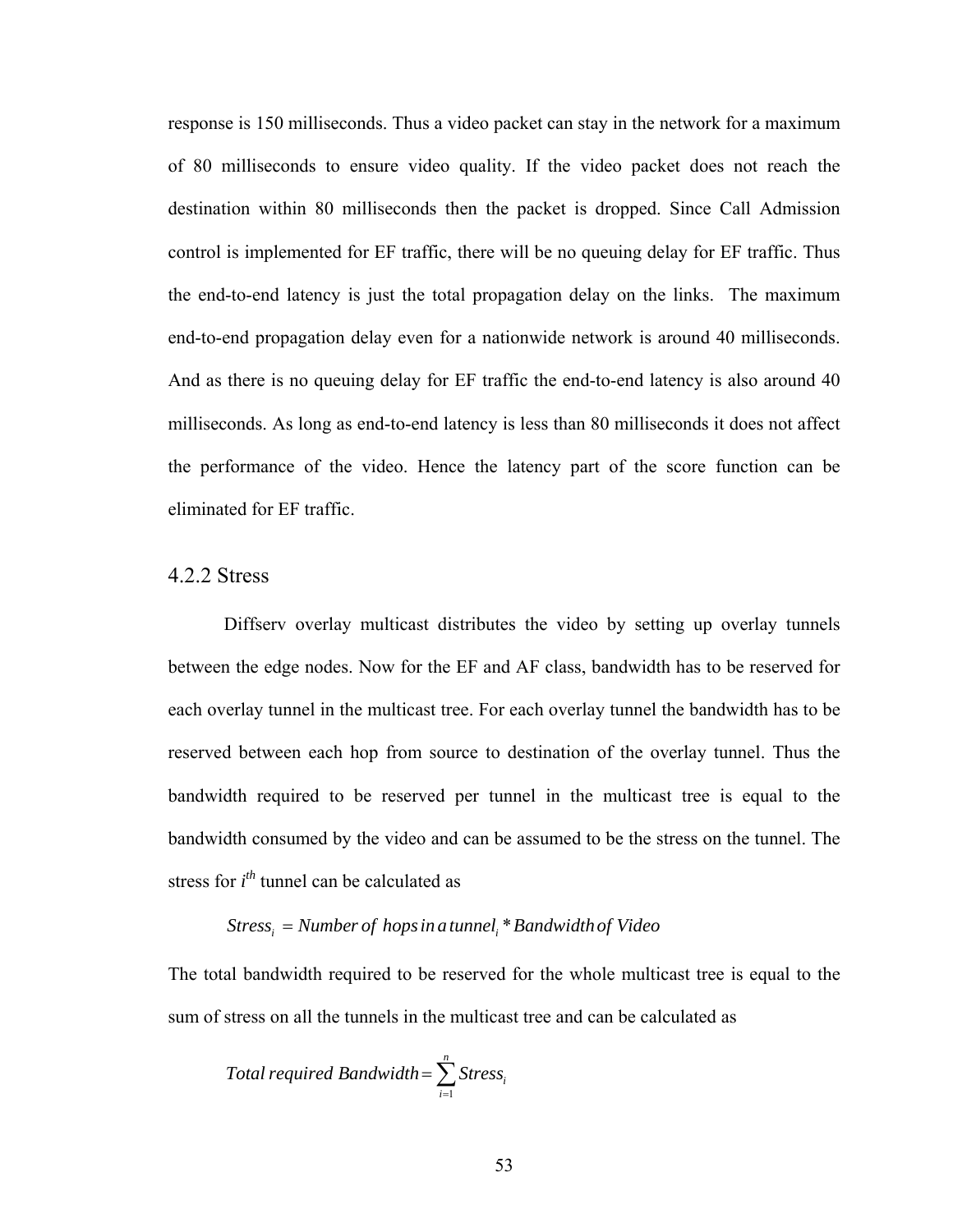where  $n =$  number of tunnels in multicast tree.

Reserving bandwidth on each tunnel is accompanied with a cost. The cost of reserving bandwidth for a multicast tree is directly proportional to

- 1. The bandwidth of video.
- 2. The number of hops in the each tunnel.

$$
Cost \ \alpha \ \sum_{i=1}^{n} Stress_{i}
$$

Recall that Diffserv overlay multicast distributes the video by setting up overlay tunnels between the edge nodes. Setting up a tunnel between two edge nodes is also accompanied with an overhead. Each packet has to be included with a tunneling header *T.* Hence along with the bandwidth of the video, extra bandwidth has to be reserved to account for the tunneling header. Assuming that the video is divided into packets of size *Ps*, each packet is accompanied with a tunneling header of *T* bytes. Thus the overhead can be calculated as  $(P_s + T)$  /  $P_s$ . Hence the overall cost for reserving the bandwidth for the overlay multicast tree can be calculated as

$$
Cost = \sum_{i=1}^{n} Stress_i*(P_s+T)/P_s
$$

where  $T =$  Tunneling header,  $P_s$  = Packet Size,  $n =$  Number of tunnels and  $\it{Stress}_i =$  Number of hops in a tunnel<sub>i</sub> \* Bandwidth of Video

In order to reduce the cost, the total number of hops in the multicast tree must be reduced. In other words the overall stress of the multicast tree must be reduced. Therefore in order to reduce the cost of the videoconference, stress must be included as a parameter while calculating the score in the score function. After implementing stress parameter in score function and eliminating latency the modified score function is -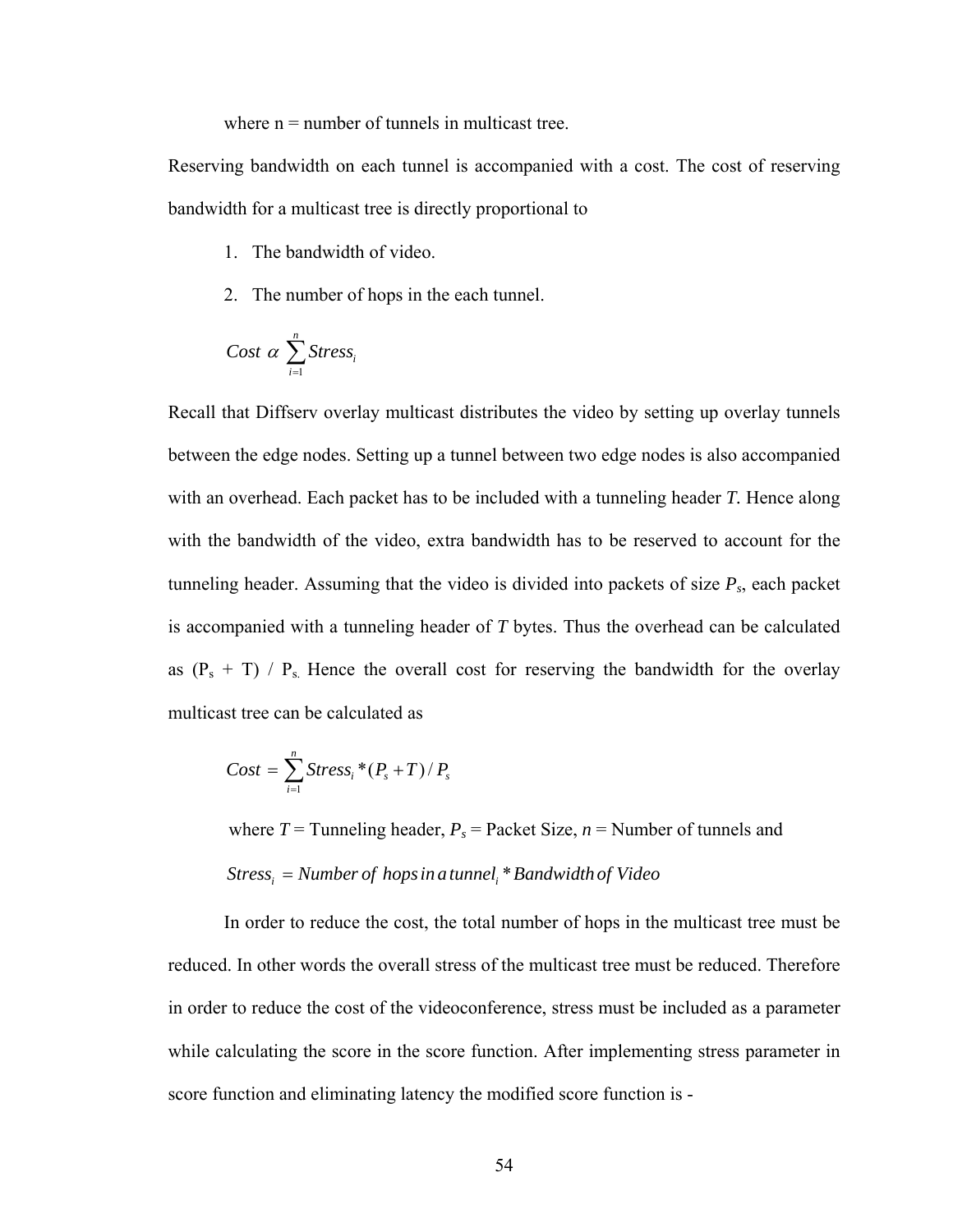$$
Score_j = \alpha * Bw_j + (1 - \alpha) * \frac{1}{Stress_j}; 0 \le \alpha \le 1
$$
\n
$$
Bw_j = \frac{AvgBw_j}{\sum_{k=1}^{NumConfigs} |AvgBw_k|}; Stress_j = \frac{TotalStress_j}{\sum_{k=1}^{NumConfigs} TotalStress_j} \dots (b)
$$
\n
$$
\frac{\sum_{k=1}^{NumConfigs} |AvgBw_k|}{NumConfigs}
$$

*Stress<sub>i</sub>* is calculated by determining the sum of stress on all the tunnels in the multicast tree of the current configuration *j* dividing by the average total stress of all the possible configurations. Again, *Stressj* indicates how much bandwidth will be consumed by the multicast tree which will influence the cost required for reserving the bandwidth. However, due to the nature of stress, the smaller the value of *Stressj*, the lesser the amount of bandwidth required to be reserved and hence lower the cost.

## 4.2.3 Call Admission Control

 Since EF class requires certain guarantees in terms of bandwidth it is necessary to generate a multicast tree that satisfies each EF destination in terms of available EF class bandwidth. Hence when the algorithm generates different tree configurations, Call Admission Control is implemented to filter out the trees that do not qualify the available bandwidth requirements. The Call admission control is implemented in the score function as follows.

1. First the minimum available EF bandwidth to all the destinations in the multicast tree is calculated. This information is obtained from bandwidth broker.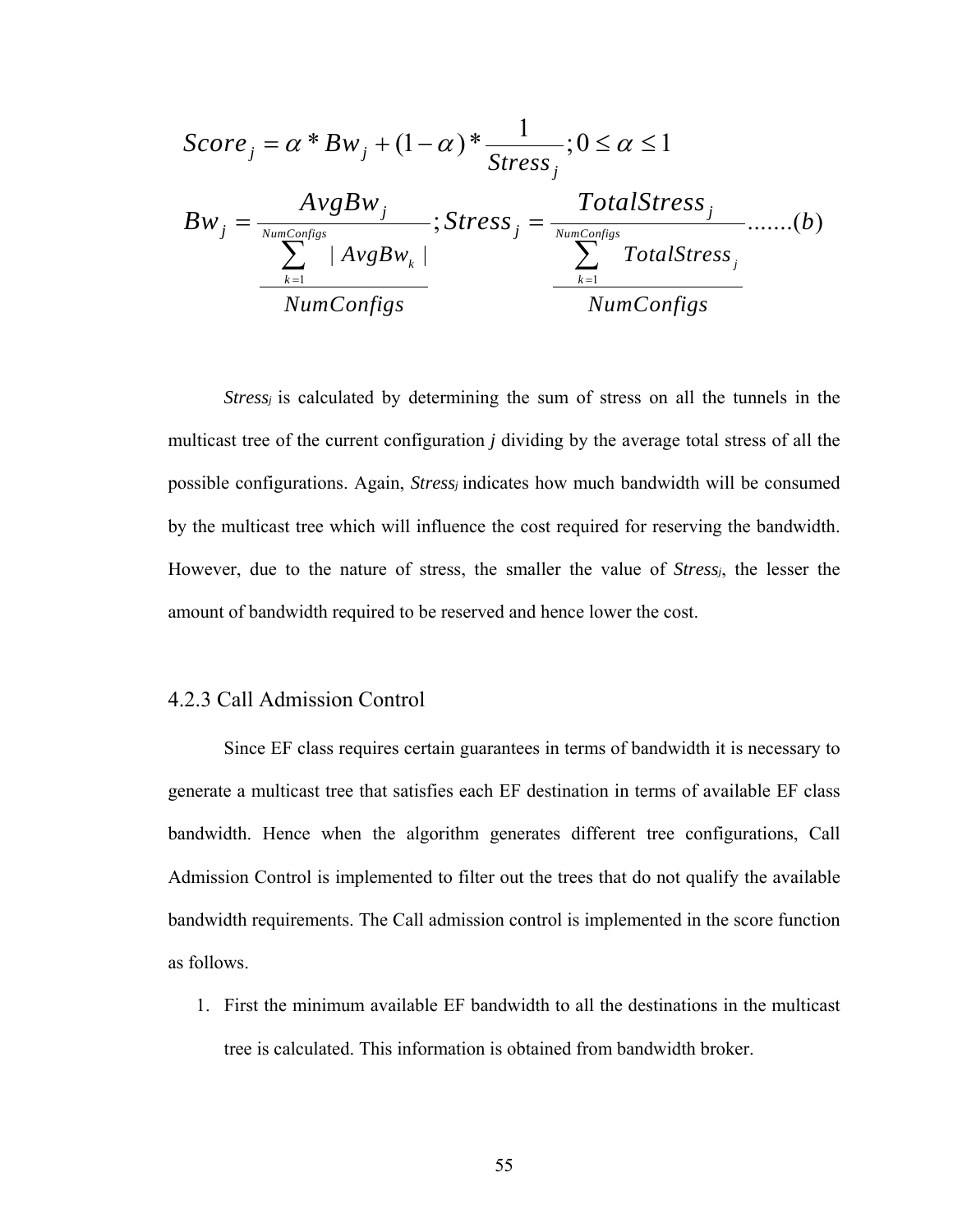2. If the minimum available bandwidth is greater than the bandwidth of the video the tree satisfies bandwidth required for the video and the score is then calculated using the score function. If the minimum available bandwidth is less than the bandwidth of the video then the tree is assigned a score of zero. This is done in order to filter out the tree, as it does not have enough resources to support the video stream.

After implementing CAC in the score function -

$$
Score_j = \beta * \left[ \alpha * Bw_j + (1 - \alpha) * \frac{1}{\text{Stress}_j} \right]; 0 \le \alpha \le 1
$$
  
\n
$$
MinBw_j = \min \left[ MinBw_{s \to D} \right] over all the destinations \quad ....(c)
$$
  
\n
$$
\beta = 1, if MinBw_j \geq Bandwidth of video
$$
  
\n
$$
\beta = 0, if MinBw_j < Bandwidth of video
$$

$$
Bw_j = \frac{AvgBw_j}{\sum_{k=1}^{NumConfigs} |AvgBw_k|} ; \text{Stress}_j = \frac{TotalStress_j}{\sum_{k=1}^{NumConfigs} TotalStress_j}
$$
  
NumConfigs

## 4.2.4 Eliminating  $α$

Simulation results as depicted in section 6.4.1 show that after implementing CAC in the score function, the results are not highly influenced by changing  $\alpha$ . In order to reduce the complexity and running time of the algorithm, the parameter  $\alpha$  can be eliminated from the score function. After eliminating  $\alpha$  from the score function -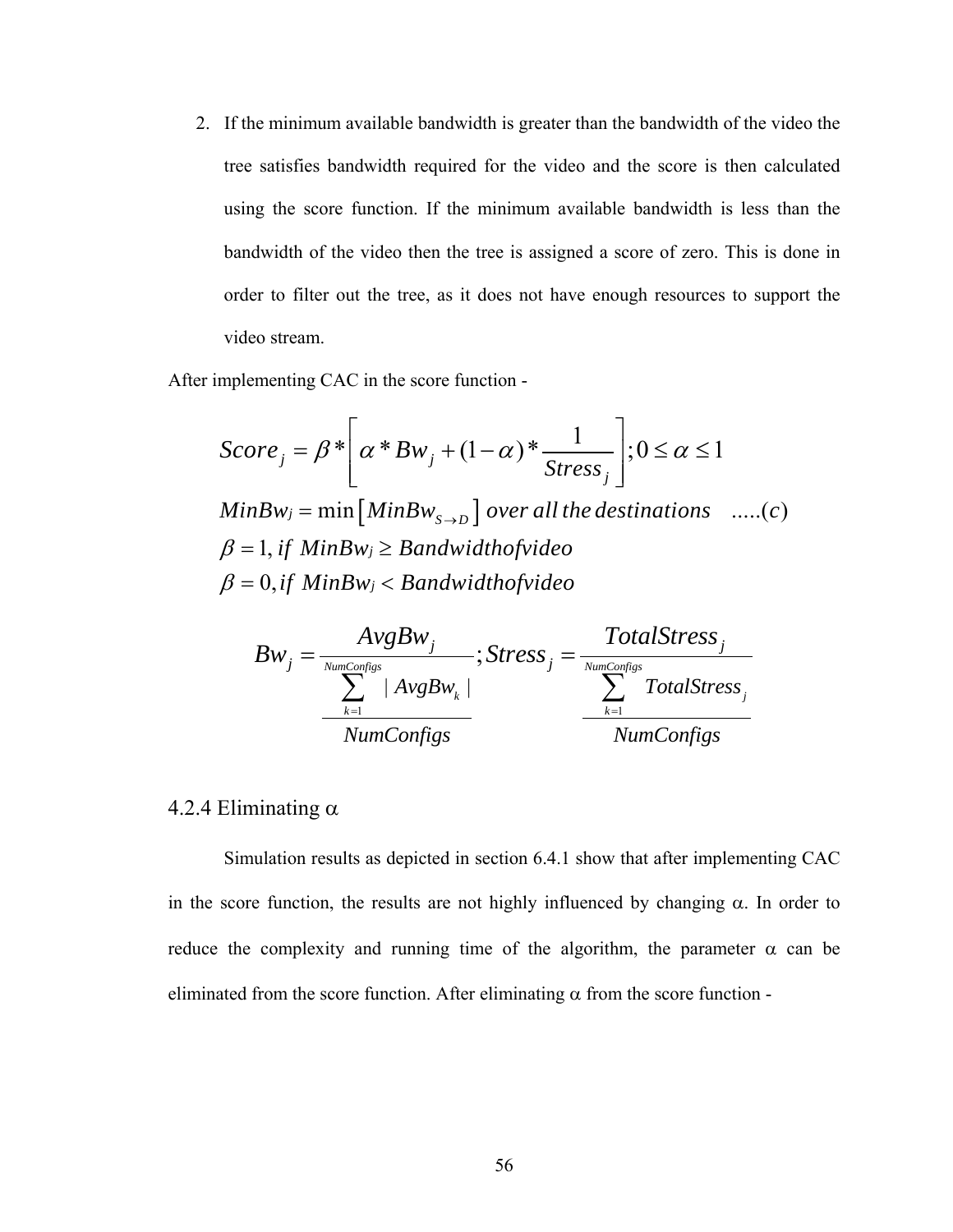$$
Score_j = \beta^* \left( Bw_j + \frac{1}{Stress_j} \right); 0 \le \alpha \le 1
$$
  
\n
$$
MinBw_j = \min \left[ MinBw_{s \to D} \right] over all the destinations \quad ......(d)
$$
  
\n
$$
\beta = 1, if MinBw_j \ge Bandwidth of video
$$
  
\n
$$
\beta = 0, if MinBw_j < Bandwidth of video
$$

$$
Bw_j = \frac{AvgBw_j}{\sum_{k=1}^{NumConfigs} |AvgBw_k|}; \text{Stress}_j = \frac{TotalStress_j}{\sum_{k=1}^{NumConfigs} TotalStress_j}
$$

# 4.2.5 Eliminating Bandwidth Parameter  $(Bw_i)$

The value of  $Bw_i$  depends on  $AvgBw_i$ . Here  $Bw_i$  is the scaled bandwidth number for the configuration *j* and is calculated by taking the average available bandwidth of the links being used by the configuration *j* and dividing it by bandwidth scalar.  $AvgBw_i$  is the average of minimum available bandwidth from source to all destinations in configuration *j*. Also  $MinBw_i$  is calculated by taking the minimum of minimum available bandwidth from source to all the destinations in the configuration *j*. From this information it can be concluded that

- 1. If *MinBwj* > *Bandwidthofvideo*, then *AvgBwj* > *Bandwidthofvideo*
- 2. If  $MinBw_i \leq Bandwidthofvideo$ , then  $AvgBw_i$  is not required as the score would be  $0 (β = 0)$ .

In the first case, for tree configurations that have  $MinBw_i > Bandwidthofvideo$ ,  $AvgBw_i$  is not required in order to calculate the score. This is mainly because for these tree configurations available bandwidth to accommodate the video is already present.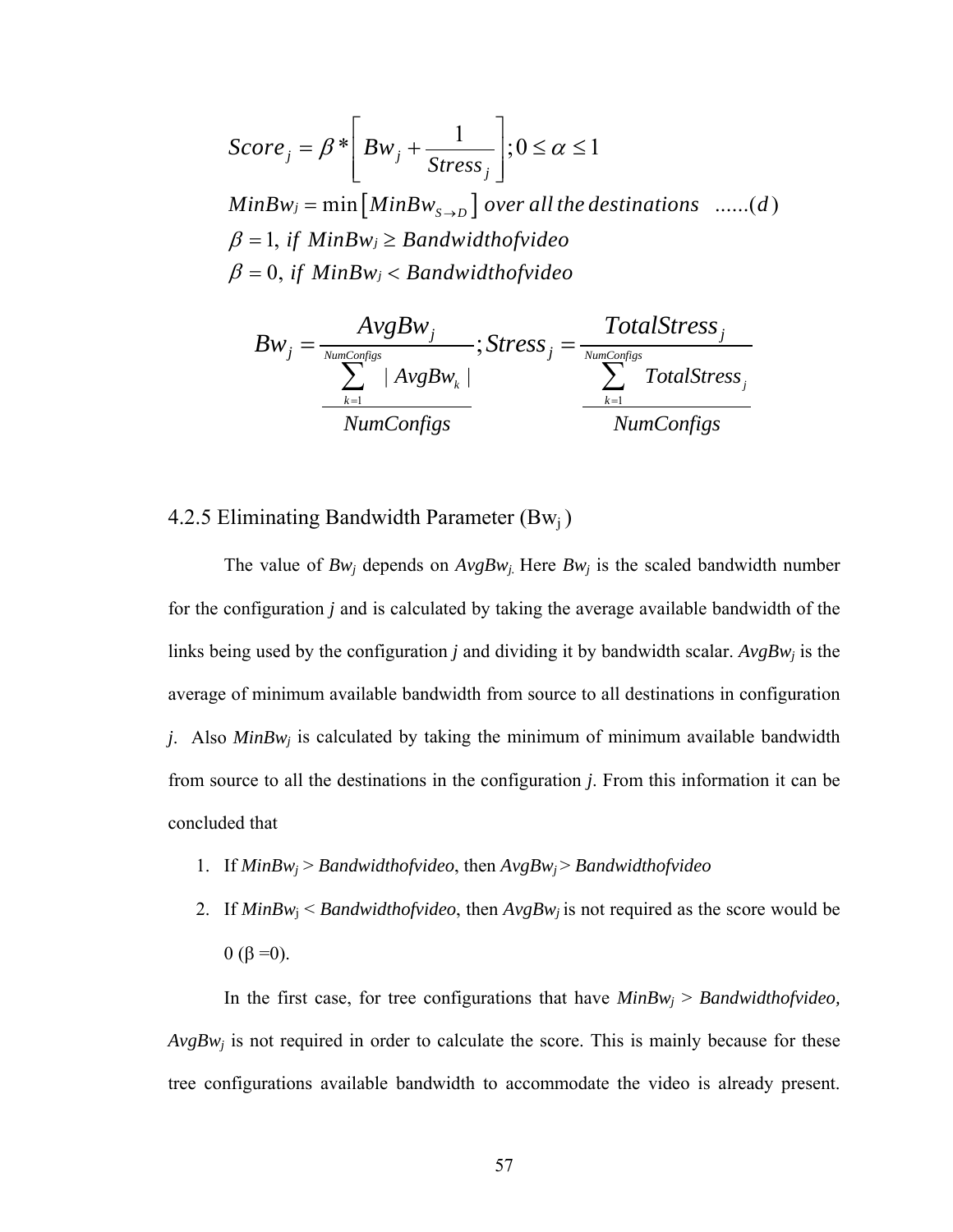Therefore the score should be calculated only to minimize the cost of reserving bandwidth for the tree. Hence  $Bw_i$  can be eliminated.

 In the second case, since tree configurations have *MinBwj* < *Bandwidthofvideo,*  $Bw_i$  is again not required in order to calculate the score. This is because for these tree configurations available bandwidth to accommodate the video is not present. Hence the tree configurations are assigned a score of zero to filter them out. Hence *Bwj* can be eliminated. Finally after eliminating  $Bw_j$  from the score function -

$$
Score_j = \beta + \frac{1}{\text{Stress}_j} \cdot \begin{bmatrix} \beta = 1, \text{ if } \text{MinBw}_j \ge \text{Bandwidth} \text{of video} \\ \beta = 0, \text{ if } \text{MinBw}_j < \text{Bandwidth} \text{of video} \end{bmatrix} \dots (e)
$$
\n
$$
Where \text{Stress}_j = \frac{\text{TotalStress}_j}{\sum_{k=1}^{\text{NumConfigs}} \text{TotalStress}_j}
$$

 The above score function is used as the score function for finding the best multicast tree for DiffServ Overlay Multicast.

## 4.3 Modifying the Tree Construction

The next thing is to construct multicast trees to connect different receivers demanding different QoS classes. In order to construct a multicast tree in a DiffServ domain for different QoS classes the following set of rules are followed [StB03]:

1. Packets should not be forwarded to a destination (edge router) demanding higher priority PHB from a destination demanding lower priority PHB. For example packets cannot be tunneled to an edge router demanding AF PHB and then tunneled further to an edge router demanding EF PHB.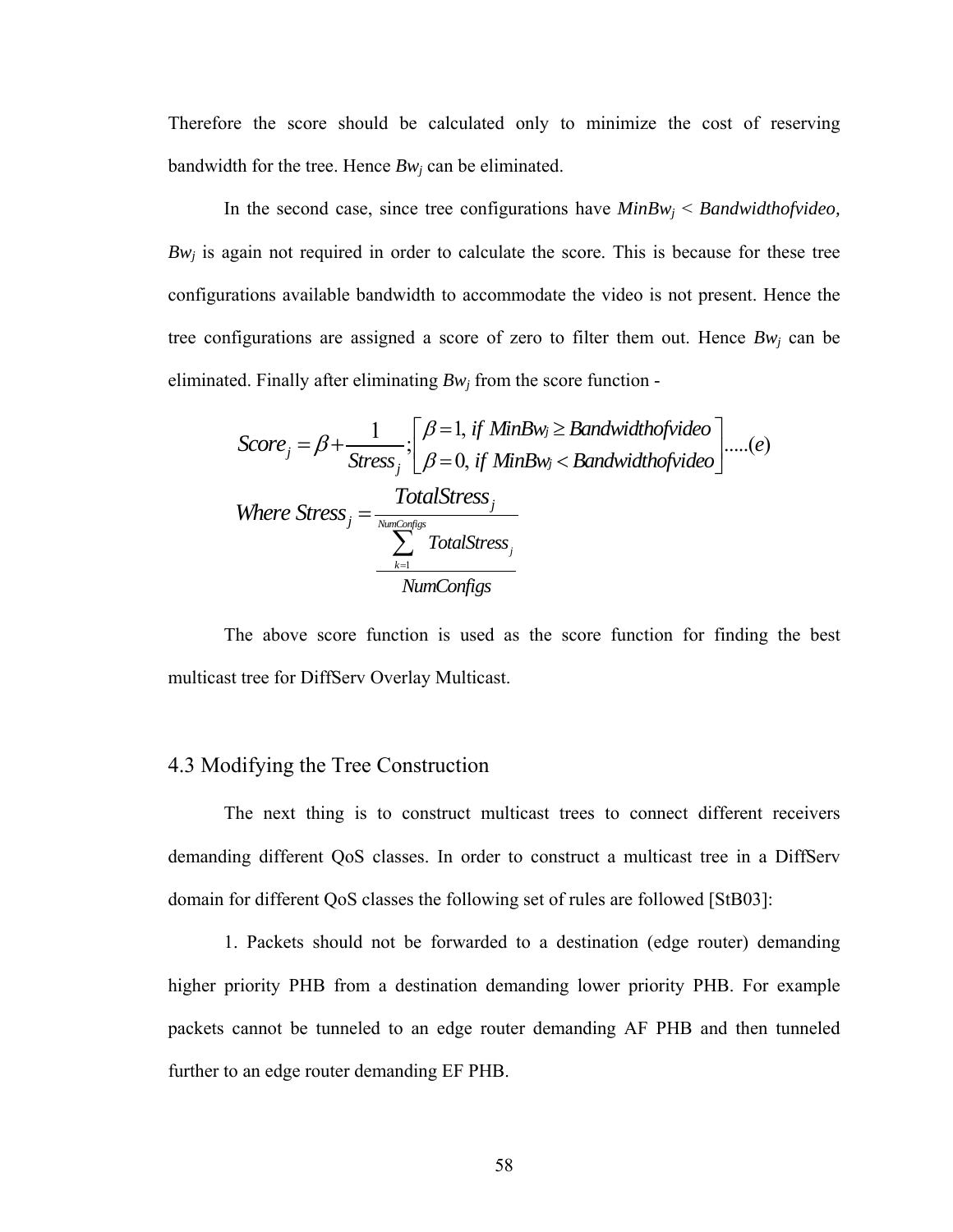2. A destination (edge router) should not receive a packet with higher PHB than requested. For example, a packet should not be tunneled to an edge router demanding AF PHB with the EF PHB and then tunneled to an edge router demanding EF PHB.

The tree construction as modified from [BrJ03] based upon the above rules is as follows: When a new node (*n*) wants to join the multicast group it contacts the source (*s*) and sends total stress and bandwidths from *n* to all the other nodes in the multicast group. Apart from this it also sends the information about the desired level of QoS. Source node then determines where to place the new node taking into account the above-mentioned rules. To generate a list of possible configurations, the new node *n* is added at different places in the existing tree. The new node is first added as a direct child of the source (Figure A). Next set of configurations were the ones where the new node is added as a grand child of the source but only if the PHB of the new node is same or lower than that of the child to which it is being added (Figure B). And final set of configurations is where the new node replaces an existing child of the source. The displaced child node however can only be attached to a node demanding same or higher PHB (Figure C). After the configurations are generated, each configuration is assigned a score according to the modified score function described in 4.2.5 (e). The tree with the highest score is selected as the multicast tree.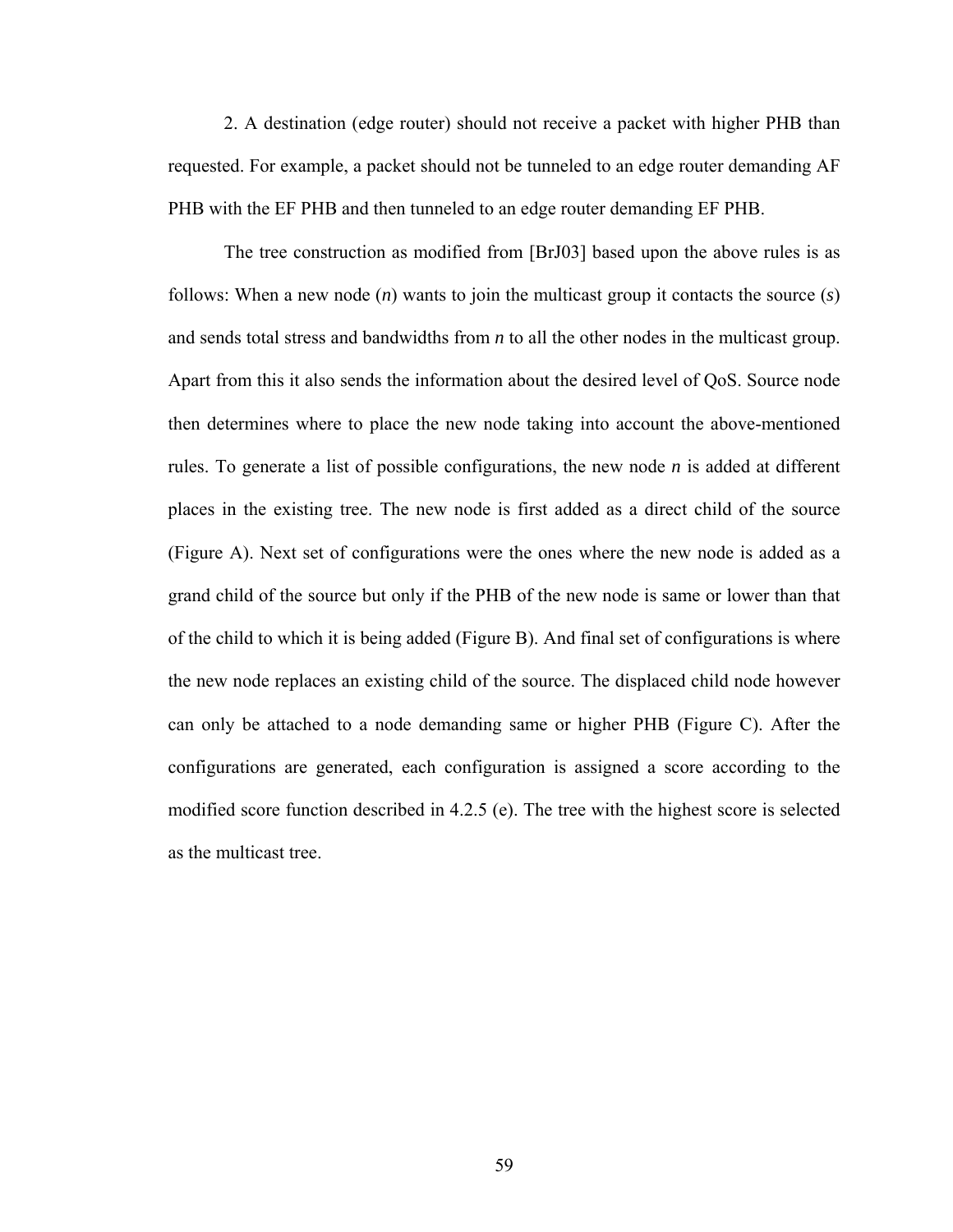

**Figure 14: The possible options for adding new node N to an existing tree with different QoS levels.**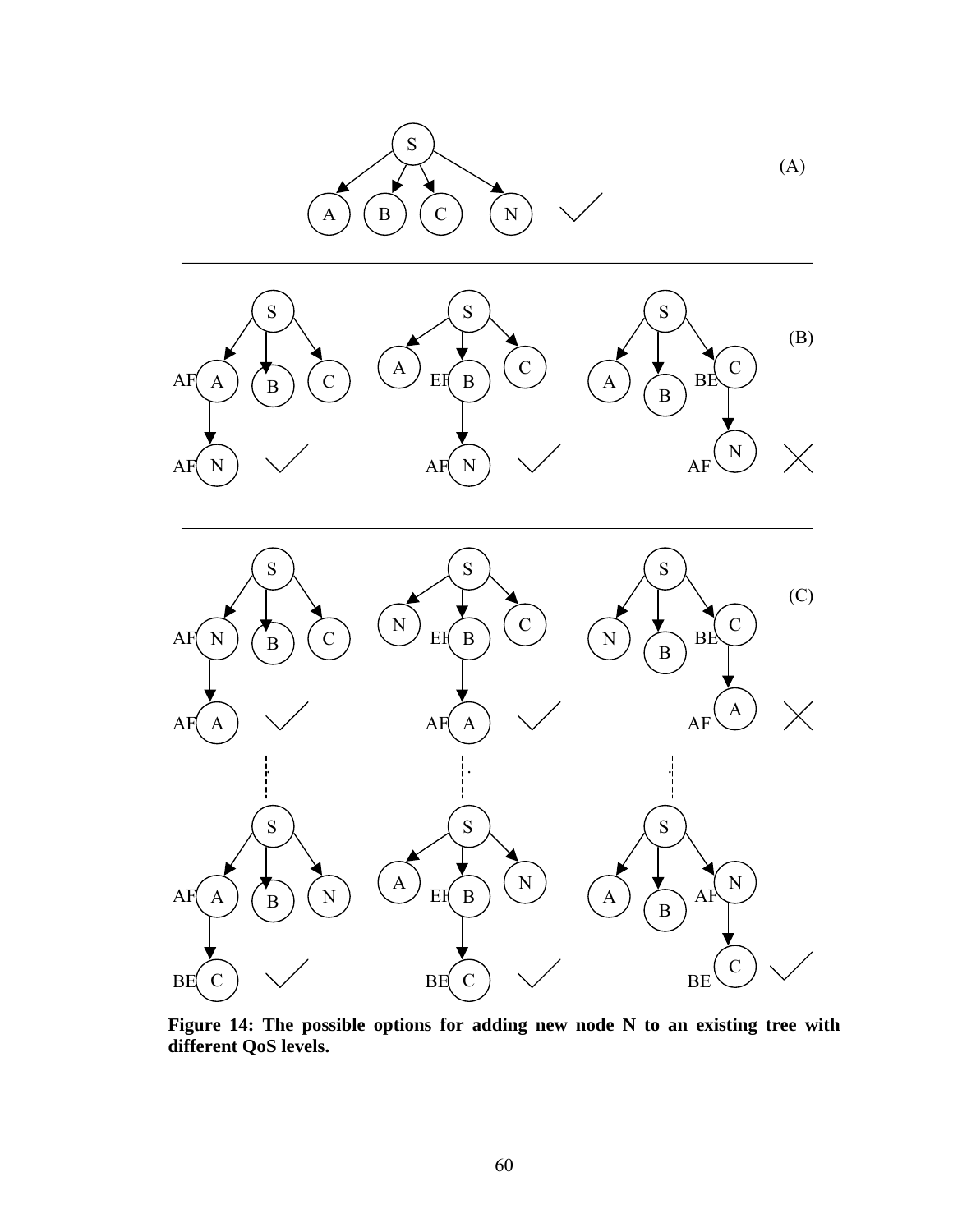### 4.4 Addressing the DiffServ Multicast Issues

1) Stateless Core: In DiffServ Overlay Multicast only edge routers are responsible for packet replication. The multicast overlay tress is constructed using a set of tunnels between the edge routers. Hence only edge routers have to maintain multicast routing information. The core routers only have to do packet forwarding. Hence DiffServ Overlay Multicast maintains a stateless core.

2) Resource management: DiffServ Overlay Multicast uses the concept of a centralized entity for constructing the multicast tree. This entity is known as video conferencing assistance (VA). The VA is responsible for managing join/leave requests and constructing the overlay tree for a particular multicast group. The VA with the help of bandwidth broker is able to easily monitor the resources being consumed by the multicast tree. Hence the VA can check and reserve resources before joining a new receiver to the existing multicast tree. Hence this solves the neglected reservation sub tree (NRS) problem.

3) Dynamics of arbitrary sender change: In DiffServ Overlay Multicast each sender (edge router) runs the modified edge router algorithm to come up with the multicast tree. Hence each sender can reserve resources along its tree. Since resources can be reserved along each tree, simultaneous transmission of data by multiple senders would not result in NRS problem.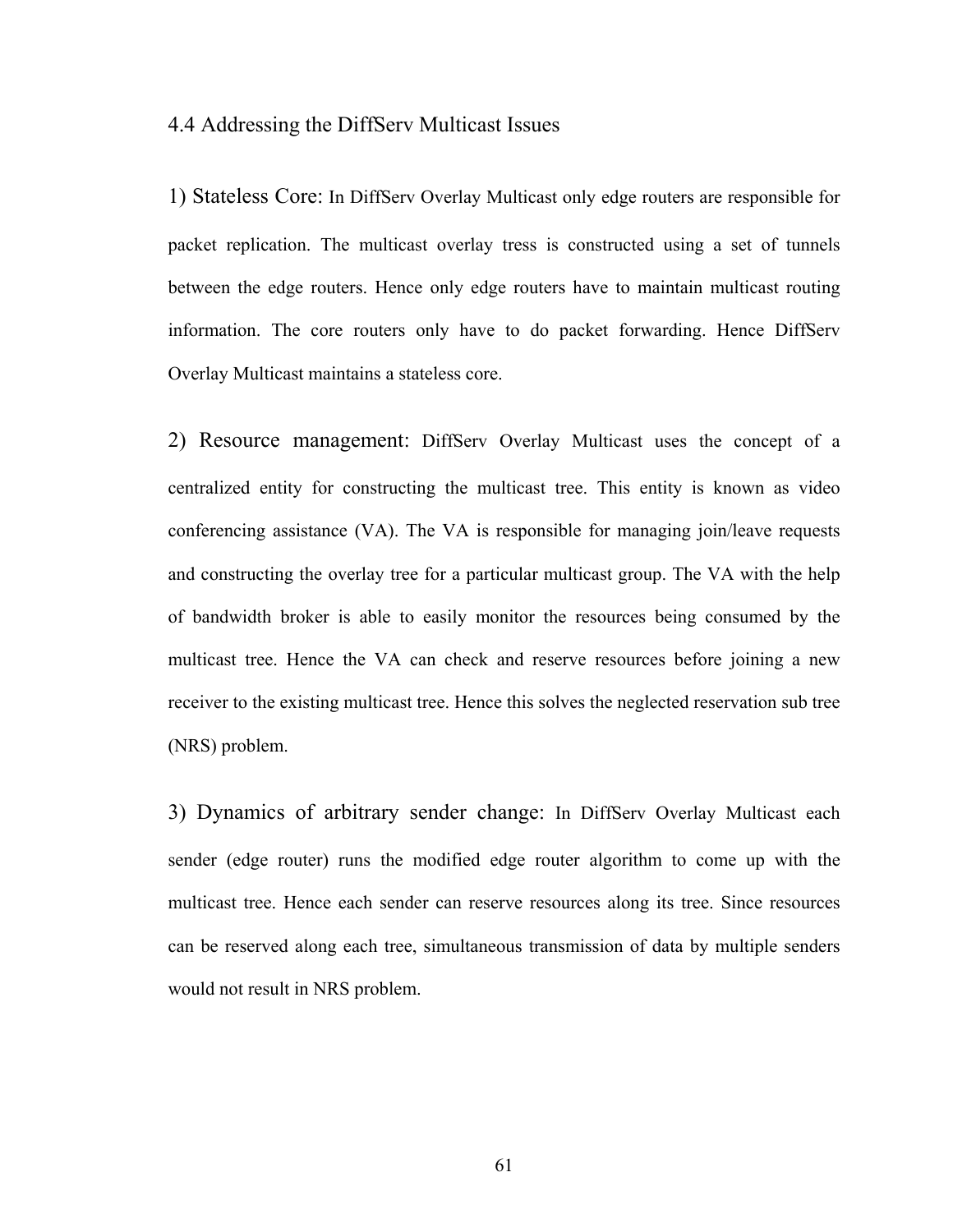4) Heterogeneous QoS support: The modified Edge Router Multicast Algorithm as described in sections 4.1 to 4.3 supports different receivers demanding different level of QoS for the same multicast group. Hence DiffServ Overlay Multicast provides heterogeneous QoS support.

5) Traffic Engineering: All the edge routers constantly monitor network resources for evaluating the bandwidth and total stress to other edge routers in the domain. Edge routers also transmit this information to source router help it determine the best overlay tree for a particular multicast group. After all valid configurations are generated a score is assigned to each configuration according to the score function described in 4.7. The score is based taking into account the total stress and average available bandwidth for each configuration. Hence the DiffServ Overlay Multicast generates trees taking into account the available link bandwidth and stress on the links. Hence it finds alternate paths when there is congestion thus increasing the call admission success ratio and minimizing the average total packet loss for AF class. In addition the stress parameter in the score function also minimizes the cost for reserving EF and AF bandwidth in the diffserv network. Simulations are run to compare DiffServ Overlay Multicast with other DiffServ Multicast algorithms and the details are mentioned in the next couple of chapters. The next chapter presents the details of the simulation setup. Chapter 6 gives in depth analysis of the simulation results.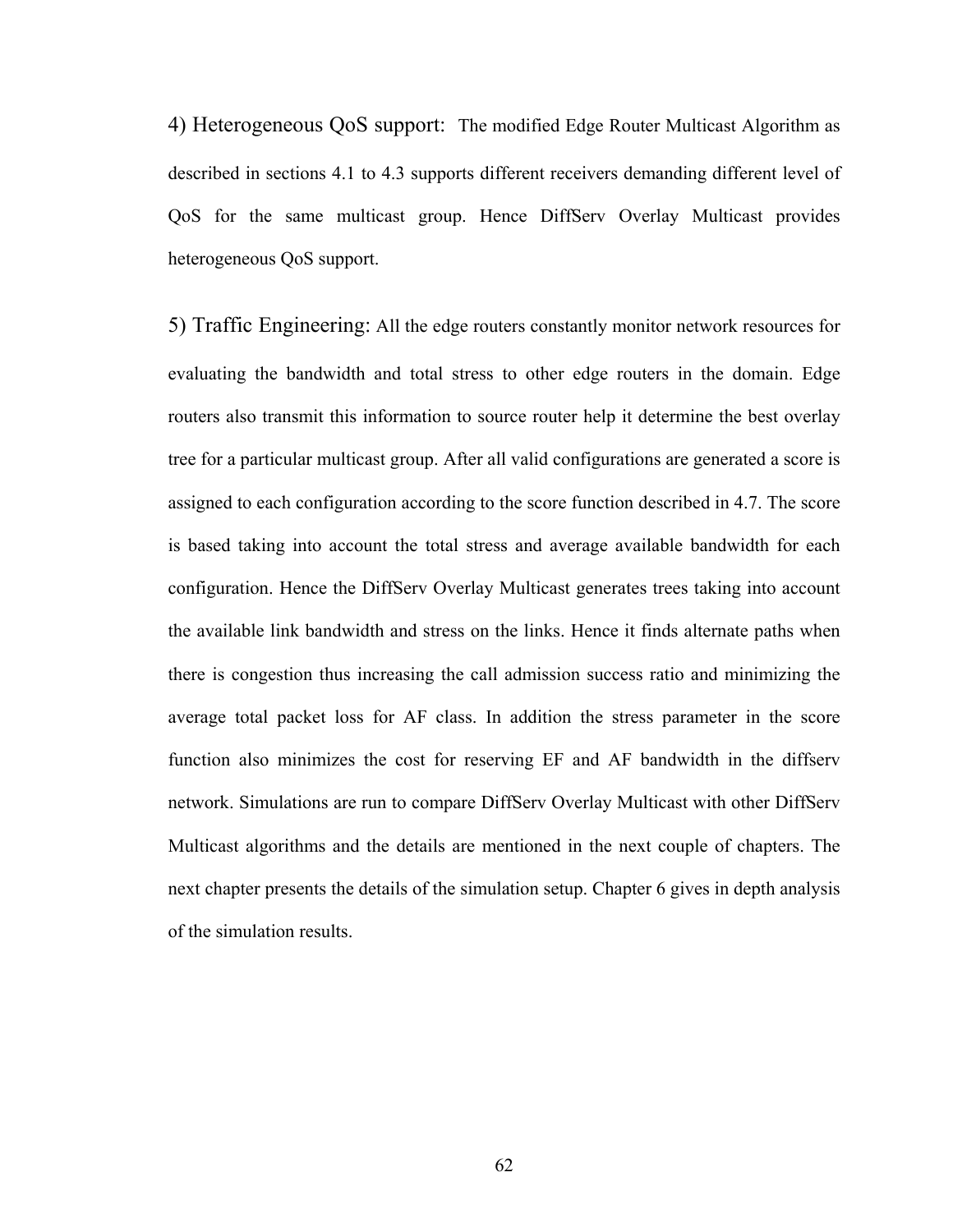# Chapter 5 – Simulation Setup

## 5.1 Topology Generation

A typical DiffServ domain consists of a set of nodes randomly connected to each other. A flat topology is generated which consists of nodes connected randomly with a defined probability. There are two sets of nodes in a DiffServ domain, the intelligent DiffServ edge routers and the DiffServ Core routers. The Topology was generated using GT-ITM topology generator from Georgia tech [ZeC96].

The random flat topology was generated using the Waxman topology model proposed by Waxman [WaP88]. According to this model, links were generated between the nodes with a probability given by the following equation:

$$
P(u,v) = \alpha e^{-d/(\beta L)}
$$

Where  $0 \le \alpha$ ,  $\beta \le 1$  are the parameters of the model, *d* is the Euclidean distance between nodes *u* and *v* and *L* is the maximum distance between any two nodes. Selecting the parameters  $\alpha = 0.2$  and  $\beta = 0.3$ , a set of 40 different random flat topologies were generated. Each flat topology generated consists of a total of 100 nodes and an average of around 150-170 links. Each link is a full duplex link, thus having a link to node ratio of around 3. Each link has a scaled down bandwidth of 10 Mb/s. The topology generator depending upon the physical length of the links randomly generates the Link latencies.

Depending upon the average link latencies for a topology we have three different DiffServ networks: the Campus/Citywide network, the statewide network and the nationwide network as show in Table 2.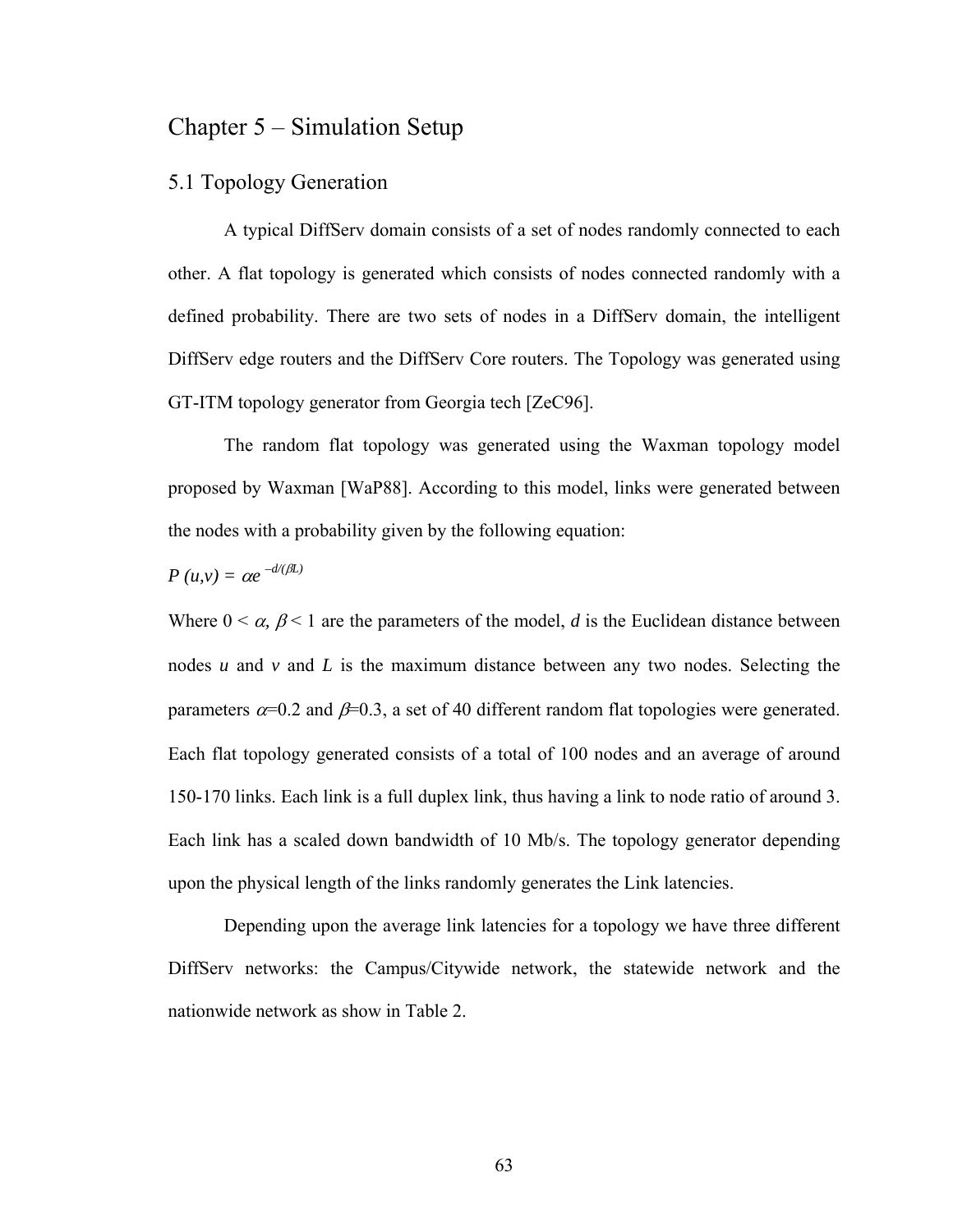| Type of network | Link Length  |          |           |
|-----------------|--------------|----------|-----------|
|                 | Minimum      | Average  | Maximum   |
| Campus/Citywide | $0.05$ miles | 1 mile   | 2.5 miles |
| Statewide       | $0.5$ miles  | 10 miles | 25 miles  |
| Nationwide      | 2.5 miles    | 50 miles | 125 miles |

#### **Table 2 – Types of DiffServ Networks**

### 5.2 Description of simulation scenarios

Simulations are run for two different scenarios. In the first scenario the simulations are run with single source involved in a videoconference. There are eleven participants with one sender and ten receivers. In the second scenario the simulations are run with multiple sources involved in a videoconference. There are eleven participants with four senders. Each sender sends video packets to the other ten receivers. The results can be grouped in two stages. In the first stage the simulations are run to analyze the effects of enhancing the base algorithm. The score function described in 3.1 is used for calculating the score. The simulations are run over three different topologies depicting campuswide, statewide and nationwide networks. The simulation results are identical for the campuswide and statewide network. Hence only the simulation results for statewide network and nationwide network are documented. For the second stage the simulations are run to analyze the effects of the DiffServ extension of the base algorithm. The score function described in 4.2.5 is used for calculating the score. There is no latency parameter influencing the score. Hence in the absence of latency parameter in the score function, the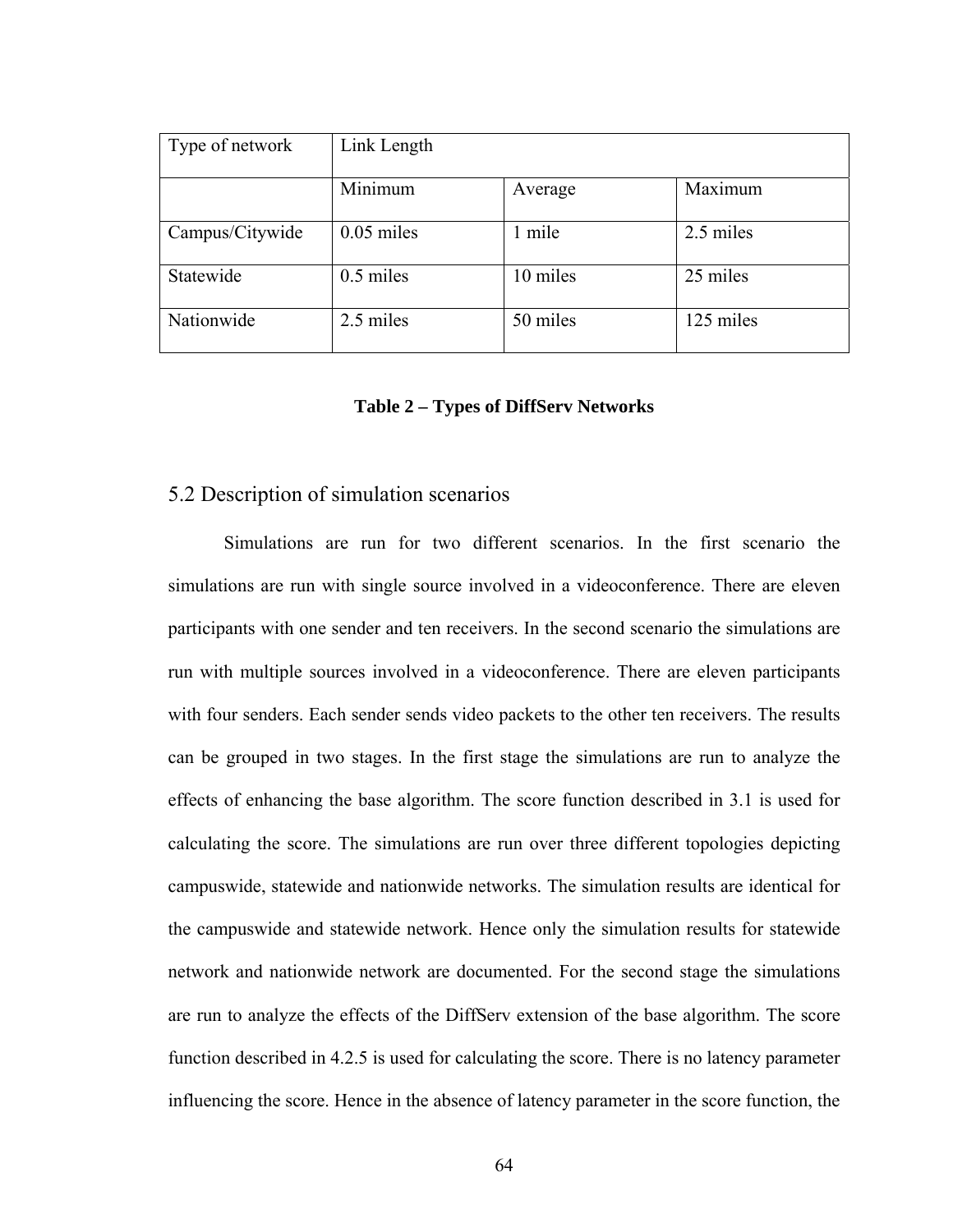simulations results for different topologies viz Campuswide, statewide and nationwide are identical. Hence simulations results are only documented for nationwide topology in stage two. The results are grouped as follows:

## Stage 1 – Enhancing the Base Algorithm

In this stage simulations are run to judge the performance of the base overlay multicast algorithm after enhancements made to create more efficient multicast trees. The modifications done in this stage are listed below:

- 1. Making Bandwidth Scalar Absolute.
- 2. Randomizing configurations having same score.
- 3. Information to calculate available bandwidth in tunnels.

First simulations are run to compare the base overlay algorithm after the above modifications with the original algorithm. After the algorithm is modified to create efficient multicast trees, simulations are run to determine the best alpha for statewide and nationwide diffserv domains.

## Stage 2 – DiffServ Extension of the Base Algorithm

 Finally simulations are run to compare the performance of diffserv overlay multicast after modifying the algorithm further to support receivers demanding different QoS classes. In this stage simulations are run for three different scenarios.

- 1. All the destinations demanding EF class of service
- 2. All the destinations demanding AF class of service.
- 3. Destinations demanding a mix of EF and AF class of service.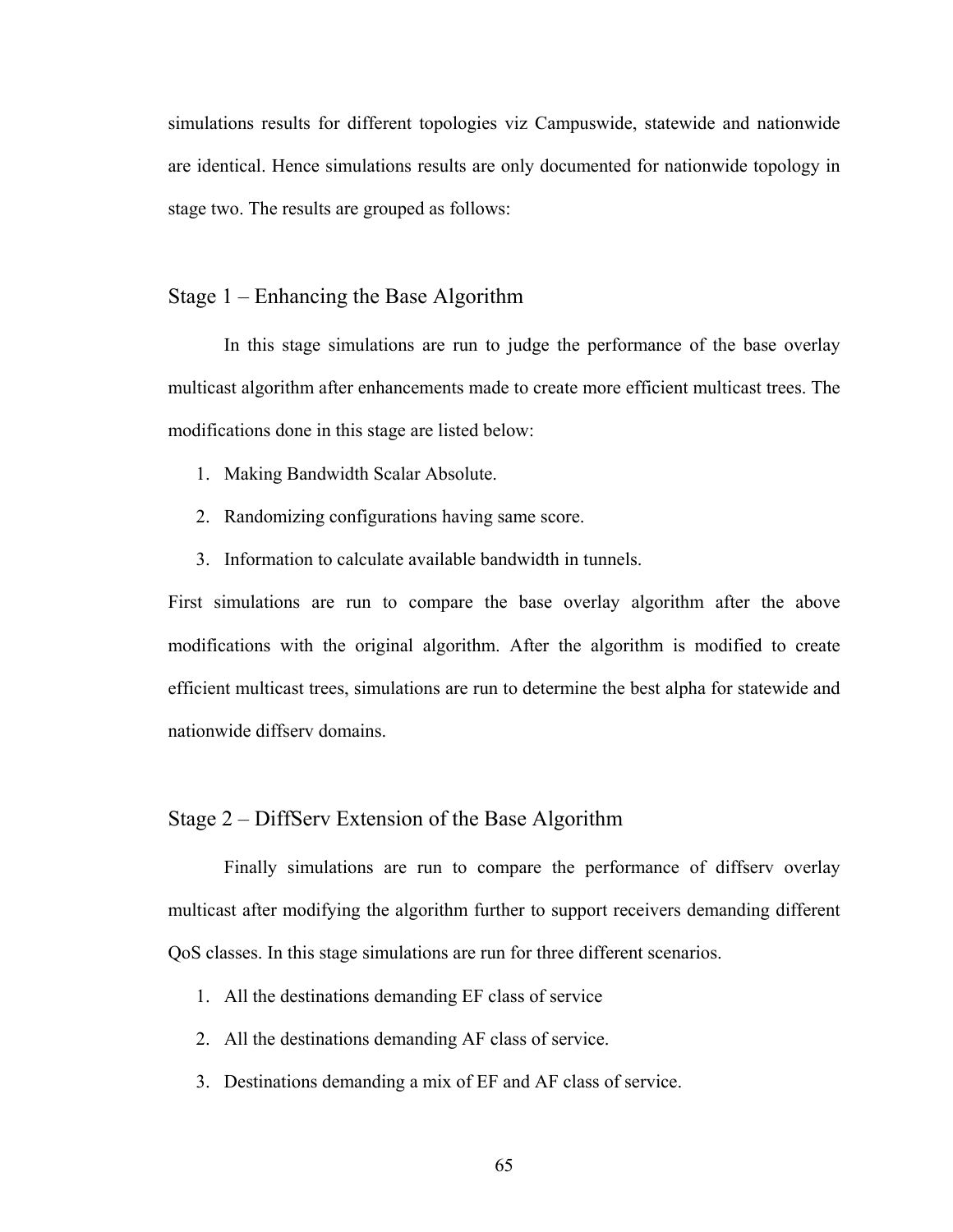First simulations are run to find the best alpha for all the scenarios. Once the best alpha is figured simulations are run to compare diffserv overlay multicast with different existing diffserv multicasting technologies when receivers demand different levels of QoS.

## 5.3 Cross Traffic Generation

In order to study and compare the performance of different algorithms simulated for multicasting in diffserv domain a certain amount of cross traffic was generated. In a diffserv environment, only the edge nodes would be eligible to generate the cross traffic. The core diffserv nodes would only be able to forward the cross traffic to the respective destination. Hence only the edge nodes are assigned to be sources and destinations of the cross traffic. The cross traffic is a mixture of TCP and UDP traces. The volume of cross traffic is set randomly depending upon the type of diffserv network and the type of algorithm we are simulating. Tables 3 and 4 provide the details for the generation of cross traffic for the different scenarios for the two stages.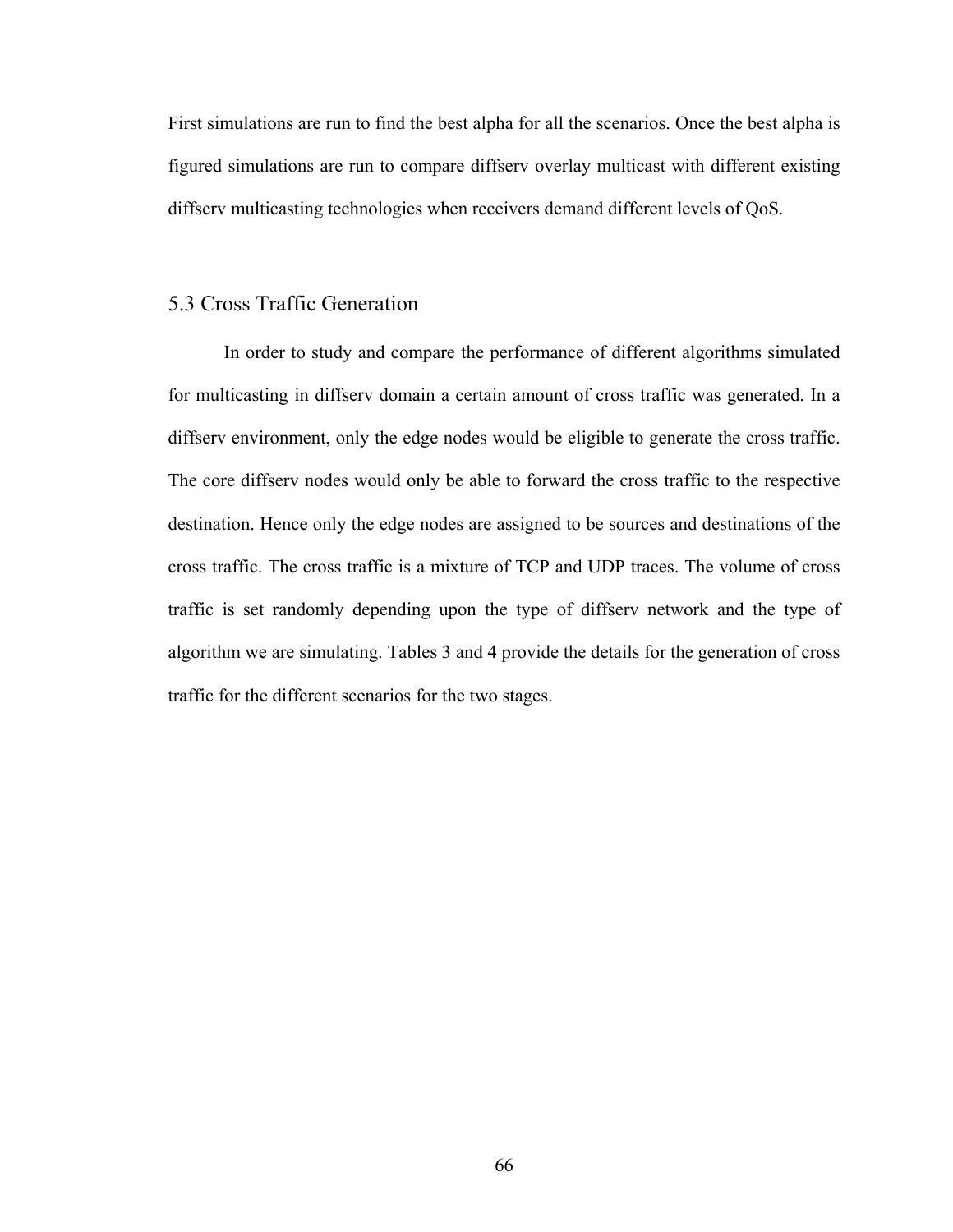# Stage 1 - For Simulating the Enhanced Base Algorithm

The sending rate is 5Mbps for all traces.

| Type of network | Single Source | <b>Multiple Sources</b> |
|-----------------|---------------|-------------------------|
| Campus/Citywide | 40 TCP Traces | 20 TCP Traces           |
|                 | 10 UDP Traces | 5 UDP Traces            |
| Statewide       | 40 TCP Traces | 20 TCP Traces           |
|                 | 10 UDP Traces | 5 UDP Traces            |
| Nationwide      | 20 TCP Traces | 10 TCP Traces           |
|                 | 10 UDP Traces | 5 UDP Traces            |

## **Table 3 – Number of traces for generation of cross traffic for different scenarios for simulation of enhanced base algorithm.**

Stage 2 - For Simulating the DiffServ extension of the Base Algorithm

| Type of network                      | Single Source       | <b>Multiple Sources</b> |
|--------------------------------------|---------------------|-------------------------|
|                                      | 20 UDP Traces       | 20 UDP Traces           |
| Campus/Citywide/Statewide/Nationwide | EF Class Traffic    | EF Class Traffic        |
|                                      | Sending Rate: 3Mbps | Sending Rate: 2Mbps     |

## **Table 4 – Number of traces for generation of cross traffic for different scenarios for simulation of DiffServ extension of the base algorithm.**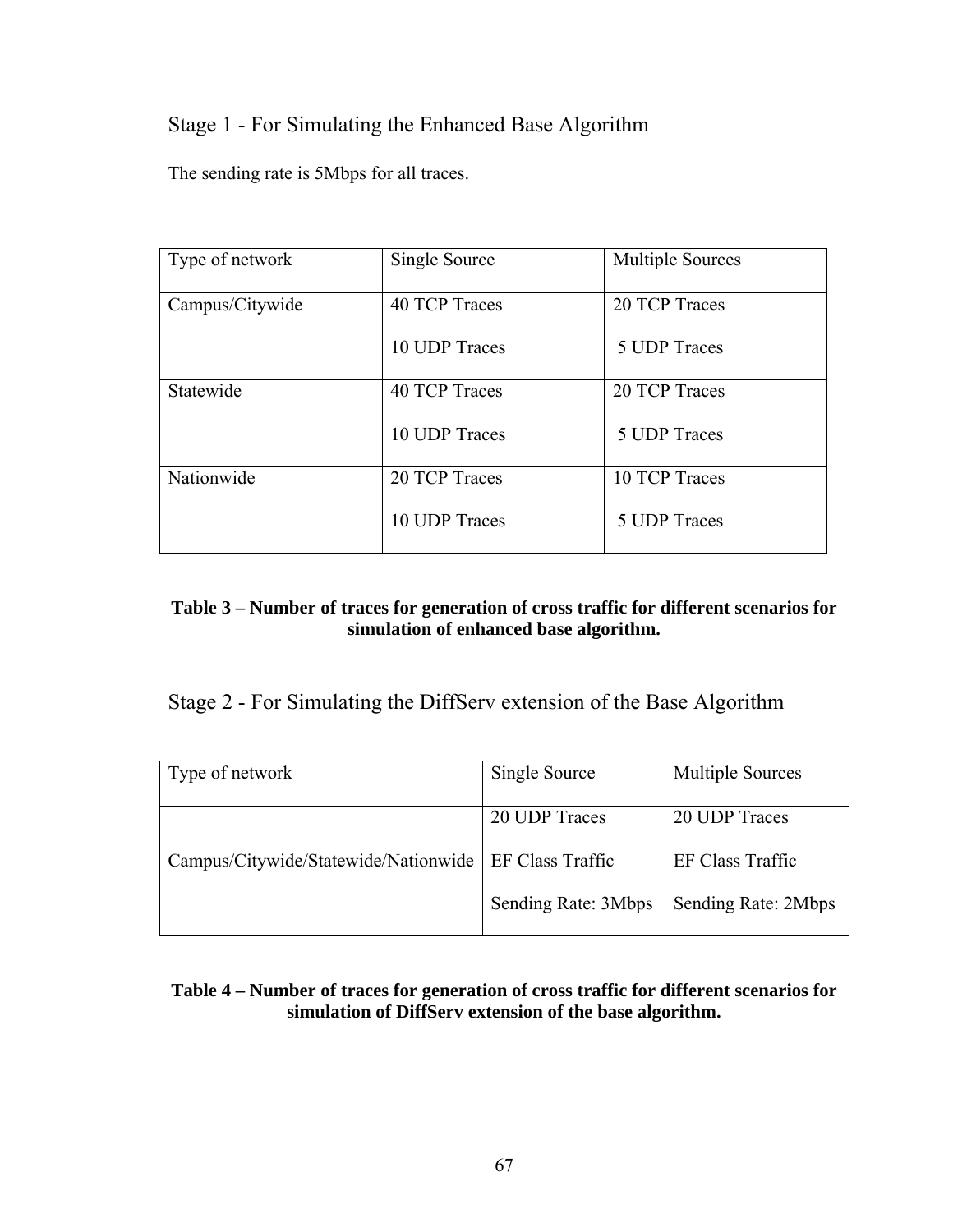## 5.4 Performance Metrics

## Stage 1 – Enhancing the Base Algorithm

 In this stage two performance metrics, Latency and Packet Loss, are used to evaluate the video quality.

### **1. Latency:**

Latency is used as a parameter to determine the end-to-end delay for the video packet to reach the destinations. The maximum delay a packet can tolerate is 80 milliseconds. If the packet is delayed more than 80 milliseconds, then the packet is dropped this affects the video quality. Hence latency is evaluated to keep the packet loss due to delay minimum.

#### **2. Packet Loss:**

Packet loss is used as a parameter to determine the quality of video during the videoconference. There are two types of packet loss in the simulations. There is packet loss due to congestion in the network. This is mainly due to the fact that, if a packet arrives at the router and the router queues are full, then the packet is dropped. The second type of packet loss comes from excessive delay. If the packet traverses through a path that has many routers on its way, the packet might spend a longer period of time and might violate the delay bound of 80 milliseconds. Thus the packet might be dropped due to excessive delay.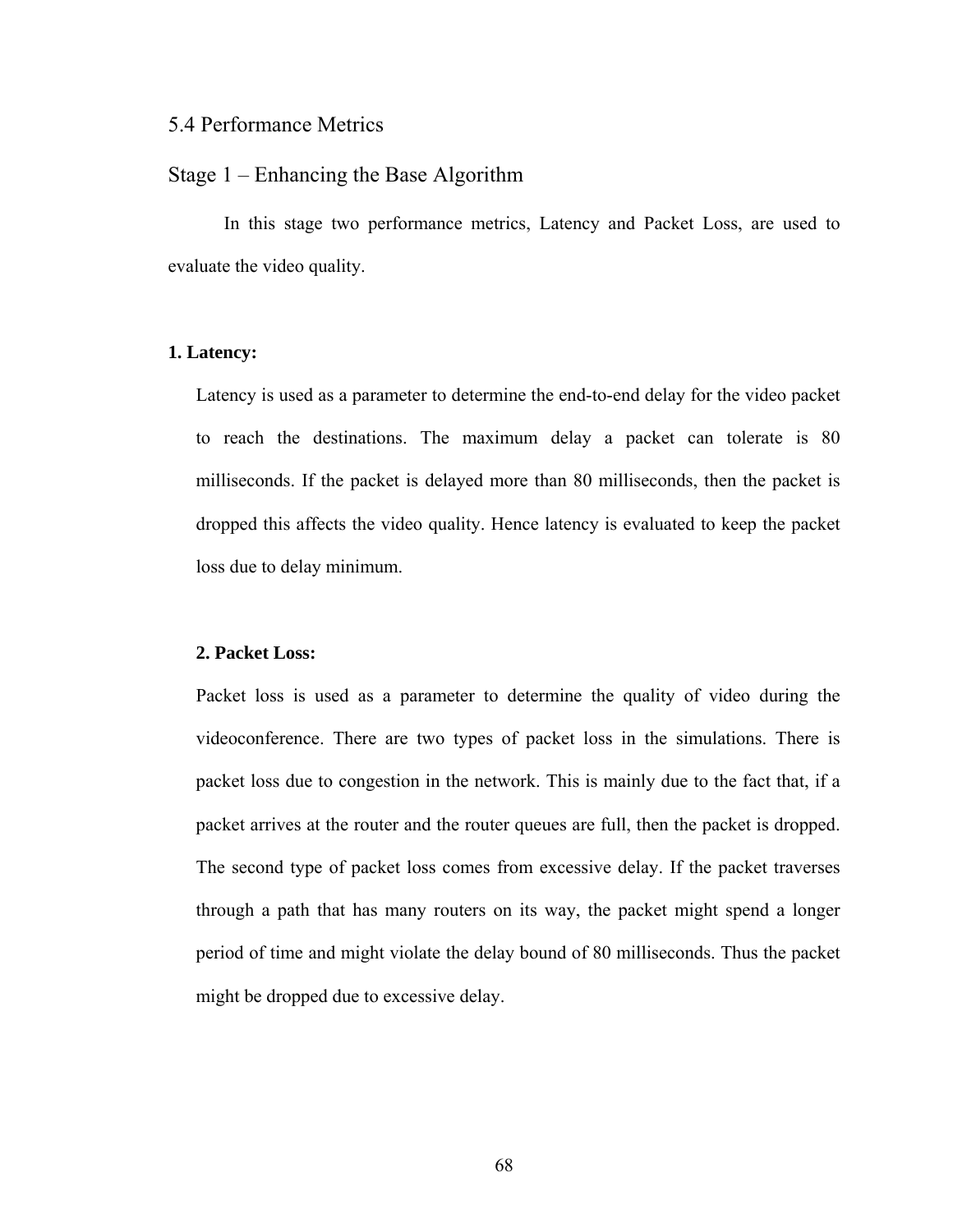Simulations are run and both these performance metrics are evaluated to find the best balance to minimize the total packet loss which is a combination of packet loss due to congestion and packet loss due to delay.

### Stage 2 – DiffServ Extension of the Base Algorithm

 In this stage four performance metrics are evaluated in order to determine quality of the video during videoconference.

#### **1. Call Admission Control acceptance percentage:**

Call admission control (CAC) acceptance percentage is an important performance metric for receivers demanding EF class traffic. When a receiver demanding EF class wants to join the videoconference, the CAC module determines if there is available EF bandwidth to accommodate the new receiver in the multicast tree. If required bandwidth is available then CAC accepts the connection or else rejects it. In order to compare the performance of the DiffServ Overlay Multicast with other existing DiffServ multicast technologies this metric is very important. Higher CAC acceptance percentage results in better connectivity and minimum wait for the participant to join the conference.

### **2. Cost for reserving EF bandwidth:**

Cost for reserving EF bandwidth in the network depends on the total number of stress on all the EF tunnels in the multicast tree and also on the extra header information sent along with the packet. The header information varies with different diffserv multicast technologies. The cost is calculated using the following –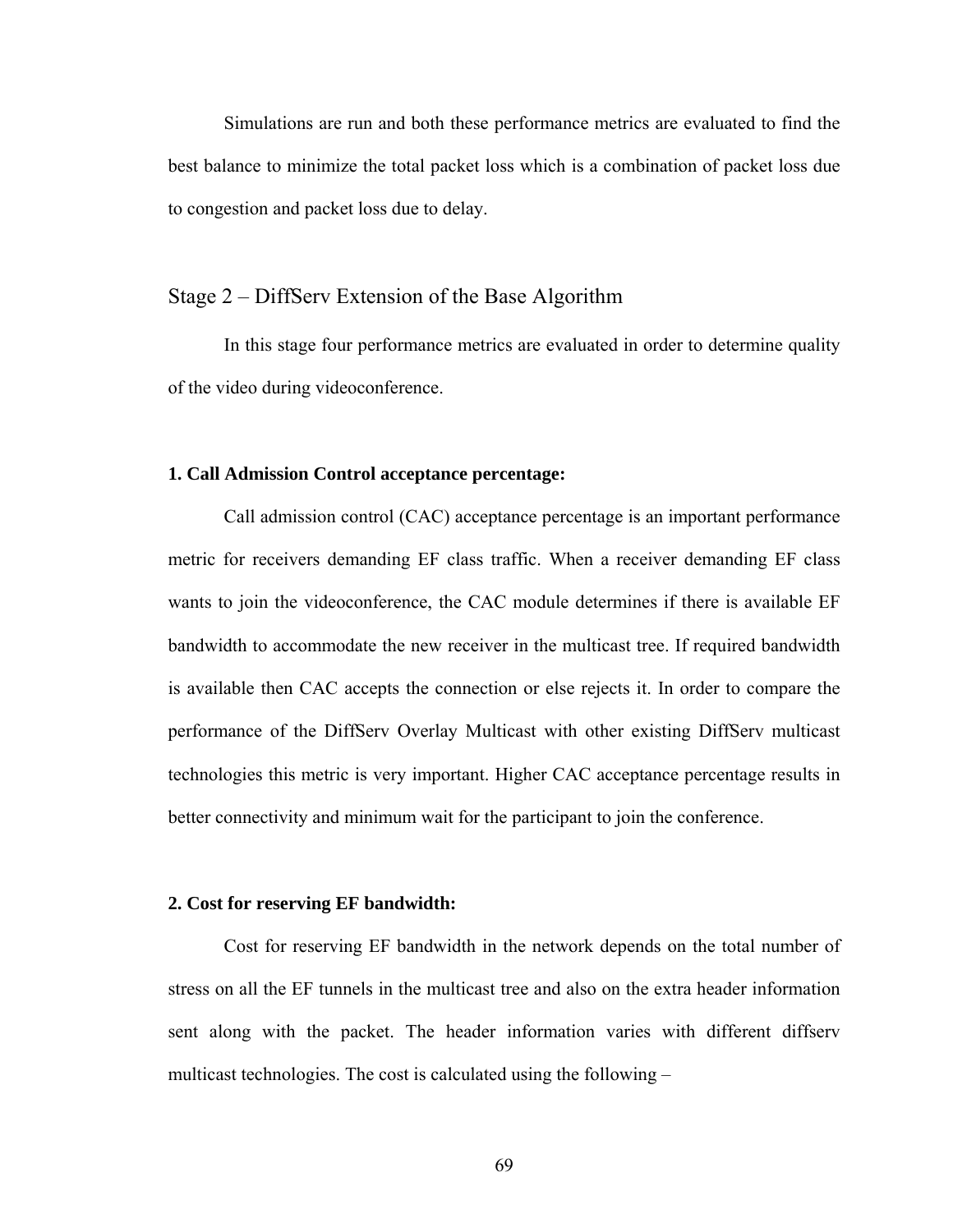$$
Cost = \sum_{i=1}^{n} Stress_i*(P_s+T)/P_s
$$

where  $T =$  Tunneling header,  $P_s =$  Packet Size,  $n =$  Number of tunnels and  $\it{Stress}_i =$  Number of hops in a tunnel<sub>i</sub> \* Bandwidth of Video

While calculating the cost the following parameters are used.

- 1. Bandwidth of video  $= 1$ Mbps
- 2.  $T =$ Tunneling header = 12 bytes
- 3.  $P_s$  = Packet Size = 1500 bytes

 In order to calculate the cost in terms of dollars to reserve EF bandwidth, the cost can be calculated using the general formula and then later the cost can be multiplied with a scaling factor to reserve 1 Mbps. For e.g. the cost in dollars for reserving 1 Mbps of EF traffic is X dollars. The cost for reserving EF bandwidth for the conference is 20 Mbps. Then the total cost in terms of dollars would be 20 X dollars.

### **3. AF Packet Loss:**

 The third performance metric is the AF packet loss. Since AF is not the highest priority traffic, in case of congestion the AF packets can be dropped in comparison to the EF packets. This will not affect the receivers demanding EF class, but those demanding AF class in the videoconference. This metric is useful in order to compare the performance of the DiffServ Overlay Multicast with other existing DiffServ multicast technologies. Lower the AF packet loss better will be the video quality for AF recipients. To calculate AF Packet loss for a multicast tree configuration, minimum available bandwidth is calculated for each AF tunnel in the multicast tree. A parameter '*p*' is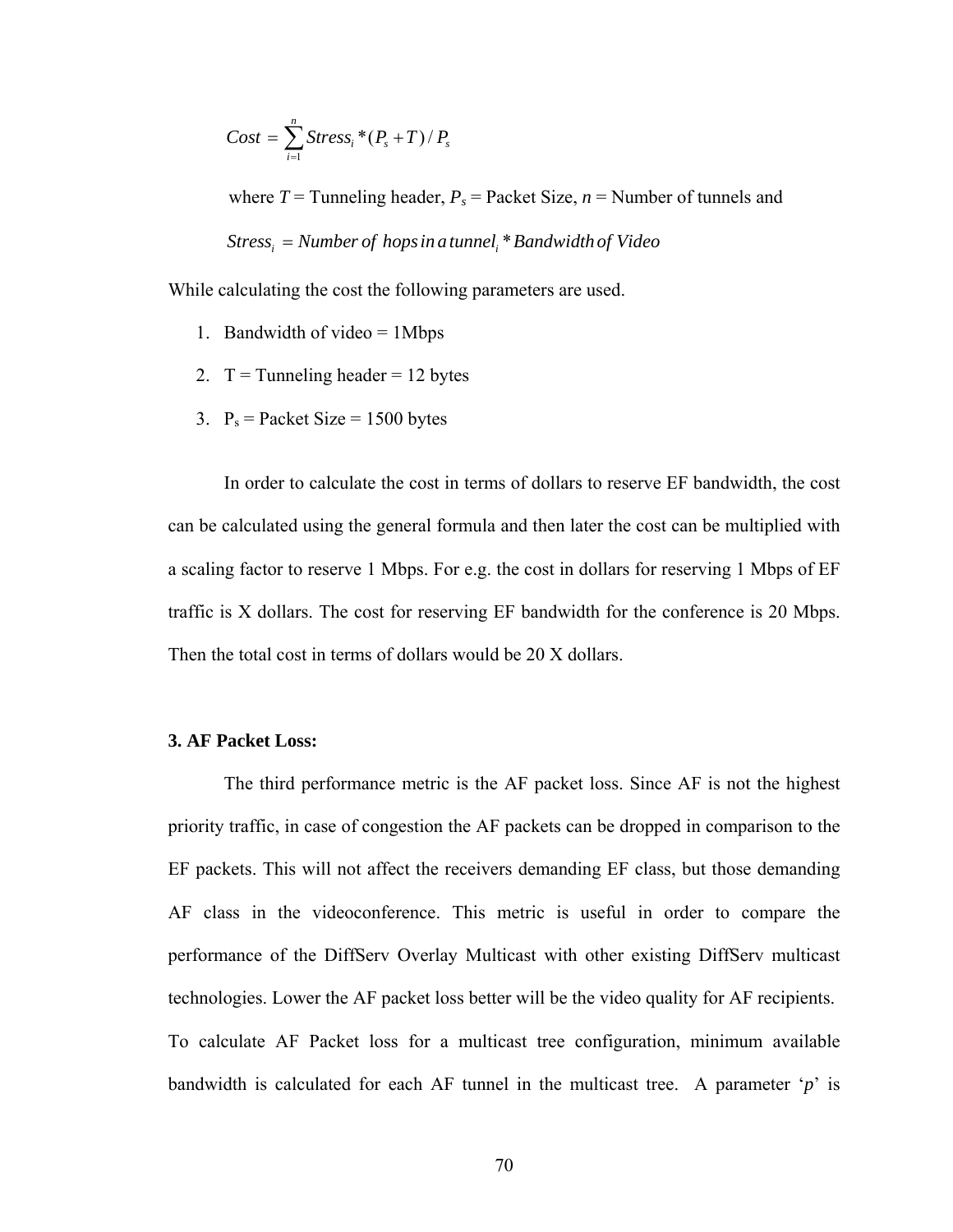assigned to each tunnel for the purpose of AF Packet loss calculation. The value assigned to *p* is based on the following rules

- 1. If  $MinBw_i \geq Bandwidthof video$ , then  $p = 1$
- 2. If 0 < *MinBwj* < *Bandwidthofvideo*, then *p* = *MinBwj* / *Bandwidthofvideo*
- 3. If  $MinBw_i \leq 0$ , then  $p = 0$

After assigning appropriate values for the parameter p for each AF class tunnel in the multicast tree the average AF packet loss is calculated as follows

$$
Average AF Packet Loss (%) = \left[1 - \frac{\sum_{i=1}^{n} P_i}{n}\right] * 100
$$

#### **4. Cost for reserving AF bandwidth:**

Cost for reserving AF bandwidth in the network depends on the total number of stress on all the AF tunnels in the multicast tree and also on the extra header information sent along with the packet. The header information varies with different diffserv multicast technologies. The cost is calculated using the following –

$$
Cost = \sum_{i=1}^{n} Stress_i*(P_s+T)/P_s
$$

where  $T =$  Tunneling header,  $P_s$  = Packet Size,  $n =$  Number of tunnels and

$$
Stress_i = Number\ of\ hops\ in\ a\ tunnel_i * Bandwidth\ of\ Video
$$

While calculating the cost the following parameters are used.

- 1. Bandwidth of video = 1Mbps
- 2.  $T =$ Tunneling header = 12 bytes
- 3.  $P_s =$  Packet Size = 1500 bytes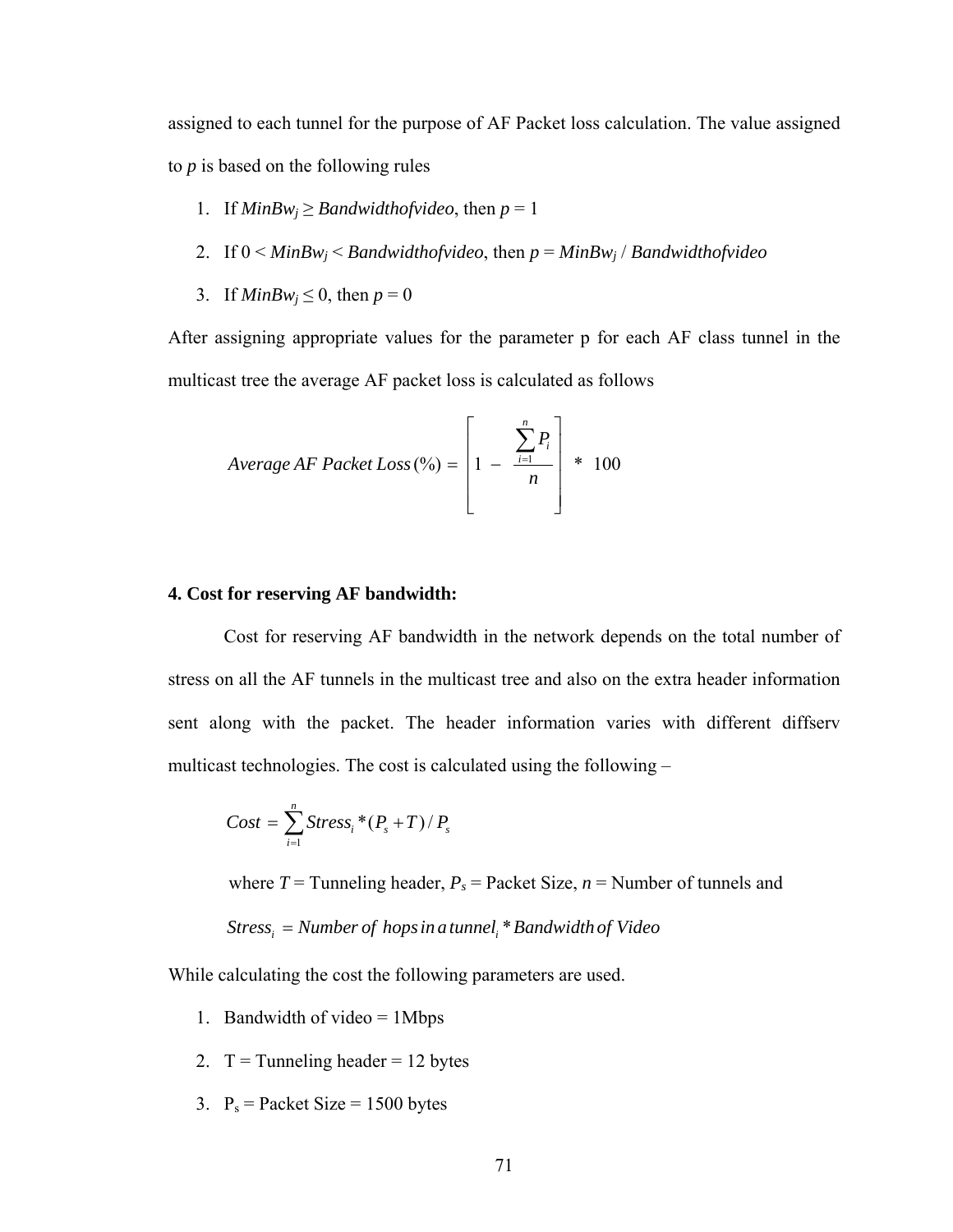Cost of reserving AF bandwidth in terms of dollars is calculated in the same way as that for EF class. The only difference would be that the cost to reserve 1 Mbps of AF traffic would be less compared to EF traffic. For e.g. if the cost in dollars for reserving 1 Mbps of EF traffic is X dollars, then the cost in dollars for reserving 1 Mbps of AF traffic is 0.5X dollars. The ISP providing the service can decide this cost.

### 5.5 Description of Graphs

### Stage 1 – Enhancing the Base Algorithm

 Each simulation results in a set of three graphs. The first graph determines the packet loss due to congestion in the network. Second graph tells us average latencies required to send packets from source to respective destinations. Finally the third graph tells us the total packet loss for each destination node. Total packet loss is the sum of packet loss due to congestion and packet loss due to delay. The goal is to minimize the total packet loss to improve the quality of the video. Lowering the total packet loss will better the video quality.

### Stage 2 – DiffServ Extension of the Base Algorithm

 There are four different graphs for the simulation results in this stage. The first graph determines the acceptance percentage for Call Admission Control. Second graph tells us the cost of reserving EF bandwidth per EF destination in the multicast tree. The third graph tells us the cost of reserving the AF bandwidth per AF destination in the multicast tree. The final graph describes the total packet loss for AF class per AF destination. The first two graphs describe the performance for EF class while the third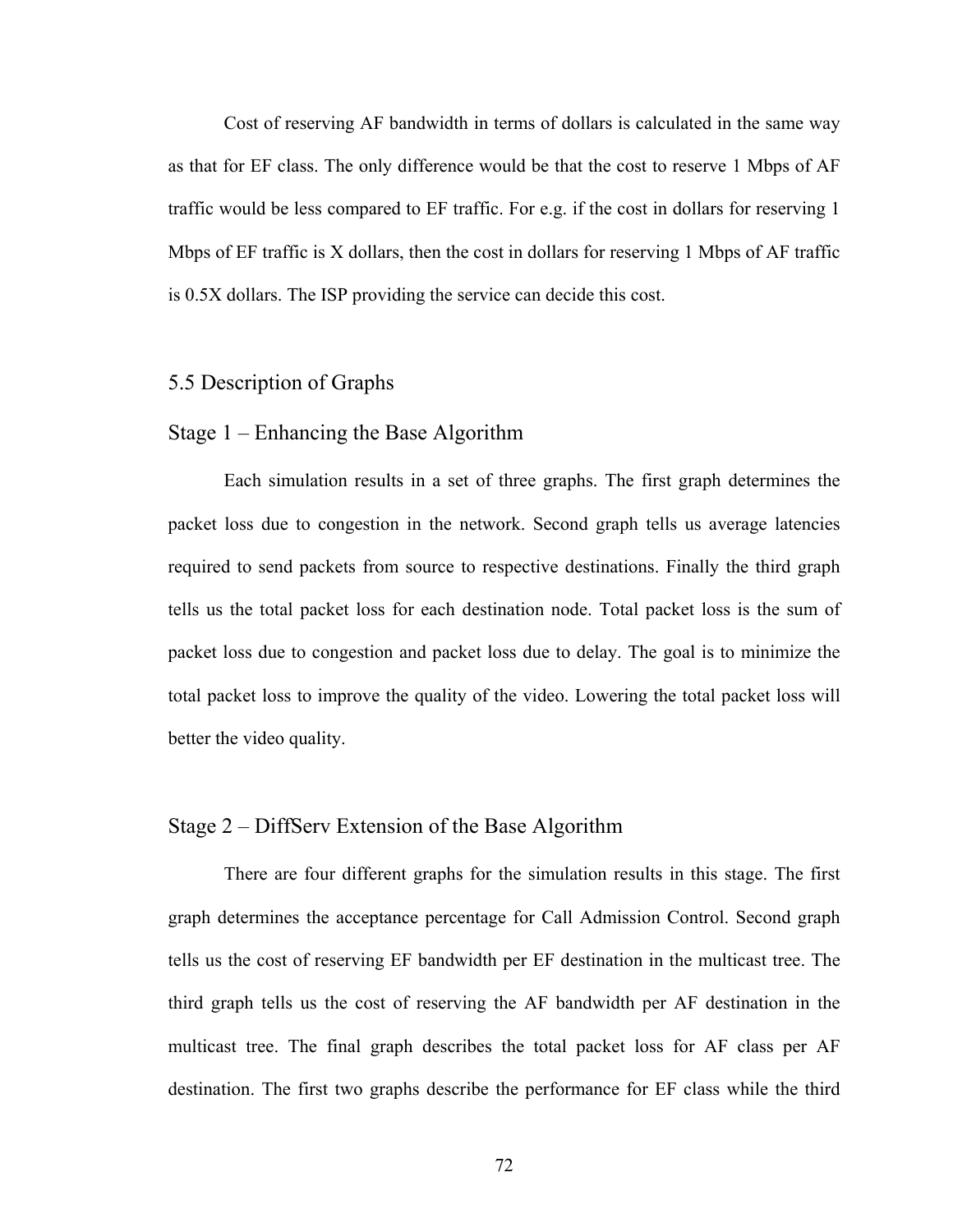and the fourth describe the performance of the video for AF class. The goal is to maximize the call admission control acceptance percentage and minimize the total packet loss to improve the quality of the video. At the same time the cost for reserving resources (bandwidth) must also be minimized.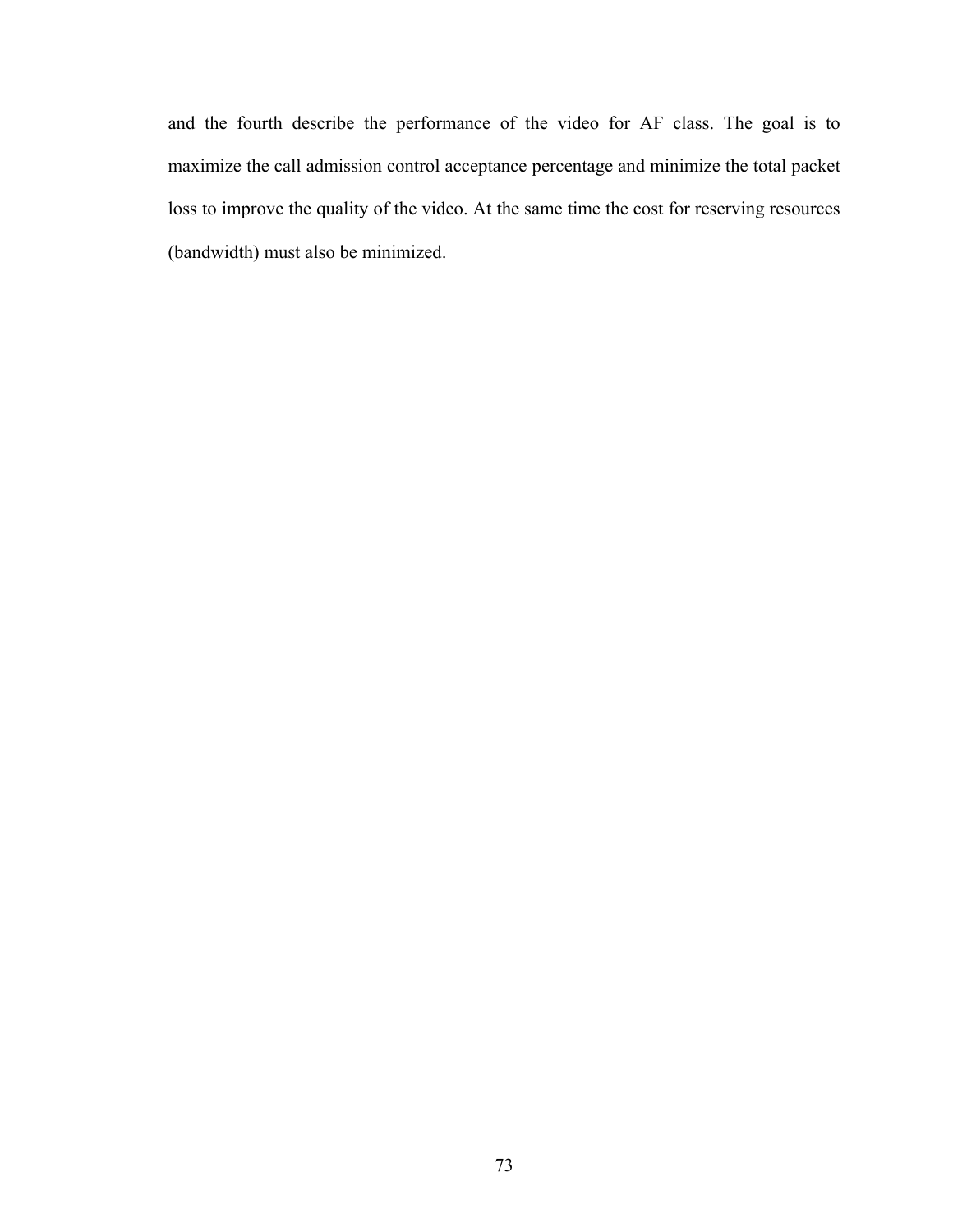# Chapter 6 – Simulation Results

## 6.1 Enhancement of the Base Algorithm

 The base overlay algorithm is modified to improve the quality of video during videoconference. The modifications done to the algorithm are listed as follows –

- 1. Modifying the calculation for Bandwidth Scalar.
- 2. Randomizing selection of configurations having same highest score.
- 3. Information to calculate available bandwidth in tunnels.

After modifying the algorithm as mentioned above, simulations are run over statewide and nationwide networks for single and multiple source videoconferences. These results are used as baseline results and are compared to the simulation results after individually switching off each enhancement just to study how each modification affects the video quality during a videoconference.

## 6.1.1 Modifying the calculation for Bandwidth Scalar

In order to study the effect of modifying bandwidth scalar, the modified algorithm (modified score function) with all three enhancements is compared to the algorithm in which bandwidth scalar modification is switched off (original score function).

#### **Single Source Statewide Network**

The simulations are run with single source involved in a videoconference. 11 nodes are involved out of which 1 is sending data to the other 10 destinations. The simulations are run over a single source statewide network. Figure 15 displays the simulation results for single video source sending an mpeg stream across a diffserv statewide network for original score function. Figure 16 displays the simulation results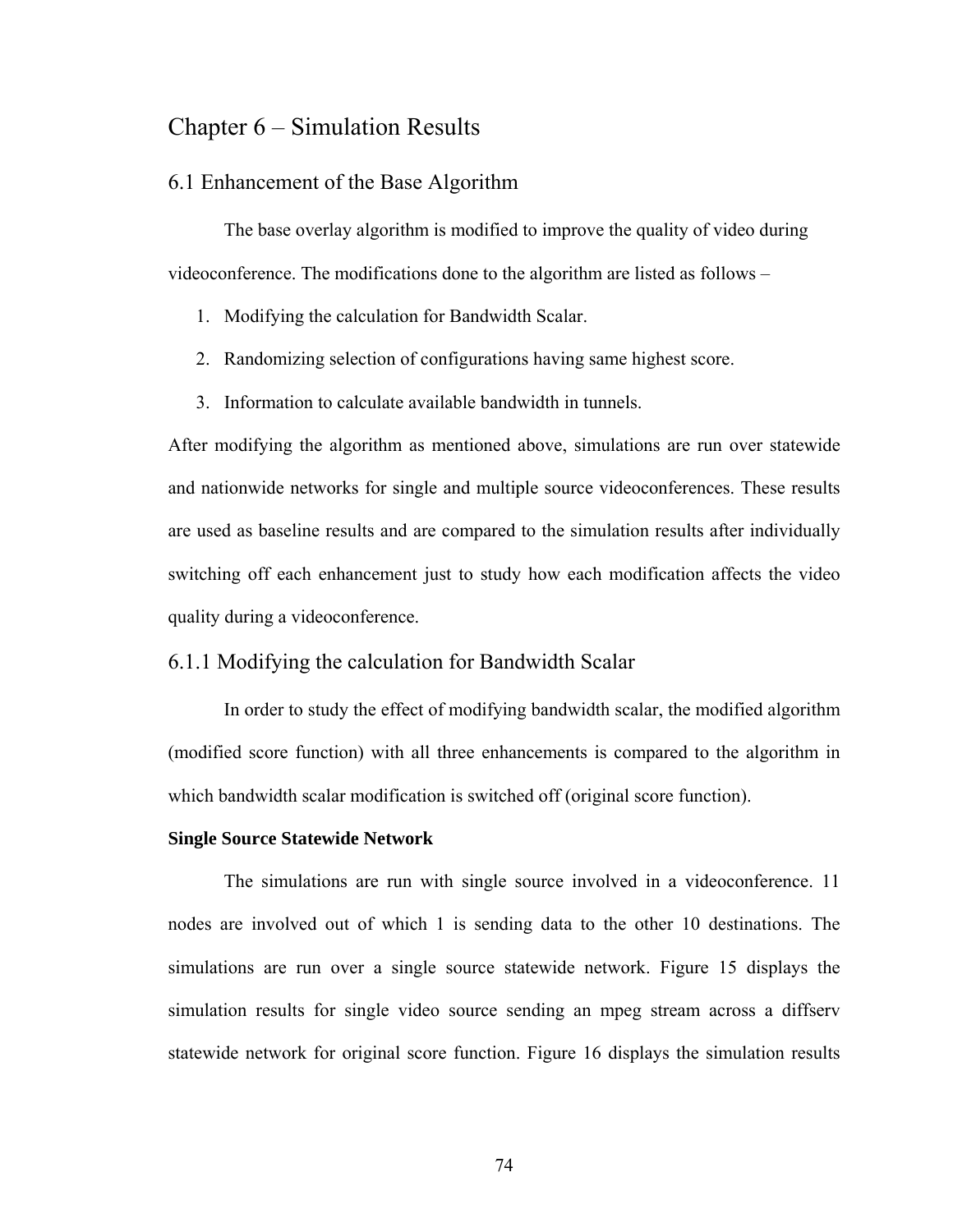for single video source sending an mpeg stream across a diffserv statewide network for modified score function.







**Figure 15: Single video source sending an mpeg stream across a diffserv statewide network. The results depicted for original score function.**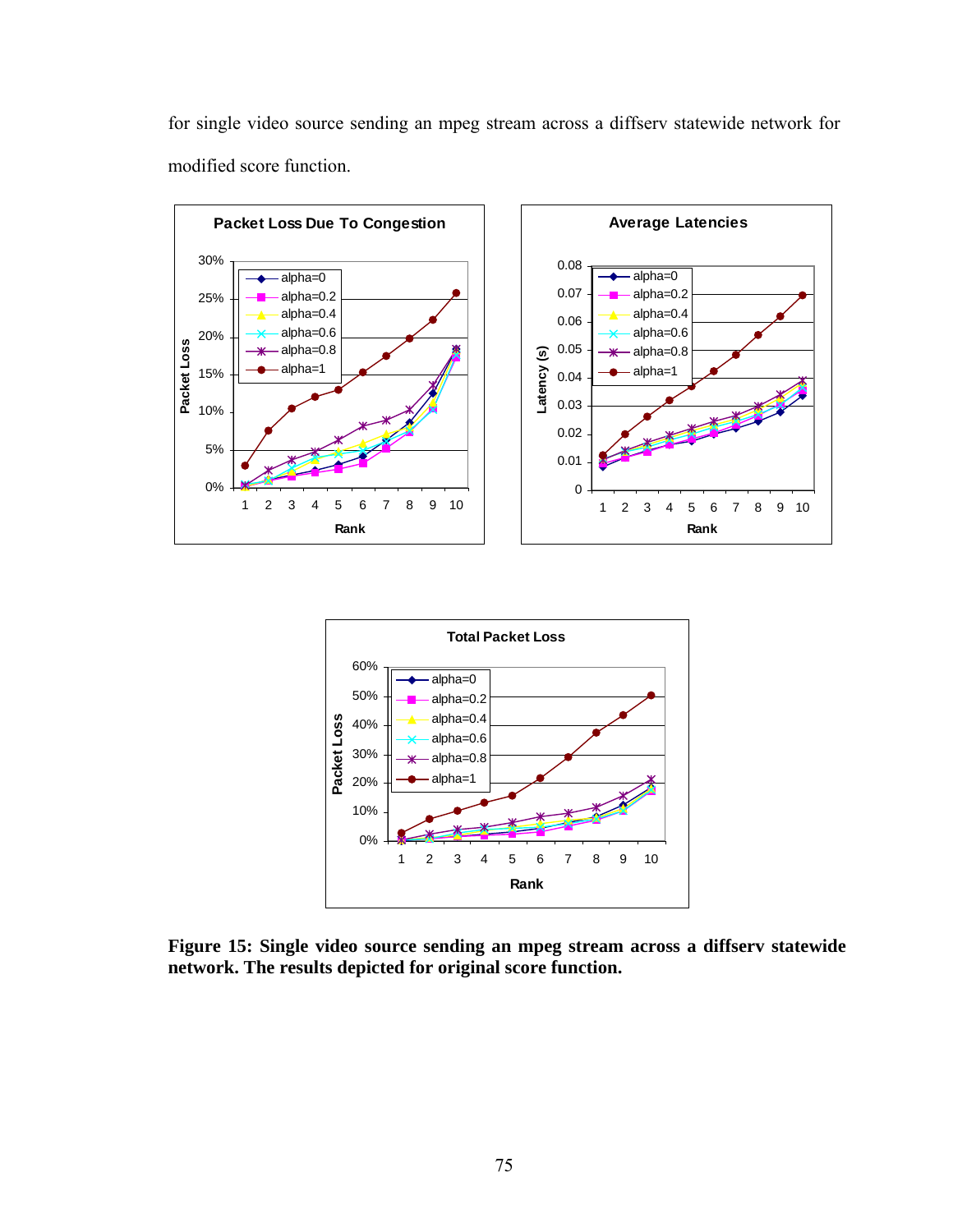



**Figure 16: Single video source sending an mpeg stream across a diffserv statewide network. The results depicted for modified score function.** 

Figure 17 displays the simulation results for single video source sending an mpeg stream across a diffserv statewide network. The results depicted compare the total packet loss for algorithm with all three enhancements (modified score function) vs algorithm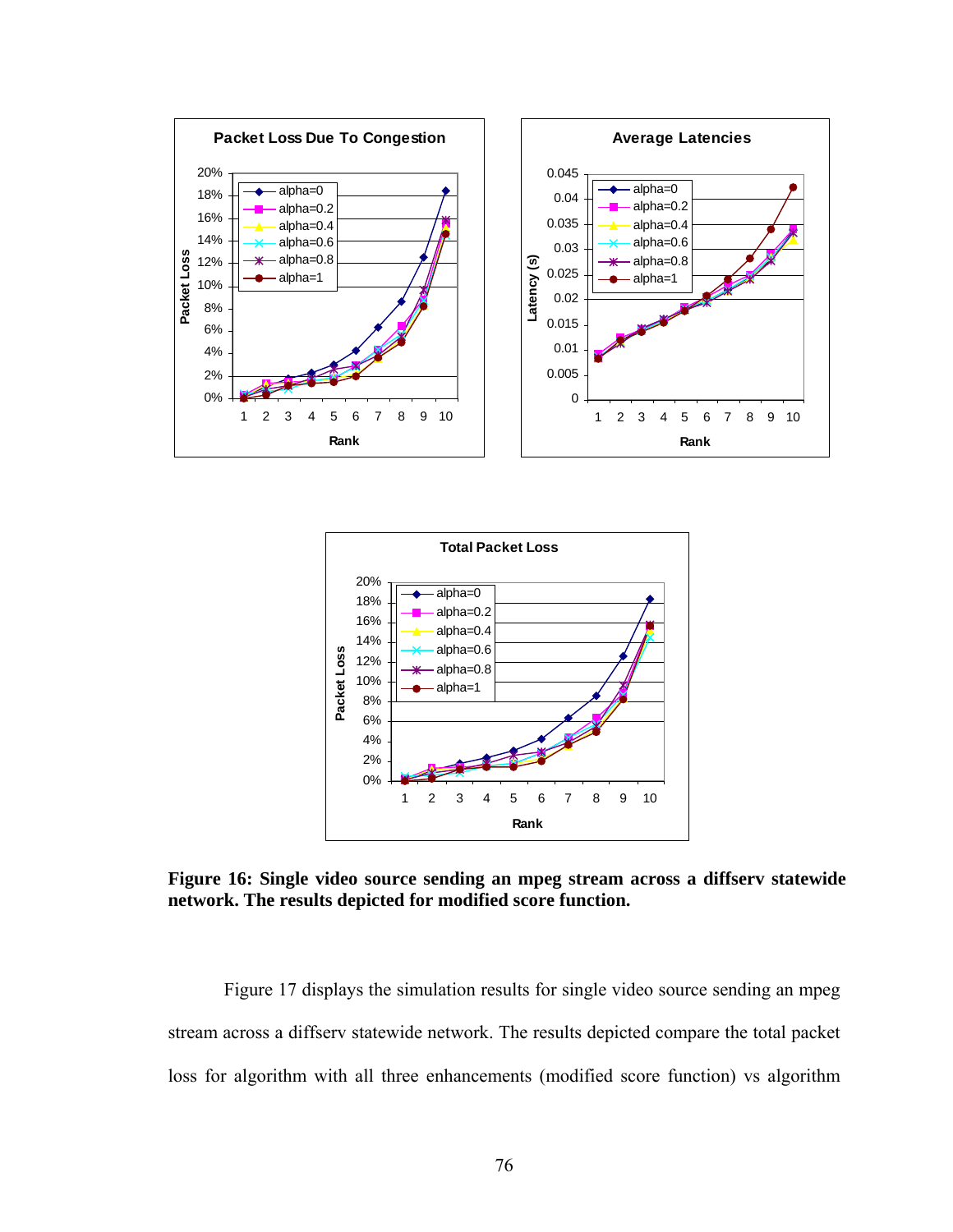with bandwidth scalar modification switched off (original score function). Recall that for the original score function scenario, large number of packets are lost due to congestion in the network since the algorithm is selecting trees with less available bandwidth on the links as described in 3.1. The total packet loss is lowest for  $\alpha = 0.2$  and is nearly 17%. For the modified score function,  $\alpha = 0.6$  has the lowest packet loss of 14.5%. Thus the packet loss is decreased by 3 % for the worst rank by modifying the score function.



**Figure 17: Single video source sending an mpeg stream across a diffserv statewide network. The results depicted compare the total packet loss for original vs modified score function.** 

#### **Multiple Sources Statewide Network**

Next the simulations are run with multiple sources involved in a videoconference. 11 nodes are involved out of which 4 are sending data to the other 10 destinations. Figure 18 displays the simulation results for multiple video sources sending an mpeg stream across a diffserv statewide network for original score function. Figure 19 displays the simulation results for multiple video sources sending an mpeg stream across a diffserv statewide network for modified score function.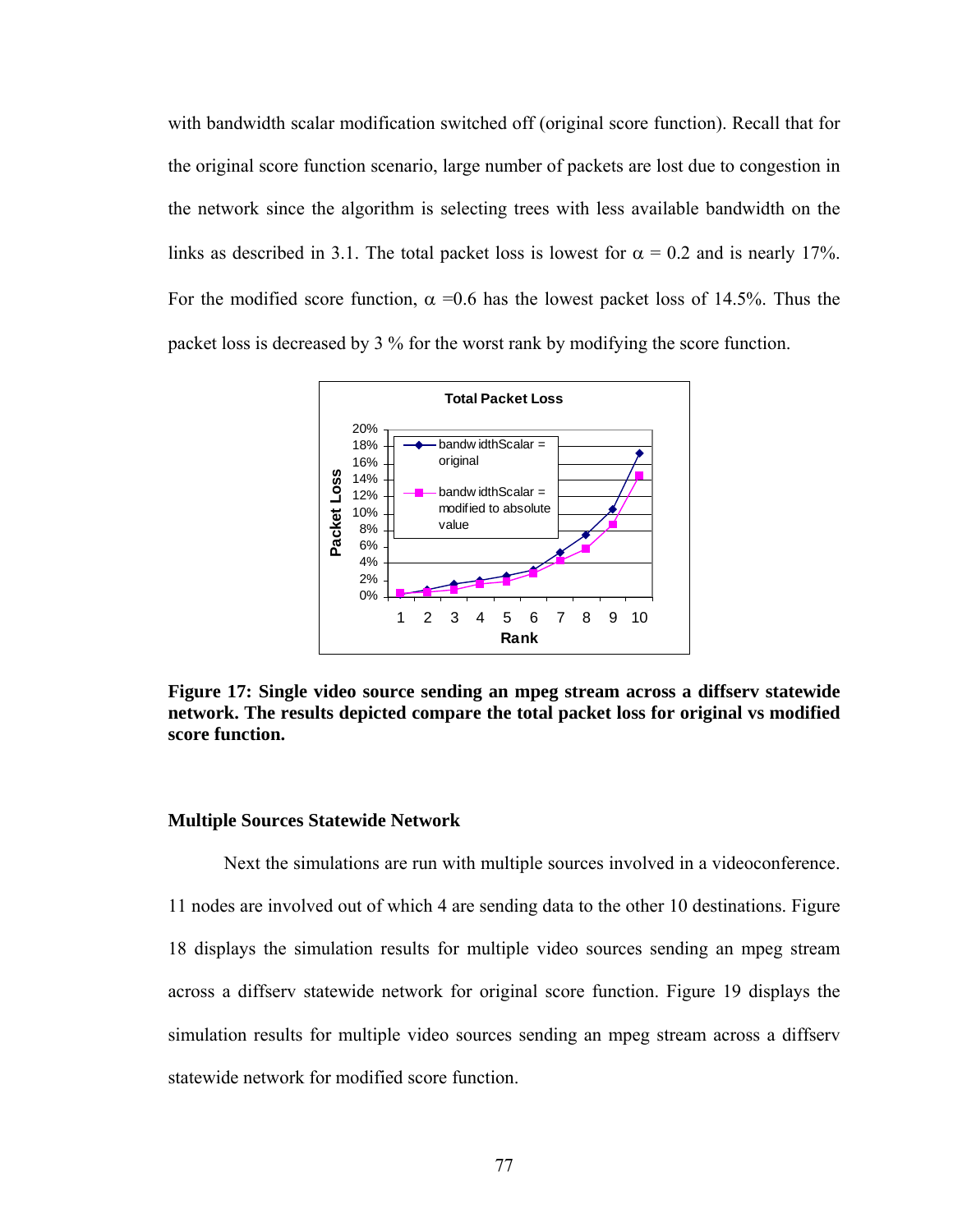



**Figure 18: Multiple video sources sending an mpeg stream across a diffserv statewide network. The results depicted for original score function.**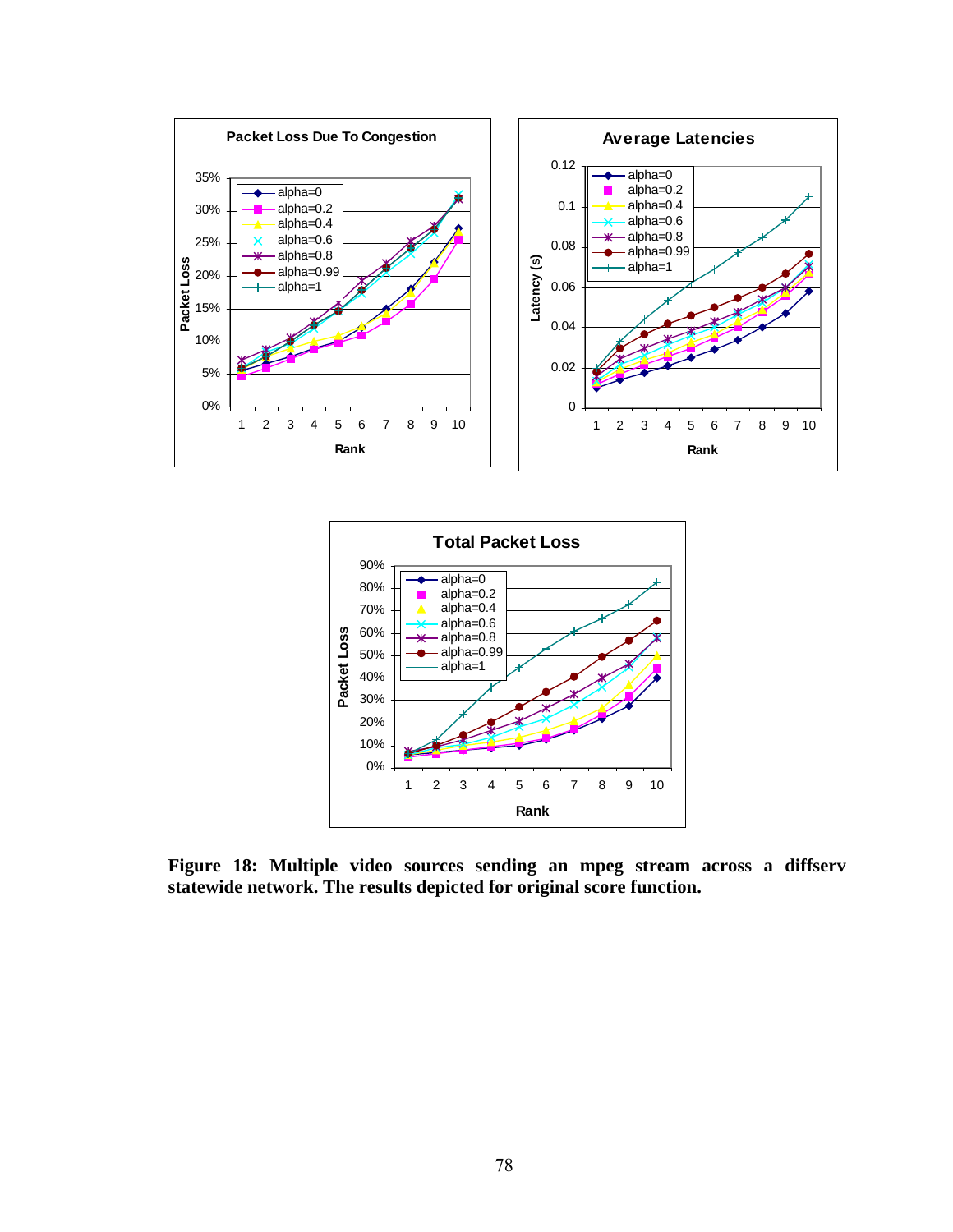



**Figure 19: Multiple video sources sending an mpeg stream across a diffserv statewide network. The results depicted for modified score function.** 

Figure 20 displays the simulation results for multiple video sources sending an mpeg stream across a diffserv statewide network. The results depicted compare the total packet loss for algorithm with all three enhancements (modified score function) vs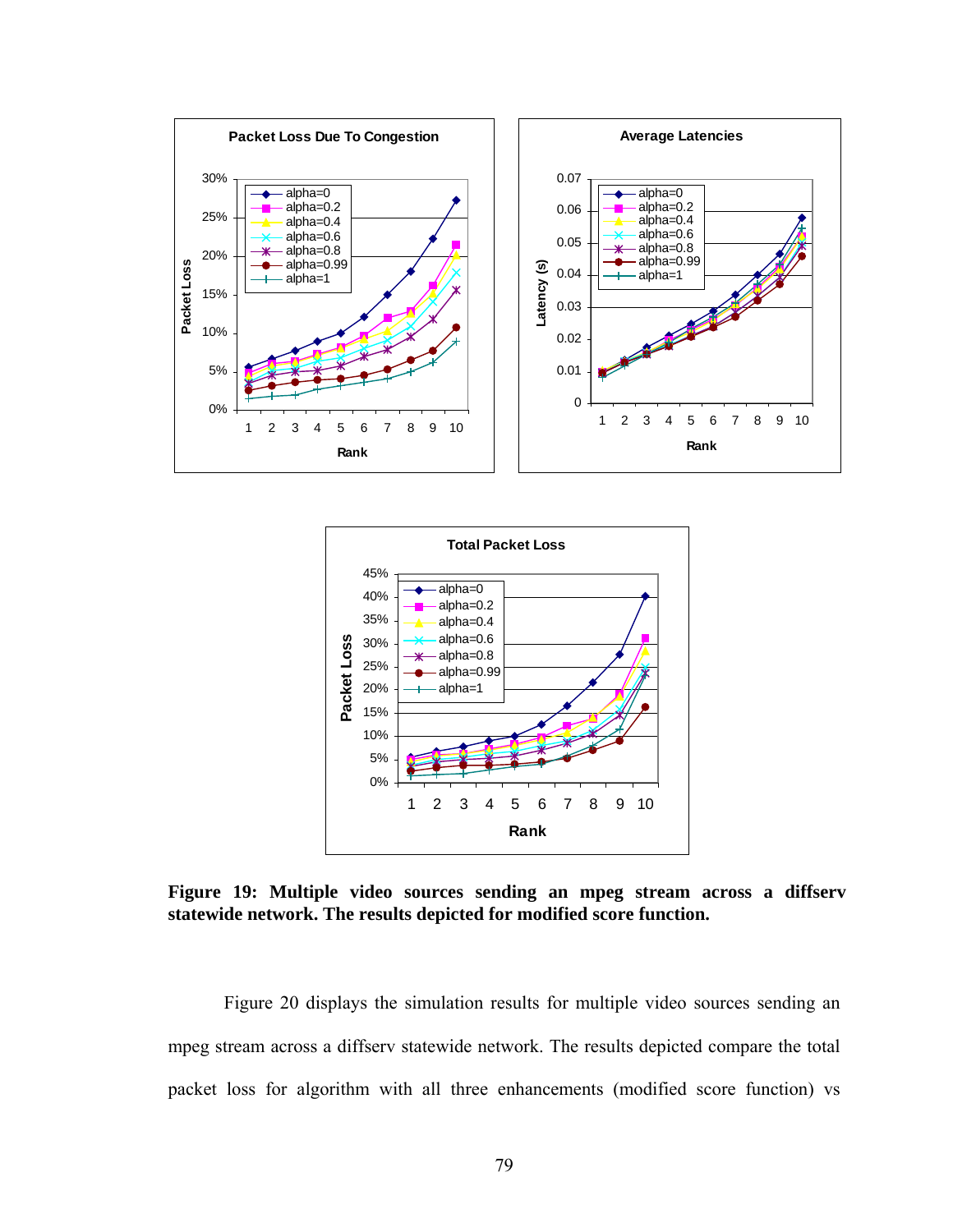algorithm with bandwidth scalar modification switched off (original score function). Recall that for the original score function scenario, large number of packets are lost due to congestion in the network since the algorithm is selecting trees with less available bandwidth on the links as described in 3.1. The total packet loss is lowest for  $\alpha = 0$ , where the trees go by latency and is nearly 40 %. For the modified score function,  $\alpha$  $=0.99$  has the lowest packet loss of 16%. Thus the packet loss is decreased by 24 % for the worst rank by modifying the score function.



**Figure 20: Multiple video sources sending an mpeg stream across a diffserv statewide network. The results depicted compare the total packet loss for original vs modified score function.** 

#### **Single Source Nationwide Network**

The simulations are run with single source involved in a videoconference. 11 nodes are involved out of which 1 is sending data to the other 10 destinations. Figure 21 displays the simulation results for single video source sending an mpeg stream across a diffserv nationwide network for original score function. Figure 22 displays the simulation results for single video source sending an mpeg stream across a diffserv nationwide network for modified score function.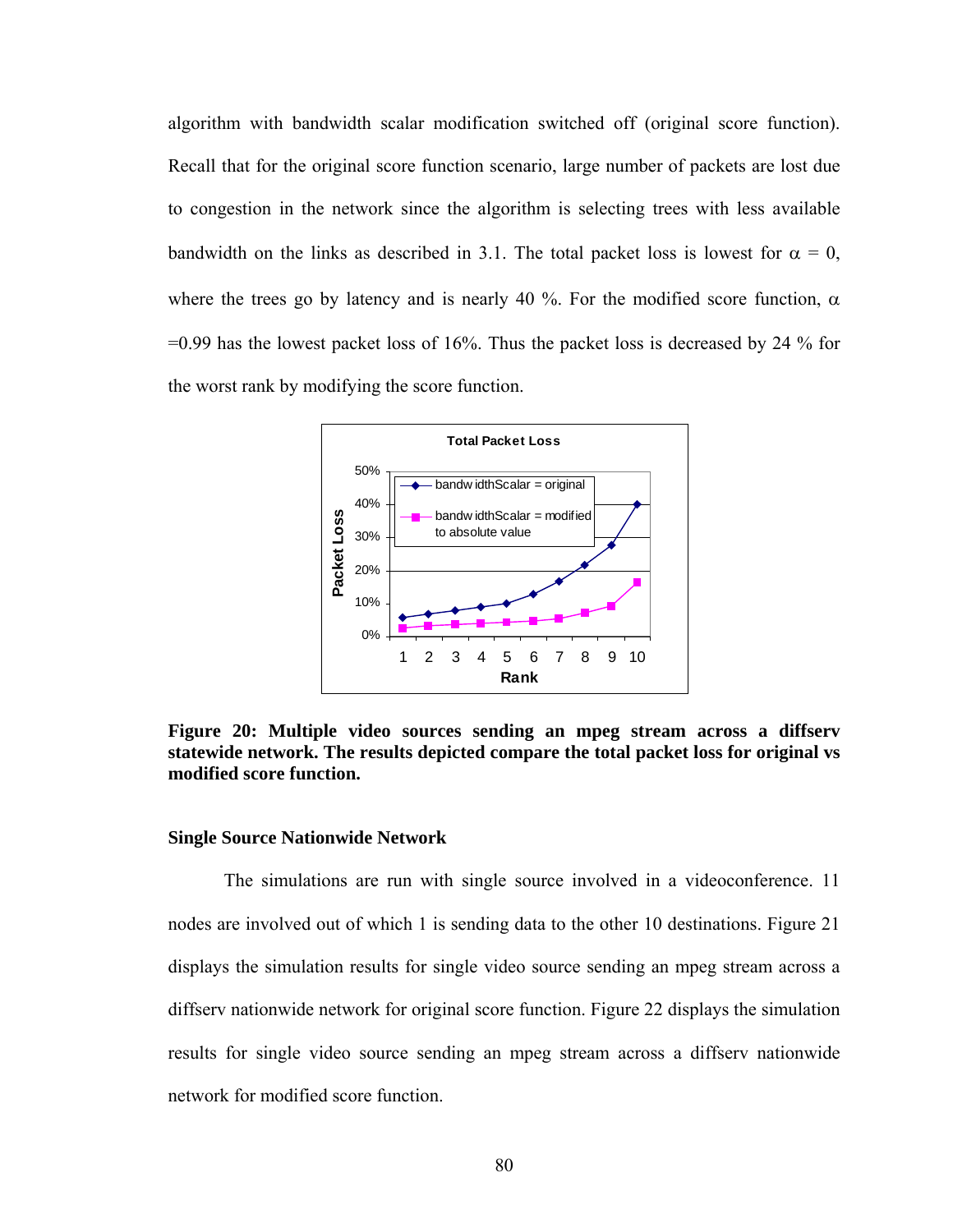



**Figure 21: Single video source sending an mpeg stream across a diffserv nationwide network. The results depicted for original score function.**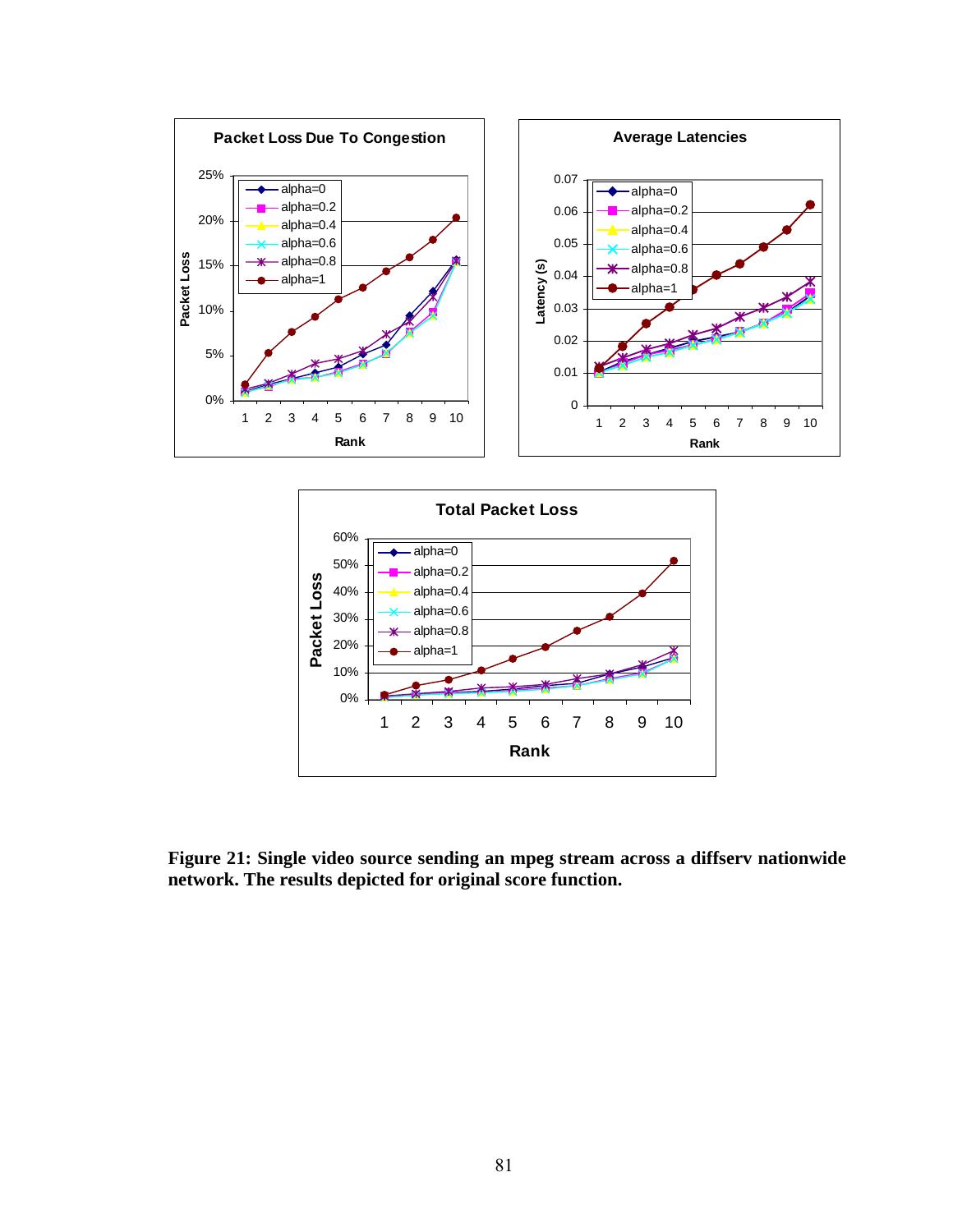



**Figure 22: Single video source sending an mpeg stream across a diffserv nationwide network. The results depicted for modified score function.** 

Figure 23 displays the simulation results for single video sources sending an mpeg stream across a diffserv nationwide network. The results depicted compare the total packet loss for original vs modified score function. Recall that for the original score function scenario, large number of packets are lost due to congestion in the network since the algorithm is selecting trees with less available bandwidth on the links as described in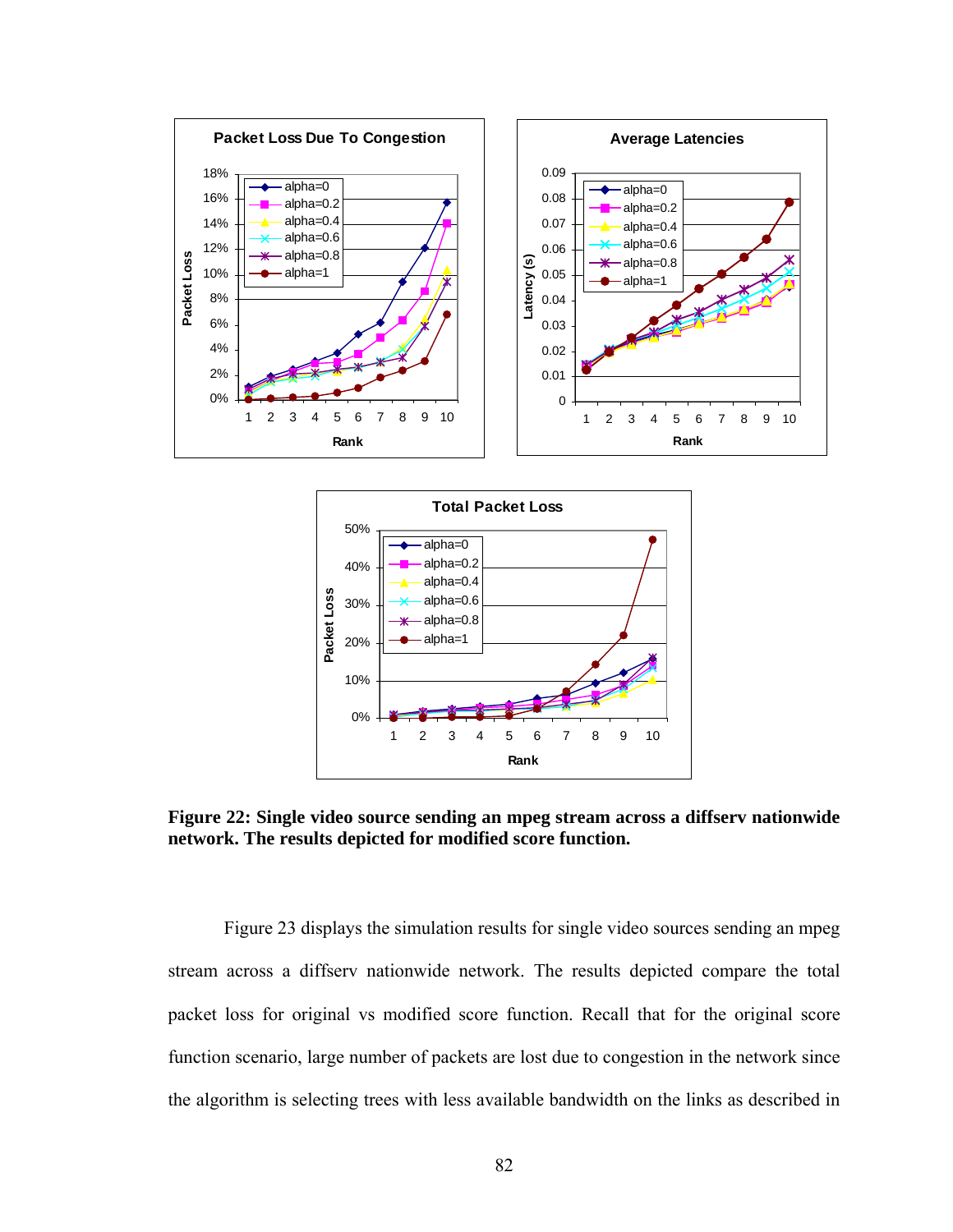3.1. The total packet loss is lowest for  $\alpha = 0.4$ , and is nearly 15%. For the modified score function, α =0.4 has the lowest packet loss of 10%. Thus the packet loss is decreased by 5 % for the worst rank by modifying the score function.



**Figure 23: Single video source sending an mpeg stream across a diffserv nationwide network. The results depicted compare the total packet loss for original vs modified score function.** 

#### **Multiple Sources Nationwide Network**

Next the simulations are run with multiple sources involved in a videoconference. 11 nodes are involved out of which 4 are sending data to the other 10 destinations. Figure 24 displays the simulation results for multiple video sources sending an mpeg stream across a diffserv nationwide network for original score function. Figure 25 displays the simulation results for multiple video sources sending an mpeg stream across a diffserv nationwide network for modified score function.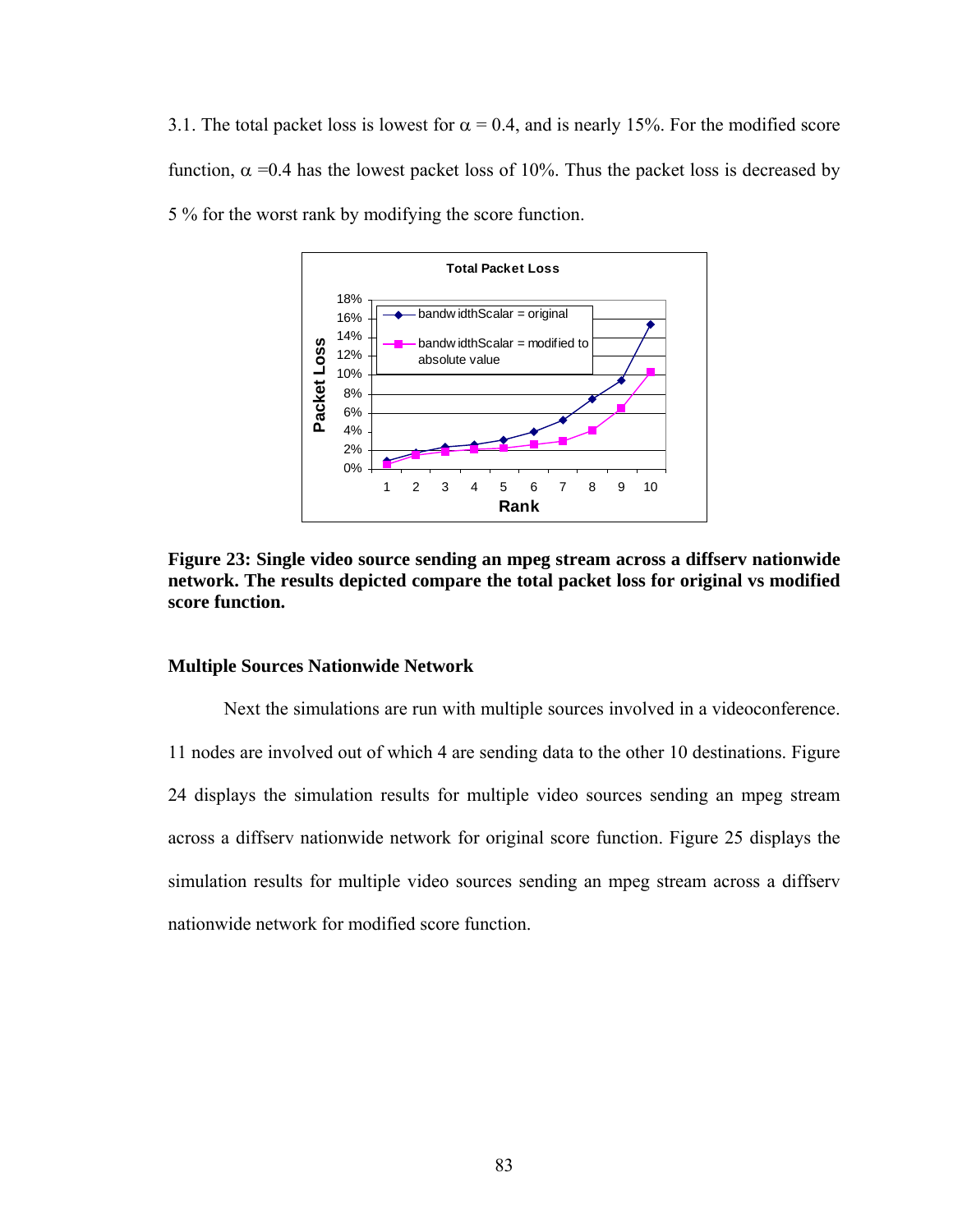



**Figure 24: Multiple video sources sending an mpeg stream across a diffserv nationwide network. The results depicted for original score function.**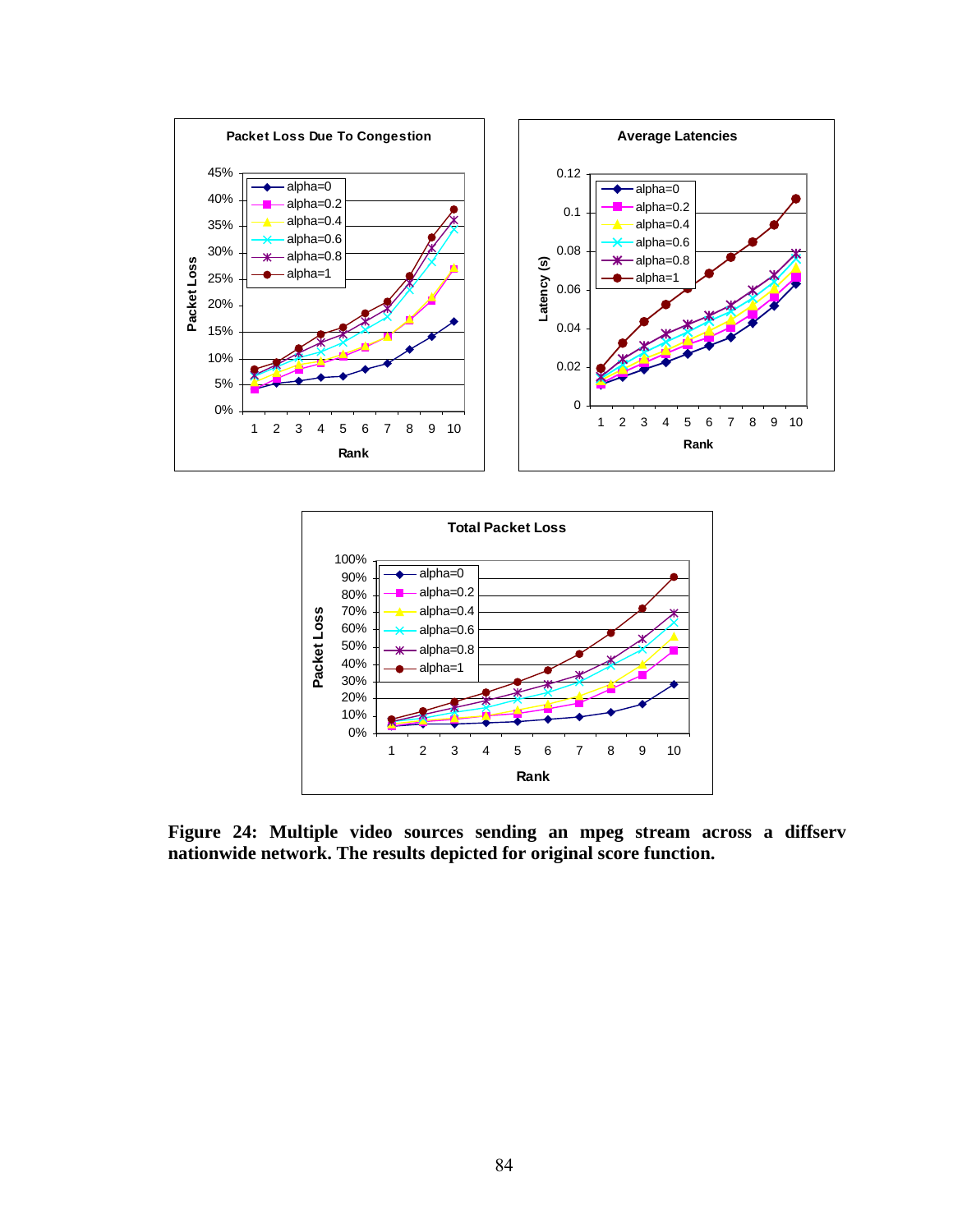



**Figure 25: Multiple video sources sending an mpeg stream across a diffserv nationwide network. The results depicted for modified score function** 

Figure 26 displays the simulation results for multiple video sources sending an mpeg stream across a diffserv nationwide network. The results depicted compare the total packet loss for original vs modified score function. Recall that for the original score function scenario, large number of packets are lost due to congestion in the network since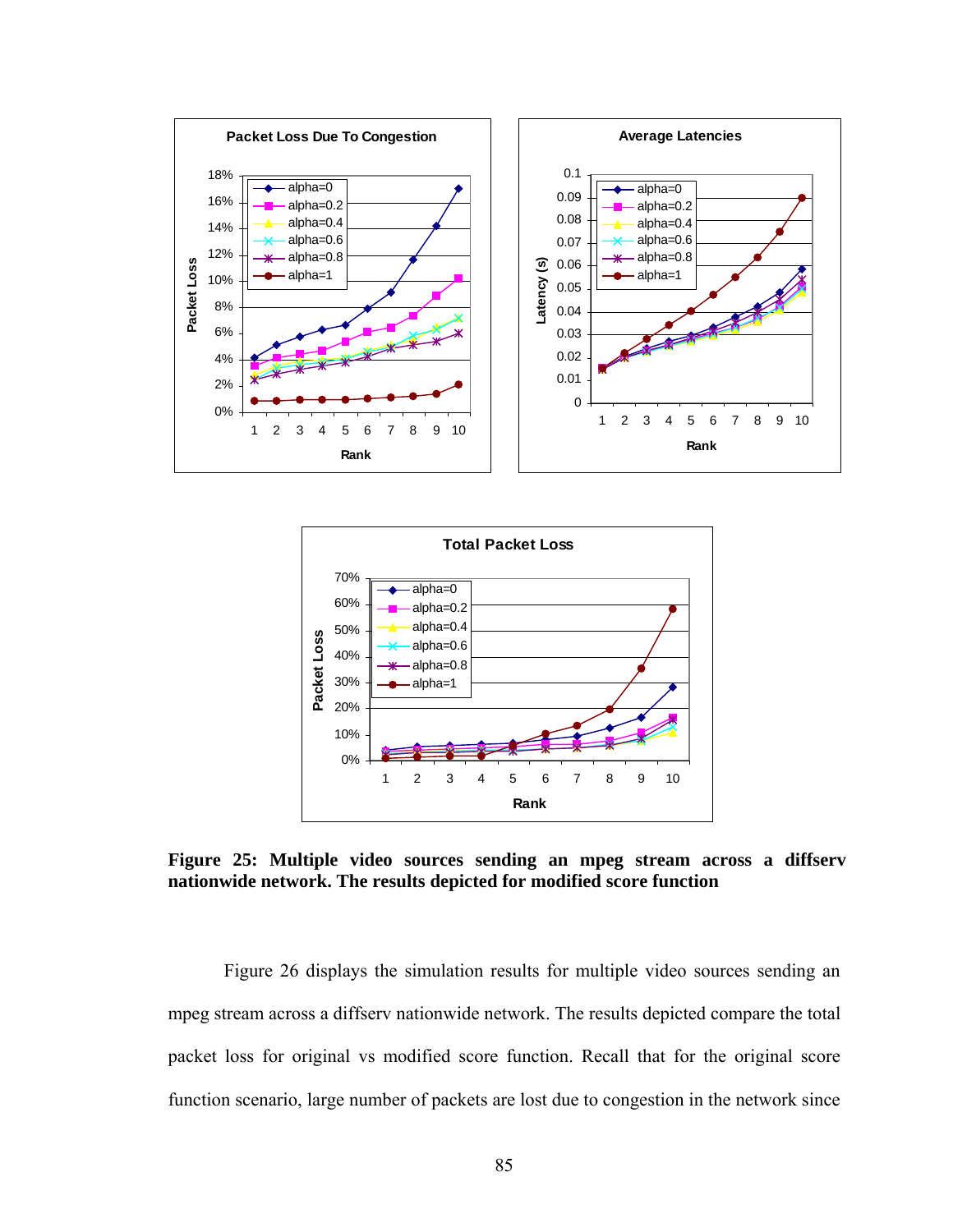the algorithm is selecting trees with less available bandwidth on the links as described in 3.1. The total packet loss is lowest for  $\alpha = 0$ , where the trees go by latency and is nearly 29 %. For the modified score function,  $\alpha$  =0.4 has the lowest packet loss of 11%. Thus the packet loss is decreased by 18 % for the worst rank by modifying the score function.



**Figure 26: Multiple video sources sending an mpeg stream across a diffserv nationwide network. The results depicted compare the total packet loss for original vs modified score function.** 

## 6.1.2 Randomizing selection of Configurations having same highest score

In order to study the effect of randomizing the selection of configurations having same highest score, the modified algorithm with all there enhancements is compared to the algorithm in which randomizing the selection of configurations having same highest score is switched off.

#### **Single Source Statewide Network**

The simulations are run with single source involved in a videoconference. 11 nodes are involved out of which 1 is sending data to the other 10 destinations. Figure 27 displays the simulation results for single video source sending an mpeg stream across a diffserv statewide network before randomizing the selection of the configurations having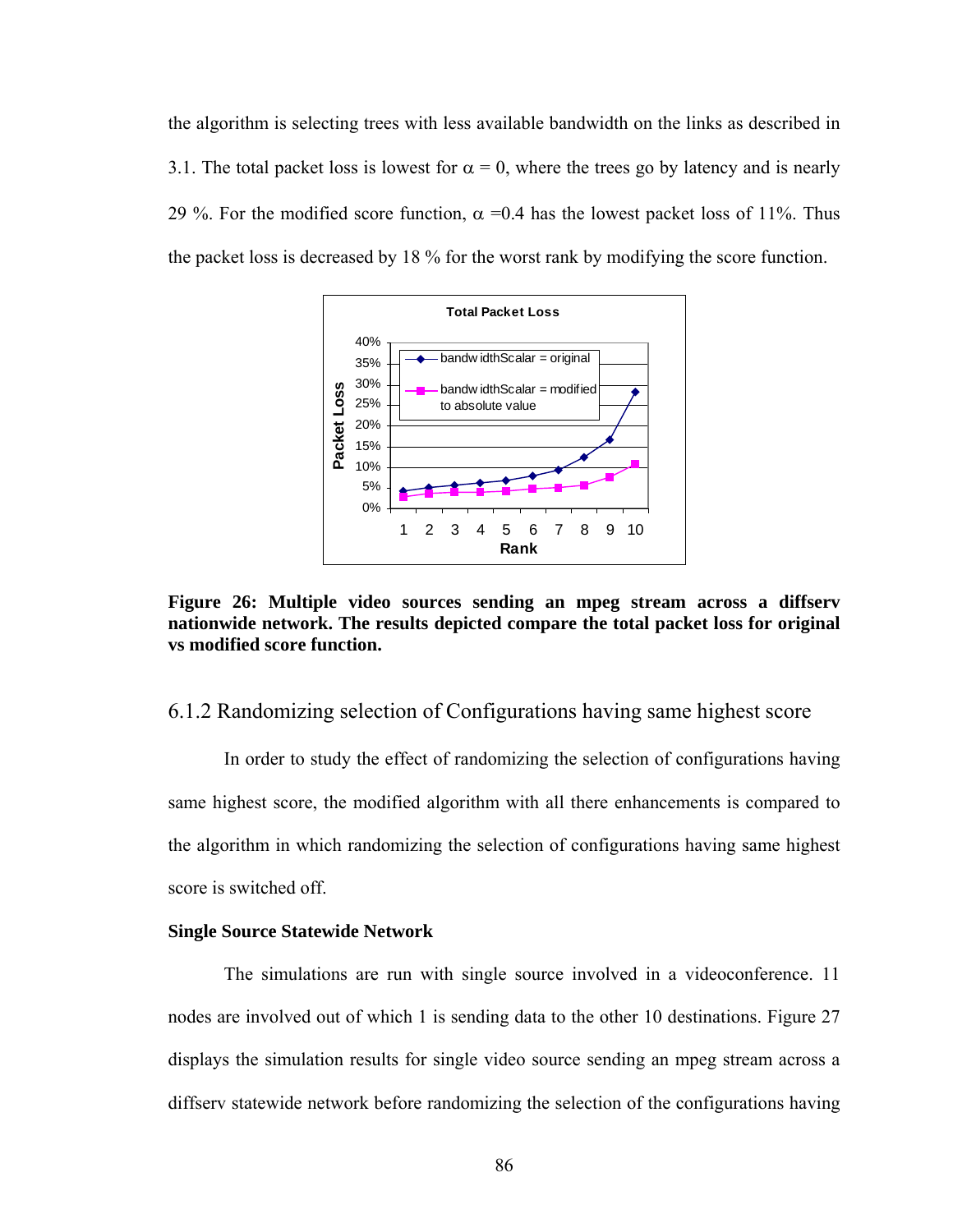same highest score. These results are compared with simulation results for single video source sending an mpeg stream across a diffserv statewide network after randomizing the selection of configurations having same highest score that are displayed in Figure 16.



**Figure 27: Single video source sending an mpeg stream across a diffserv statewide network. The results depicted before randomizing the selection of configurations having same highest score.**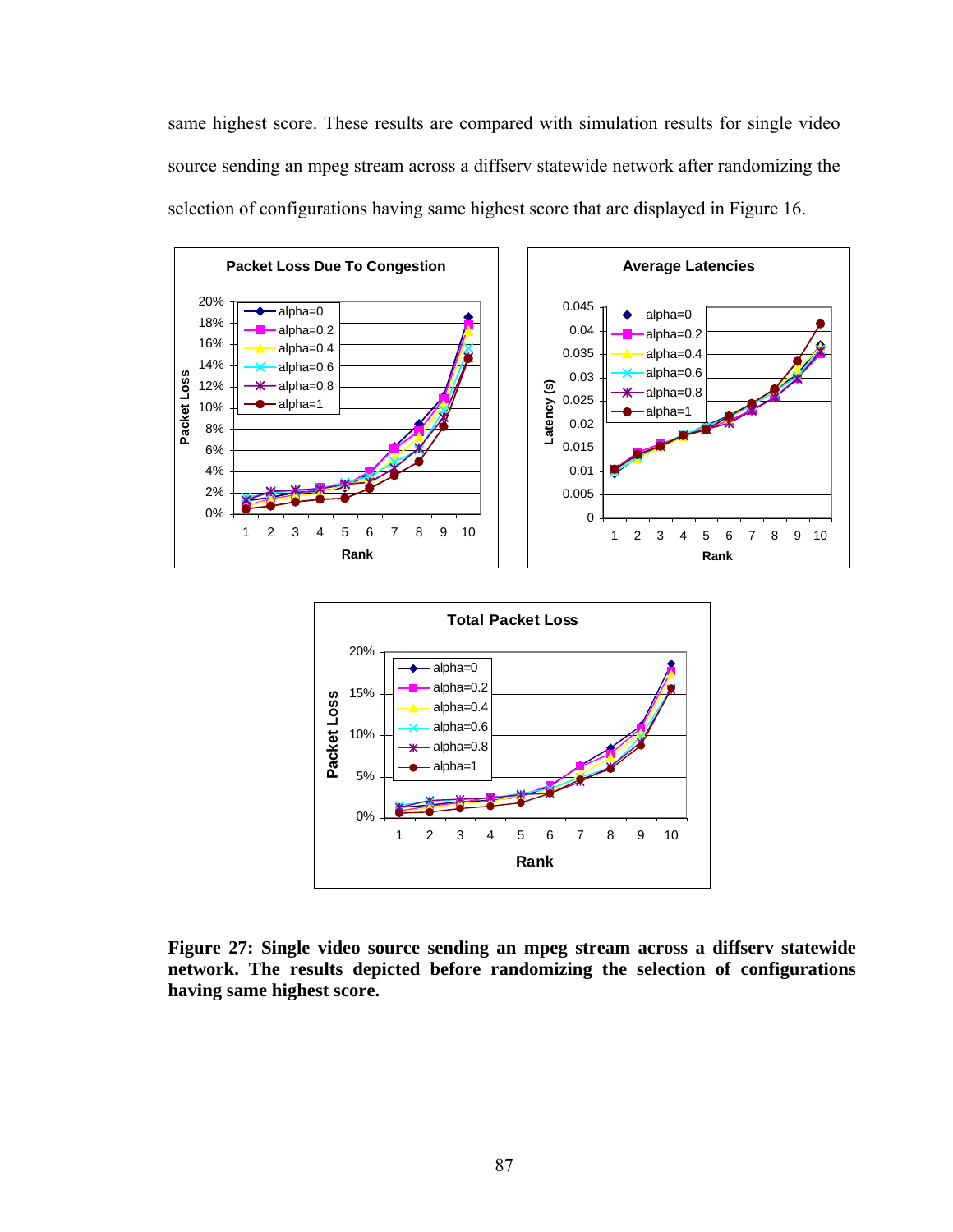Figure 28 displays the simulation results for single video source sending an mpeg stream across a diffserv statewide network. The results depicted compare the total packet loss before and after randomizing the selection of configurations having same highest score. Recall that before randomizing the selection of trees with same highest score, large number of packets are lost due to congestion in the network since the algorithm is selecting trees with less available bandwidth on the links as described in 3.2. The total packet loss is lowest for  $\alpha = 1$  and is nearly 16 %. For the modified score function,  $\alpha$  $=0.6$  has the lowest packet loss of 14.5%. Thus the packet loss is decreased by 1.5 % for worst rank by randomizing the selection of trees having same score for all values of  $\alpha$ .



**Figure 28: Single video source sending an mpeg stream across a diffserv statewide network. The results depicted compare the total packet loss before and after randomizing the selection of configurations having same highest score.** 

#### **Multiple Sources Statewide Network**

Next the simulations are run using Waxman statewide topology with multiple sources involved in a videoconference. 11 nodes are involved out of which 4 are sending data to the other 10 destinations. Figure 29 displays the simulation results for multiple video sources sending an mpeg stream across a diffserv statewide network before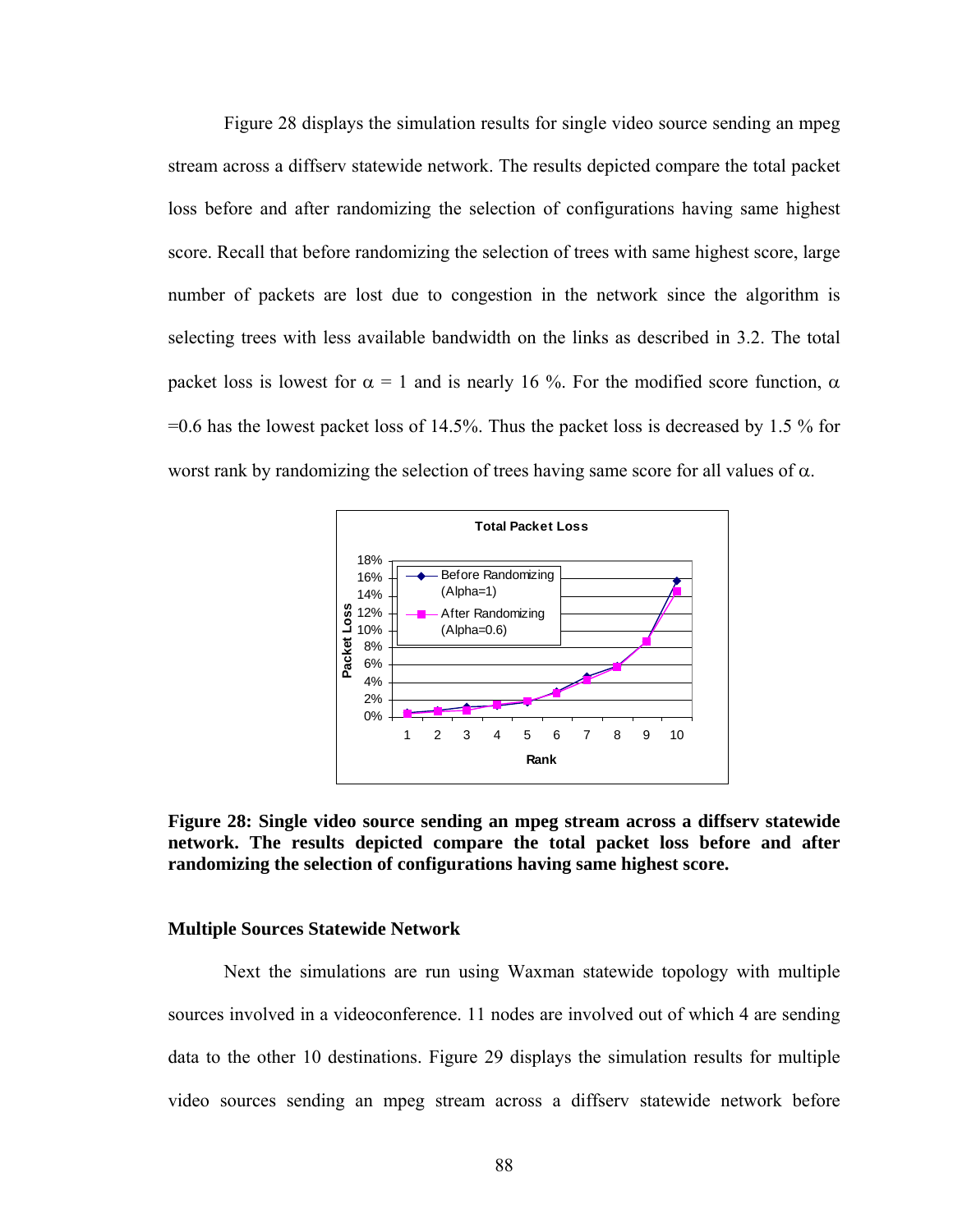randomizing the selection of configurations having same highest score. These results are compared with simulation results for multiple video sources sending an mpeg stream across a diffserv statewide network after randomizing the selection of configurations having same highest score that are displayed in Figure 19.





**Figure 29: Multiple video sources sending an mpeg stream across a diffserv statewide network. The results depicted before randomizing the selection of configurations having same highest score.**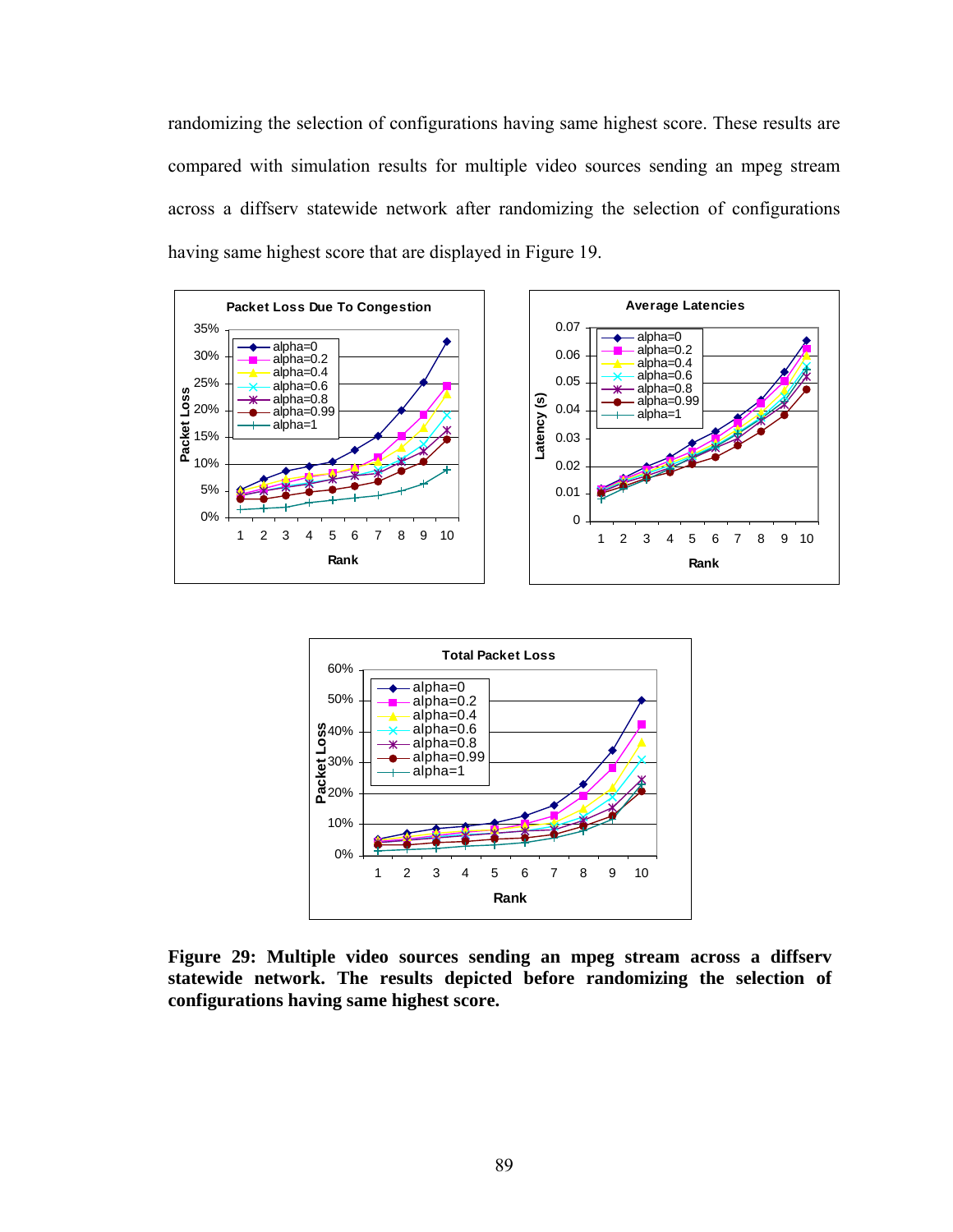Figure 30 displays the simulation results for multiple video sources sending an mpeg stream across a diffserv statewide network. The results depicted compare the total packet loss before and after randomizing the selection of configurations having same highest score. Recall that before randomizing the selection of trees with same highest score, large number of packets are lost due to congestion in the network since the algorithm is selecting trees with less available bandwidth on the links as described in 3.2. The total packet loss is lowest for  $\alpha = 0.99$  and is nearly 20.5 %. For the modified score function,  $\alpha$  =0.99 has the lowest packet loss of 16%. Thus the packet loss is decreased by 4.5 % for the worst rank by randomizing the selection of trees having same score.



**Figure 30: Multiple video sources sending an mpeg stream across a diffserv statewide network. The results depicted compare the total packet loss before and after randomizing the selection of configurations having same highest score.** 

#### **Single Source Nationwide Network**

Next the simulations are run using Waxman nationwide topology with single source involved in a videoconference. 11 nodes are involved out of which 1 is sending data to the other 10 destinations. Figure 31 displays the simulation results for single video source sending an mpeg stream across a diffserv nationwide network before randomizing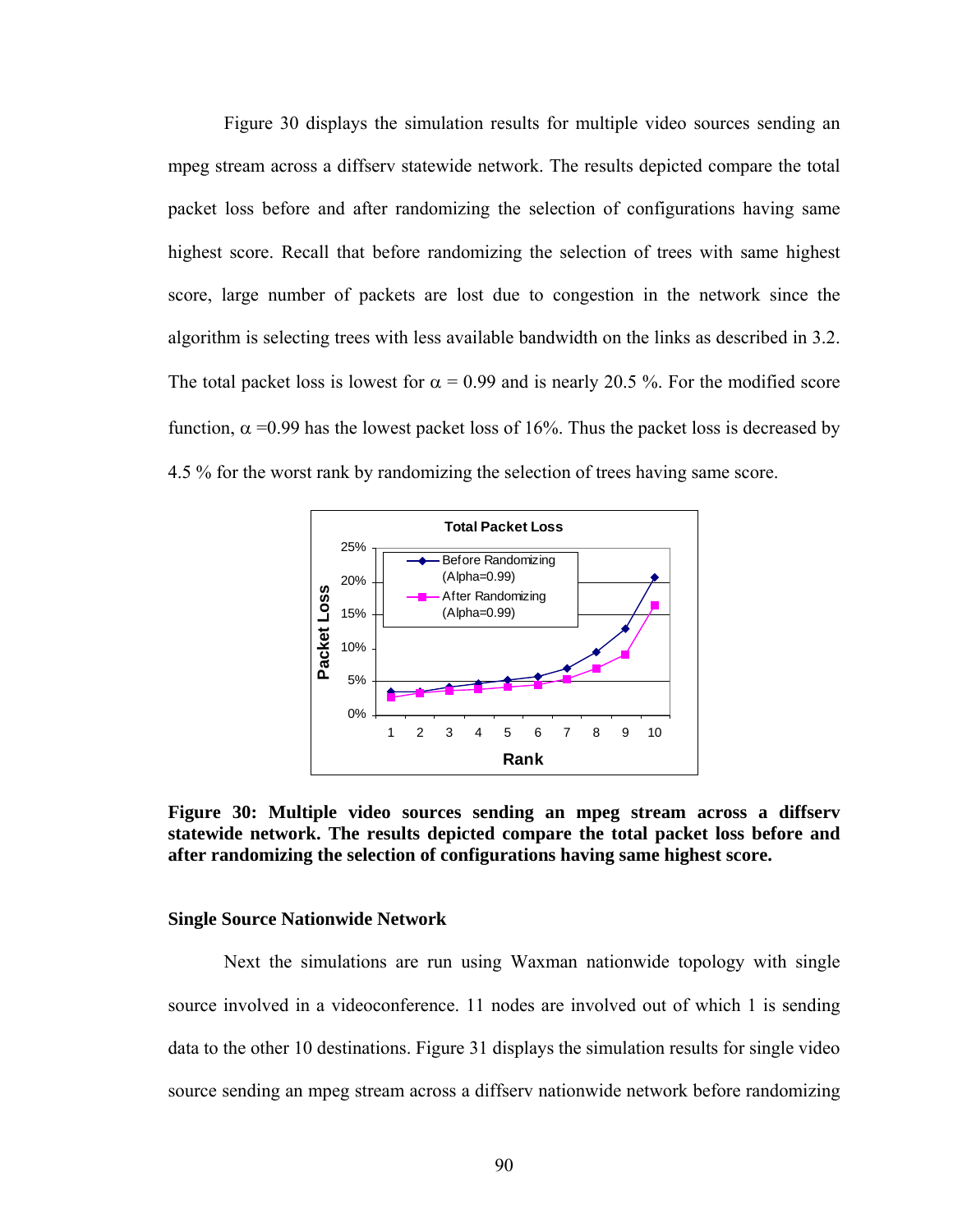the selection of the configurations having same highest score. These results are compared with simulation results for single video source sending an mpeg stream across a diffserv nationwide network after randomizing the selection of configurations having same highest score that are displayed in Figure 22.





**Figure 31: Single video source sending an mpeg stream across a diffserv nationwide network. The results depicted before randomizing the selection of configurations having same highest score.**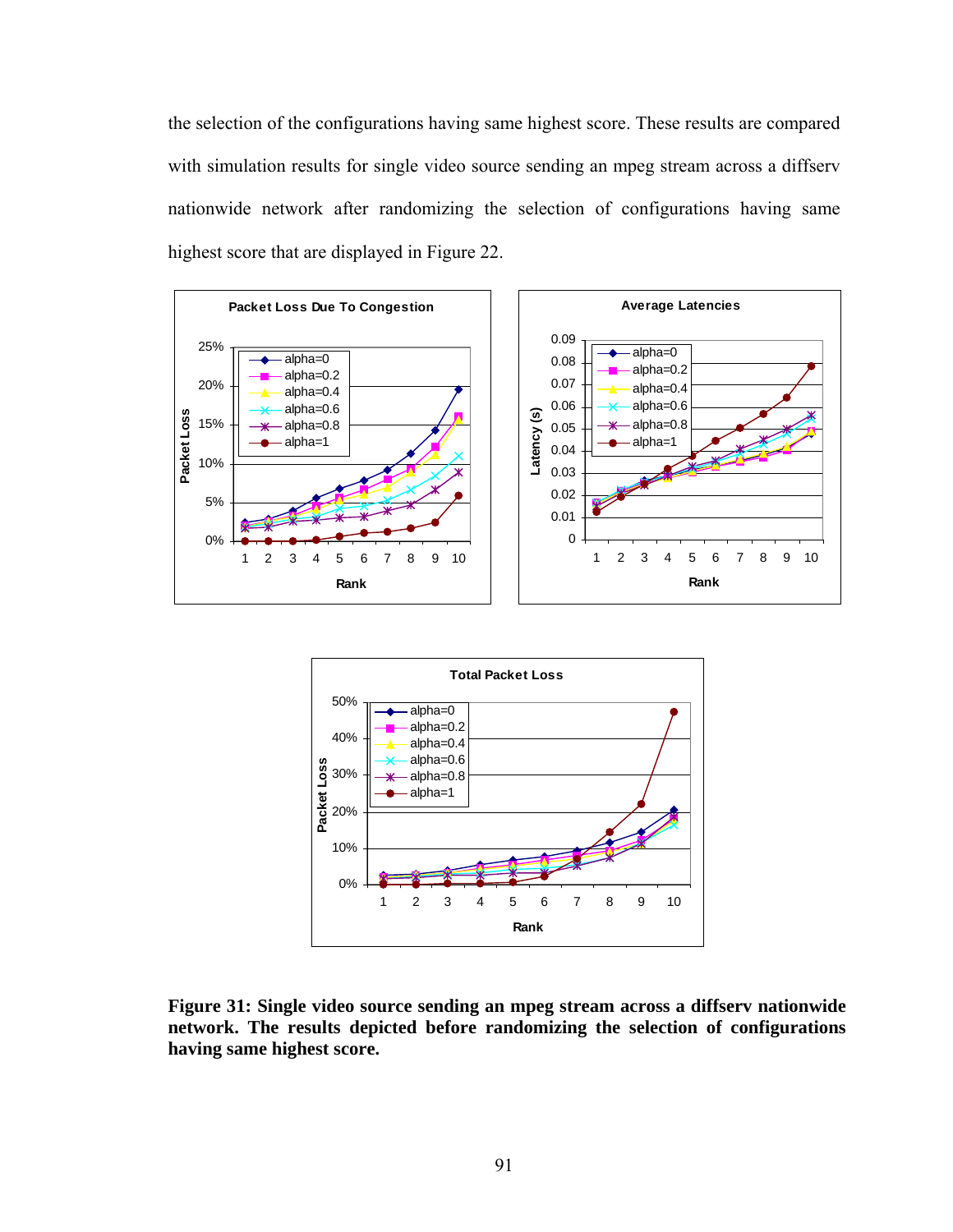Figure 32 displays the simulation results for single video source sending an mpeg stream across a diffserv nationwide network. The results depicted compare the total packet loss before and after randomizing the selection of configurations having same highest score. Recall that before randomizing the selection of trees with same highest score, large number of packets are lost due to congestion in the network since the algorithm is selecting trees with less available bandwidth on the links as described in 3.2. The total packet loss is lowest for  $\alpha = 0.6$  and is nearly 16 %. For the modified score function,  $\alpha$  =0.4 has the lowest packet loss of 10%. Thus the packet loss is decreased by 6 % for the worst rank by randomizing the selection of trees having same score for all values of  $\alpha$ .



**Figure 32: Single video source sending an mpeg stream across a diffserv nationwide network. The results depicted compare the total packet loss before and after randomizing the selection of configurations having same highest score.** 

#### **Multiple Sources Nationwide Network**

Next the simulations are run using Waxman statewide topology with multiple sources involved in a videoconference. 11 nodes are involved out of which 4 are sending data to the other 10 destinations. Figure 33 displays the simulation results for multiple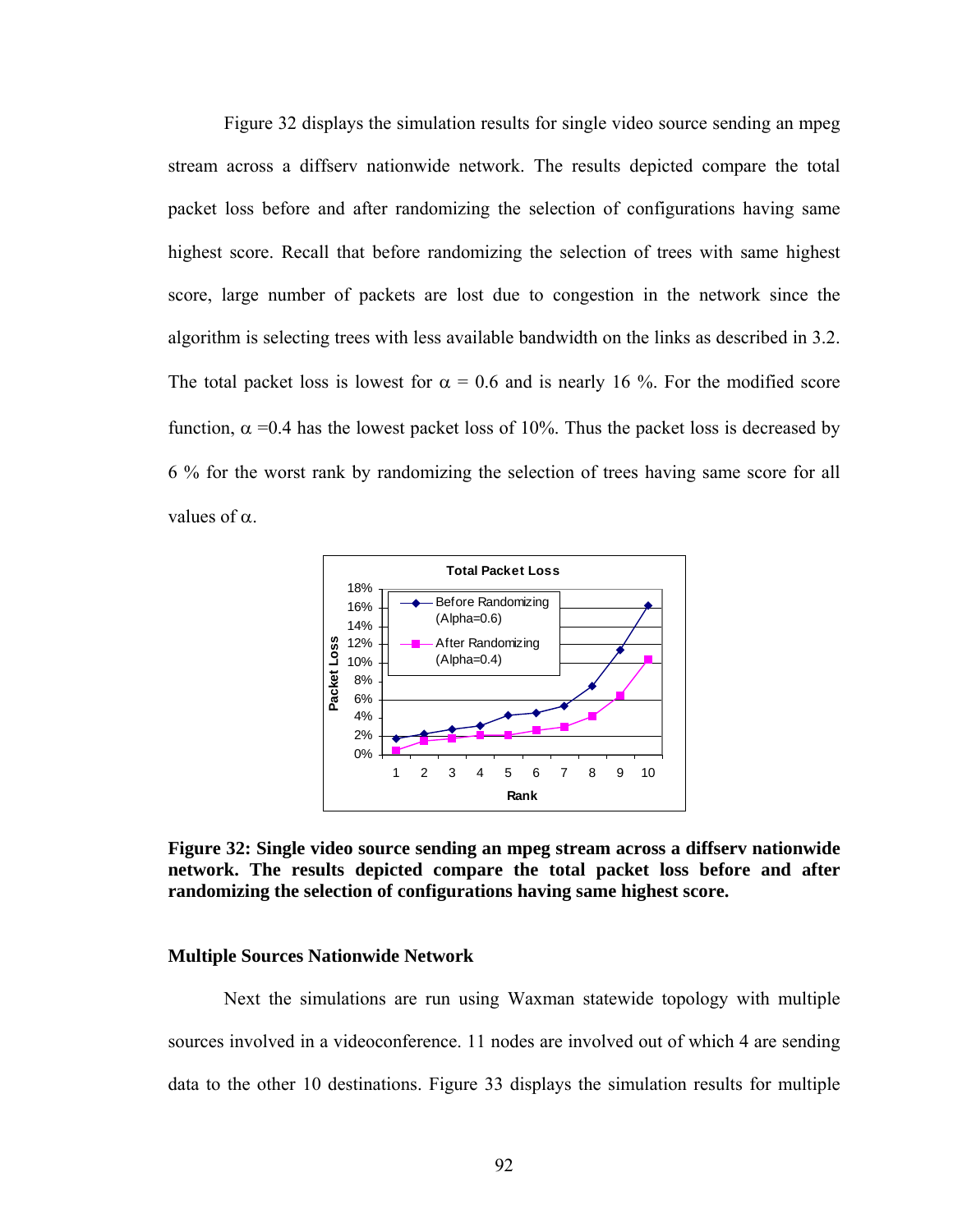video sources sending an mpeg stream across a diffserv nationwide network before randomizing the selection of configurations having same highest score. These results are compared with the simulation results for multiple video sources sending an mpeg stream across a diffserv nationwide network after randomizing the selection of configurations having same highest score that are displayed in Figure 25.





**Figure 33: Multiple video sources sending an mpeg stream across a diffserv nationwide network. The results depict the total packet loss before randomizing the selection of configurations having same highest score.**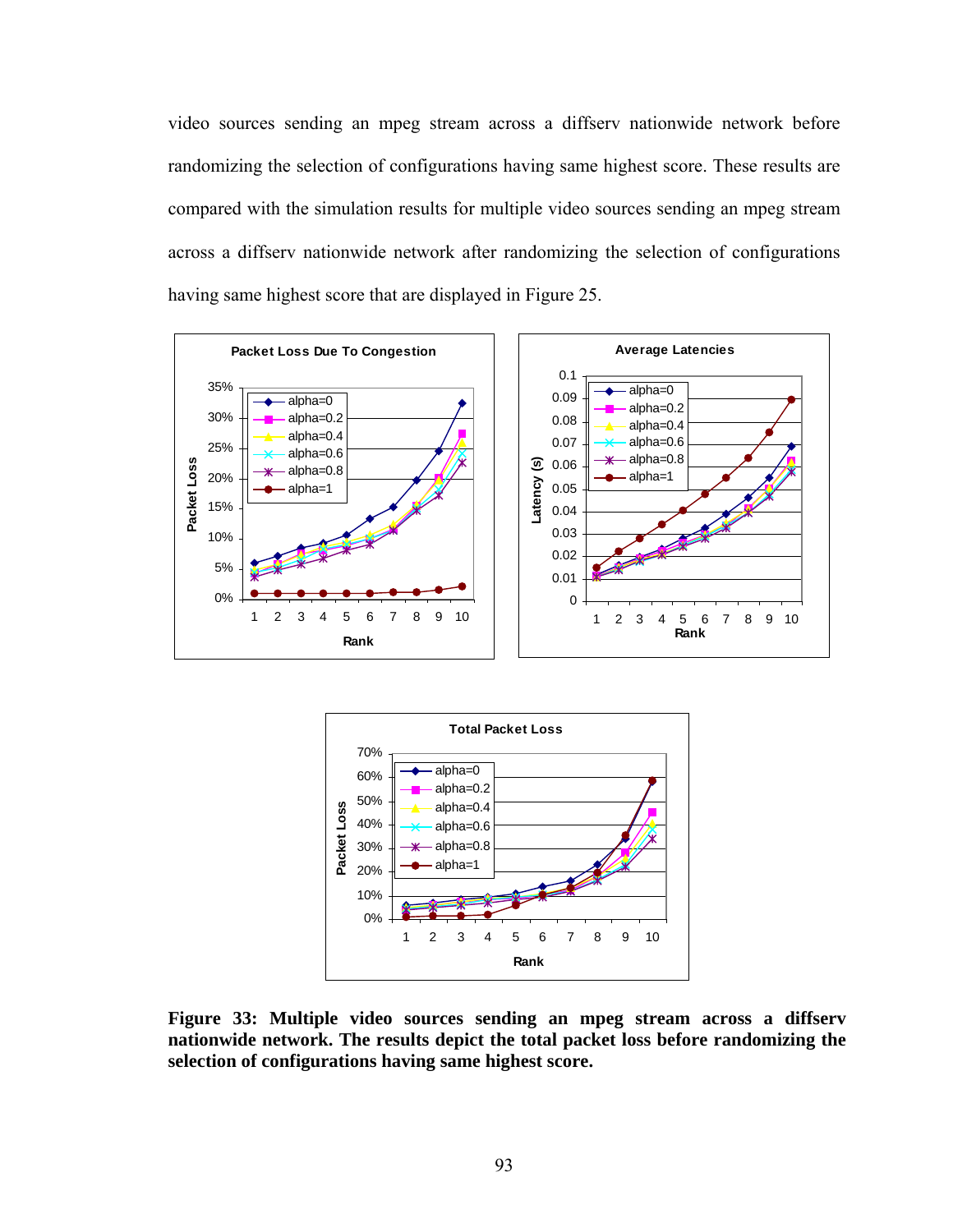Figure 34 displays the simulation results for multiple video sources sending an mpeg stream across a diffserv nationwide network. The results depicted compare the total packet loss before and after randomizing the selection of configurations having same highest score. Recall that before randomizing the selection of trees with same highest score, large number of packets are lost due to congestion in the network since the algorithm is selecting trees with less available bandwidth on the links as described in 3.2. The total packet loss is lowest for  $\alpha = 0.8$  and is nearly 34 %. For the modified score function,  $\alpha$  =0.4 has the lowest packet loss of 11%. Thus the packet loss is decreased by 23 % for the worst rank by randomizing the selection of trees having same score.



**Figure 34: Multiple video sources sending an mpeg stream across a diffserv nationwide network. The results depicted compare the total packet loss before and after randomizing the configurations having same score.**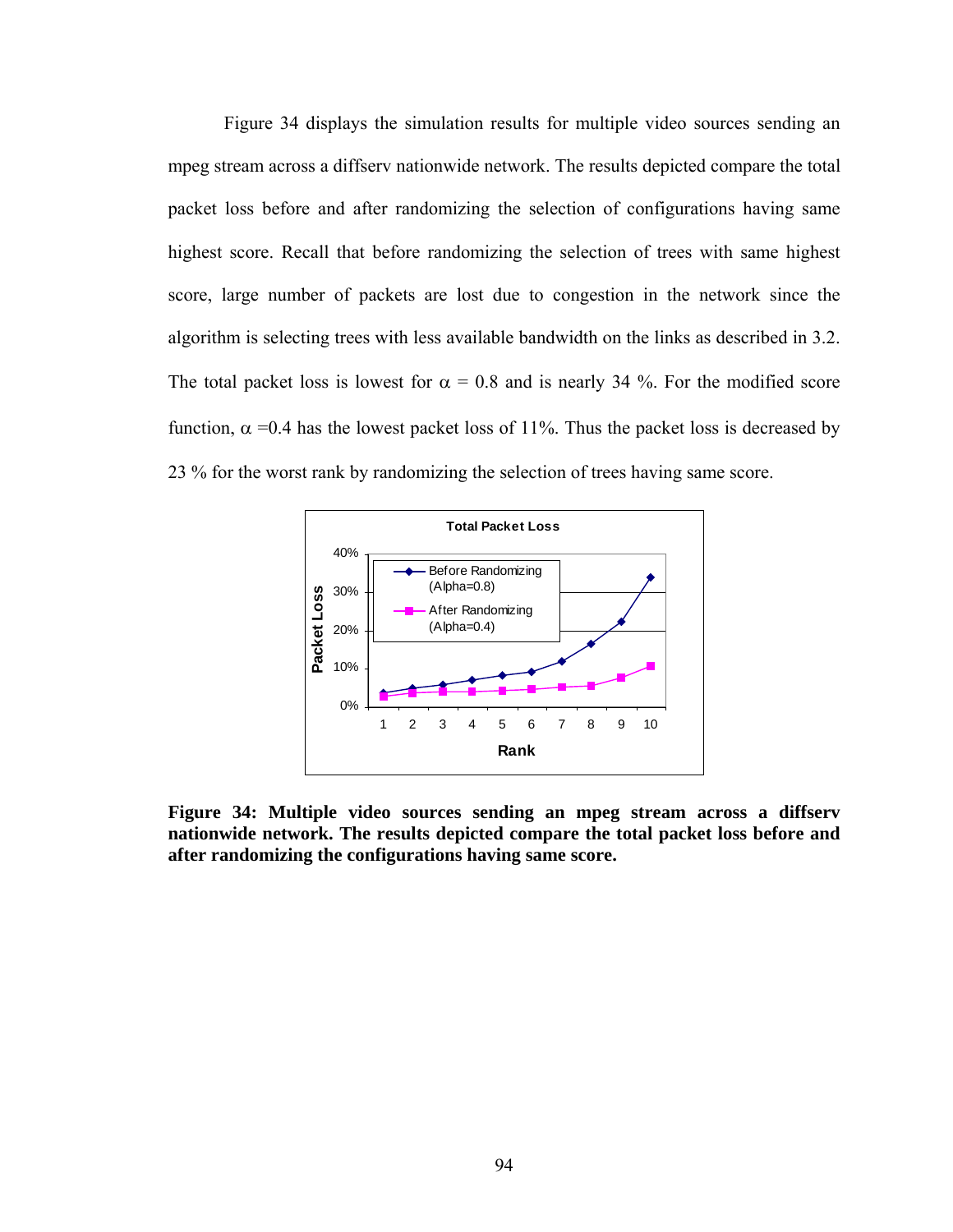# 6.1.3 Information to calculate available bandwidth in a tunnel

In order to study the effect of how much information is used to calculate available bandwidth in a tunnel, the modified algorithm (using the modified link level information 'bitrate') with all there enhancements is compared to the algorithm with the modified link level information switched off (using the original link level information 'video + bitrate').

#### **Single Source Statewide Network**

Next the simulations are run using Waxman statewide topology with single source involved in a videoconference. 11 nodes are involved out of which 1 is sending data to the other 10 destinations. Figure 35 displays the simulation results for single video source sending an mpeg stream across a diffserv statewide network using the original link level information (video + bitrate). These results are then compared with the simulation results for single video source sending an mpeg stream across a diffserv statewide network using the modified information (bitrate) that are displayed in Figure 16.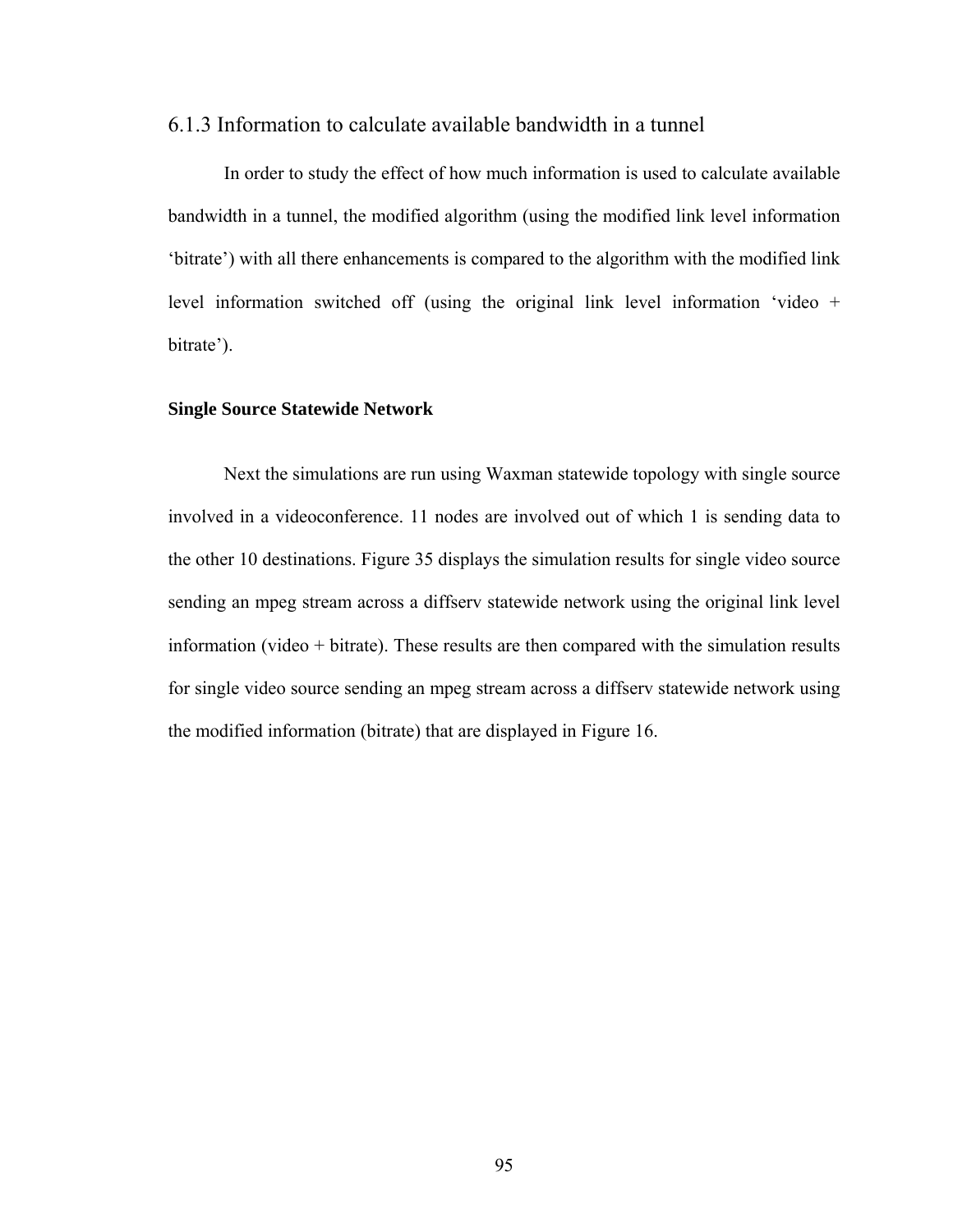



**Figure 35: Single video source sending an mpeg stream across a diffserv statewide network. The results depict the total packet loss using original link level information (video + bitrate).** 

Figure 36 displays the simulation results for single video source sending an mpeg stream across a diffserv statewide network. The results depicted compare the total packet loss using original vs. modified link level information. For the scenario where we use the link level information while calculating the average available bandwidth for a tree configuration,  $\alpha$  =0.6 has the lowest packet loss of 13% for the worst rank. For the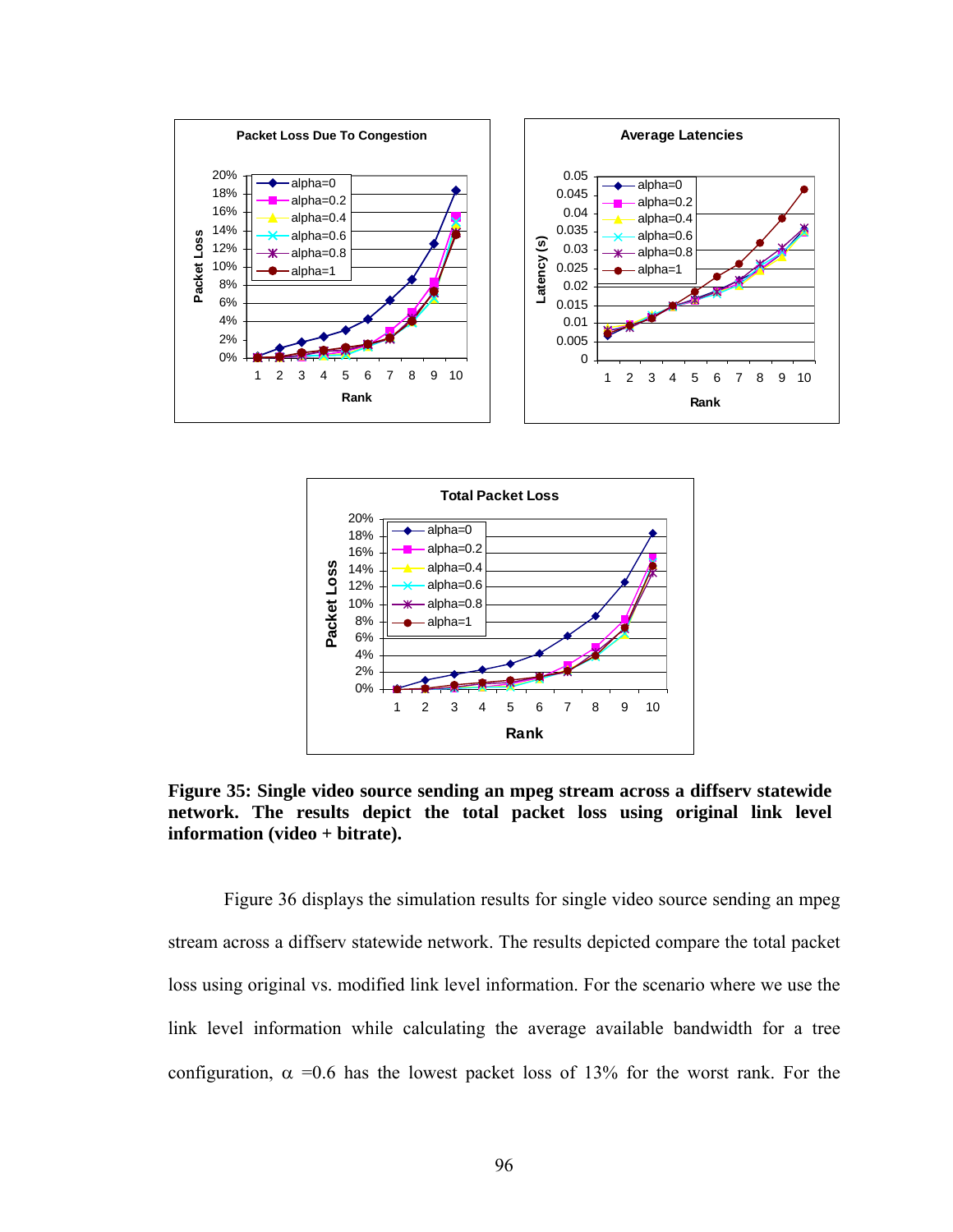scenario where we neglect the link level information while calculating the average available bandwidth for a tree configuration, the packet loss is lowest for  $\alpha = 0.6$  and is nearly 14.5% for the worst rank. Recall from 3.3 that for the scenario where we do not use the link level information while calculating the total packet loss, the algorithm might not be able to differentiate between trees on the basis of available bandwidth to the link level and so might end up selecting trees with less available bandwidth that would then result in a slightly higher packet loss. Thus the packet loss can be reduced by 1.5 % if we store the link level information.



**Figure 36: Single video source sending an mpeg stream across a diffserv statewide network. The results depicted compare the total packet loss using original vs. modified link level information.** 

### **Multiple Sources Statewide Network**

Next the simulations are run using Waxman statewide topology with multiple sources involved in a videoconference. 11 nodes are involved out of which 4 are sending data to the other 10 destinations. Figure 37 displays the simulation results for multiple video sources sending an mpeg stream across a diffserv statewide network using the original link level information (video + bitrate). These results are then compared with the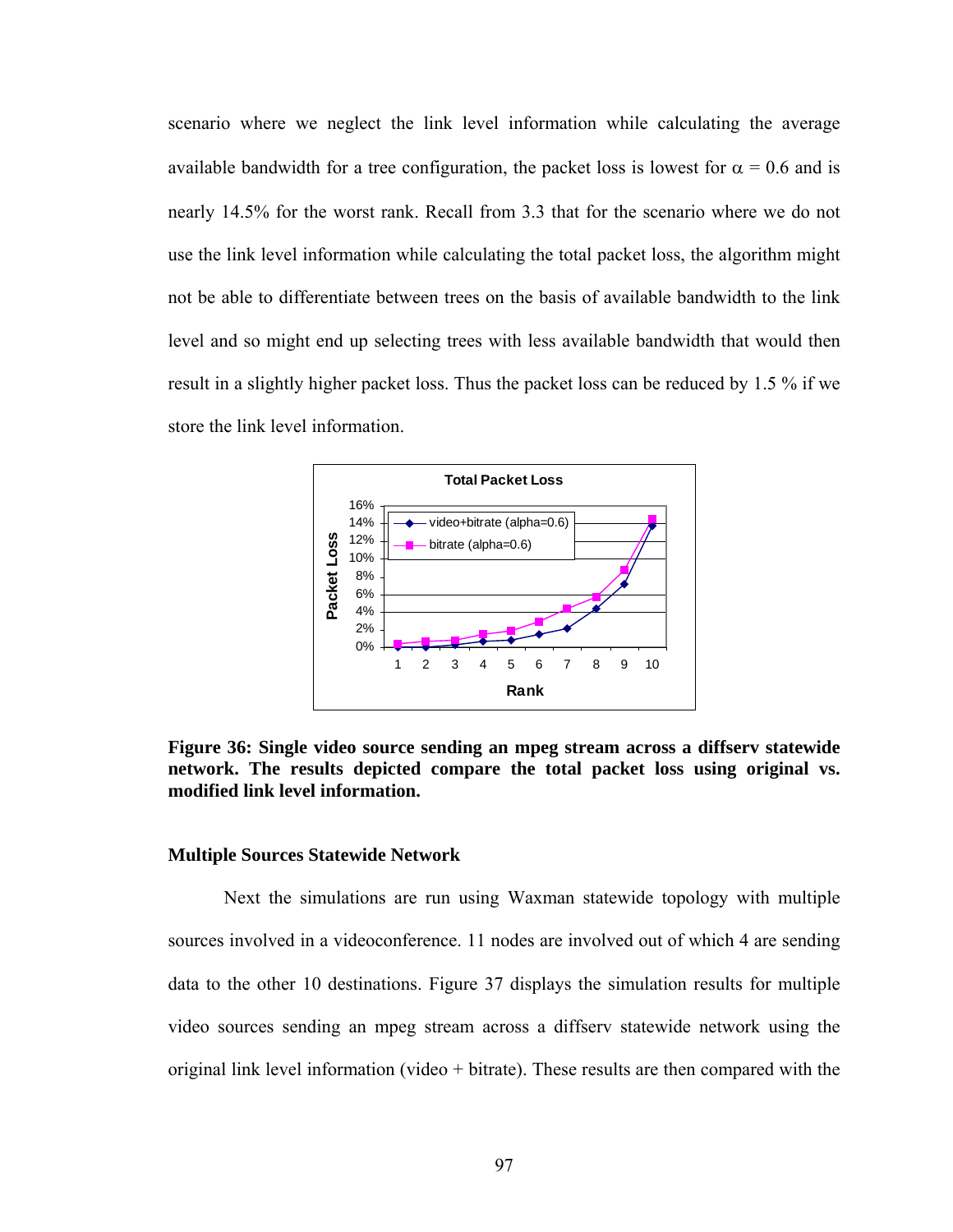simulation results for multiple video sources sending an mpeg stream across a diffserv statewide network using the modified information (bitrate) that are displayed in Figure 19.





**Figure 37: Multiple video sources sending an mpeg stream across a diffserv statewide network. The results depict the total packet loss using original link level information (video + bitrate).**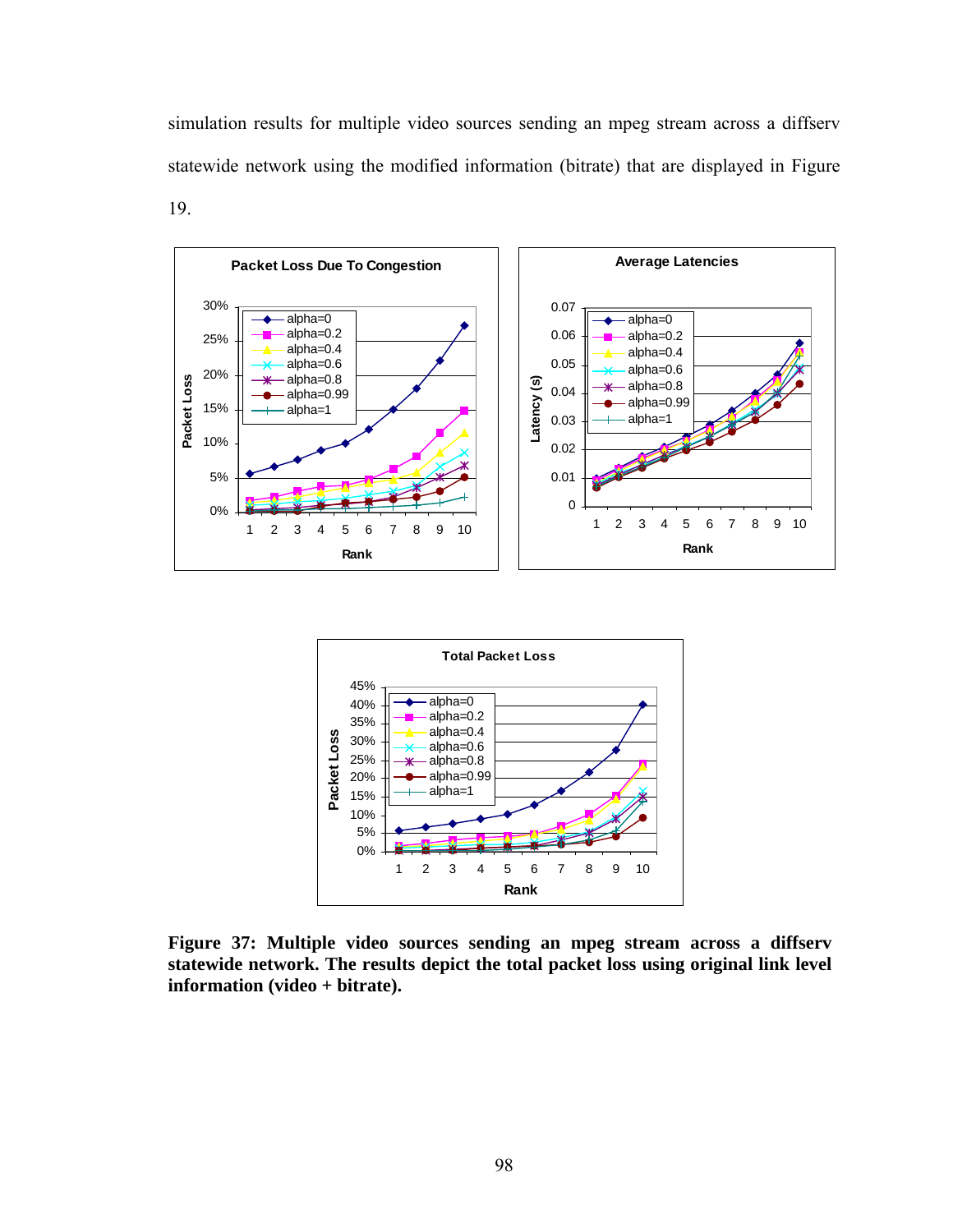Figure 38 displays the simulation results for multiple video sources sending an mpeg stream across a diffserv statewide network. The results depicted compare the total packet loss using original vs. modified link level information. For the scenario where we use the link level information while calculating the average available bandwidth for a tree configuration,  $\alpha$  =0.99 has the lowest packet loss of 9% for the worst rank. For the scenario where we do not use the link level information while calculating the total packet loss is lowest for  $\alpha = 0.99$  and is nearly 16% for the worst rank. Recall from 3.3 that for the scenario where we do not use the link level information while calculating the total packet loss, the algorithm might not be able to differentiate between trees on the basis of available bandwidth to the link level and so might end up selecting trees with less available bandwidth that would then result in a slightly higher packet loss. Thus the packet loss can be reduced by 7 % if we store the link level information.



**Figure 38: Multiple video sources sending an mpeg stream across a diffserv statewide network. The results depicted compare the total packet loss using the original vs. modified link level information.**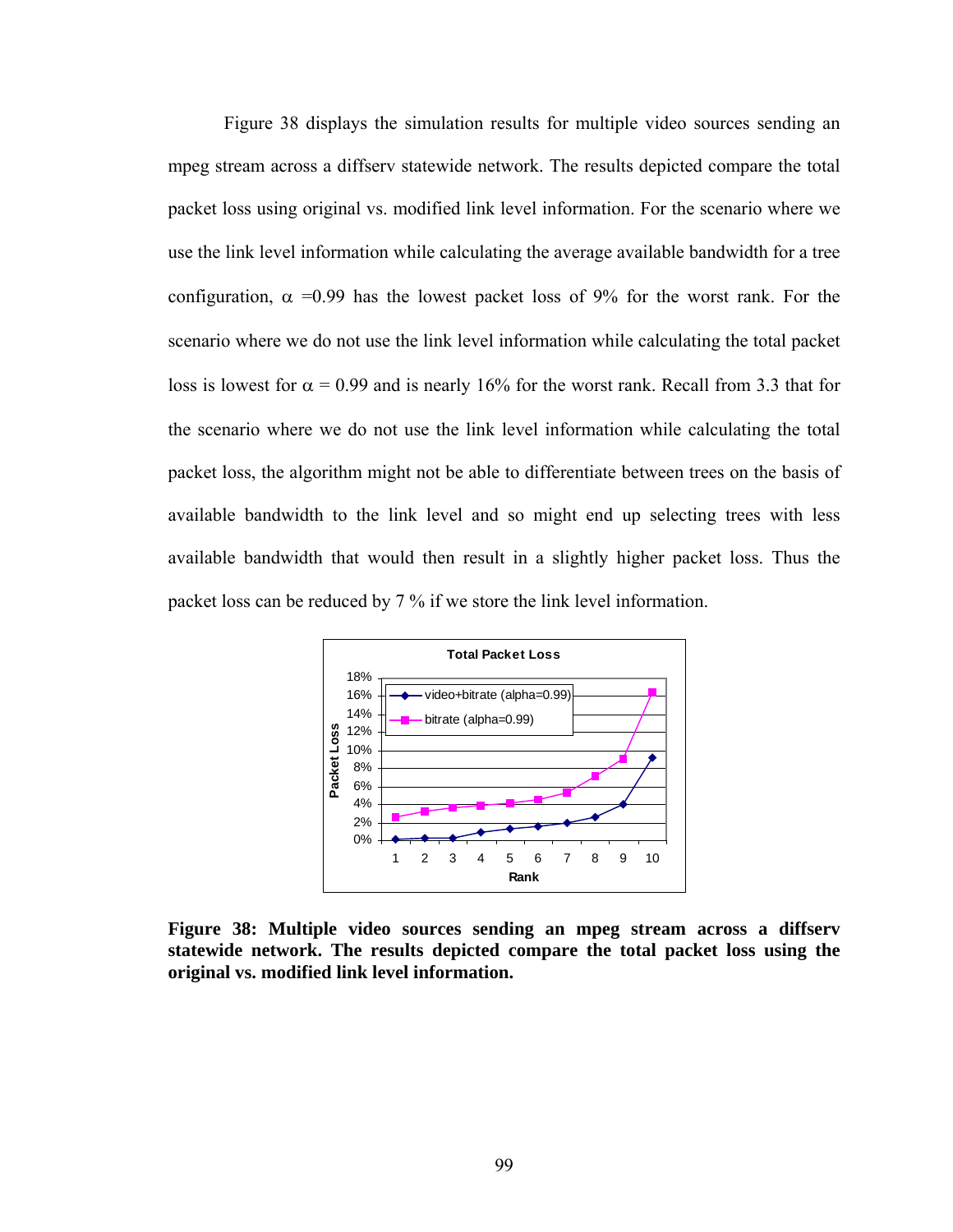## **Single Source Nationwide Network**

Next the simulations are run using Waxman nationwide topology with single source involved in a videoconference. 11 nodes are involved out of which 1 is sending data to the other 10 destinations. Figure 39 displays the simulation results for single video source sending an mpeg stream across a diffserv nationwide network using the original link level information (video + bitrate). These results are then compared with the simulation results for single video source sending an mpeg stream across a diffserv nationwide network using the modified information (bitrate) that are displayed in Figure 22.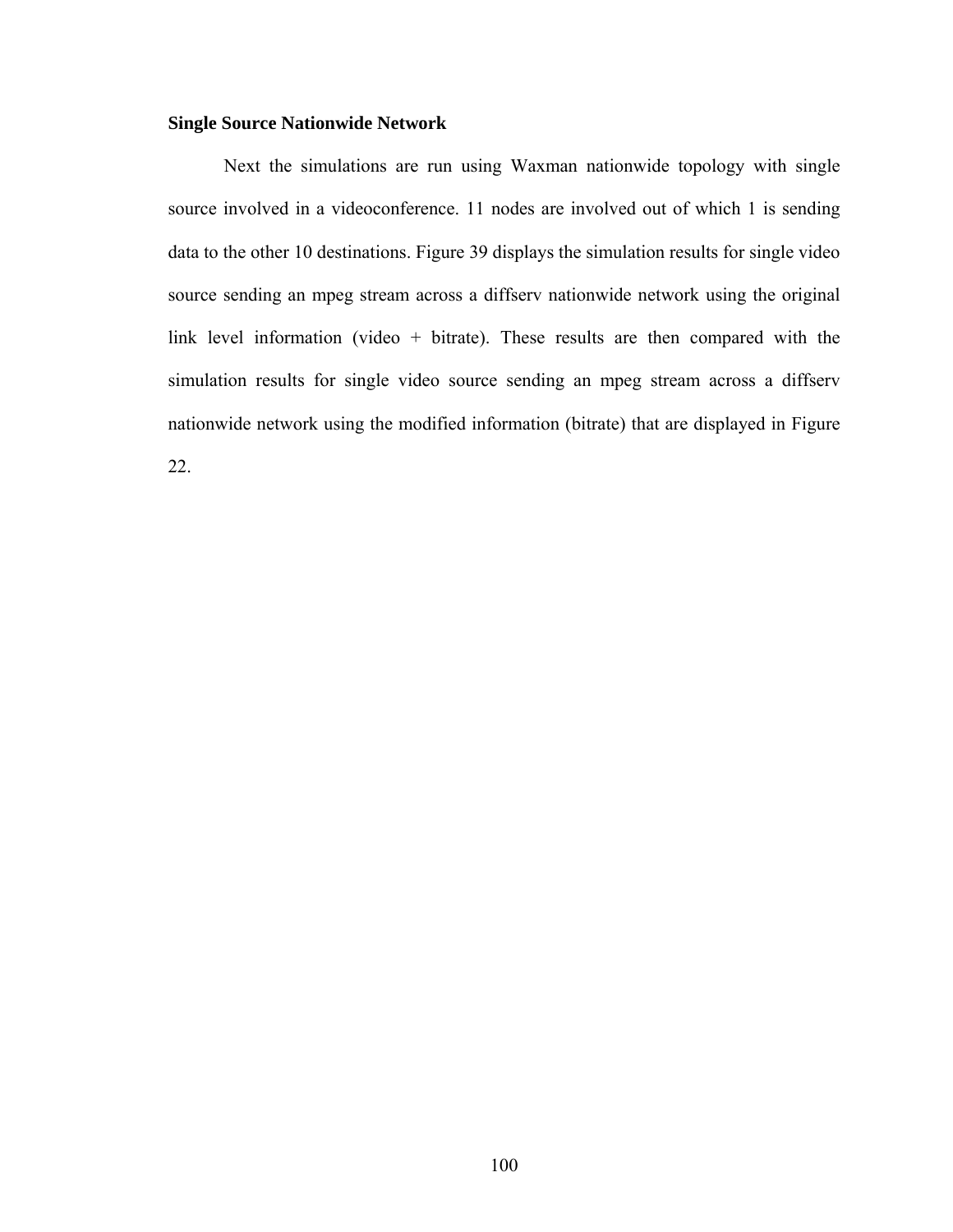



**Figure 39: Single video source sending an mpeg stream across a diffserv nationwide network. The results depict the total packet loss using original link level information (Video + Bitrate).** 

Figure 40 displays the simulation results for single video source sending an mpeg stream across a diffserv nationwide network. The results depicted compare the total packet loss using original vs. modified link level information. For the scenario where we use the link level information while calculating the average available bandwidth for a tree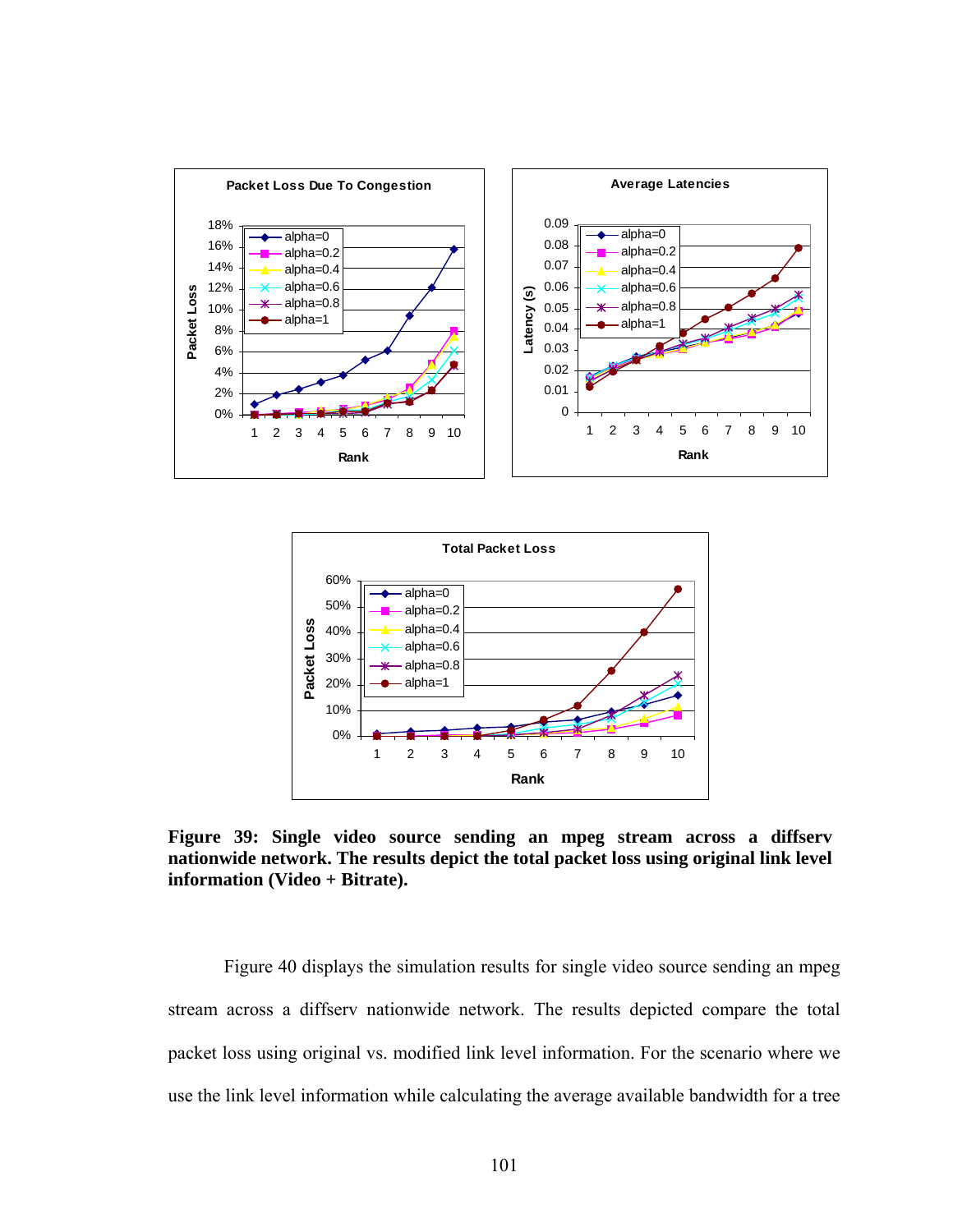configuration,  $\alpha$  =0.2 has the lowest packet loss of 8% for the worst rank. For the scenario where we do not use the link level information while calculating, the total packet loss is lowest for  $\alpha = 0.4$ , where the trees and is nearly 10.5% for the worst rank. Recall from 3.3 that for the scenario where we do not use the link level information while calculating the total packet loss, the algorithm might not be able to differentiate between trees on the basis of available bandwidth to the link level and so might end up selecting trees with less available bandwidth that would then result in a slightly higher packet loss. Thus the packet loss can be reduced by 2.5 % if we store the link level information.



**Figure 40: Single video source sending an mpeg stream across a diffserv nationwide network. The results depicted compare the total packet loss using original vs. modified link level information.** 

#### **Multiple Sources Nationwide Network**

Next the simulations are run using Waxman statewide topology with multiple sources involved in a videoconference. 11 nodes are involved out of which 4 are sending data to the other 10 destinations. Figure 41 displays the simulation results for multiple video sources sending an mpeg stream across a diffserv nationwide network using the original link level information (video + bitrate). These results are compared with the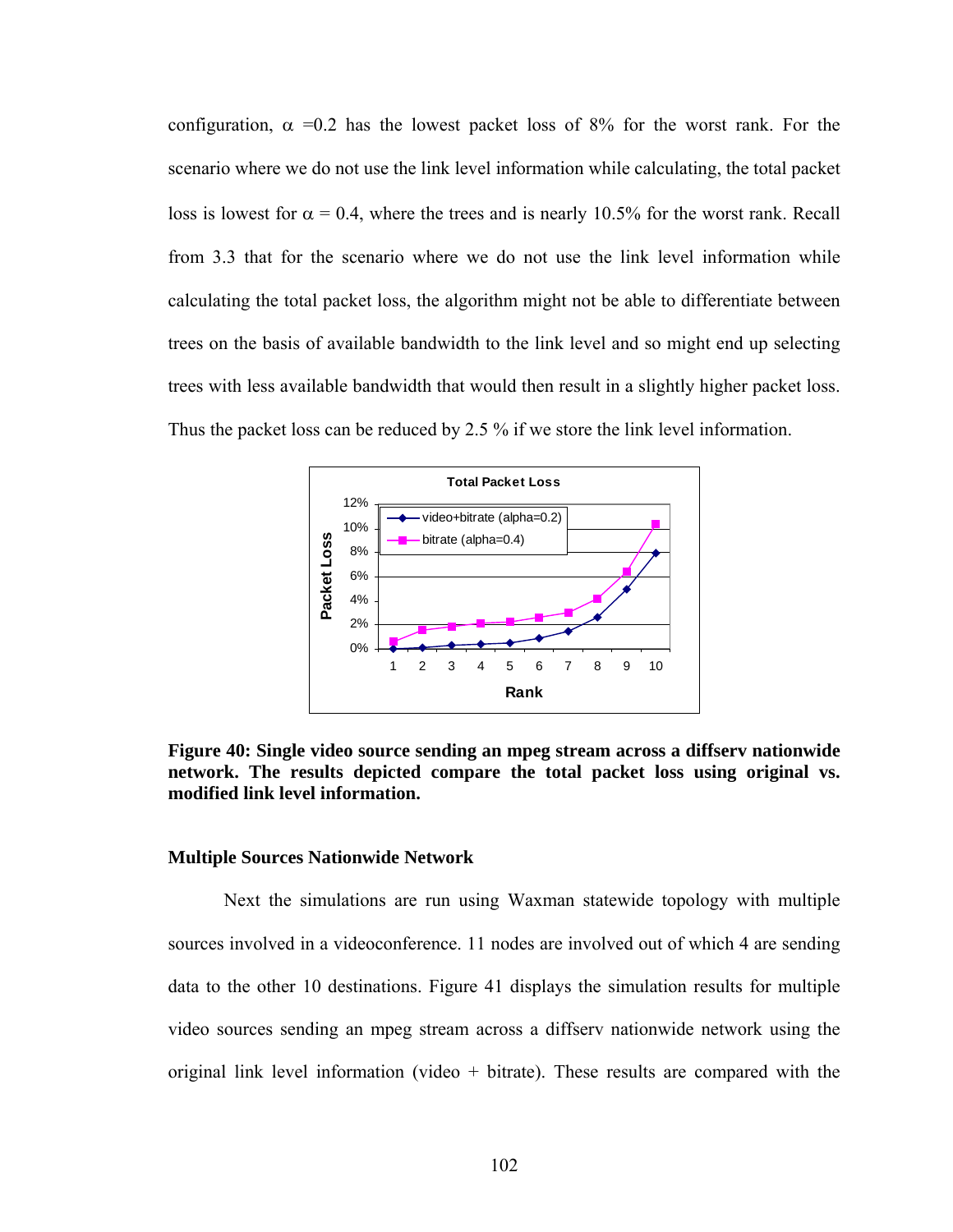simulation results for multiple video sources sending an mpeg stream across a diffserv nationwide network using the modified information (bitrate) that are displayed in Figure 25.





**Figure 41: Multiple video sources sending an mpeg stream across a diffserv nationwide network. The results depict the total packet loss using original link level information (Video + Bitrate).**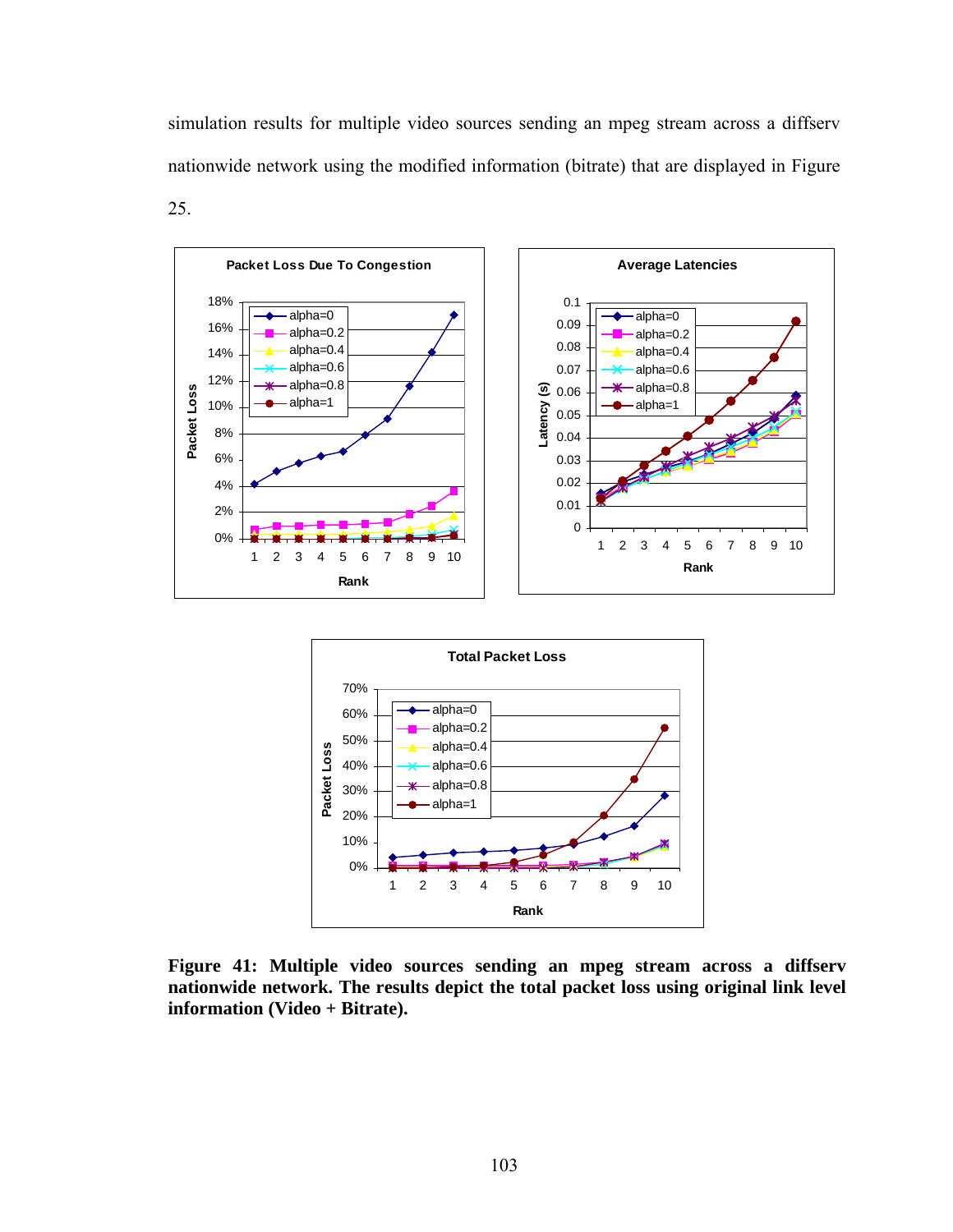Figure 42 displays the simulation results for multiple video sources sending an mpeg stream across a diffserv nationwide network. The results depicted compare the total packet loss using original vs. modified link level information. For the scenario where we use the link level information while calculating the average available bandwidth for a tree configuration,  $\alpha$  =0.4 has the lowest packet loss of 8% for the worst rank. For the scenario where we do not use the link level information while calculating the total packet loss is lowest for  $\alpha = 0.4$ , where the trees and is nearly 11% for the worst rank. Recall from 3.3 that for the scenario where we do not use the link level information while calculating the total packet loss, the algorithm might not be able to differentiate between trees on the basis of available bandwidth to the link level and so might end up selecting trees with less available bandwidth that would then result in a slightly higher packet loss. Thus the packet loss can be reduced by 3 % if we store the link level information.



**Figure 42: Multiple video sources sending an mpeg stream across a diffserv nationwide network. The results depicted compare the total packet loss using original vs. modified link level information.**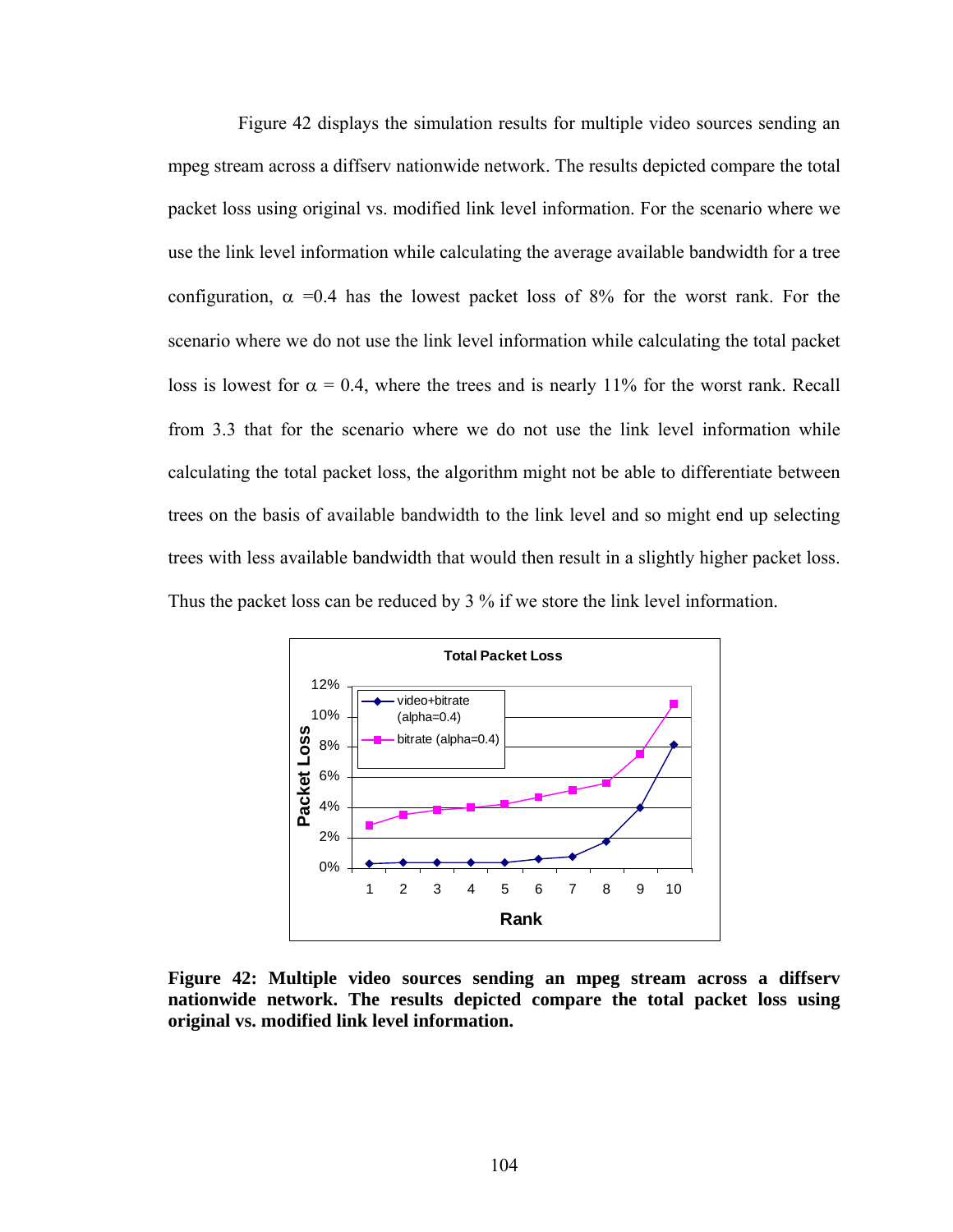# 6.1.4 Summary of Results

Table 5 displays the overall performance in terms of packet loss for different networks. The numbers indicate the percentage of increase ( $\uparrow$ ) or decrease ( $\downarrow$ ) in packet loss for after each modification.

| Modification                                                            | Single             | Multiple           | Single           | Multiple          |
|-------------------------------------------------------------------------|--------------------|--------------------|------------------|-------------------|
|                                                                         | Source             | Source             | Source           | Source            |
|                                                                         | Statewide          | Statewide          | Nationwide       | Nationwide        |
| Modifying the calculation for<br><b>Bandwidth Scalar</b>                | $3\% \downarrow$   | $24\% \downarrow$  | $5\% \downarrow$ | $18\% \downarrow$ |
| Randomizing selection of<br>configurations having same<br>highest score | $1.5\% \downarrow$ | $4.5\% \downarrow$ | $6\% \downarrow$ | $23\% \downarrow$ |
| Information to calculate<br>available bandwidth in tunnels              | $1.5\%$            | $7\%$              | $2.5\%$          | $3\%$             |

### **Table 5: Overall performance in terms of packet loss for different networks.**

From the above table it can be observed that the first two modifications provide a good increase in performance for multiple source videoconferences. Considering the nature of videoconferences it is more likely that they are going to be multiple source conferences. So both the modifications are equally important to improve the video quality. The third modification slightly decreases the performance of the video in terms of video quality but by neglecting link level information while calculating available bandwidth puts less burden on edge routers and hence reduces the complexity and time for calculating the best-multicast tree. So it is a trade off between improving the quality of the video versus reducing the time and complexity of the algorithm and is a decision left to the ISP.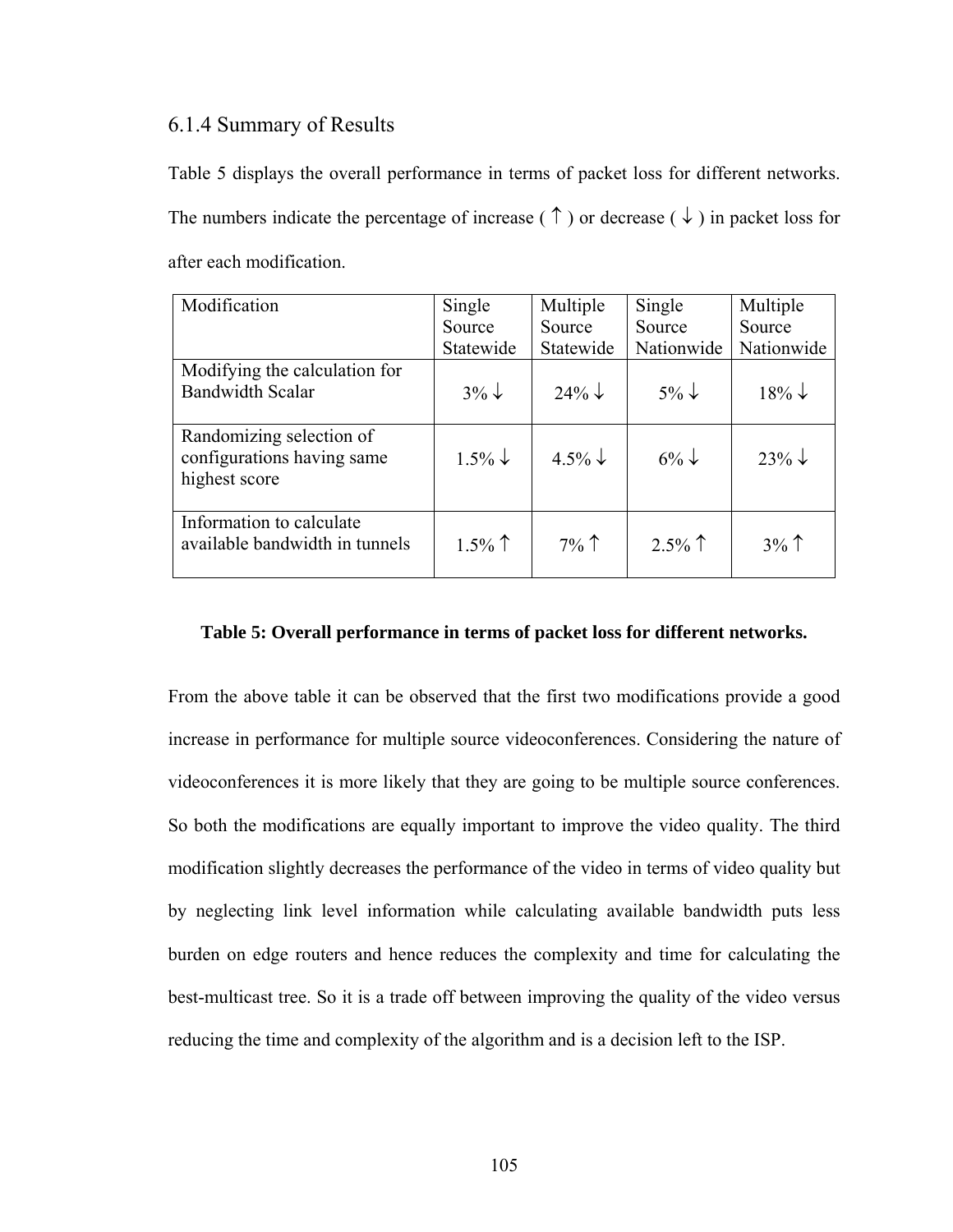- 6.2 Summarizing the best choice of alpha for enhanced base algorithm Following modifications are done to enhance the base algorithm –
	- 1. Modifying the calculation for Bandwidth Scalar.
	- 2. Randomizing selection of configurations having same highest score.
	- 3. Information to calculate available bandwidth in tunnels.

After the enhancement of the base overlay algorithm to create efficient multicast trees, simulations were run over three different diffserv domains: Campuswide, Statewide and Nationwide for both single and multiple sources scenario to find out the best  $\alpha$ . The results for campus wide and statewide networks are identical and hence only the results for state wide network are documented along with the nation wide network. In order to find out the best choice of  $\alpha$ , simulations were run for different values of  $\alpha$  from  $\alpha = 0$  to  $\alpha$  =1 in steps of 0.2.

#### **Single Source Statewide Network**

The packet loss due to congestion was maximum for  $\alpha=0$  and is the least for  $\alpha =$ 1. The average latencies increased from  $\alpha =0$  to  $\alpha =1$ . The best tree was created for  $\alpha =$ 0.6 with a maximum packet loss of 14.5% as shown in the Total Packet Loss Graph (Figure 16). The variation in total packet loss for  $\alpha=0.2$  to  $\alpha=1$  was not too much for the single source involved in a videoconference in a statewide network. Hence any value between 0.2 to 1 can be selected as  $\alpha$  without affecting the quality of the video.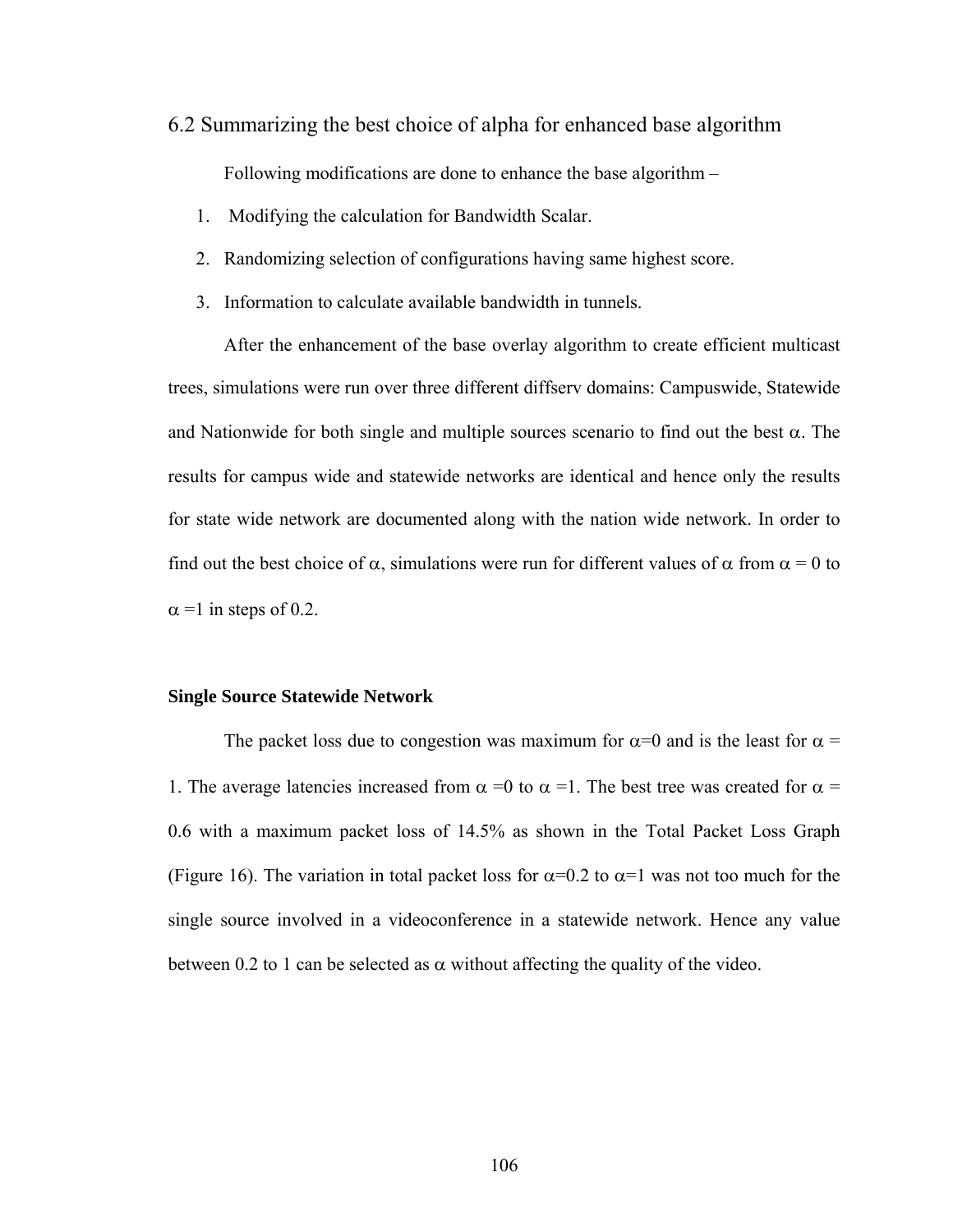## **Multiple Sources Statewide Network**

The packet loss due to congestion was maximum for  $\alpha=0$  and is the least for  $\alpha =$ 1. The average latency was maximum for  $\alpha = 0$ . This was mainly because the packet loss for  $\alpha = 0$  was high indicating that there was heavy congestion. Hence the queuing delays were high which resulted in higher average latency for  $\alpha = 0$ . The best tree was created for  $\alpha$  = 0.99 with a maximum packet loss of 16% as shown in the Total Packet Loss Graph (Figure 19). The variation in total packet loss for different values of  $\alpha$  was about 24 % for the multiple sources involved in a videoconference in a statewide network.

#### **Single Source Nationwide network**

The packet loss due to congestion was maximum for  $\alpha=0$  and is the least for  $\alpha =$ 1. The average latencies increased from  $\alpha = 0$  to  $\alpha = 1$ . The best tree was created for  $\alpha =$ 0.4 with a maximum packet loss of 10% as shown in the Total Packet Loss Graph (Figure 22). The variation in total packet loss for different values of  $\alpha$  was about 37% for the single source involved in a videoconference in a nationwide network.

### **Multiple Sources Nationwide Network**

The packet loss due to congestion was maximum for  $\alpha=0$  and is the least for  $\alpha =$ 1. The average latency was maximum for  $\alpha = 1$ . The average latency for  $\alpha = 0$  was higher than that for  $\alpha = 0.2, 0.4, 0.6$  indicating that there was heavy congestion. Hence the queuing delays were high which resulted in higher average latency for  $\alpha = 0$ . The best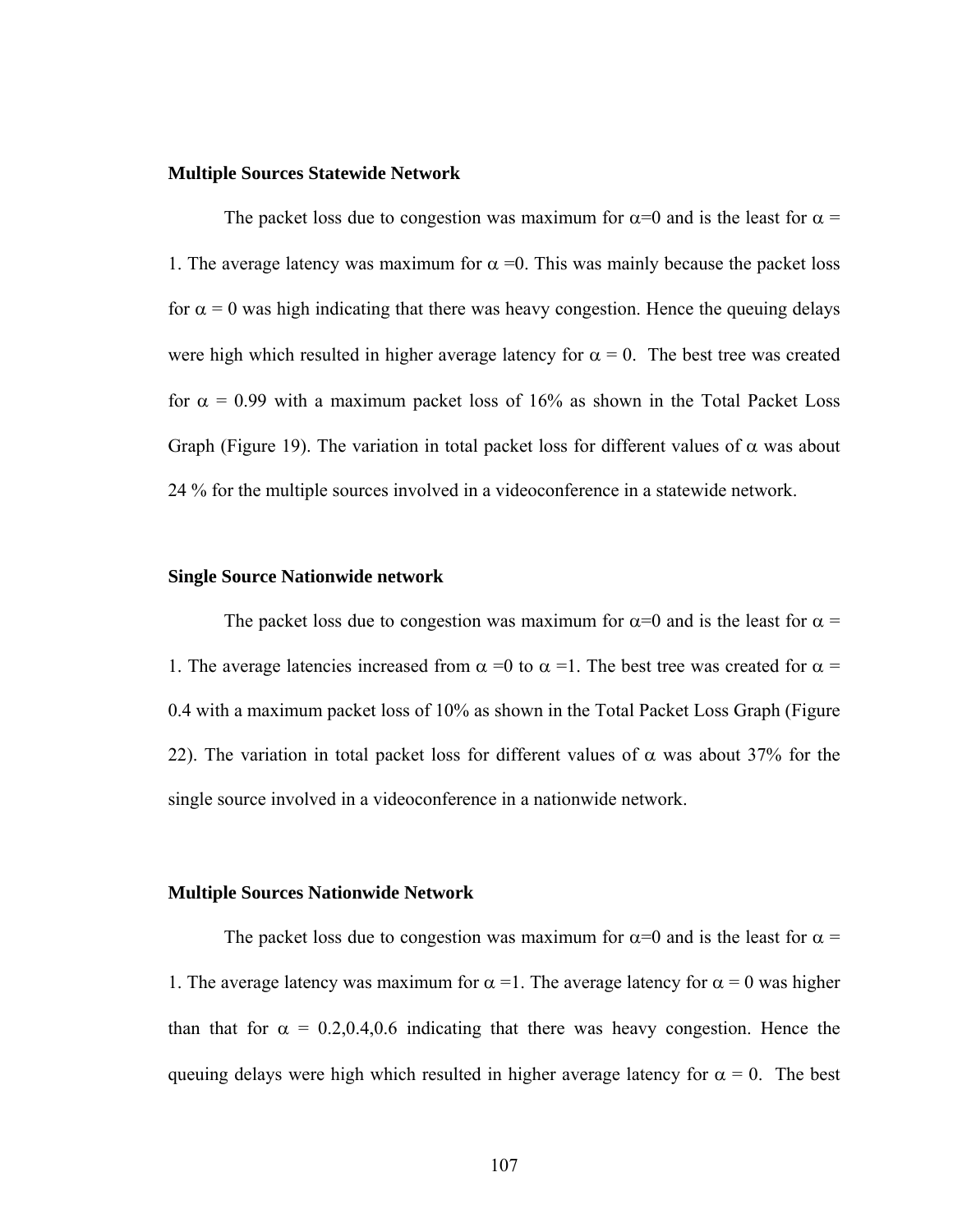tree was created for  $\alpha = 0.4$  with a maximum packet loss of 11% as shown in the Total Packet Loss Graph (Figure 25). The variation in total packet loss for different values of  $\alpha$ was about 48 % for the multiple sources involved in a videoconference in a nationwide network.

#### **Robustness of Algorithm with respect to alpha**

 It was observed that for a single source statewide videoconference the total packet loss was similar for all values of alpha except alpha  $= 0$ . This is mainly because for a statewide network average latency for the worst rank node is less than 45 ms. Hence there is not much packet loss due to delay. So the only packet loss that occurs in the network is due to congestion. The packet loss due to congestion is highest for alpha  $= 0$ . The packet loss decreases as alpha is increased from 0 to 1. Hence for a statewide network any value of alpha from 0.1 to 1 works fine. For multiple sources statewide videoconference there is more congestion in the network as multiple sources are sending video packets. Hence packet loss due to congestion decreases with increase in alpha from 0 to 1. At the same time packet loss due to delay is minimum for alpha  $= 0$  to 0.99 and there is some packet loss when trees are selected only on the basis of available bandwidth (alpha =1). Hence the best alpha for this scenario is 0.99. So overall for statewide network alpha = 0.99 can be selected for constructing multicast trees for both single and multiple source videoconference.

 For the nation wide network, the packet loss due to congestion decreases from  $alpha = 0$  to alpha =1. At the same time the average latencies for worst rank nodes is more than 50 ms for alpha higher than 0.5 and hence there is some packet loss due to delay. Hence for nationwide network the total packet loss is lowest for alpha  $= 0.4$ . So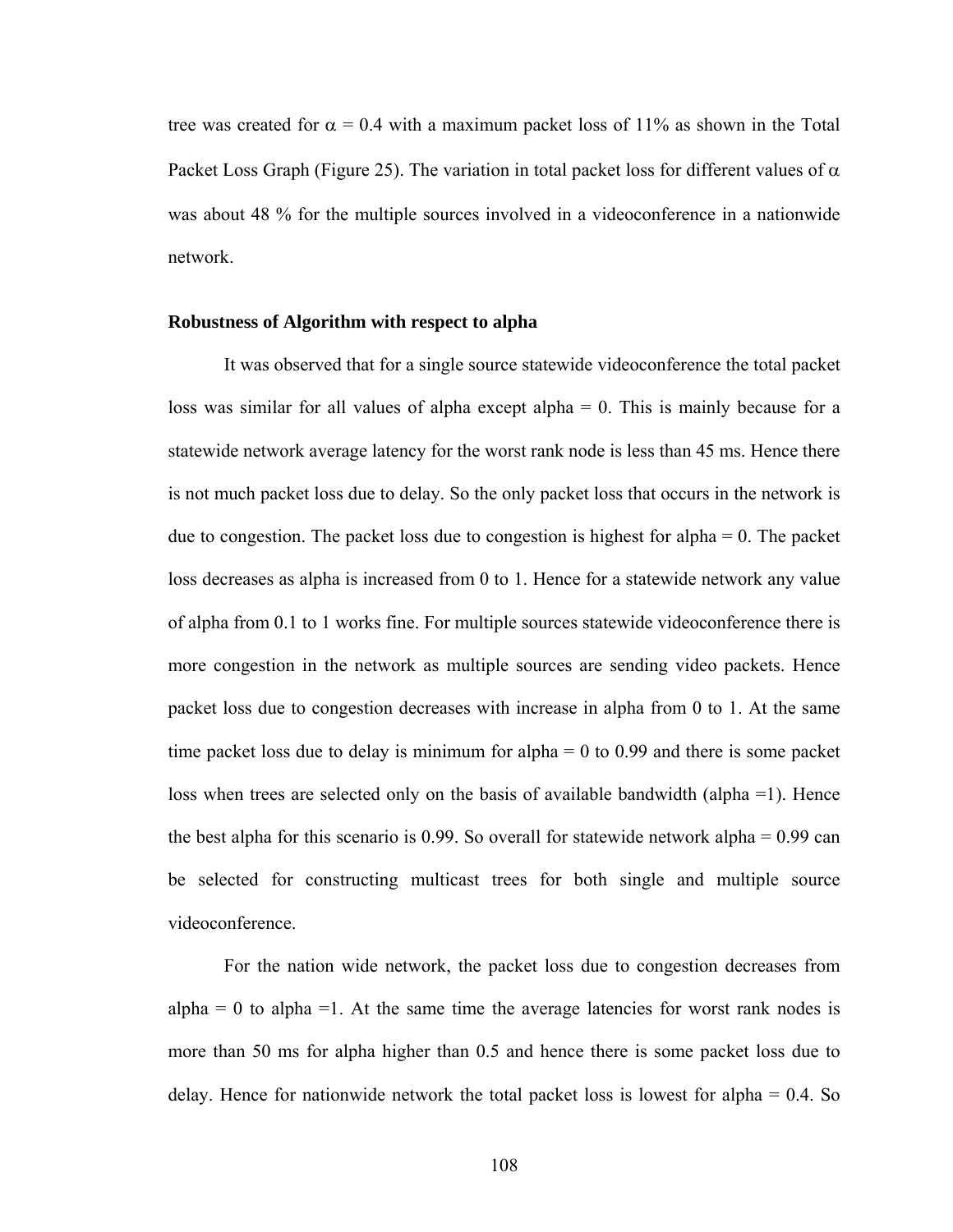overall for nationwide network alpha  $= 0.4$  can be selected for constructing multicast trees for both single and multiple source videoconference.

The best choice of alpha for enhanced base algorithm can be tabulated as shown in Table 5. The top number in each cell is the best choice of  $\alpha$  for respective scenarios. The bottom numbers enclosed in brackets indicate the range of  $\alpha$  for which the worstcase packet loss changes by no more than 5% of the total variation for the respective scenario i.e. indicates how robust the algorithm is with respect to alpha.

| Scenario                 | Statewide           | Nationwide            |
|--------------------------|---------------------|-----------------------|
| Single Source            | 0.6                 | 0.4                   |
| <b>Best Effort class</b> | $(0 \text{ to } 1)$ | $(0 \text{ to } 0.9)$ |
| <b>Multiple Sources</b>  | 0.99                | 0.4                   |
| <b>Best Effort Class</b> | (0.99)              | $(0 \text{ to } 0.9)$ |

### **Table 6: Choice of best alpha for different networks.**

Looking at the bottom numbers for each column in the above table it can be concluded that the algorithm is quite robust with respect to alpha. Choosing alpha to be around 0.9 is a good compromise for all traffic situations while losing only some performance in the multiple source/statewide case. For the multiple source/statewide case choosing alpha = 0.9 increases the packet loss by 8% than that for the best alpha value of 0.99.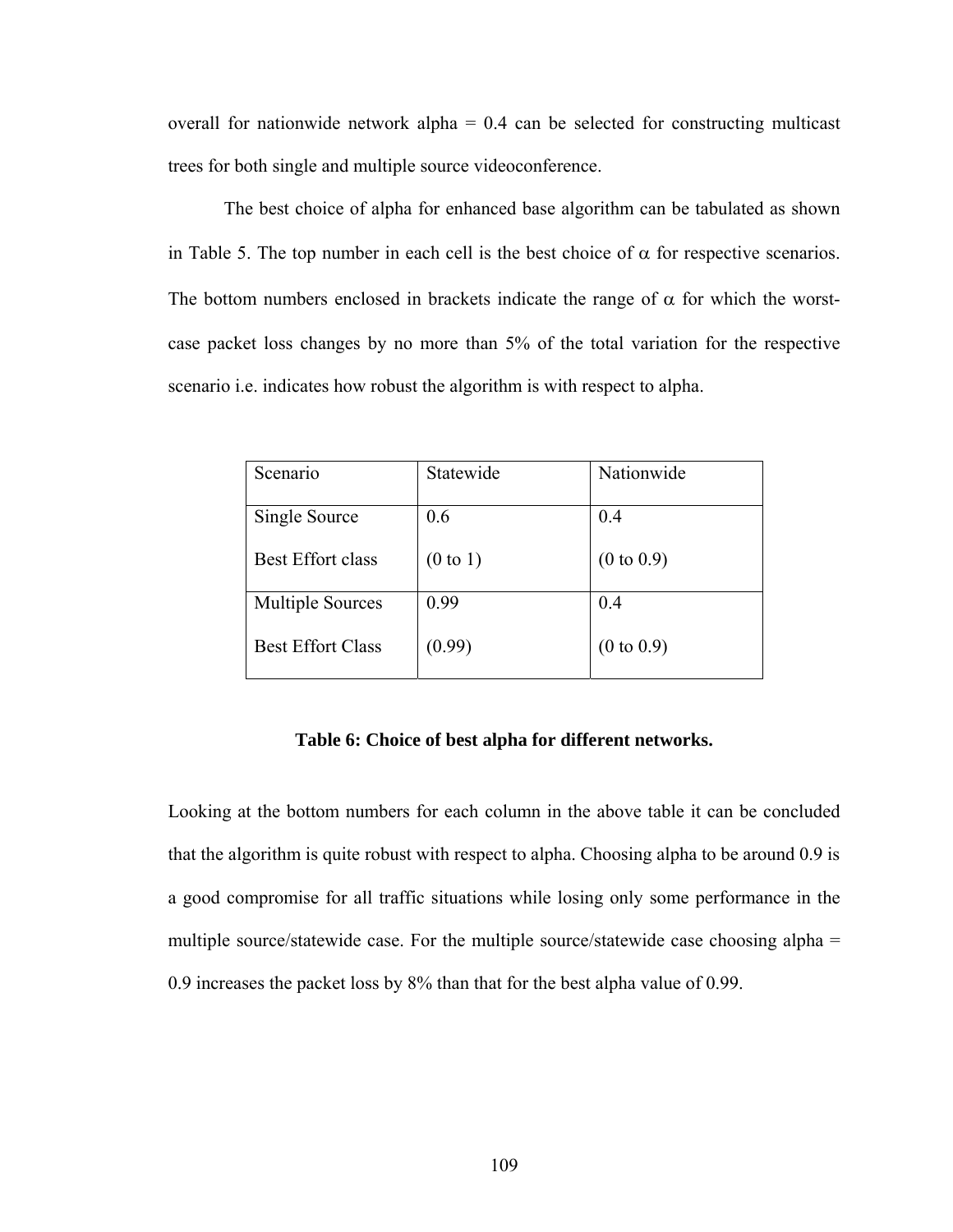## 6.3 Comparing with other DiffServ Multicast Technologies

The base overlay algorithm is enhanced with the following modifications -

- 1. Modifying the calculation for Bandwidth Scalar.
- 2. Randomizing selection of configurations having same highest score.
- 3. Information to calculate available bandwidth in tunnels.

After the base overlay algorithm is enhanced and the best alpha is identified for each network, simulations are run to compare the enhanced base overlay algorithm with other existing diffserv multicast technologies: DSMCast, EBM and Native Multicast.

# DSMCast

The DSMCast described in [StM01] and [Str01] uses DVMRP to for the multicast trees. The multicast tree generated is similar to native multicast. All the routers are multicast capable. The multicast routing information is sent along with the data packets.

# EBM

The EBM as described in [StB03] generates the multicast tree in two different ways.

- 1. EBM Simple Each joining node appends itself to the nearest node in the multicast tree.
- 2. EBM Cluster The multicast tree is formed using the Edge cluster algorithm.

Both DSMCast and EBM do not take into account the link bandwidths and latencies while calculating the multicast trees.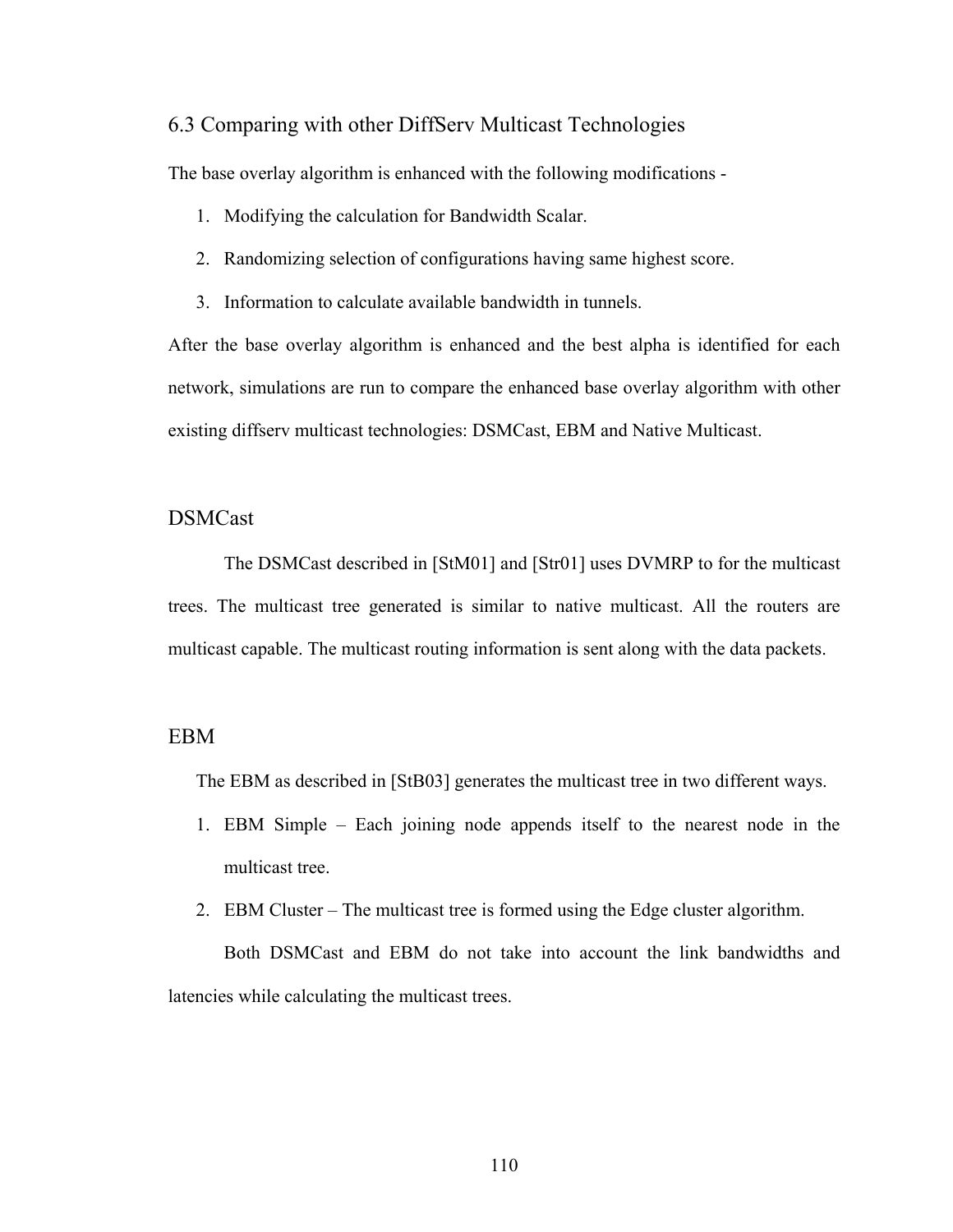### **Statewide network single source**

The simulations were run over statewide network for single source involved in the videoconference. There are eleven participants with one sender and ten receivers.

The tree formed with best value of  $\alpha$  for the Enhanced Base Overlay Algorithm, was compared with DSMCast/ Native Multicast and the Simple and Edge Clustered EBM. From the graph for total packet loss as shown in Figure 43 it was seen that Simple EBM suffered the highest packet loss of 29%, which was 15% higher than our overlay algorithm. Next was EBM Cluster with a packet loss of 27%, which was 13% higher than our algorithm. DSMCast/Native multicast had the highest packet loss of 19%, which was 5% higher.



**Figure 43: Single video source sending an mpeg stream across a diffserv statewide network. The results depicted for comparing total packet loss for different diffserv multicast technologies.**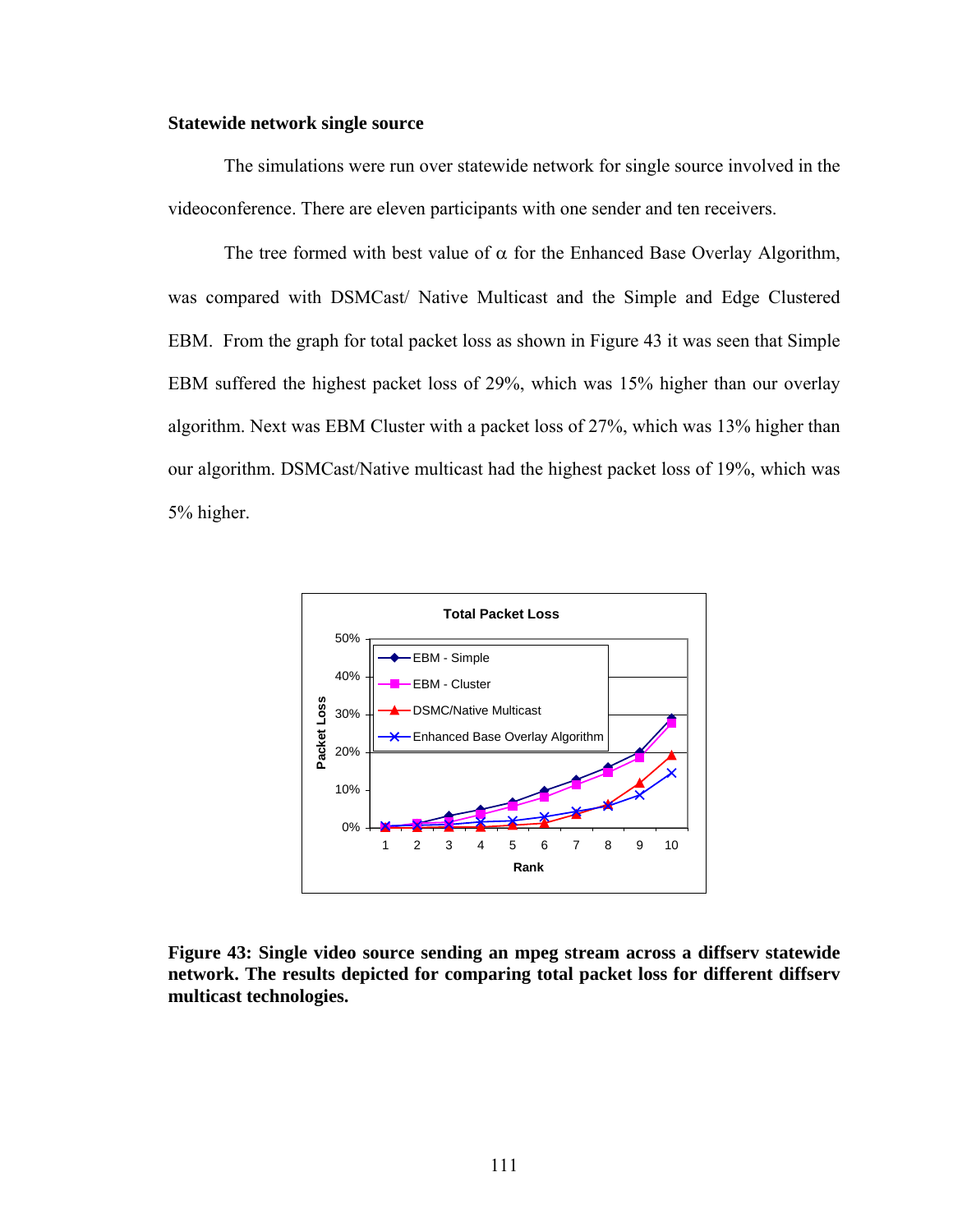#### **Statewide network Multiple Sources**

Next simulations were run over statewide network for multiple sources involved in the videoconference. There are eleven participants with four senders. Each sender sends video packets to the other ten receivers.

The tree formed with best value of  $\alpha$  for the Enhanced Base Overlay Algorithm, was compared with DSMCast/ Native Multicast and the Simple and Edge Clustered EBM. From the graph for total packet loss as shown in Figure 44 it was seen that Simple EBM suffered the highest packet loss of 50%, which was 34% higher than our overlay algorithm. Next was EBM Cluster with a packet loss of 22%, which was 6% higher than our algorithm. DSMCast/Native multicast had the highest packet loss of 6%, which was 10% lower than our overlay algorithm.



**Figure 44: Multiple video sources sending an mpeg stream across a diffserv statewide network. The results depicted for comparing total packet loss for different diffserv multicast technologies.**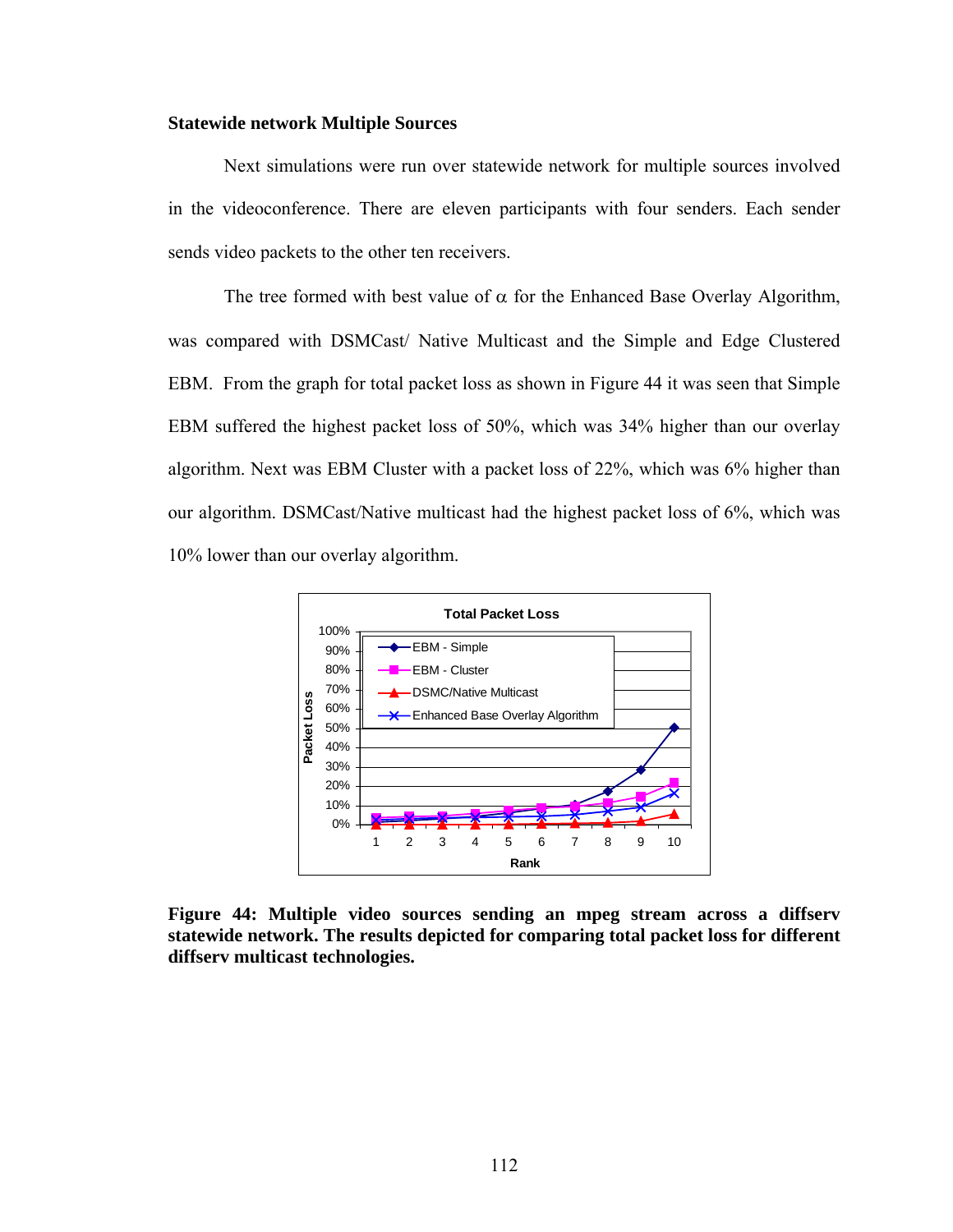## **Nationwide network single source**

The simulations were run over nationwide network for single source involved in the videoconference. There are eleven participants with one sender and ten receivers.

The tree formed with best value of  $\alpha$  for the overlay algorithm, was compared with DSMCast/ Native Multicast and the Simple and Edge Clustered EBM. From the graph for total packet loss as shown in Figure 45 it was seen that Simple EBM suffered the highest packet loss of 30%, which was 20% higher than our overlay algorithm. Next was EBM Cluster with a packet loss of 19%, which was 9% higher than our algorithm. DSMCast/Native multicast had the highest packet loss of 11%, which was 1% higher.



**Figure 45: Single video source sending an mpeg stream across a diffserv nationwide network. The results depicted for comparing total packet loss for different diffserv multicast technologies.**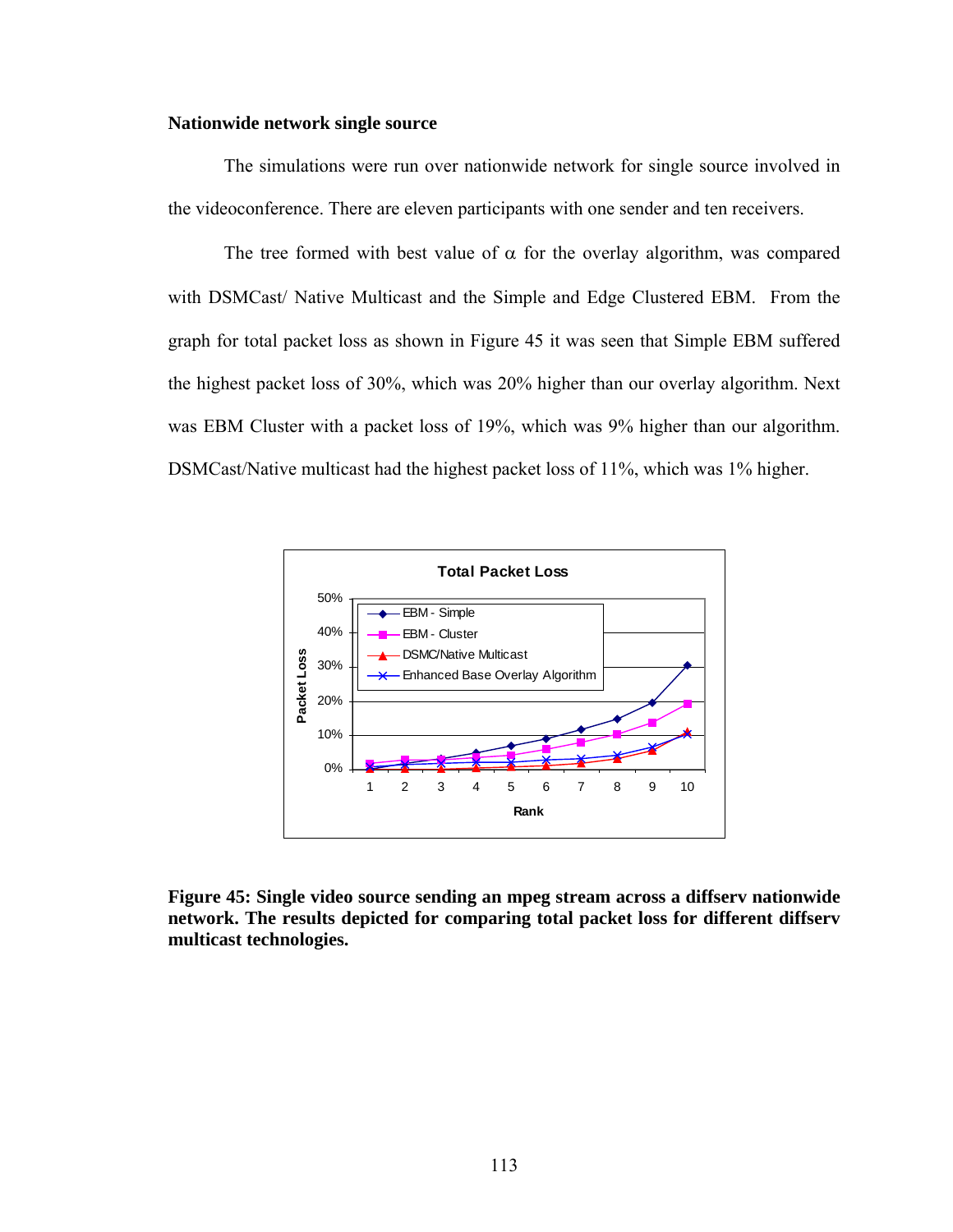#### **Nationwide network Multiple Sources**

Next simulations were run over nationwide network for multiple sources involved in the videoconference. There are eleven participants with four senders. Each sender sends video packets to the other ten receivers.

The tree formed with best value of  $\alpha$  for the overlay algorithm, was compared with DSMCast/ Native Multicast and the Simple and Edge Clustered EBM. From the graph for total packet loss as shown in Figure 46 it was seen that Simple EBM suffered the highest packet loss of 68%, which was 58% higher than our overlay algorithm. Next was EBM Cluster with a packet loss of 24%, which was 14% higher than our algorithm. DSMCast/Native multicast had the highest packet loss of only 4%, which was 6% lower than our overlay algorithm.



**Figure 46: Multiple video sources sending an mpeg stream across a diffserv nationwide network. The results depicted for comparing total packet loss for different diffserv multicast technologies.**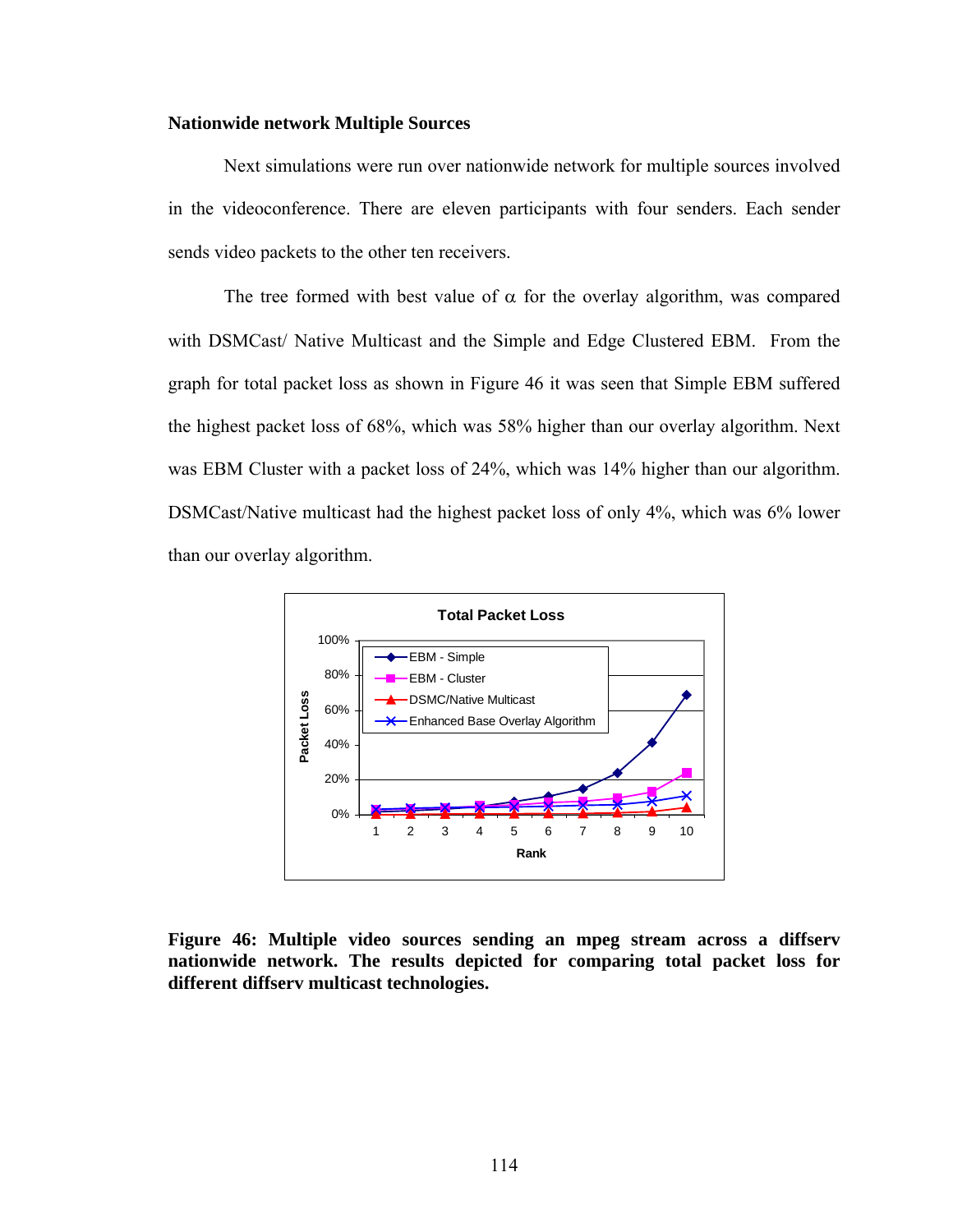## 6.4 DiffServ Extension of the base overlay Algorithm

 Till now all the simulations run were for receivers getting same level of QoS i.e. best effort service. In this stage simulations are run after the enhanced base overlay algorithm is modified to support different receivers demanding different classes of QoS.

 The simulations are run for a videoconference involving eleven participants. Two different scenarios are considered – single source and multiple sources and the simulations are run over the nationwide diffserv network. The destinations are grouped into two different QoS classes – EF (Expedited Forwarding) and AF (Assured forwarding).

First the simulations are run to show the performance improvement of implementing the Call admission control in the score function and to find out the best value of alpha. Next the simulations are run to decide whether to use average or minimum bandwidth in the score function. Finally simulations are run to compare the performance of diffserv overlay multicast with existing diffserv multicast technologies.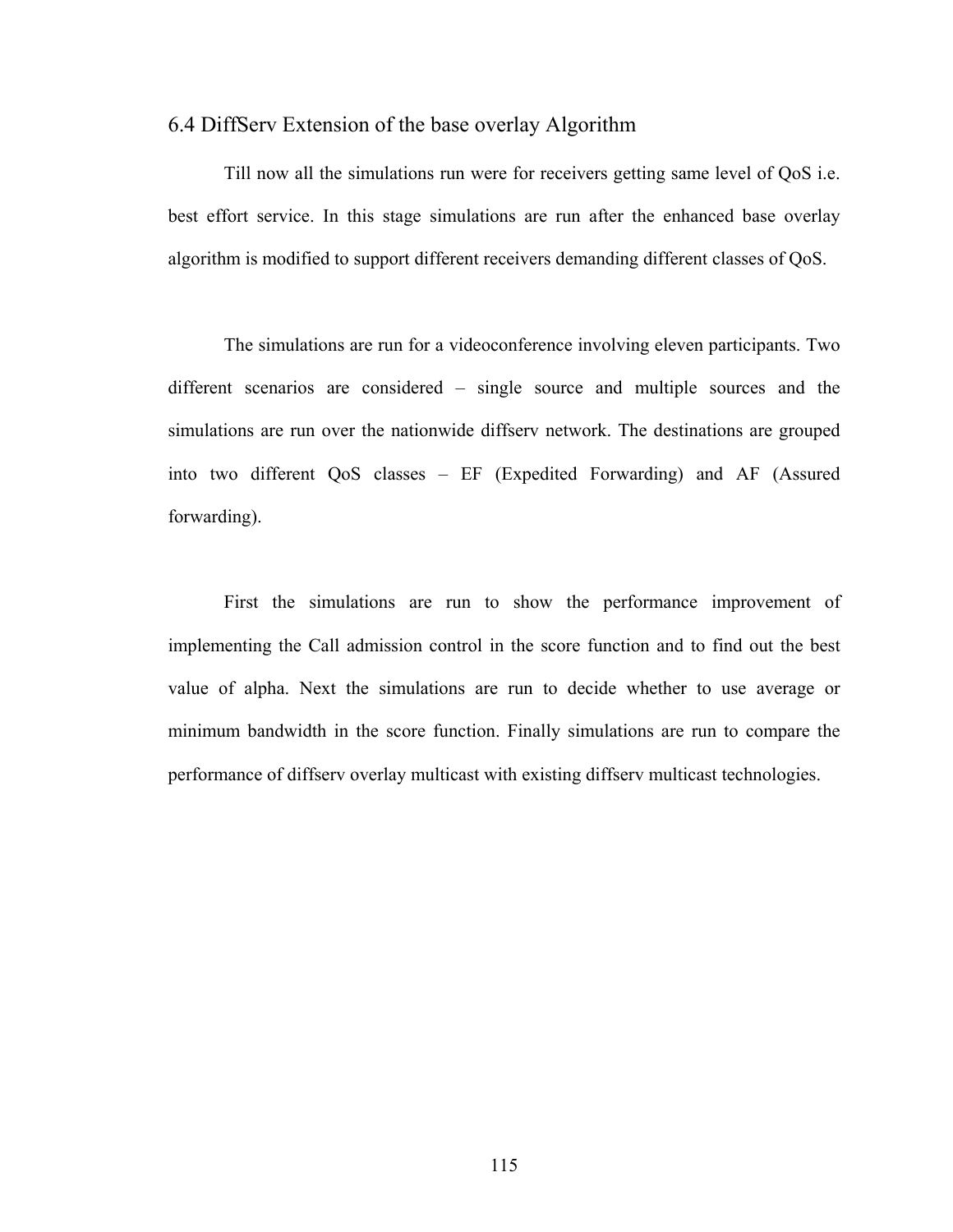## 6.4.1 Implementing CAC in Score Function

Next simulations were run in order to find out the best choice of score function. The simulations were run with and without the CAC in score function over nationwide network for single source involved in the videoconference. There are eleven participants with one sender and ten receivers. The simulations are run for two different scenarios. In the first scenario all the destinations are demanding EF class and in the second scenario all the destinations are demanding AF class. Alpha was incremented for different values from  $\alpha = 0$  to  $\alpha = 1$  in steps of 0.1.

The CAC acceptance percentage was constant for all the values of alpha when CAC was implemented in the score function and was 97%. However when CAC was not in score function, the CAC acceptance percentage dropped from  $\alpha = 0.5$  to  $\alpha = 0$  and was 48% for  $\alpha$  =0. Likewise the average cost for reserving EF and AF bandwidth dropped from  $\alpha$  =0.5 to  $\alpha$  =0 when CAC not implemented in the score. The average packet loss for AF class due to congestion was maximum for  $\alpha=0$  and is the least for  $\alpha=1$ . The average packet loss for all values of alpha was higher when CAC was not implemented in the score function.

After analyzing the four graphs as displayed in Figure 47, it can be concluded that in order to improve the overall performance of the videoconference, CAC must be implemented in the score function. Although alpha around 0.2 results in lower EF cost and AF packet loss, the results are not highly influenced by the change in alpha. In order to reduce the complexity and running time of the algorithm, alpha can be eliminated from the score function.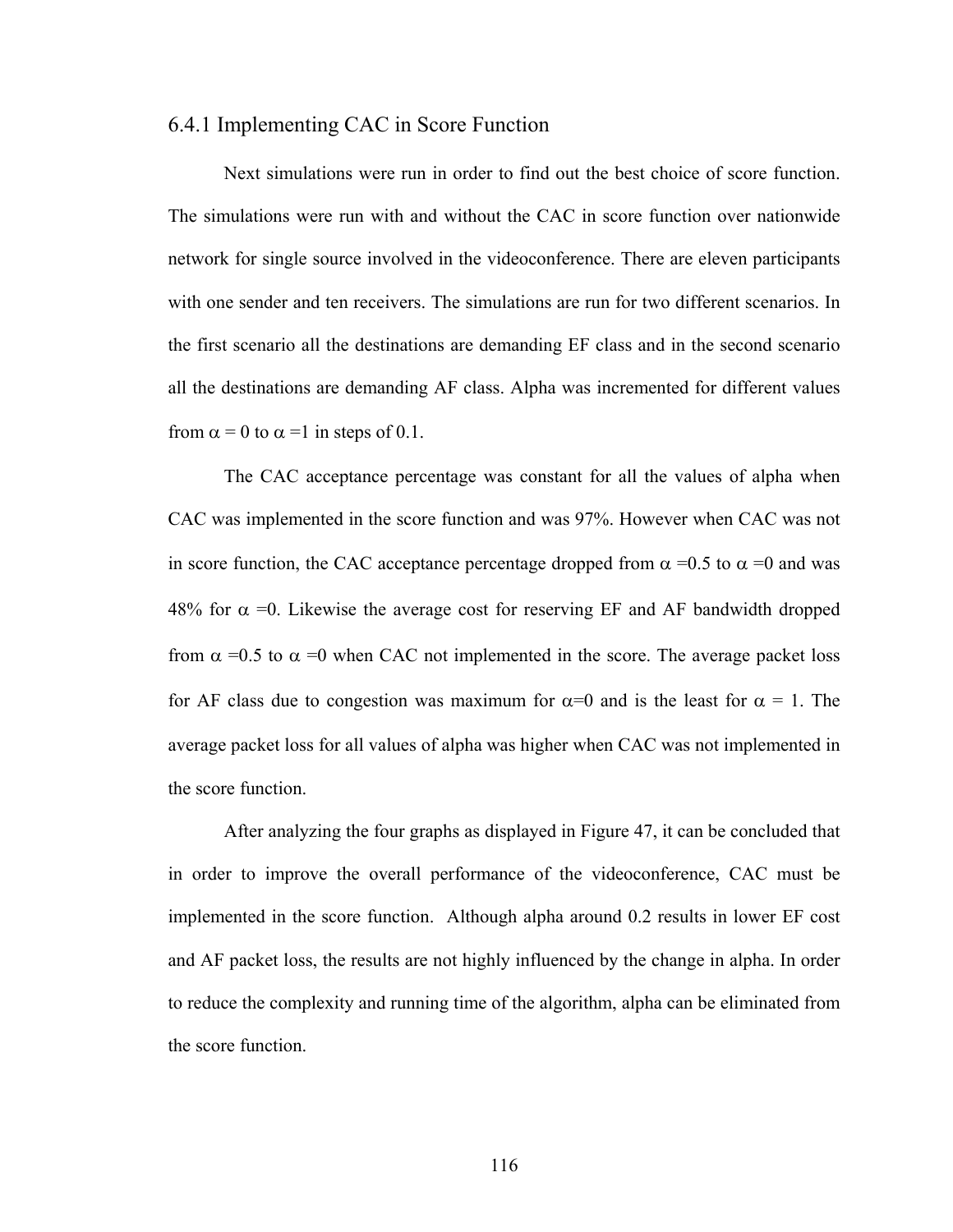



**Figure 47: Single video source sending an mpeg stream across a diffserv nationwide network. The results depicted compare the performance metrics with and without implementing CAC in the score function.**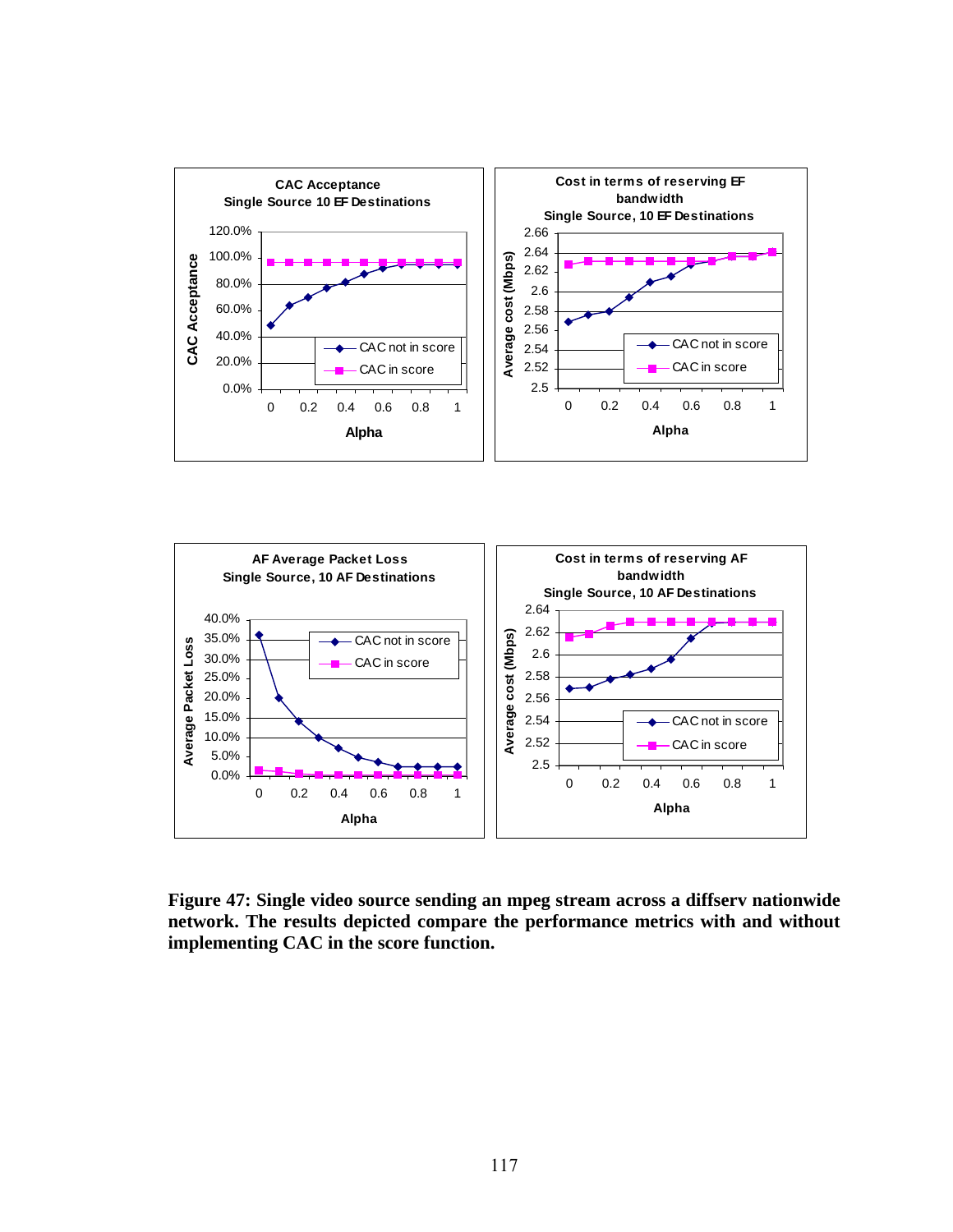## 6.4.2 Minimum vs Average Bandwidth in Score Function

Next simulations were run in order to find out the best choice of bandwidth used for calculating CAC in the score function. The simulations were run using average and minimum bandwidth for calculating the CAC in the score, over nationwide network for multiple sources involved in the videoconference. The minimum bandwidth of a tree configuration was calculated as the minimum of minimum available bandwidth on each tunnel in the multicast tree. The average bandwidth was calculated as the average of minimum available bandwidth on each tunnel in the multicast tree. There are eleven participants with four senders. Each sender sends video packets to the other ten receivers. The simulations are run for two different scenarios. In the first scenario all the destinations are demanding EF class and in the second scenario all the destinations are demanding AF class. Alpha was eliminated from the score function.

The CAC acceptance percentage was 78% using minimum bandwidth while implementing CAC in score and reduced to 64 % when using average bandwidth. The cost for reserving EF and AF bandwidth was identical in both cases. However when CAC was implemented using minimum bandwidth, AF packet loss was 4.4% as compared to 5.1% for average bandwidth.

After analyzing the four graphs as displayed in Figure 48, it can be concluded that in order to improve the overall performance of the videoconference, CAC must be implemented in score function using minimum bandwidth.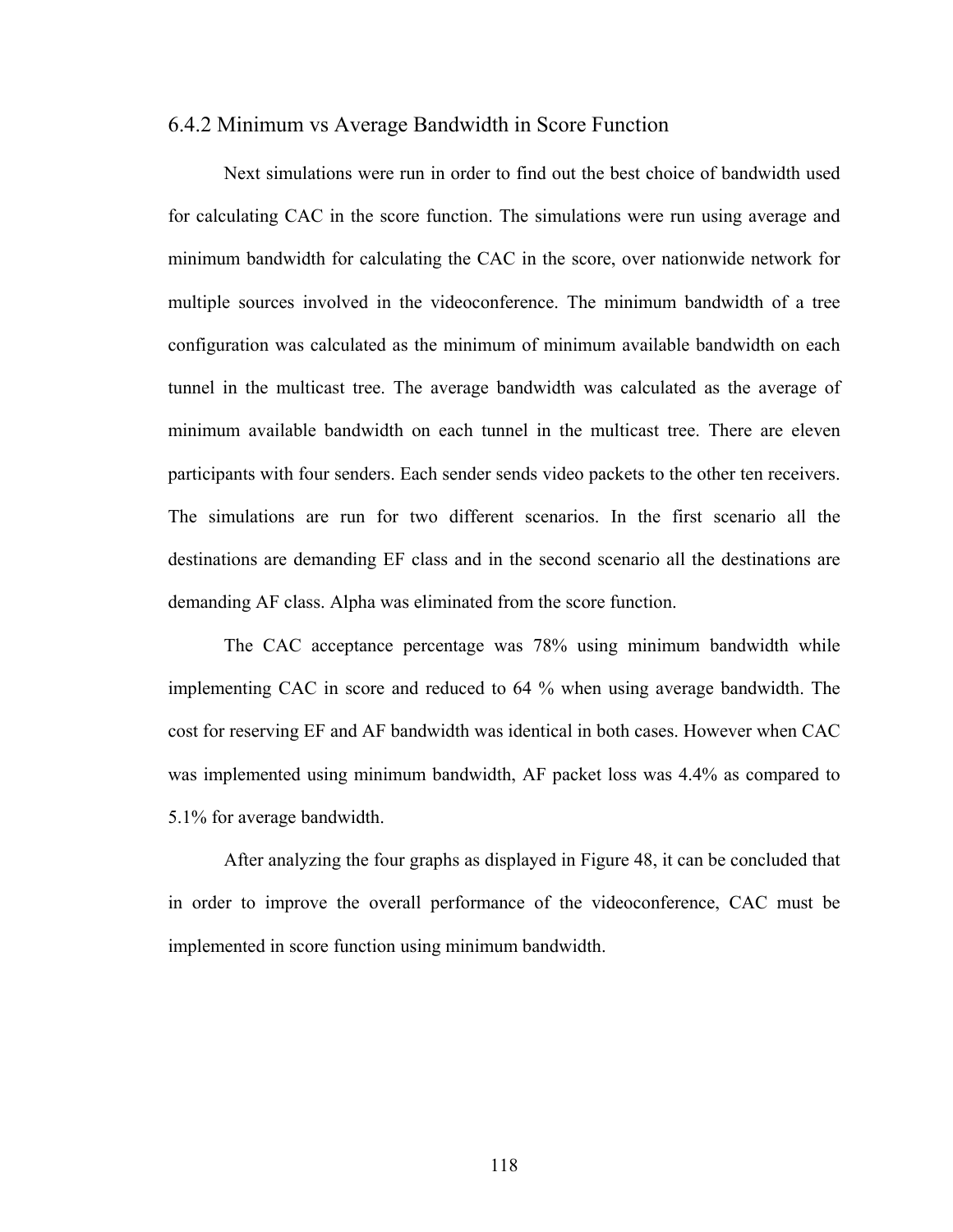



**Figure 48: Multiple video sources sending an mpeg stream across a diffserv nationwide network. The results depicted compare the performance metrics using average and minimum bandwidth for calculating the CAC in score function.**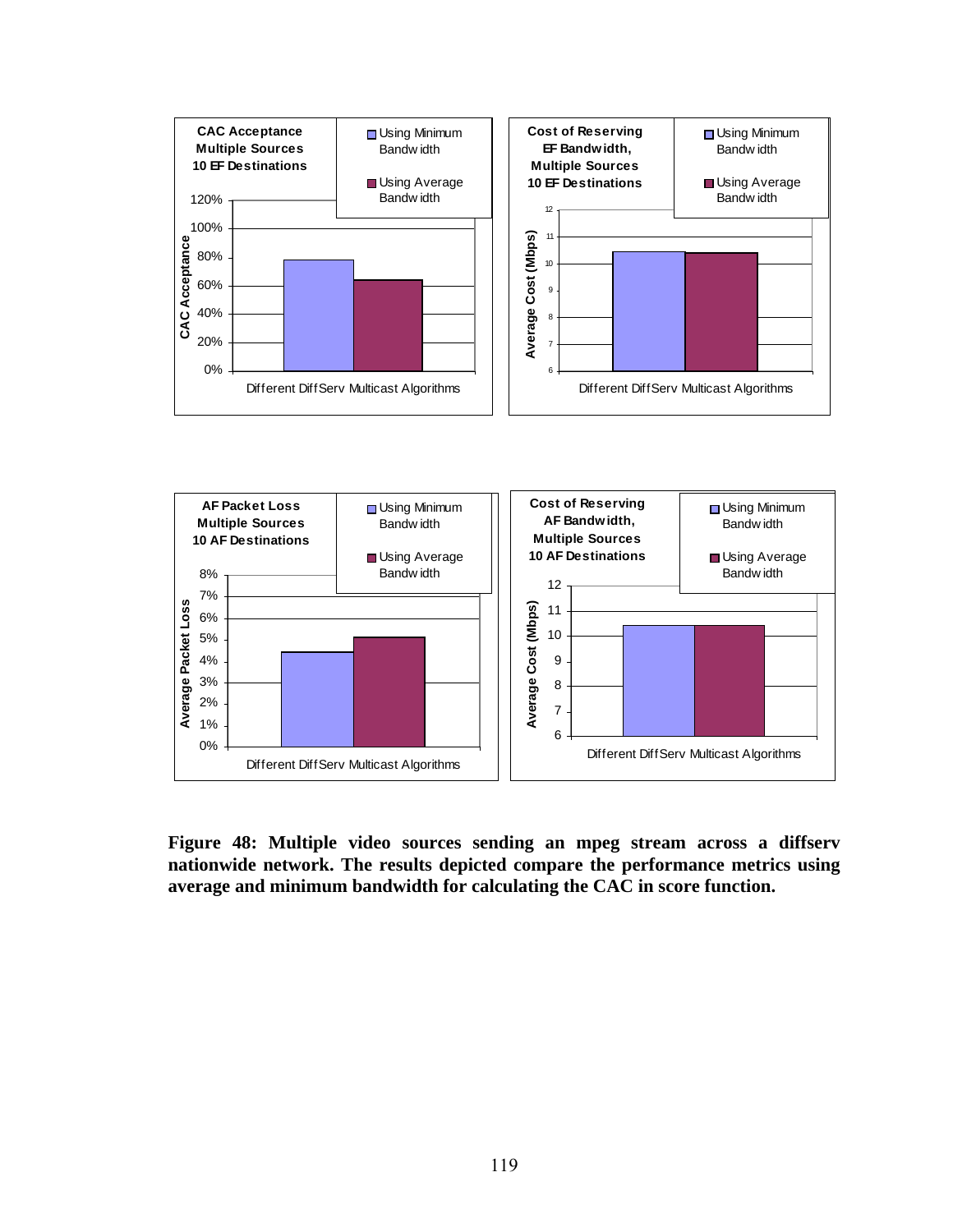## 6.5 Comparing with other DiffServ Multicast Technologies

The DiffServ Overlay Multicast is then compared with the existing diffserv multicast technologies: DSMCast, EBM and native multicast. Cost for reserving bandwidth in the network depends on the total number of stress on all the tunnels in the multicast tree and also on the extra header information sent along with the packet. The header information varies with different diffserv multicast technologies. The cost is calculated using the following –

$$
Cost = \sum_{i=1}^{n} Stress_{i} * S
$$

# $\it{Stress}_i =$  Number of hops in a tunnel<sub>i</sub> \* Bandwidth of Video

| <b>Type of DiffServ Multicast</b> | Value of S                 |
|-----------------------------------|----------------------------|
|                                   |                            |
| Native Multicast                  | $S = 1$                    |
|                                   |                            |
| <b>DSMCast</b>                    | $S = (P_s + T_{eh}) / P_s$ |
|                                   |                            |
| $EBM - Simple/Cluster$            | $S = (P_s + T) / P_s$      |
|                                   |                            |
| DiffServ Overlay Multicast        | $S = (P_s + T)/P_s$        |
|                                   |                            |

# **Table 7 – Scaling Factor for determining cost of reserving bandwidth in the diffserv network for different diffserv multicast technologies.**

While calculating the cost the following parameters are used.

- 1. Bandwidth of video = 1Mbps
- 2.  $T_{eh}$  = Encapsulation header =  $(2 + k* 4)$  bytes
- $3.$  k = number of non-leaf nodes in the multicast tree
- 4.  $T =$ Tunneling header = 12 bytes
- 5.  $P_s =$  Packet Size = 1500 bytes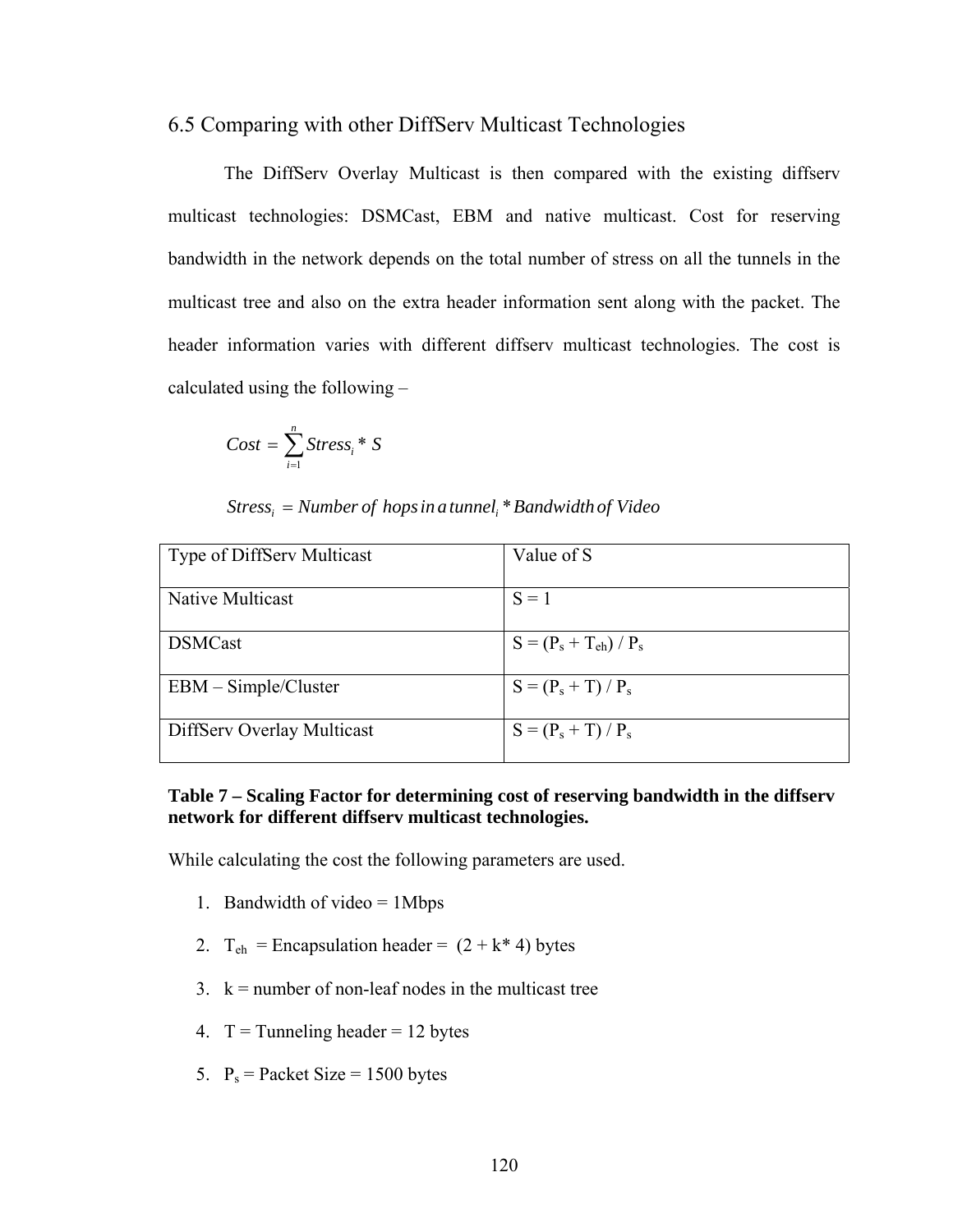## 6.5.1 Single Source with destinations demanding EF class

Next simulations are run over a nationwide network for single source involved in the videoconference. There are eleven participants with one sender and ten receivers demanding EF class. Figure 49 compares the performance metrics for different DiffServ Multicast technologies. The CAC acceptance percentage was 97% for DiffServ Overlay Multicast. It was 67% for DSMCast/Native Multicast, 42% for EBM –Simple and 30% for EBM – Cluster. The cost for reserving EF bandwidth was 2.64 Mbps per EF destination for the DiffServ Overlay Multicast. It was 2.6 Mbps for DSMCast, 2.44 Mbps for Native Multicast, 2.83 for EBM –Simple and 3.22 Mbps for EBM – Cluster



**Figure 49: Single video source sending an mpeg stream across a diffserv nationwide network with destinations demanding EF class. The results depicted compare the performance metrics for different DiffServ Multicast technologies.**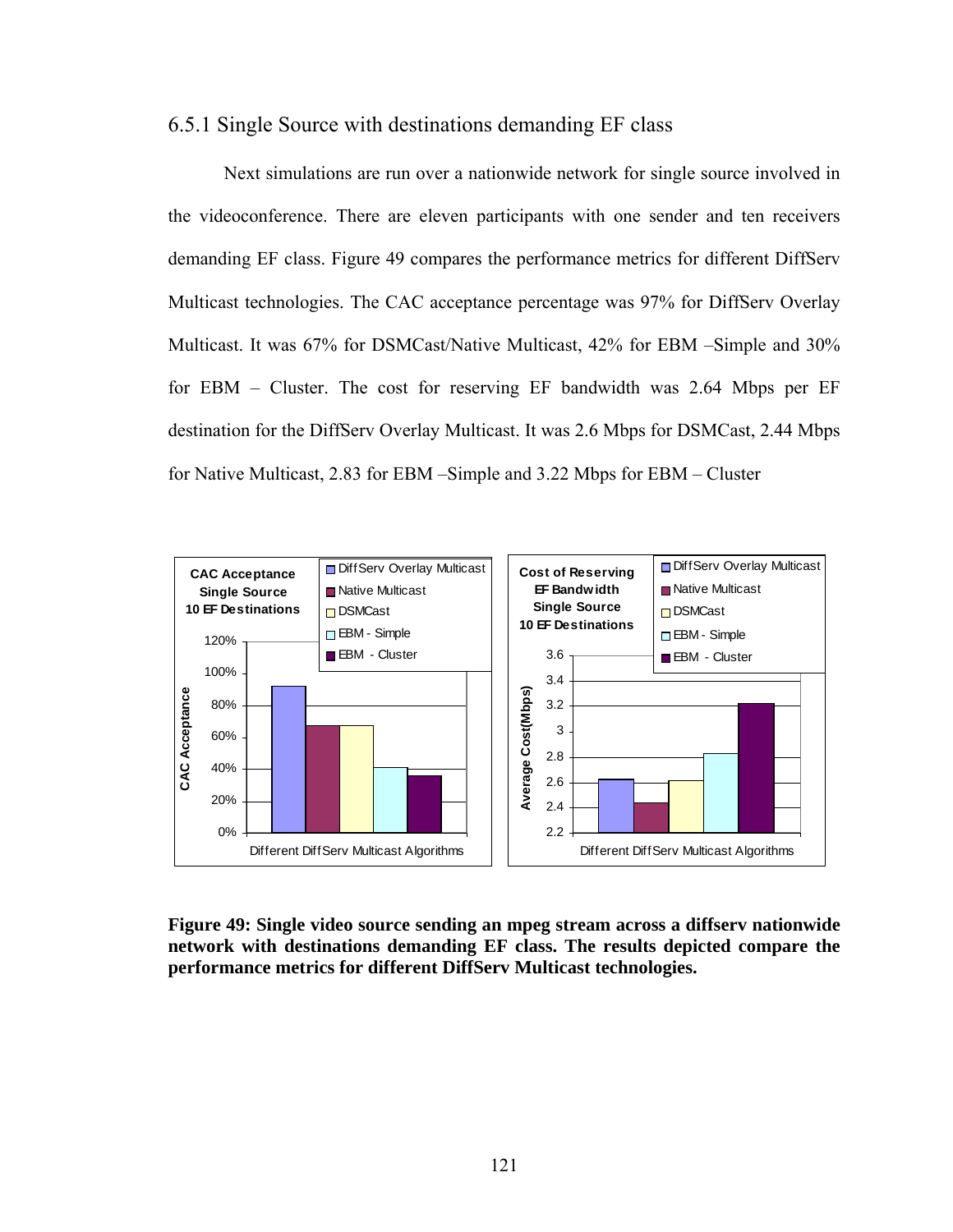# 6.5.2 Single Source with destinations demanding AF class

Next simulations are run over a nationwide network for single source involved in the videoconference. There are eleven participants with one sender and ten receivers demanding AF class. Figure 50 compares the performance metrics for different DiffServ Multicast technologies. The Average packet loss for AF destinations was 1.5% for DiffServ Overlay Multicast. It was 5% for DSMCast/Native Multicast, 10% for EBM – Simple and 15% for EBM – Cluster. The cost for reserving AF bandwidth was 2.63 Mbps per AF destination for DiffServ Overlay Multicast. It was 2.6 Mbps for DSMCast, 2.44 Mbps for Native Multicast, 2.83 for EBM –Simple and 3.22 Mbps for EBM – Cluster.



**Figure 50: Single video source sending an mpeg stream across a diffserv nationwide network with destinations demanding AF class. The results depicted compare the performance metrics for different DiffServ Multicast technologies.**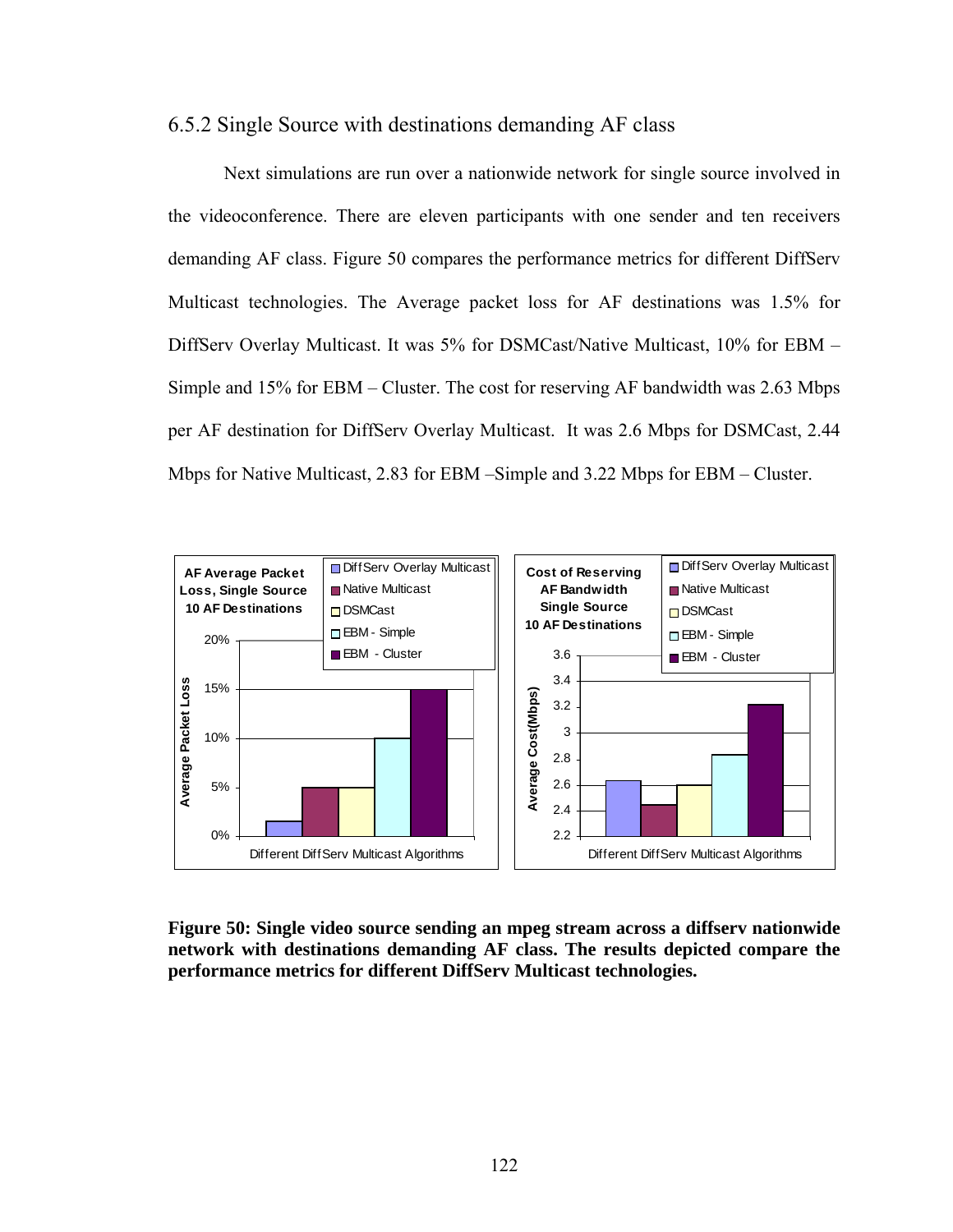## 6.5.3 Single Source with destinations demanding mix

Next simulations are run over a nationwide network for single source involved in the videoconference. In this scenario destinations demand a mix of EF and AF class. The number of destinations demanding EF class is incremented from 0 to 10 in steps of 1. Figure 51 compares the performance metrics for different DiffServ Multicast technologies.

The CAC acceptance percentage was constant for  $EF = 3$  to  $EF = 10$  destinations and was 97% for DiffServ Overlay Multicast. However the CAC acceptance percentage for DSMCast/Native Multicast, EBM-Simple and EBM-Cluster decreased as the number of EF destinations increased from 1 to 10. The average cost for reserving EF bandwidth for the overlay algorithm was nearly equal to DSMCast and slightly higher than Native Multicast for all values of EF destinations. The average packet loss due to congestion was equal to 1.5% for DiffServ Overlay Multicast. It was 5% for DSMCast/Native Multicast, 10% for EBM –Simple and 15% for EBM – Cluster. The average cost for reserving EF bandwidth for DiffServ Overlay Multicast was slightly higher than DSMCast for all values of EF destinations. This is mainly due to the difference in the construction of multicast trees for the two algorithms when there is a mix of traffic classes. For DSMCast a new AF node can be added anywhere in the existing multicast tree. However for DiffServ Overlay Multicast a new AF node can be added only according to the rules specified in 4.3.

After analyzing the four graphs displayed in Figure 51, it can be concluded that DiffServ Overlay Multicast provides a better success rate of establishing the videoconference while maintaining a low packet loss in order to improve the overall

123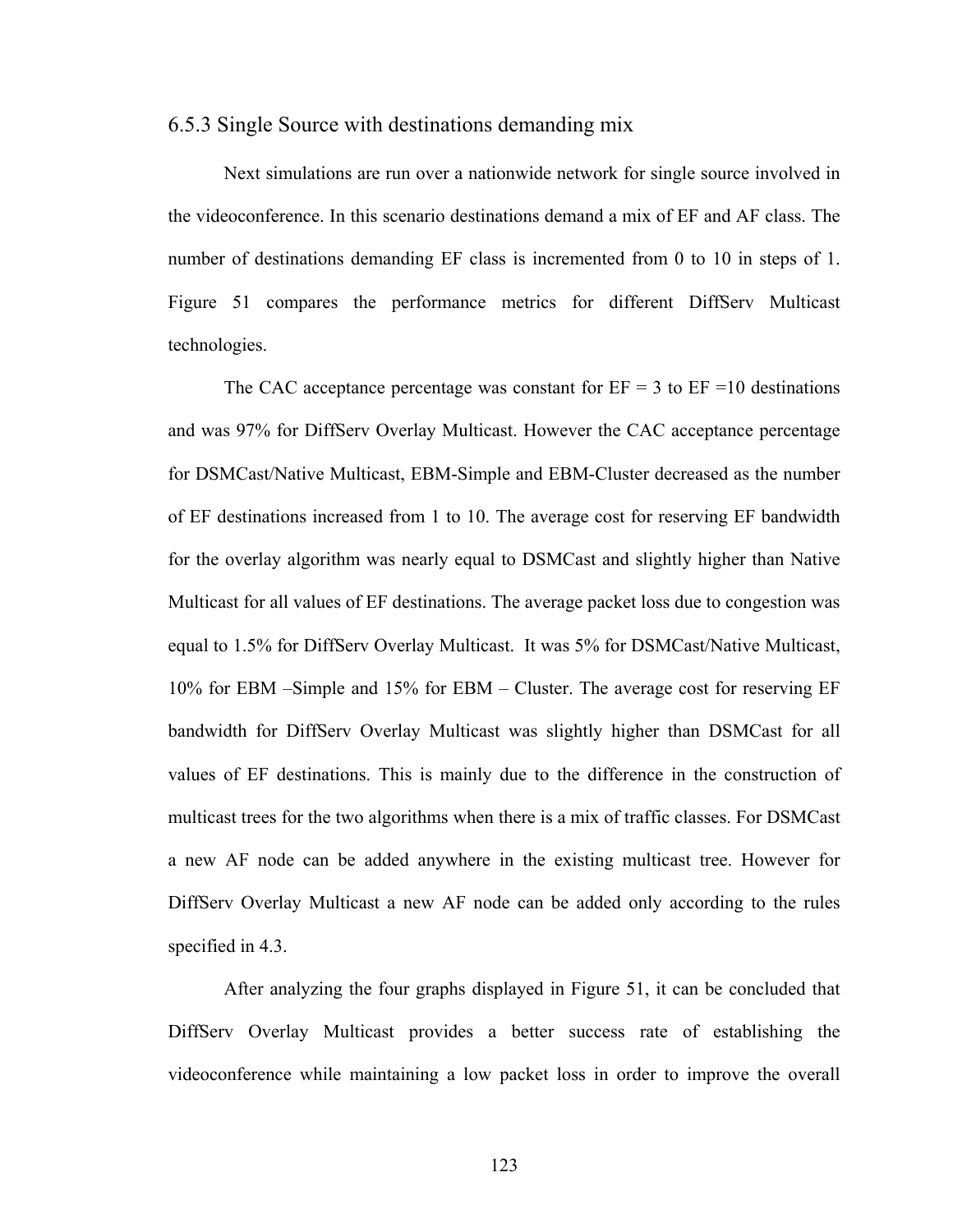performance of the videoconference. Also it has a lower cost for reserving EF and AF bandwidths compared to EBM-Simple and EBM –Cluster.



**Figure 51: Single video source sending an mpeg stream across a diffserv nationwide network with destinations demanding a mix of EF and AF classes. The results depicted compare the performance metrics for different Multicast technologies.**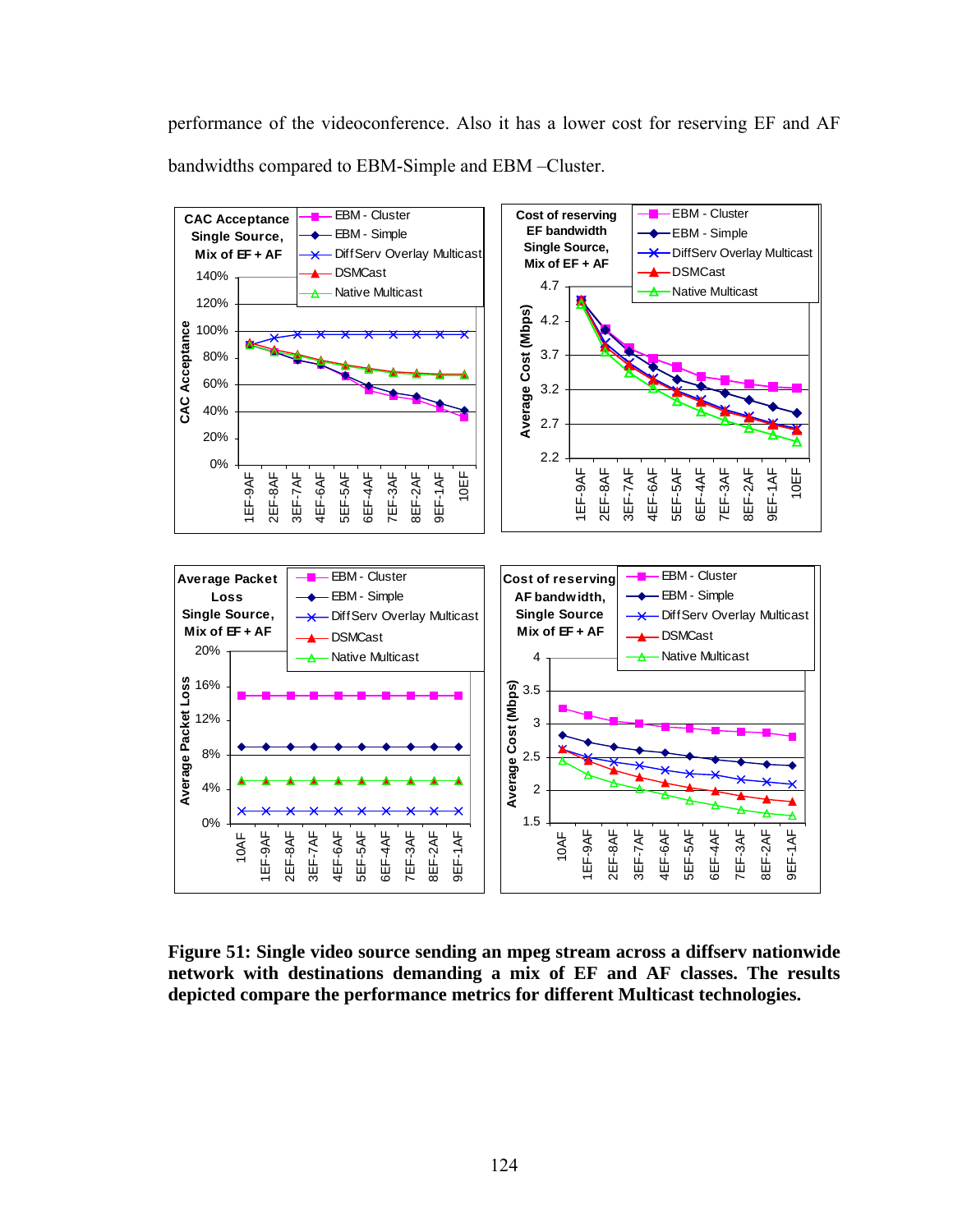## 6.5.4 Multiple Sources with destinations demanding EF class

Next simulations are run over a nationwide network for multiple sources involved in the videoconference. There are eleven participants with four senders. Each sender sends video packets to the other ten receivers demanding EF class. Figure 52 compares the performance metrics for different DiffServ Multicast technologies. The CAC acceptance percentage was 77% for DiffServ Overlay Multicast. It was 67% for DSMCast/Native Multicast, 32.6% for EBM –Simple and 28% for EBM – Cluster. The cost for reserving EF bandwidth was 10.42 Mbps per EF destination for DiffServ Overlay Multicast. It was 10.44 Mbps for DSMCast, 9.76 Mbps for Native Multicast, 11.3 for EBM –Simple and 12.93 Mbps for EBM – Cluster.



# **Figure 52: Multiple video sources sending an mpeg stream across a diffserv nationwide network with destinations demanding EF class. The results depicted compare the performance metrics for different DiffServ Multicast technologies.**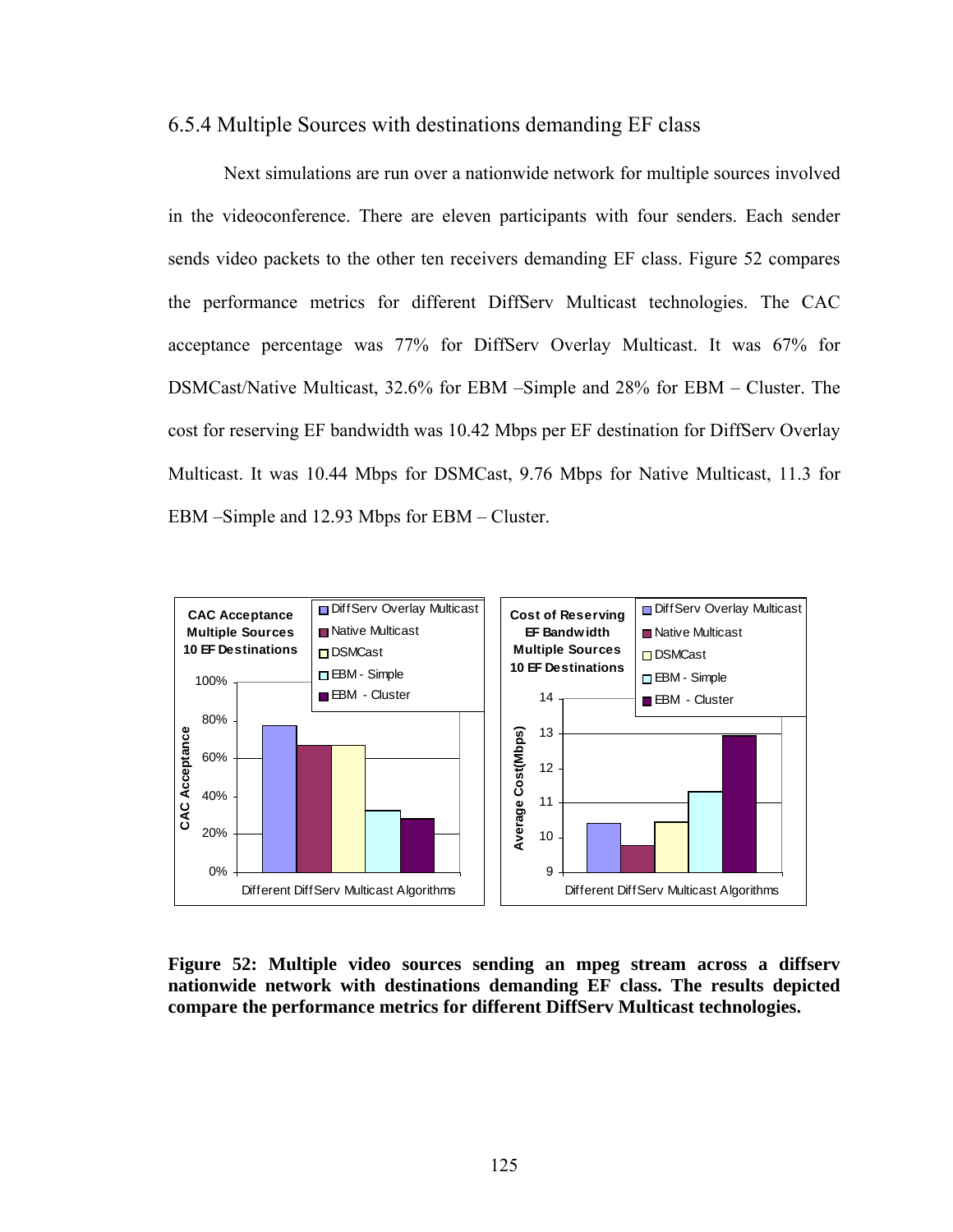## 6.5.5 Multiple Sources with destinations demanding AF class

Next simulations are run over a nationwide network for multiple sources involved in the videoconference. There are eleven participants with four senders. Each sender sends video packets to the other ten receivers. Figure 53 compares the performance metrics for different DiffServ Multicast technologies. The Average packet loss for AF destinations for DiffServ Overlay Multicast was 4.4%. It was 1% for DSMCast/Native Multicast, 20% for EBM –Simple and 22% for EBM – Cluster. The cost for reserving AF bandwidth was 10.42 Mbps per AF destination for DiffServ Overlay Multicast. It was 10.44 Mbps for DSMCast, 9.76 Mbps for Native Multicast, 11.3 for EBM –Simple and 12.93 Mbps for EBM – Cluster.



**Figure 53: Multiple video sources sending an mpeg stream across a diffserv nationwide network with destinations demanding AF class. The results depicted compare the performance metrics for different DiffServ Multicast technologies.**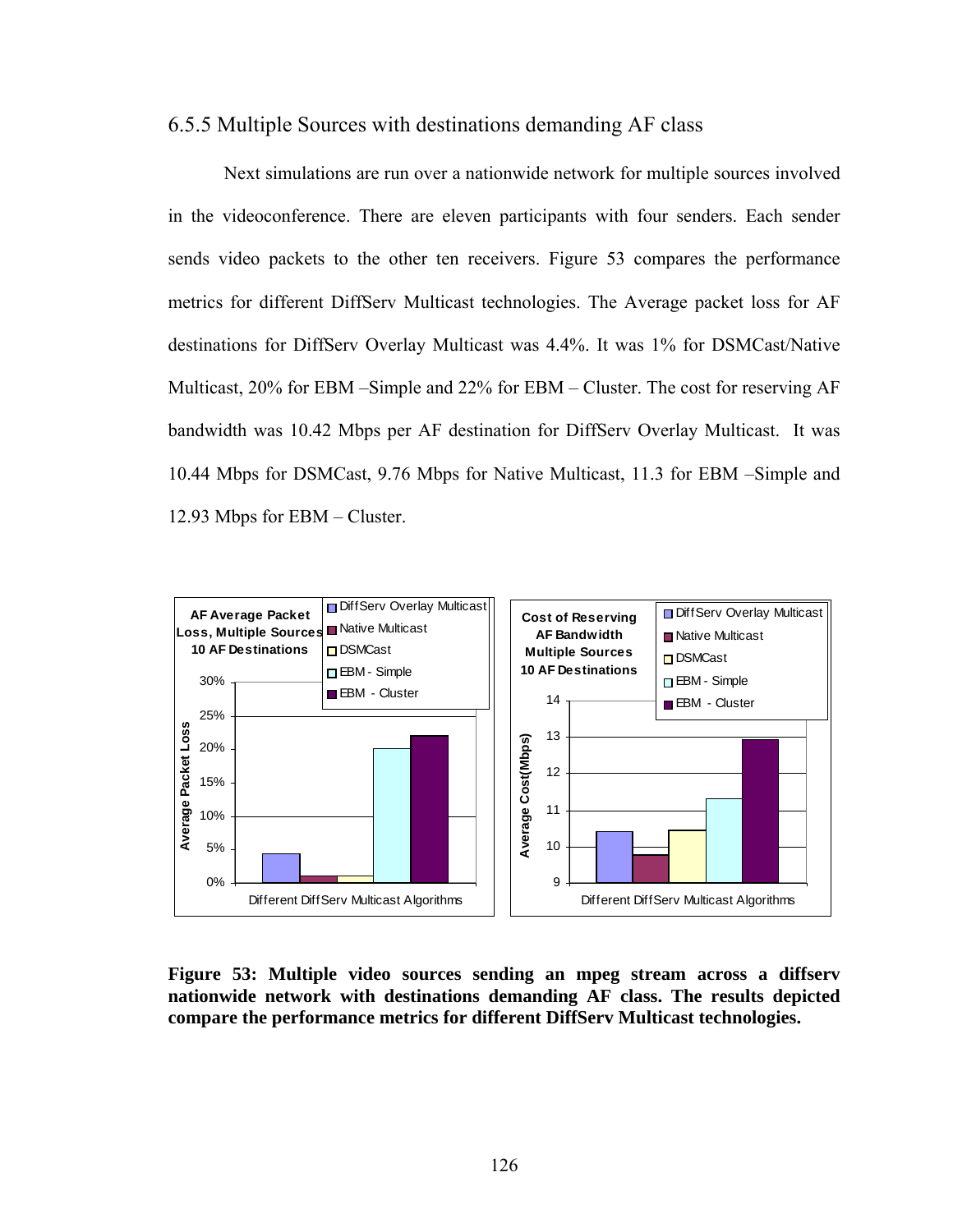## 6.5.6 Multiple Sources with destinations demanding mix

Next simulations are run over a nationwide network for multiple sources involved in the videoconference. In this scenario destinations demand a mix of EF and AF class. The number of destinations demanding EF class is incremented from 0 to 10 in steps of 1. Figure 54 compares the performance metrics for different DiffServ Multicast technologies.

The CAC acceptance percentage for all the algorithms decreases as the number of EF destinations increased from 1 to 10. The CAC acceptance for DiffServ Overlay Multicast is higher compared to other algorithms. The average cost for reserving EF bandwidth for DiffServ Overlay Multicast was nearly equal to DSMCast and slightly higher than Native Multicast for all values of EF destinations. The average packet loss due to congestion was equal to 4.4% for DiffServ Overlay Multicast. It was 1% for DSMCast/Native Multicast, 20% for EBM –Simple and 25% for EBM – Cluster. The average cost for reserving EF bandwidth for the DiffServ Overlay Multicast was slightly higher than DSMCast for all values of EF destinations. This is mainly due to the difference in the construction of multicast trees for the two algorithms when there is a mix of traffic classes. For DSMCast a new AF node can be added anywhere in the existing multicast tree. However for diffserv overlay multicast a new AF node can be added only according to the rules specified in 4.3.

After analyzing the four graphs displayed in Figure 54, it can be concluded that diffserv overlay multicast provides a better success rate of establishing the videoconference while maintaining a low packet loss in order to improve the overall

127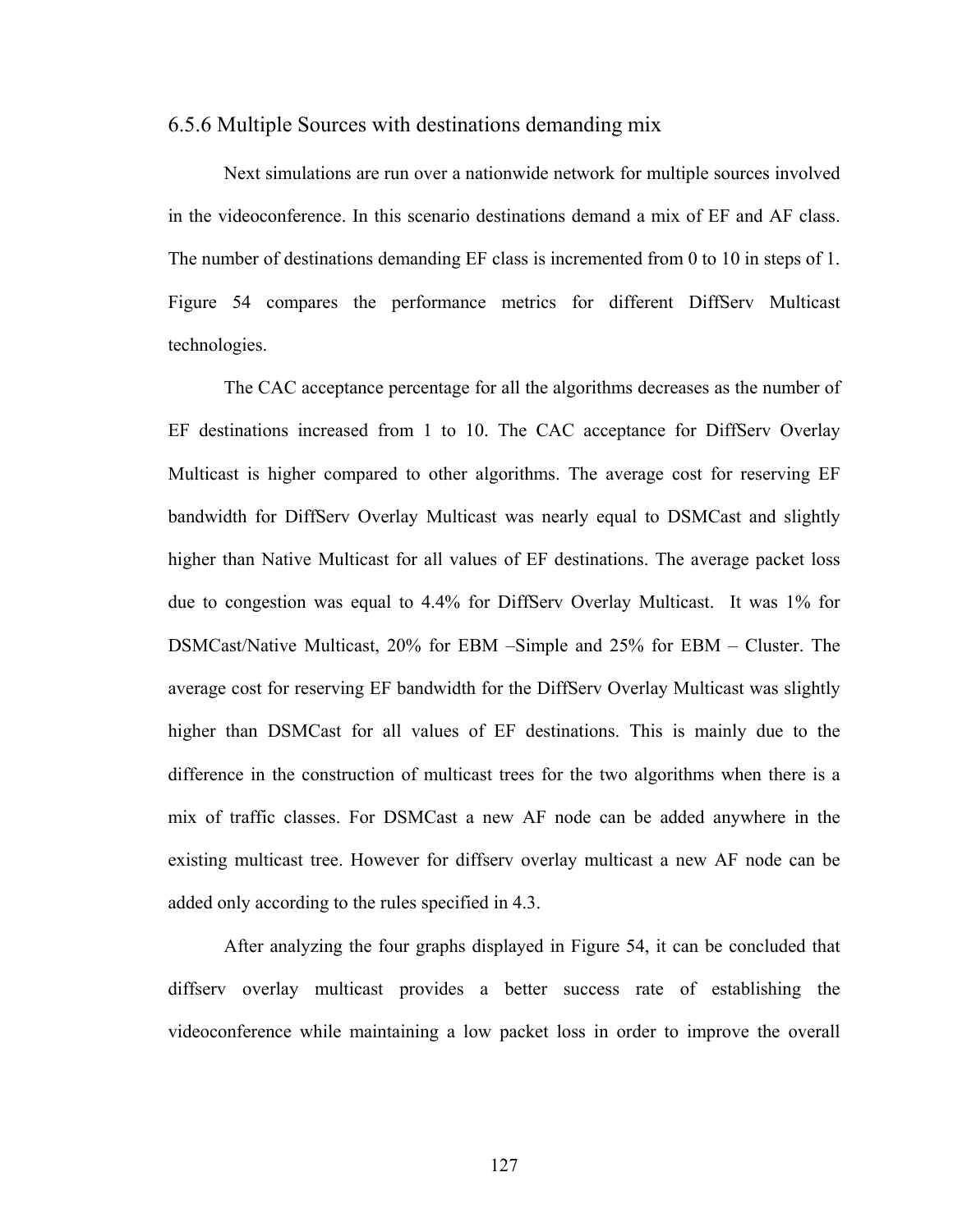performance of the videoconference. Also it has a lower cost for reserving EF and AF bandwidths compared to EBM-Simple and EBM –Cluster.



**Figure 54: Multiple video sources sending an mpeg stream across a diffserv nationwide network with destinations demanding a mix of EF and AF classes. The results depicted compare the performance metrics for different Multicast technologies.**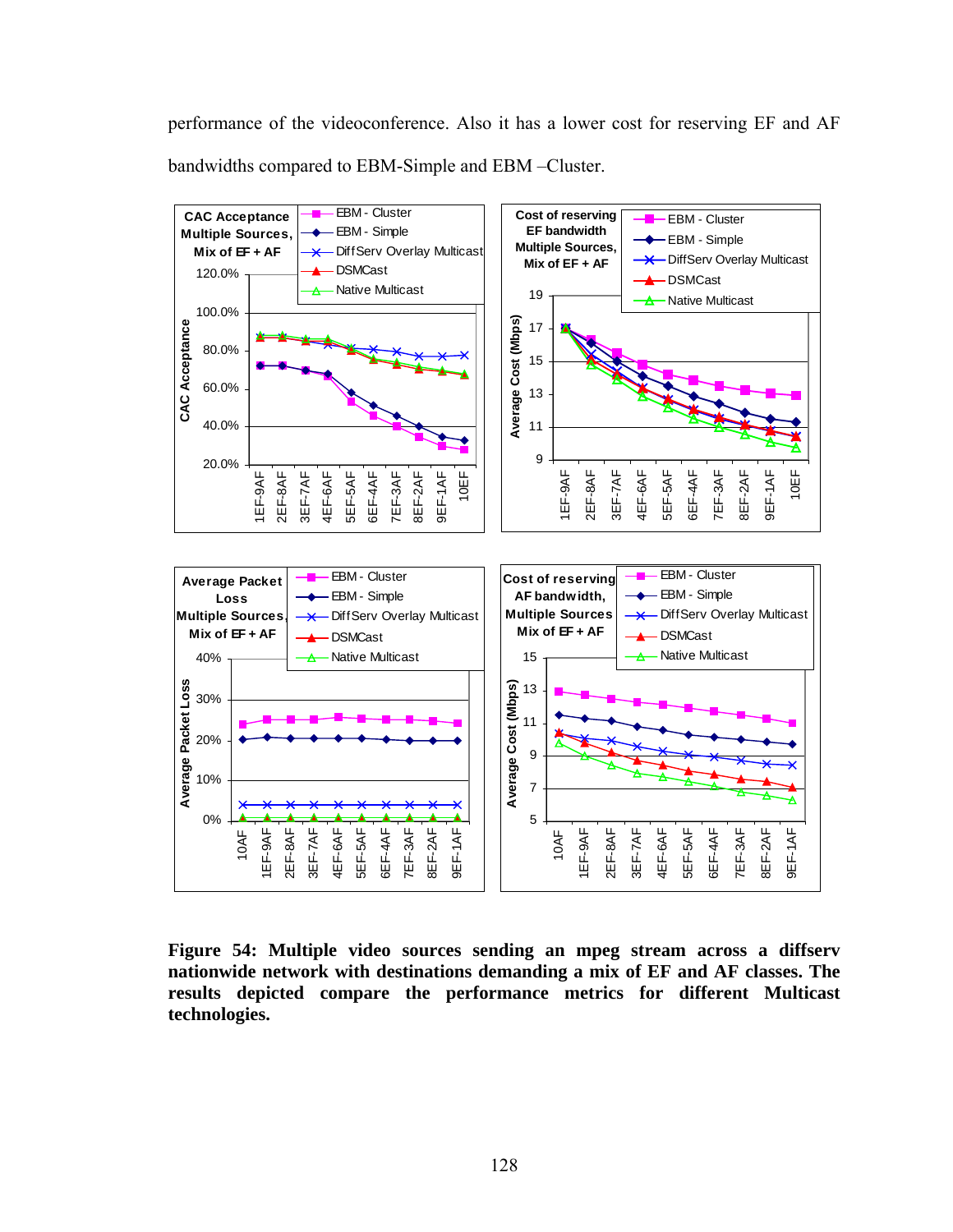## 6.6 Final Summary of simulation results

Simulations were run to determine three different sets of results

- 1. To study the performance of the base overlay algorithm after enhancements.
- 2. To determine the value of parameter  $\alpha$  to create best overlay multicast tree.
- 3. To compare the enhanced overlay algorithm (DiffServ Overlay Multicast) with other existing diffserv multicast technologies.

First set of results compared the performance of original vs. the enhanced base overlay algorithm. For the original base algorithm, it was observed that the algorithm was selecting trees with less available bandwidth on the links. Hence large numbers of packets were lost due to congestion in the network. After enhancements the modified base overlay algorithm selects trees with more available bandwidth on the links. Also the modified algorithm randomizes the selection of tree configurations having identical highest scores. Thus the total packet loss is reduced which in turn betters the video quality. From the simulation results it can be observed that the total packet loss for single source statewide videoconference can be reduced by 2 % for the worst rank by modifying the base overlay algorithm. For a multiple source statewide videoconference the total packet loss can be reduced by 21 % for the worst rank by modifying the base overlay algorithm. Similarly for single and multiple sources videoconference in a nationwide network the total packet loss can be reduced by 6% and 38% respectively for the worst rank by modifying the base overlay algorithm.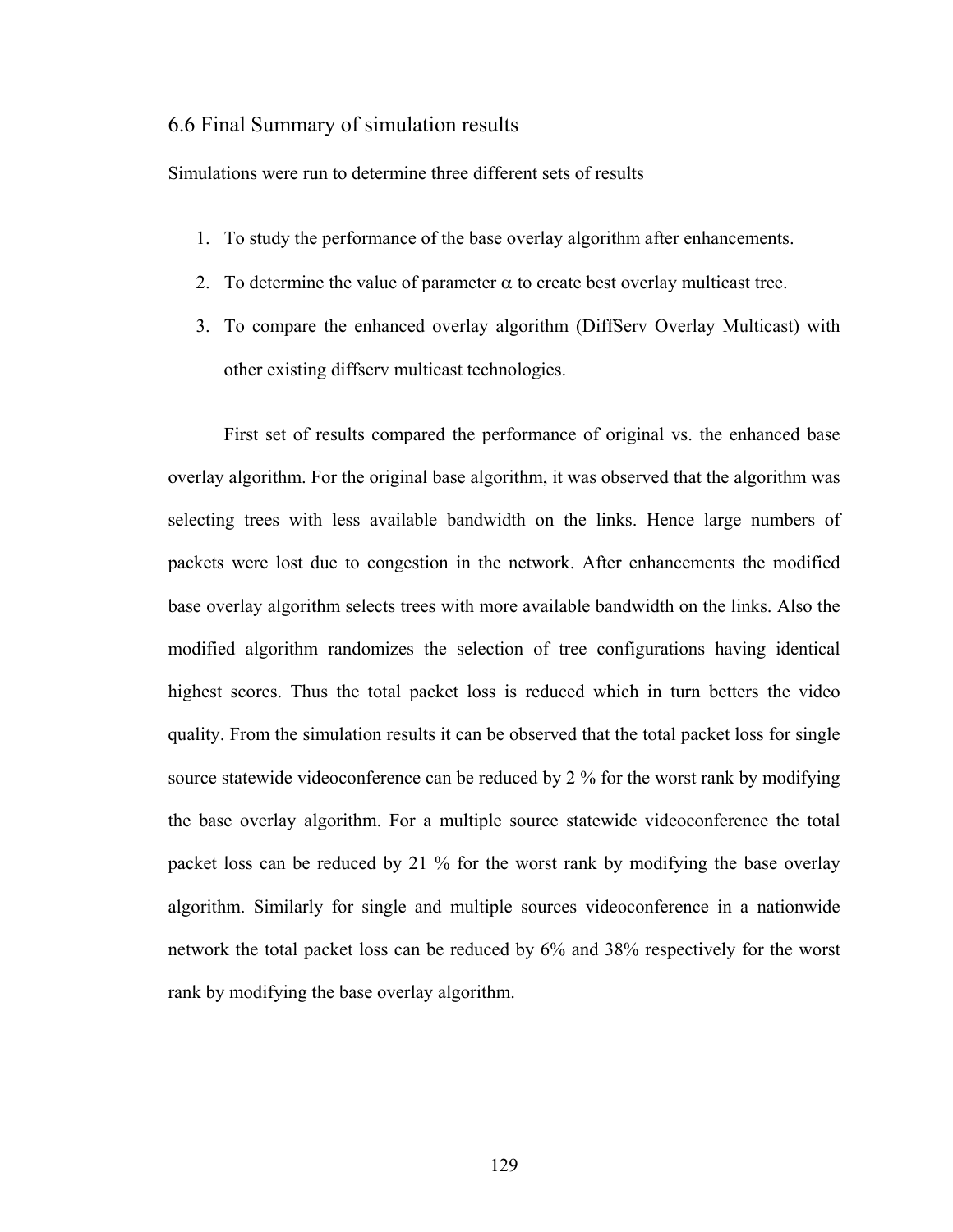The second set of results determined the best value of alpha for each type of scenario. It was observed that for a single source statewide videoconference the total packet loss was similar for all values of alpha except alpha = 0. This is mainly because for a statewide network average latency for the worst rank node is less than 45 ms. Hence there is not much packet loss due to delay. So the only packet loss that occurs in the network is due to congestion. The packet loss due to congestion is highest for alpha  $= 0$ . The packet loss decreases as alpha is increased from 0 to 1. Hence for a statewide network any value of alpha from 0.1 to 1 works fine. For multiple sources statewide videoconference there is more congestion in the network as multiple sources are sending video packets. Hence packet loss due to congestion decreases with increase in alpha from 0 to 1. At the same time packet loss due to delay is minimum for alpha = 0 to 0.99 and there is some packet loss when trees are selected only on the basis of available bandwidth (alpha =1). Hence the best alpha for this scenario is 0.99. So overall for statewide network alpha = 0.99 can be selected for constructing multicast trees for both single and multiple source videoconference.

 For the nation wide network, the packet loss due to congestion decreases from  $alpha = 0$  to alpha =1. At the same time the average latencies for worst rank nodes is more than 50 ms for alpha higher than 0.5 and hence there is some packet loss due to delay. Hence for nationwide network the total packet loss is lowest for alpha = 0.4. So overall for nationwide network alpha  $= 0.4$  can be selected for constructing multicast trees for both single and multiple source videoconference.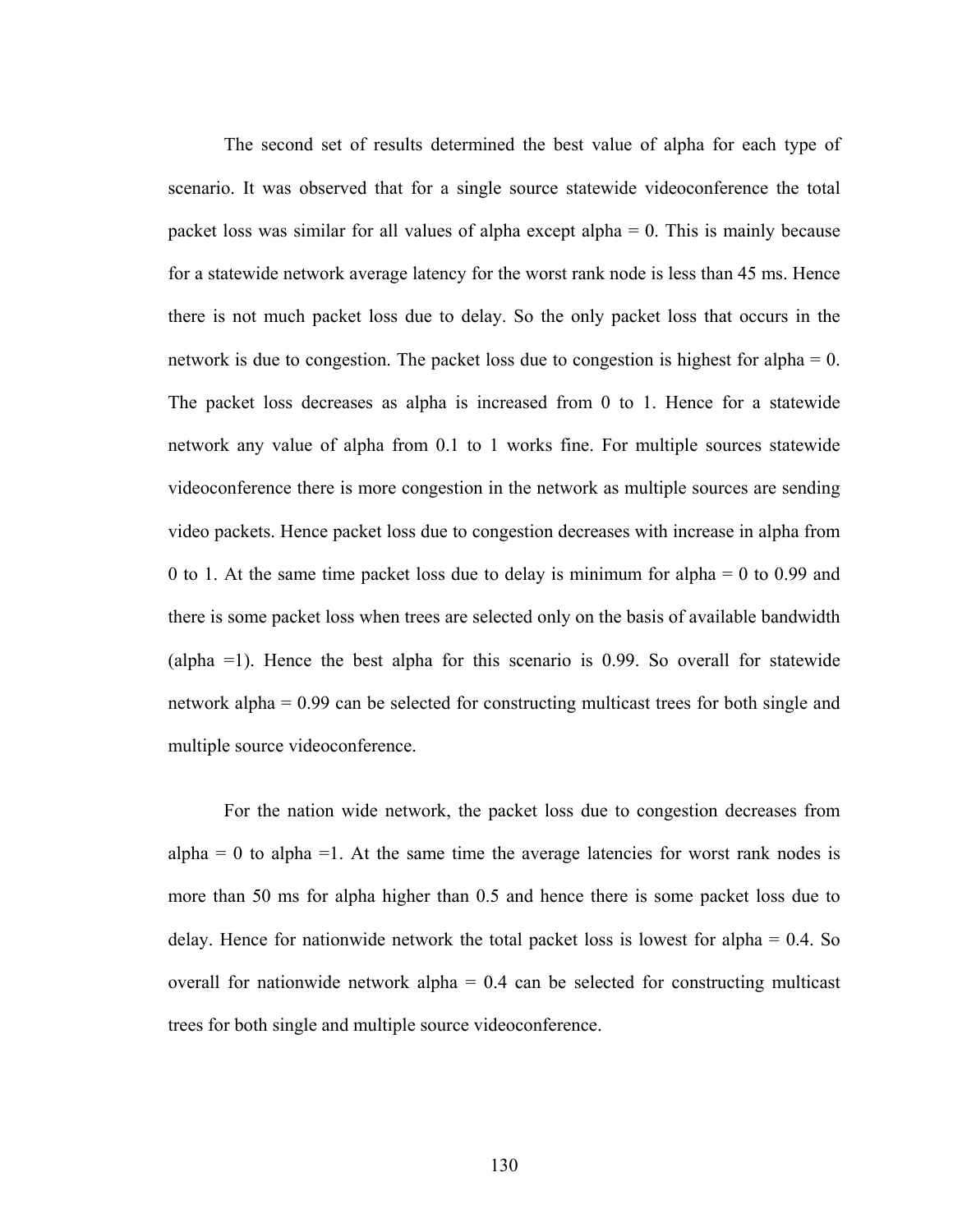The third set of results compared the performance of DiffServ Overlay multicast with existing diffserv multicast technologies. For single source videoconference where all the nodes demand best effort service, DiffServ Overlay Multicast had the lowest total packet loss compared to DSMCast, Native Multicast and both the versions of EBM. When multiple sources are involved in a videoconference, both DSMCast and native multicast had lower packet loss than DiffServ Overlay Multicast. But this is mainly due to the fact that both DSMCast and Native Multicast use DVMRP as the routing algorithm, which allows packet replication in the core. But Native multicast is not scalable, as multicast routing information has to be maintained in the core, which defies the DiffServ principle of maintaining a stateless core. DSMCast does maintain a stateless core but it packs all the multicast routing information in the packet header. Hence the core routers have to perform extra effort to process and extract this information from the packet header. This again defies the DiffServ principle of keeping the core routers simple. DiffServ overlay multicast uses the overlay algorithm to tunnel the packets between edge routers. Thus DiffServ Overlay Multicast keeps the core routers simple and stateless at the expense of slightly higher packet loss for best effort service. The two versions of EBM also use overlay multicasting technology but they result in higher packet losses than DiffServ Overlay Multicast.

 Thus DiffServ Overlay Multicast proves to be an efficient balance in terms of minimizing packet loss for receivers demanding best effort service and at the same time maintaining the rules of the DiffServ network for implementing a statewide and nationwide videoconference compared to other existing DiffServ multicast technologies.

131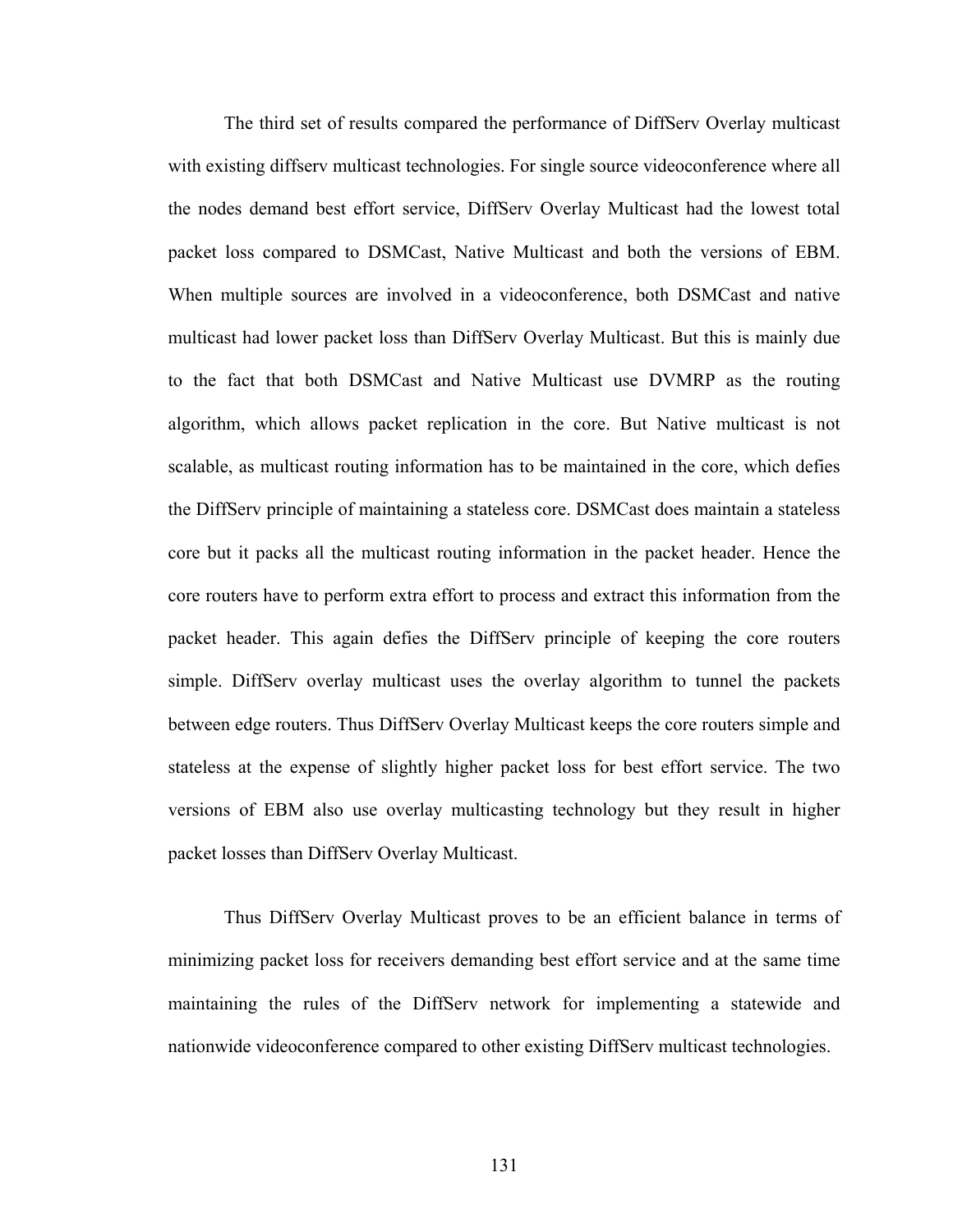For a videoconference where all the nodes demand EF service, DiffServ Overlay Multicast had the highest CAC acceptance percentage compared to other existing DiffServ multicasting technologies. This is mainly due to the fact that DiffServ Overlay Multicast uses the enhanced base overlay algorithm, which constructs trees taking into account the available bandwidth on the links. Thus in case of congestion the algorithm is able to come up with alternate routes thus increasing the connection rate. Also DiffServ Overlay multicast has a lower cost of reserving EF bandwidth per node for the videoconference compared to the EBM.

DiffServ Overlay Multicast also provides a good balance in terms of minimizing average AF packet loss per node and at the same time keeping the cost for reserving AF bandwidth low compared to the other existing DiffServ technologies.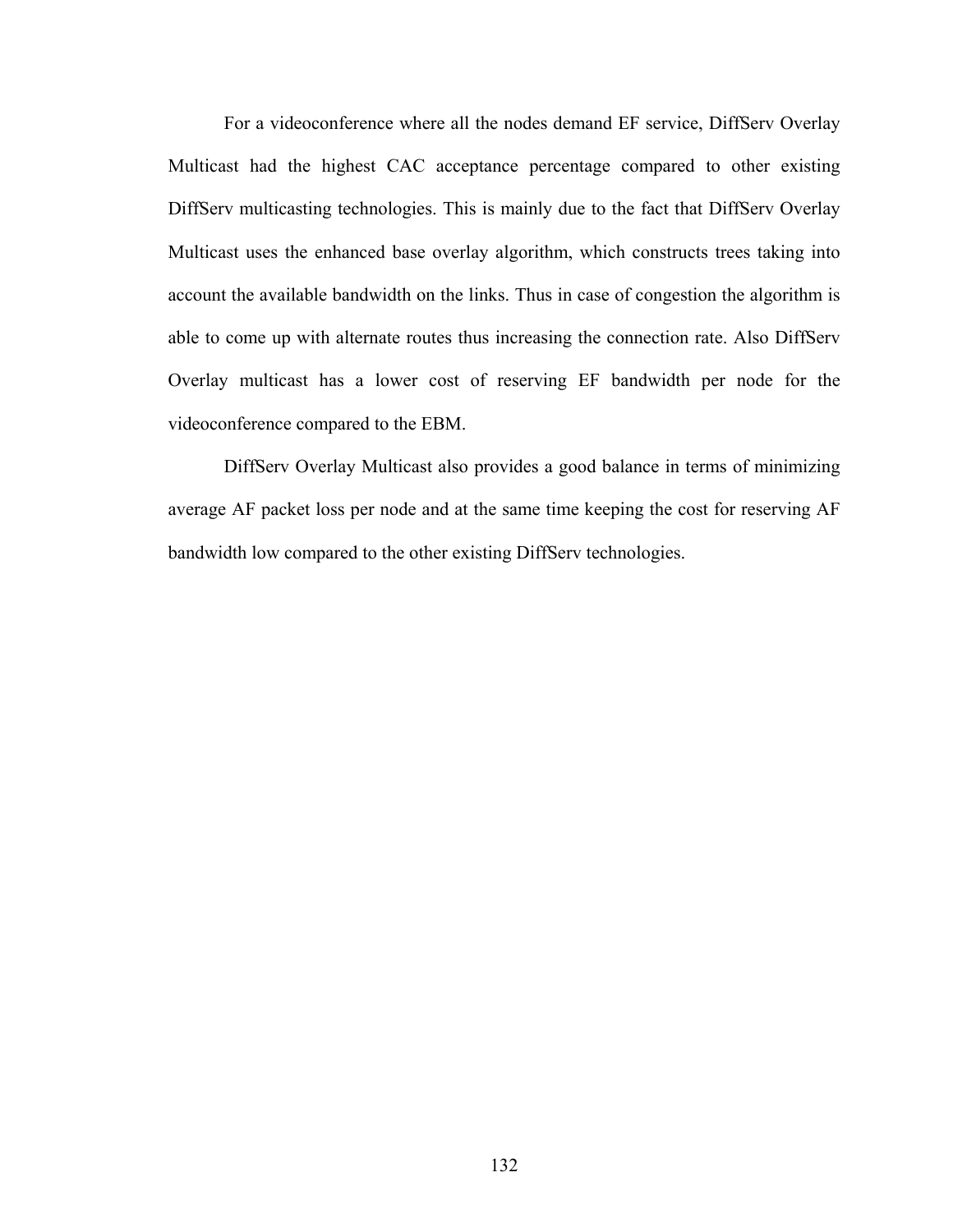# Chapter 7 Conclusion & Future Work

This chapter summarizes the material presented and contributions of this thesis. In addition, the chapter also points out possible future research directions.

### 7.1 Conclusion

 In order to successfully implement videoconference over IP network, we need to provide Quality of service. This can be achieved by implementing the videoconference over a DiffServ network. This requires integration of two technologies – DiffServ and IP Multicast and solving the associated problems arising due to the integration. This thesis proposes one such solution to effectively implement a videoconference in a DiffServ domain.

 DiffServ Overlay Multicast provides a solution for the problems associated with DiffServ Multicast. The multicast tree is constructed only using the edge routers in the network, thus keeping the DiffServ core routers simple. It also uses the concept of Videoconferencing Assistant (VA) while constructing the multicast trees. The VA with the help of bandwidth broker is able to easily monitor the resources being consumed by the multicast tree. Hence the VA can check and reserve resources before joining a new receiver to the existing multicast tree. This helps in solving the neglected reservation subtree problem. DiffServ overlay multicast also provides support for multiple senders involved in the videoconference and different receivers demanding different level of QoS for the same multicast group.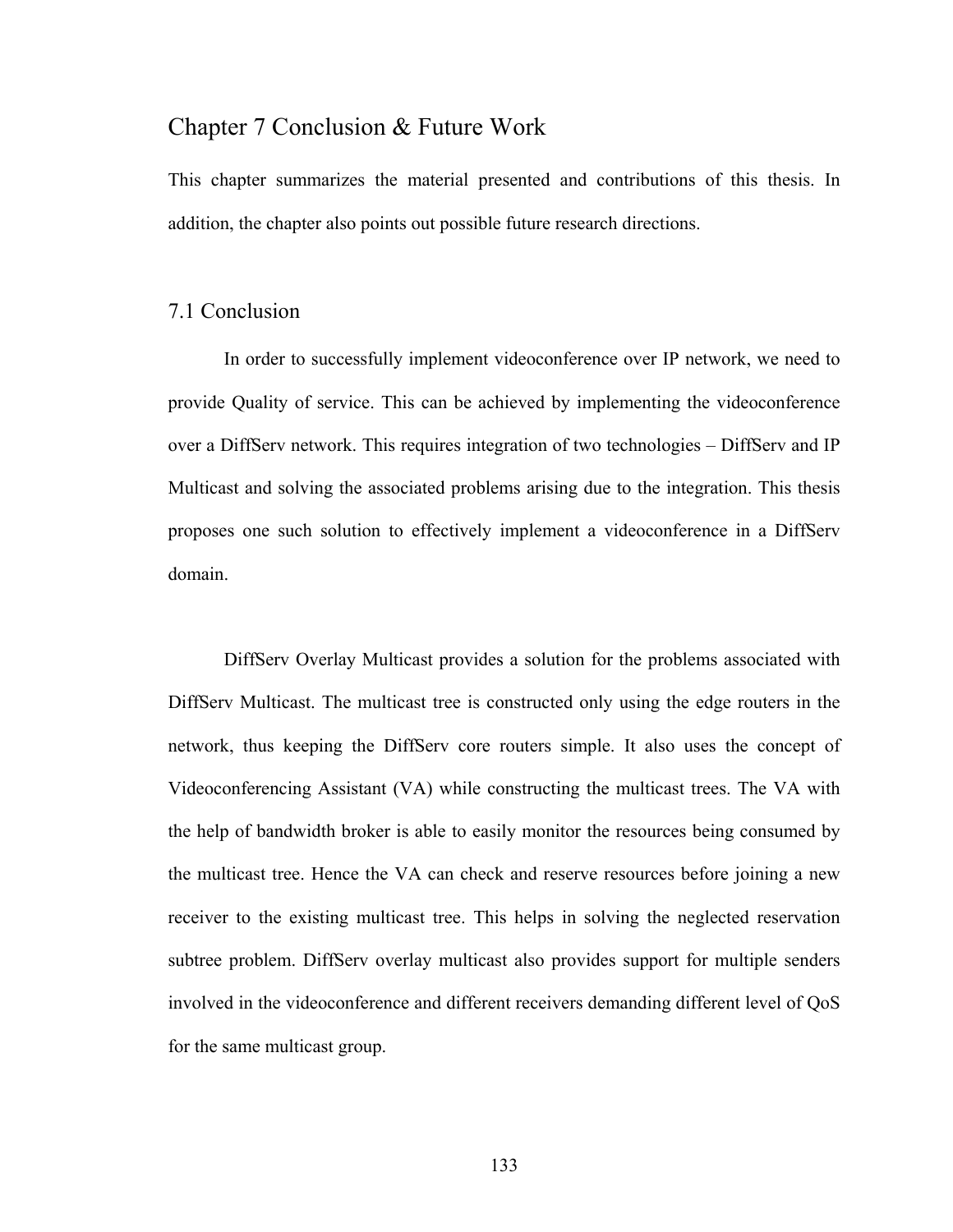Apart from solving the problems arising from integration of IP multicast with DiffServ, thesis also proposes a multicast routing algorithm that supports traffic engineering. All the edge routers constantly monitor network resources for evaluating the bandwidth and total stress to other edge routers in the domain. Edge routers also transmit this information to the ingress router to help it determine the best overlay tree for a particular multicast group. After all valid configurations are generated a score is assigned to each configuration according to the score function described in 4.2.5. The score is based taking into account the total stress and minimum available bandwidth for each configuration. Hence the DiffServ Overlay Multicast generates trees taking into account the available link bandwidth and stress on the links. Hence it finds alternate paths when there is congestion thus increasing the call admission success ratio and minimizing the average total packet loss for AF class. In addition the stress parameter in the score function also minimizes the cost for reserving EF and AF bandwidth in the diffserv network.

DiffServ Overlay Multicast is also compared with other existing diffserv multicast technologies. For a single source videoconference, DiffServ Overlay Multicast has a higher CAC acceptance ratio of 97%, which was 30% higher than its closest competitor. It was 67% for DSMCast/Native Multicast, 42% for EBM –Simple and 30% for EBM – Cluster. Also DiffServ Overlay Multicast had lower cost for reserving bandwidth than EBM and DSMCast. The cost for reserving EF bandwidth was 2.64 Mbps per EF destination for the DiffServ Overlay Multicast. It was 2.6 Mbps for DSMCast, 2.44 Mbps for Native Multicast, 2.83 for EBM –Simple and 3.22 Mbps for EBM – Cluster. Native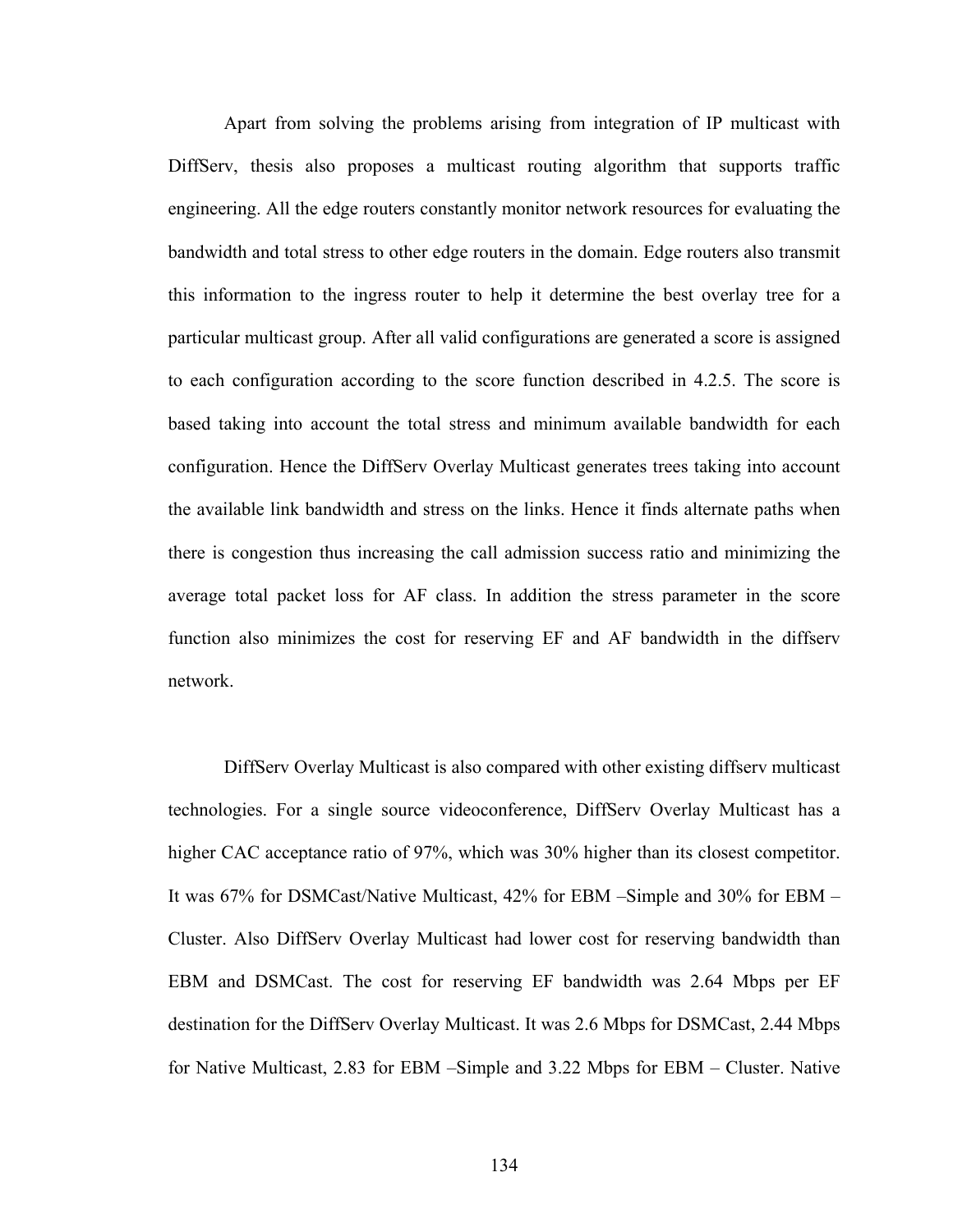IP Multicast performed the best in terms of cost needed for reserving bandwidth but it does not provide a scalable solution in the DiffServ network. Finally DiffServ overlay multicast also had the lowest AF packet loss compared to other DiffServ Multicast technologies. The Average packet loss for AF destinations was 1.5% for DiffServ Overlay Multicast. It was 5% for DSMCast/Native Multicast, 10% for EBM –Simple and 15% for EBM – Cluster.

For multiple source videoconference there were similar results. DiffServ Overlay Multicast had the highest CAC acceptance ratio of 77%. It was 67% for DSMCast/Native Multicast, 32.6% for EBM –Simple and 28% for EBM – Cluster. The cost for reserving EF bandwidth was 10.42 Mbps per EF destination for DiffServ Overlay Multicast. It was 10.44 Mbps for DSMCast, 9.76 Mbps for Native Multicast, 11.3 for EBM –Simple and 12.93 Mbps for EBM – Cluster. The Average packet loss for AF destinations for DiffServ Overlay Multicast was 4.4%. It was 1% for DSMCast/Native Multicast, 20% for EBM – Simple and 22% for EBM – Cluster.

After analyzing and comparing the results, it can be concluded that DiffServ Overlay Multicast provides a better success rate of establishing the videoconference while maintaining a low packet loss in order to improve the overall performance of the videoconference. Also it has a lower cost for reserving EF and AF bandwidths compared to EBM-Simple and EBM –Cluster. Thus it provides a perfect balance of video quality and at the same time reducing the cost for setting up the videoconference.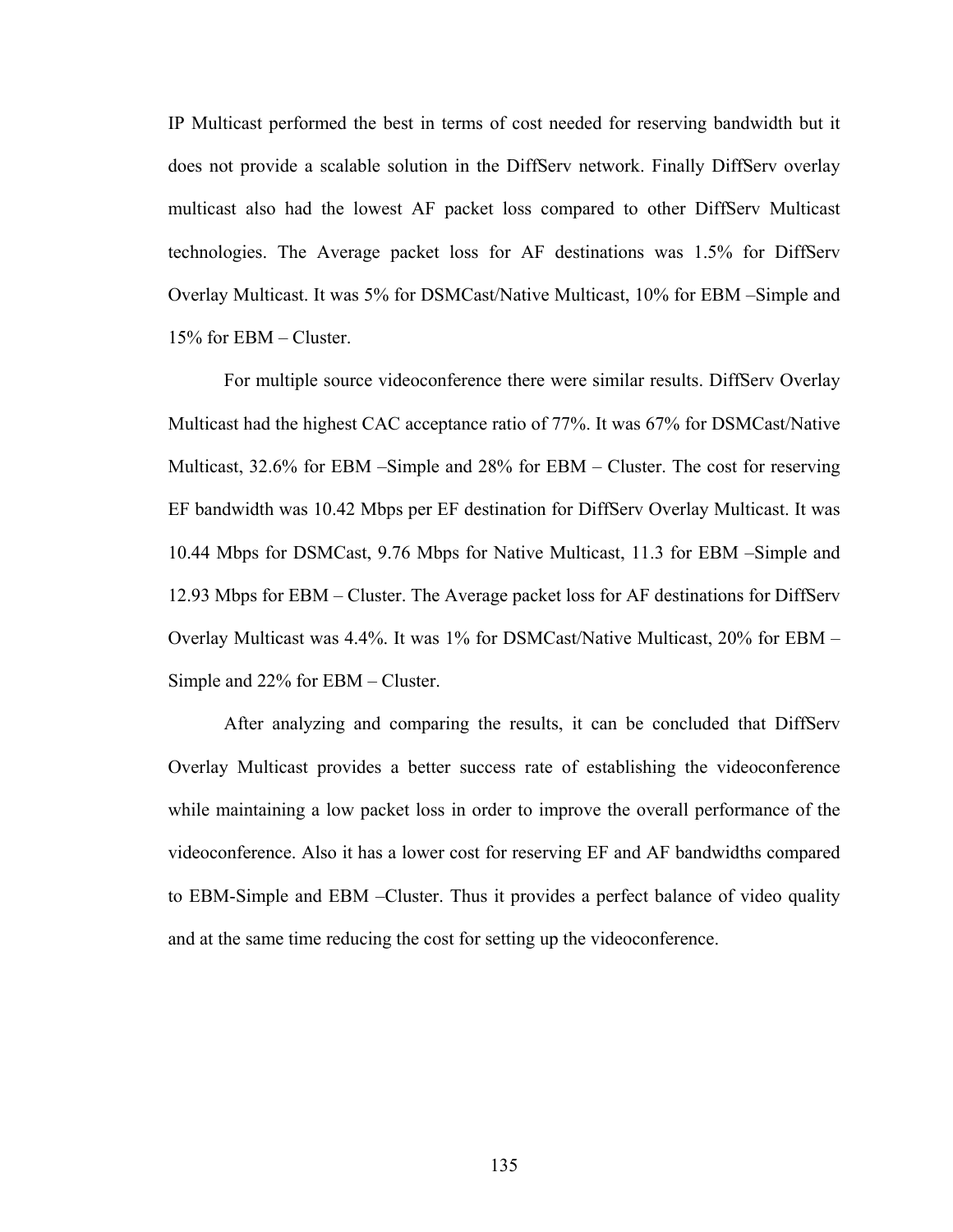#### 7.2 Future Work

 This dissertation has proposed a solution for implementing videoconference over a DiffServ network. The work has opened up an interesting area for future research work.

#### **Using MPLS for explicit routing**

 DiffServ Overlay Multicast comes up with an overlay multicast tree to connect all the nodes involved in the videoconference. Overlay multicast tree consists of set of tunnels between the edge nodes. These tunnels are created using IP-IP tunneling [Sim95]. In IP-IP tunneling, the original IP packet is wrapped by an IP header. The encapsulation technique is fairly simple. An outer IP header is added before the original IP header. The outer IP header Source and Destination identify the endpoints of the tunnel. The inner IP header Source and Destination identify the original sender and recipient of the packet. But this form of tunneling does not have explicit control over the path of the entire tunnel. The tunnel path is the shortest path between the source and the destination of the tunnel. Instead of using IP-IP tunneling, MPLS can be used to set up tunnels and route packets for the overlay tree.

 Multiprotocol Label Switching (MPLS) [RoV01] has emerged as an important technology for the Internet. It represents the convergence of two fundamentally different approaches: datagram and virtual circuit. IP forwarding in the Internet is traditionally based on datagram model: routing protocols are used to pre-calculate the paths to all destination networks by exchanging routing information and each packet is forwarded independently based on its destination address. But this means that the source has no control over the path to the destination. For the purpose of traffic engineering it would be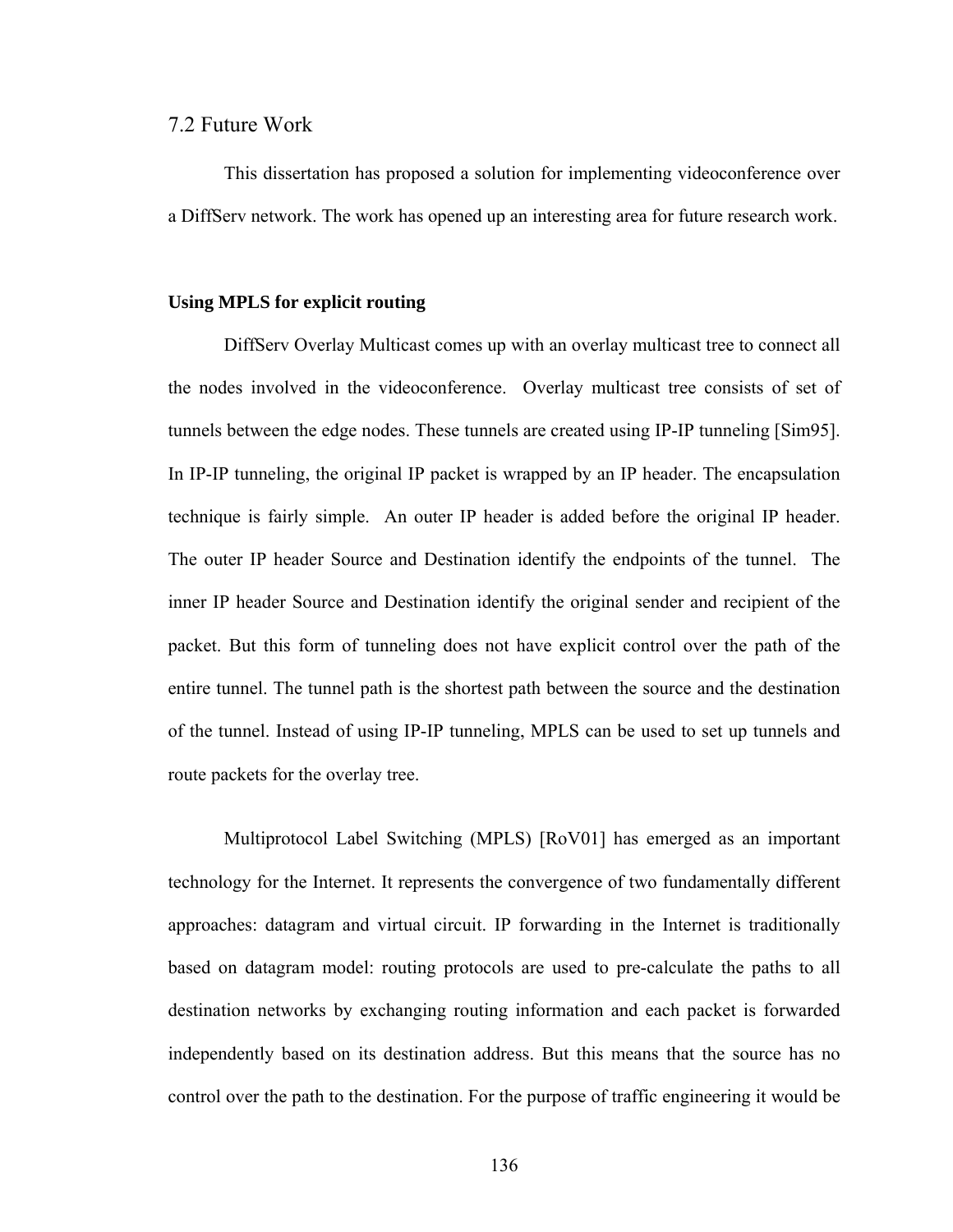ideal if the source had explicit control over the entire path to the destination. MPLS provides a mechanism for explicit control over routing paths.

MPLS uses this technique of Label Switching. Label Switching uses a short, fixed length label inserted in the packet header to forward packets. When a Label Switched Router (LSR) receives a labeled packet, it uses the incoming label in the packet header to find out the next hop and also the corresponding outgoing label. With label switching the path that a packet traverses through is called a Label Switched Path (LSP). LSP has to be set up before it can be used for label switching. For explicitly routed LSPs that require QoS guarantees, the IETF MPLS working group has proposed CR-LDP [AnD01] and RSVP-TE [AwB01] as two protocols that support such functions.

The future research would be to implement DiffServ Overlay Multicast using MPLS for routing of packets in the overlay tunnels between the different nodes involved in the videoconference.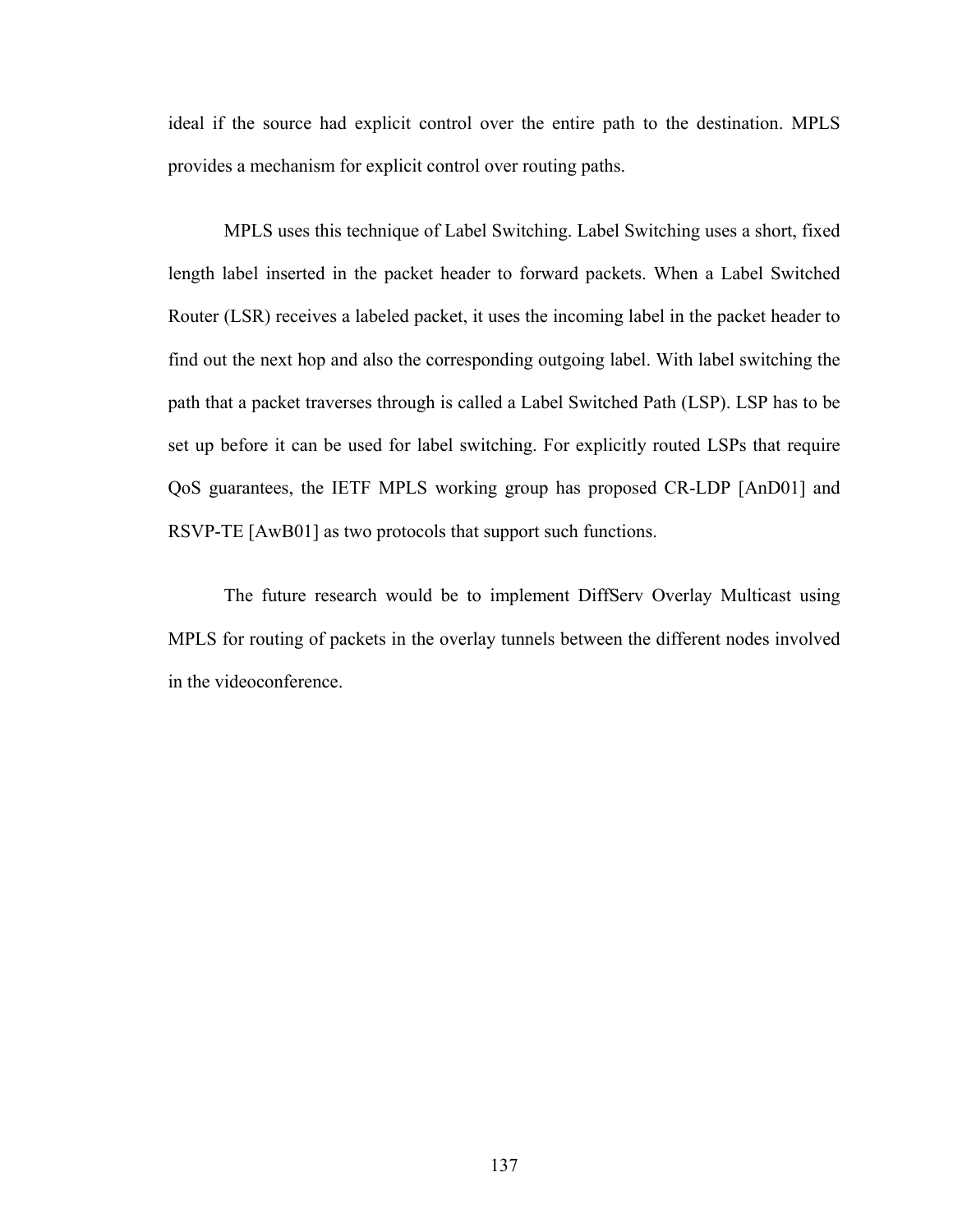## References

- [AdN02] A. Adams, J. Nicholas, and W. Siadak, "Protocol Independent Multicast Dense Mode (PIM-DM): ", Protocol specification (revised)," *IETF Internet Draft draft-ietf-pim-dmnew-v2-01.txt, Feb. 2002.*
- [AnD01] L. Anderson, P. Doolan, N. Feldman, A. Fredette, B. Thomas, "LDP Specification", *January 2001.*
- [AwB01] D. Awduche, L. Berger, D. Gan, T. Li, V. Srinivasan, G. Swallow, "RSVP-TE: Extensions to RSVP for LSP Tunnels", *December 2001.*
- [Ber98] Y. Bernet et al., "A Framework for Differentiated Services", *Internet draft <draft-ietf-Diffserv-framework-00.txt>, May 1998.*
- [BeW04] R. Bless and K. Wehrle, "IP Multicast in Differentiated Services Network", *RFC 3754, April 2004.*
- [BlB98] S. Blake, D. Black, M. Carlson, E. Davies, Z. Wang, and W. Weiss, "An Architecture for Differentiated Services", *RFC 2475, Dec. 1998.*
- [BrJ03] J. Brooks and M. Jurczyk, "Creating edge-to-edge multicast overlay trees for real time video distribution", *Internet Computing '03 / International MultiConference in Computer Science, Vol.1, pp. 371-377, Las Vegas, Nevada, June 2003.*
- [BrC94] R. Braden, D. Clark, and S. Shenker, "Integrated Services in the Internet Architecture: An Overview", *Internet RFC 1633, Jun. 1994.*
- [BrC98] R. Braden, D. Clark, J. Crowcroft, B. Davie, S. Deering, D. Estrin, S. Floyd, V. Jacobson, G. Minshall, C. Partridge, L. Peterson, K. Ramakrishnan, S. Shenker, J. Wroklaski and L. Zhang "Recommendations on Queue Management and Congestion Avoidance", *Internet RFC 2309, Apr. 1998.*
- [Bro03] J. Brooks "Edge-To-Edge Multicast Overlay Trees for Real Time Video Distribution", *MS-Thesis presented to University of Missouri – Columbia, Dec. 2003*
- [BrZ97] R. Braden, L. Zhang, S. Berson, S. Herzog and S. Jamin, "Resource Reservation Protocol (RSVP) -- Version 1 Functional Specification", *RFC 2205, Sept. 1997.*
- [Cis01] "DiffServ The Scalable End-to-End QoS Model", *white paper, Cisco Systems Inc, 2001.*
- [Dee89] S. Deering "Host Extensions for IP Multicasting", *RFC 1112, Aug. 1989.*
- [FeH98] P. Ferguson and G. Huston "Quality of Service: delivering QoS on the Internet and corporate networks", *John Wiley & Sons. Inc, 1998.*
- [HeB99] J. Heinanen, F. Baker, W. Weiss, and J. Wroclawski, "Assured Forwarding PHB Group", *RFC 2597, June 1999.*
- [JaN99] V. Jacobson, K. Nichols, and K. Poduri, "An Expedited Forwarding PHB", *RFC 2598, June 1999.*
- [LiM02] Z. Li and P. Mohapatra, "QDM: QoS-Aware Multicasting in DiffServ Domains", *in Proc. of Global Internet Symposium, 2002.*